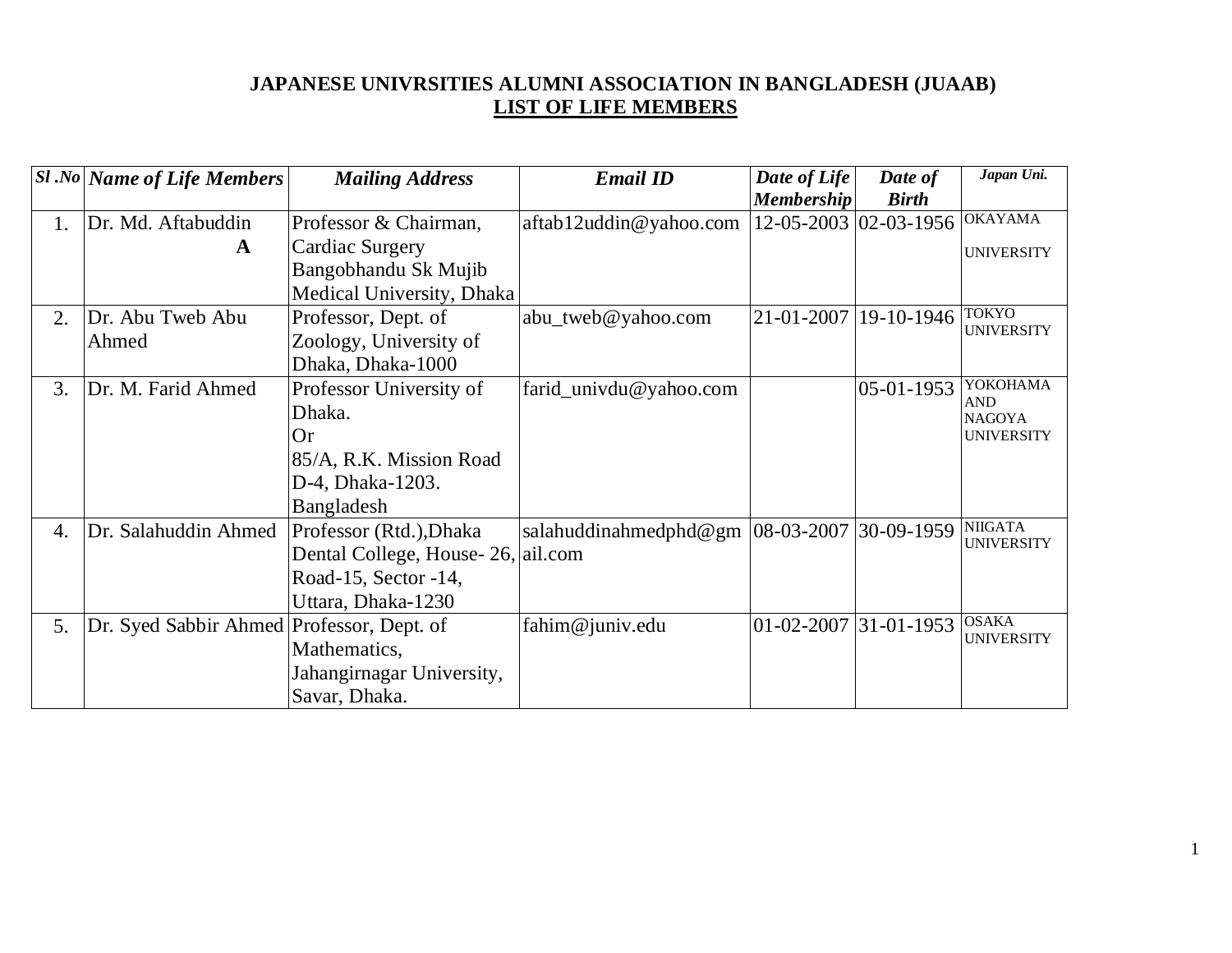|    | <b>Sl</b> .No Name of Life Members | <b>Mailing Address</b>                                                                                                                                                      | <b>Email ID</b>                                   | Date of Life          | Date of      | Japan Uni.                                                                  |
|----|------------------------------------|-----------------------------------------------------------------------------------------------------------------------------------------------------------------------------|---------------------------------------------------|-----------------------|--------------|-----------------------------------------------------------------------------|
|    |                                    |                                                                                                                                                                             |                                                   | <b>Membership</b>     | <b>Birth</b> |                                                                             |
| 6. | Dr. Syed Salahuddin<br>Ahmed       | House# 43, $(1st$ floor east),<br>Road# 2, Block# B,<br>Niketon, Gulshan-1.<br>Or<br>Professor (Retired)<br>Dept. of Pathology<br>National Institute of<br>Traumatology and | amdsala2000@yahoo.com                             |                       | 27-04-1960   | <b>HAMAMATSU</b><br><b>UNIVERSITY</b>                                       |
|    |                                    | Orthopedic Rehabilitation<br>(NITOR)<br>Sherebangla Nagar,<br>Dhaka-1207                                                                                                    |                                                   |                       |              | <b>NAGASAKI</b>                                                             |
| 7. | Dr. Syed Shamsuddin<br>Ahmed       | House 78, Road 12, Block<br>E, Banani, Dhaka 1213                                                                                                                           | syedahmed2000@hotmail.<br>com                     | 12-03-2007            | $30-04-1953$ | <b>UNIVERSITY</b>                                                           |
| 8. | Alauddin Ahmed                     | <b>Ex-Adviser to Prime</b><br>Minister, (Education,<br>Social Development &<br>Political Affairs), Prime<br>Minister's Office, Tajgaon,<br>Dhaka-1215.                      | auahmedmp@gmail.com                               | 31-01-2007 01-10-1947 |              | <b>TOHOKU</b><br><b>UNIVERSITY</b>                                          |
| 9. | Dr. Chowhdury Rafiqul<br>Ahsan     | Professor<br>Dept. of Microbiology,<br>University of Dhaka,<br>Dhaka-1000.                                                                                                  | crahsan@yahoo.com                                 | 09-08-2003 01-01-1960 |              | <b>HIROSAKI</b><br><b>UNIVERSITY</b><br><b>SCHOOL OF</b><br><b>MEDICINE</b> |
|    | 10. Dr. Hasib Mohammad<br>Ahsan    | Professor, Dept. of Civil<br>Engineering, BUET,<br>Dhaka-1000.                                                                                                              | hmahsan@ce.buet.ac.bd<br>hmahsan04_05@yahoo.co.uk | 18-11-2002            | 16-09-1964   | <b>TOKYO</b><br><b>UNIVERSITY</b>                                           |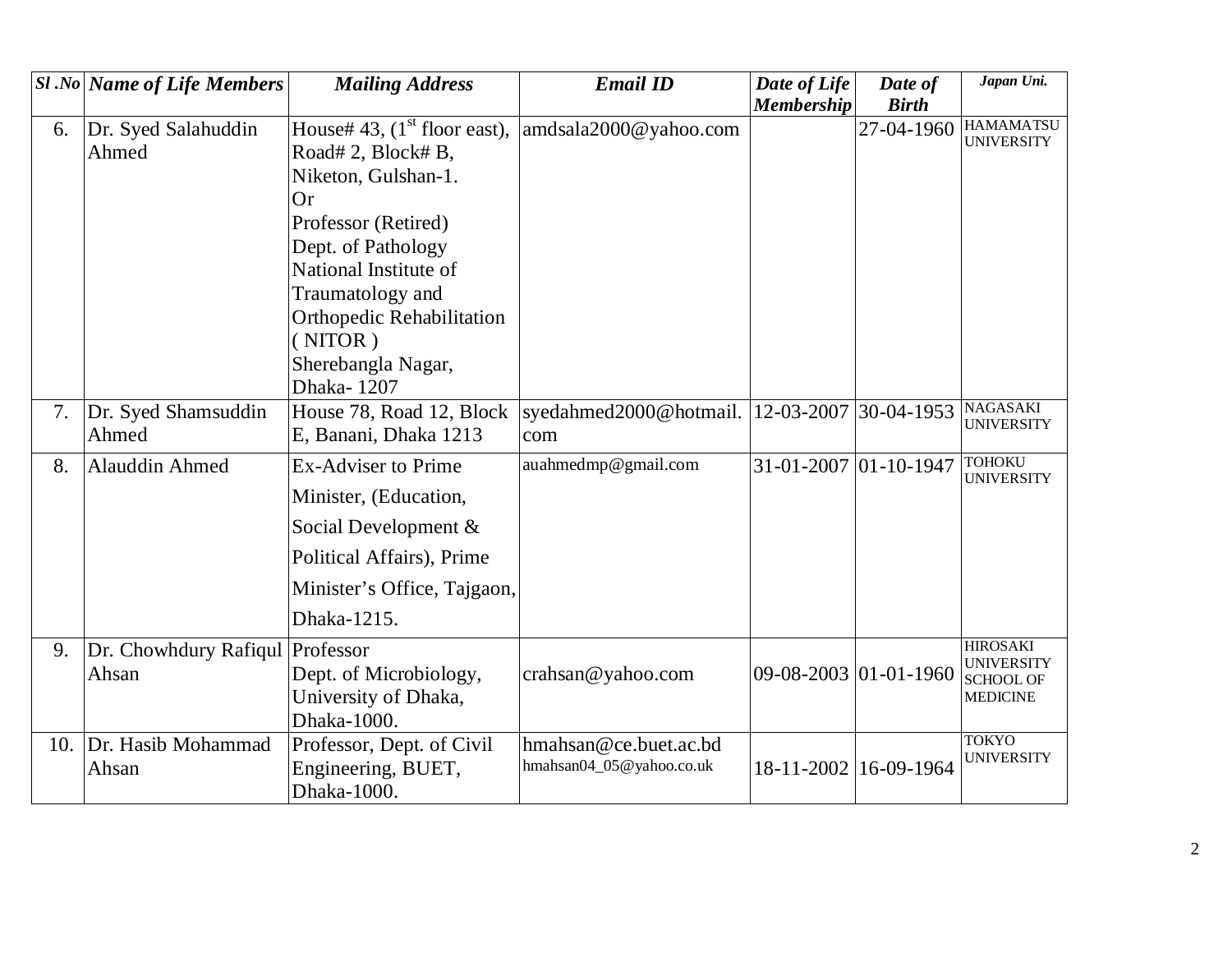|     | <b>Sl</b> .No Name of Life Members | <b>Mailing Address</b>         | <b>Email ID</b>                                 | Date of Life                     | Date of      | Japan Uni.                            |
|-----|------------------------------------|--------------------------------|-------------------------------------------------|----------------------------------|--------------|---------------------------------------|
|     |                                    |                                |                                                 | <b>Membership</b>                | <b>Birth</b> |                                       |
| 11. | Dr. Mohammad                       | Sel Nirvana, House No:         | shahed.ahsan.bd@gmail.co 29-09-2000  09-11-1962 |                                  |              | <b>HIROSHIMA</b><br><b>UNIVERSITY</b> |
|     | <b>Shahed Ahsan</b>                | 7/B, Abdur Sadique Road,       | m                                               |                                  |              |                                       |
|     |                                    | Block: D, Bashundhara          |                                                 |                                  |              |                                       |
|     |                                    | R/A, Dhaka-1229                |                                                 |                                  |              |                                       |
| 12. | Dr. Raquib Ahsan                   | Professor, Dept. of Civil      | raquibahsan@ce.buet.ac.b                        | 11.03.2007                       | 16-06-1970   | <b>UNIVERSITY</b><br>OF TOKYO         |
|     |                                    | Engineering, BUET,             | d                                               |                                  |              |                                       |
|     |                                    | Dhaka 1000                     | raquibahsan@gmail.com                           |                                  |              |                                       |
| 13. | Dr. M. Akhtaruzzaman               | Professor                      | makhtar@du.ac.bd                                | 21-12-2003 01-07-1957            |              | <b>OKAYAMA</b>                        |
|     |                                    | Institute of Nutrition &       |                                                 |                                  |              | <b>UNIVERSITY</b>                     |
|     |                                    | Food Science, University       |                                                 |                                  |              |                                       |
|     |                                    | of Dhaka, Dhaka-1000.          |                                                 |                                  |              |                                       |
|     |                                    | Bangladesh                     |                                                 |                                  |              |                                       |
|     |                                    | $\alpha$                       |                                                 |                                  |              |                                       |
|     |                                    | 45/J, Dhaka University         |                                                 |                                  |              |                                       |
|     |                                    | Residential Area, Nilkhet,     |                                                 |                                  |              |                                       |
|     |                                    | Dhaka.                         |                                                 |                                  |              |                                       |
|     | 14. Dr. A K M Nowsad               | Professor, Dept. of            | nowsad12@yahoo.com                              | 09-11-2006 19-04-1959            |              | $\overline{\text{ME}}$                |
|     | Alam                               | Fisheries Technology,          |                                                 |                                  |              | <b>UNIVERSITY</b>                     |
|     |                                    | BAU, Mymensingh-2202.          |                                                 |                                  |              |                                       |
| 15. | Dr. Mohd. Khurshid                 | Ex.-Chairman, Dept. of         | drmkalam@bol_online.co                          | $ 05 - 10 - 2005 01 - 01 - 1941$ |              | <b>KYOTO</b><br><b>UNIVERSITY</b>     |
|     | Alam                               | Soil Science. Water            | m                                               |                                  |              |                                       |
|     |                                    | & Environment, university      | $d$ rmkalam123@yahoo.com                        |                                  |              |                                       |
|     |                                    | of Dhaka.                      |                                                 |                                  |              |                                       |
|     |                                    | <b>Or</b>                      |                                                 |                                  |              |                                       |
|     |                                    | <b>UTTORIO</b>                 |                                                 |                                  |              |                                       |
|     |                                    | $Plot # 11,$ Apt $# 601,$ Road |                                                 |                                  |              |                                       |
|     |                                    | # 32, Sector # 7, Uttara       |                                                 |                                  |              |                                       |
|     |                                    | Model Town, Dhaka              |                                                 |                                  |              |                                       |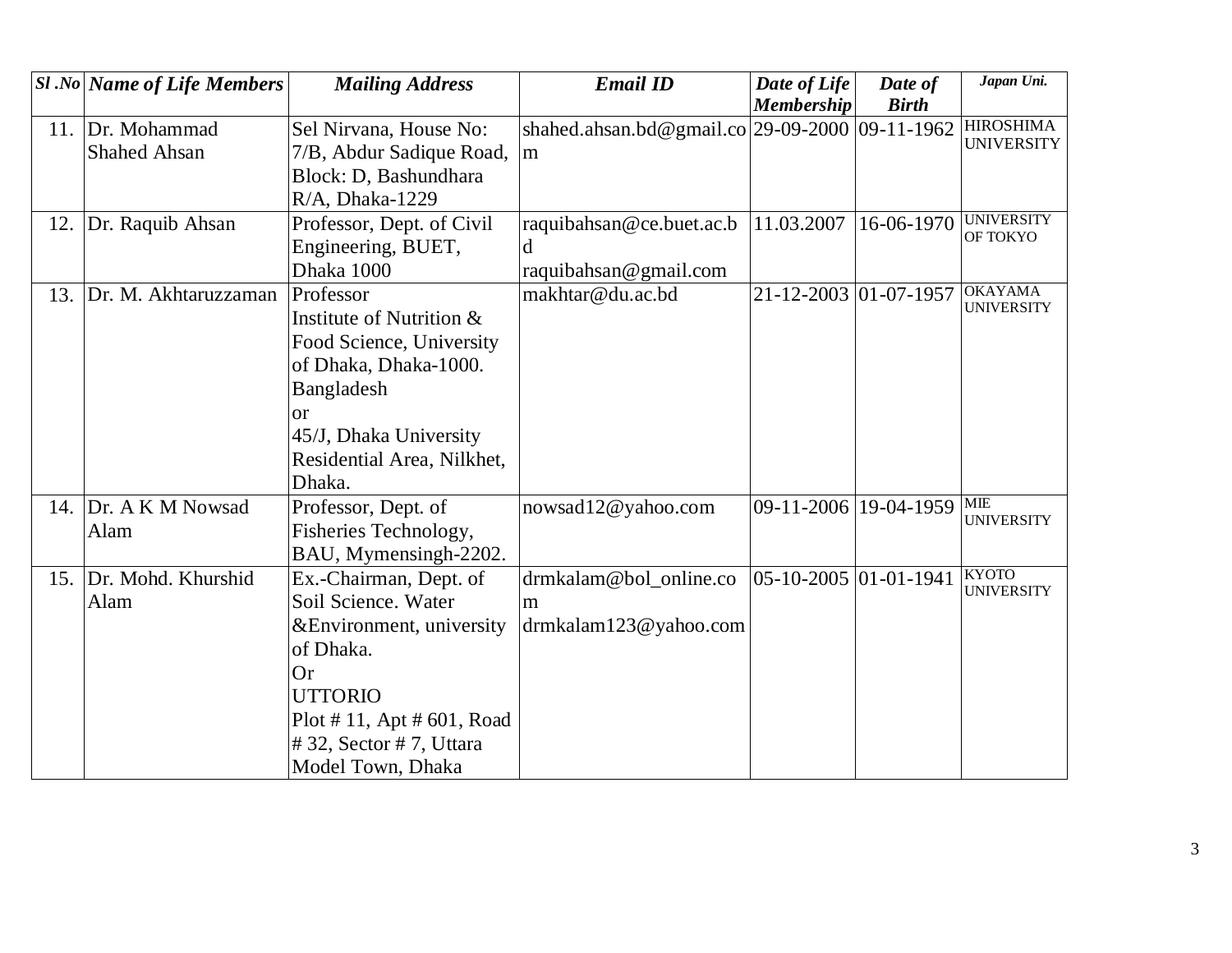|     | $ S1 $ .No   Name of Life Members                 | <b>Mailing Address</b>                                                                                                                                          | <b>Email ID</b>                                                           | Date of Life<br><b>Membership</b> | Date of<br><b>Birth</b>         | Japan Uni.                                                                               |
|-----|---------------------------------------------------|-----------------------------------------------------------------------------------------------------------------------------------------------------------------|---------------------------------------------------------------------------|-----------------------------------|---------------------------------|------------------------------------------------------------------------------------------|
| 16. | Dr. Munirul Alam                                  | ICDDR, B GPO Box 128<br>Dhaka 1000.<br><b>Or</b>                                                                                                                | munirul@icddrb.org                                                        | 29-08-2002 01-05-1963             |                                 | <b>OKAYAMA</b><br><b>UNIVERSITY</b>                                                      |
|     |                                                   | 68, Shaheed Tajuddin<br>Ahamed Sarani.<br>Mohakhali Dhaka-1212.                                                                                                 |                                                                           |                                   |                                 |                                                                                          |
| 17. | Dr. S.M. Khorshed<br>Alam                         | Principal Scientific Officer alamkbd@yahoo.com<br><b>Bangladesh Agricultural</b><br><b>Research Council (BARC)</b><br>New Airport Road,<br>Farmgate, Dhaka-1215 |                                                                           |                                   | $17 - 12 - 2005$ 01 - 06 - 1960 | <b>IWATA &amp;</b><br>YAMAGATA<br><b>UNIVERSITY</b>                                      |
| 18. | Dr. Sheikh Shamimul<br><b>Alam</b><br><b>Died</b> | Professor, Dept. of Botany, ssalam81@yahoo.com<br>University of Dhaka,<br>Dhaka-1000                                                                            |                                                                           |                                   | $02 - 09 - 1960$                | <b>HIROSHIMA</b><br><b>UNIVERSITY</b>                                                    |
| 19. | Dr. Mohammed<br>Ansarul Alam                      | Professor<br><b>Institute of Modern</b><br>Languages, University of<br>Dhaka, Dhaka-1000.                                                                       | ansarul_alam@hotmail.co  01-10-2005  18-04-1976<br>m<br>alam iml@du.ac.bd |                                   |                                 | <b>NATIONAL</b><br><b>GRADUATE</b><br><b>INS. FOR</b><br><b>POLICY</b><br><b>STUDIES</b> |
| 20. | Dr. Sharmin Rumi<br>Alim                          | Professor, Institute of<br>Nutrition, & Food Science,<br>University of Dhaka,<br>Dhaka-1000                                                                     | sharmin@du.bangla.net                                                     | 29-09-2000 28-01-1966             |                                 | <b>EHIME</b><br><b>UNIVERSITY</b>                                                        |
| 21. | Dr. Khan Mahmud<br>Amanat                         | Professor, Dept. of Civil<br>Engineering, BUET,<br><b>Dhaka</b>                                                                                                 | amanat@ce.buet.ac.bd                                                      | 29-06-2004 12-06-1967             |                                 | <b>NAGOYA</b><br><b>UNIVERSITY</b>                                                       |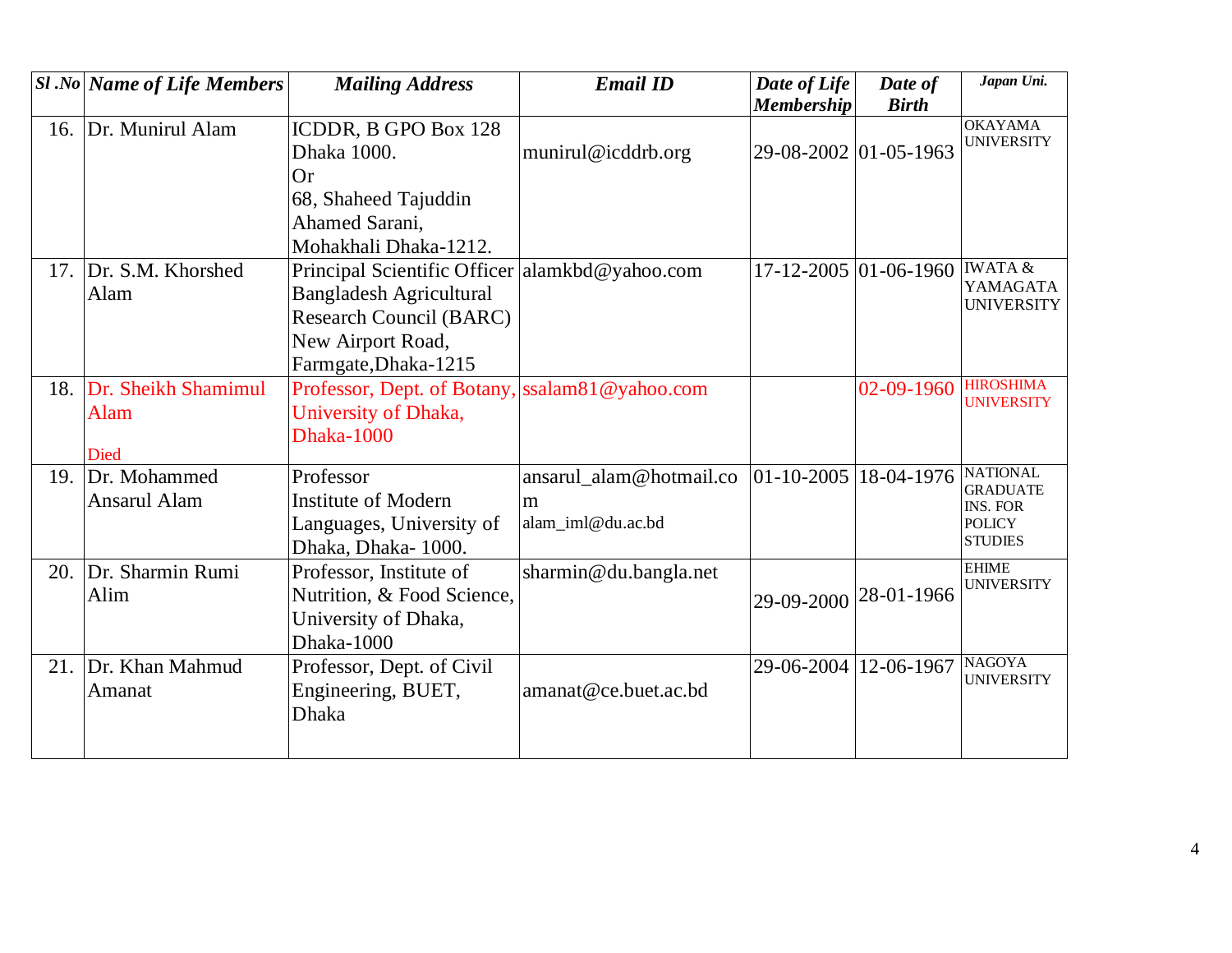|     | $ S1 $ .No Name of Life Members | <b>Mailing Address</b>                                                                                                                                                                               | <b>Email ID</b>                                                          | Date of Life<br><b>Membership</b> | Date of<br><b>Birth</b> | Japan Uni.                          |
|-----|---------------------------------|------------------------------------------------------------------------------------------------------------------------------------------------------------------------------------------------------|--------------------------------------------------------------------------|-----------------------------------|-------------------------|-------------------------------------|
| 22. | Dr. Md. Nurul Amin              | Professor, Sapporo Dental<br>College and Hospital,<br>Plot# 24, Kotbari road,<br>Sec# 08, Uttara, Dhaka-<br>1230                                                                                     | namin@sapporodentalcoll  08-12-2004   13-11-1962<br>ege.com.bd           |                                   |                         | <b>NIIGATA</b><br><b>UNIVERSITY</b> |
|     | 23. Dr. Mehedi Ahmed<br>Ansary  | Professor, Dept. of Civil<br>Engineering, BUET,<br>Dhaka-1000.                                                                                                                                       | ansary@ce.buet.ac.bd<br>ansaryma@yahoo.com<br>www.geocities.com/ansaryma | 27-10-2004 28-01-1966             |                         | <b>TOKYO</b><br><b>UNIVERSITY</b>   |
| 24. | Dr. Monzoor Mustafa<br>Anwar    | Professor<br>Orthopedic Surgeon<br>Flat No.D-4, House No.8<br>(Jhinuk), Road<br>No.13(New), 30 (old)<br>Dhanmondi, Dhaka-1209                                                                        |                                                                          | 05-04-2002 16-04-1963             |                         | <b>OSAKA</b><br><b>UNIVERSITY</b>   |
| 25. | Dr. Lutful Aziz                 | Consultant,<br>Dept. of Anaesthesia<br>Apollo hospitals Dhaka.<br>Plot-81, Block - E,<br>Boshundhara R/A. Dhaka-<br>1229.<br><b>or</b><br>Apt.3A, House: 22A,<br>Road:120, Gulshan-1,<br>Dhaka-1212. | lutfulaziz@evercarebd.co<br>m                                            |                                   | 20-02-1962              | <b>OKAYAMA</b><br><b>UNIVERSITY</b> |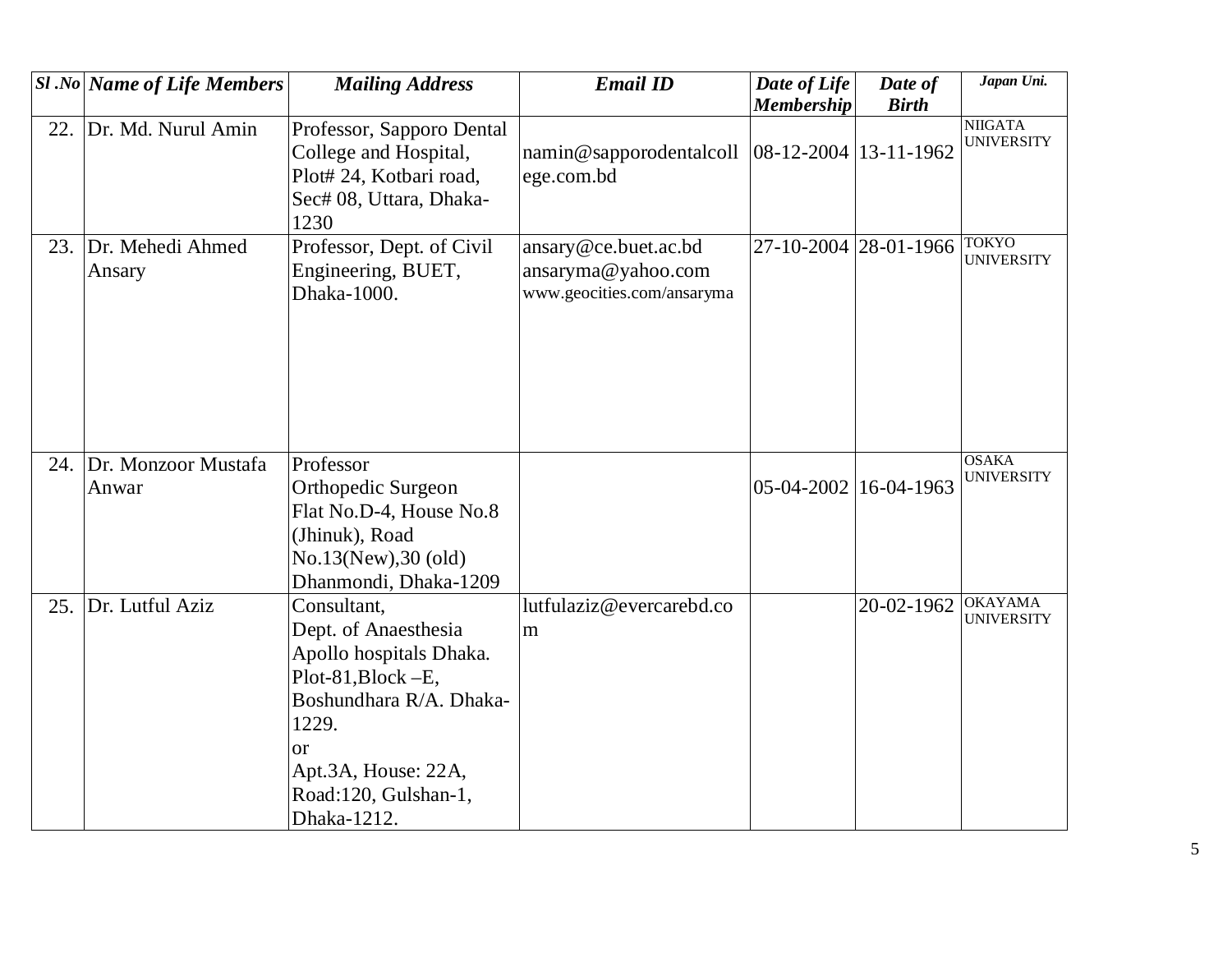|     | <b>Sl</b> .No Name of Life Members | <b>Mailing Address</b>         | <b>Email ID</b>       | Date of Life          | Date of               | Japan Uni.                            |
|-----|------------------------------------|--------------------------------|-----------------------|-----------------------|-----------------------|---------------------------------------|
|     |                                    |                                |                       | <b>Membership</b>     | <b>Birth</b>          |                                       |
| 26. | Dr. Kashfia Ahmed                  | <b>Chief Executive Officer</b> | kashilu@gmail.com     | 06-10-2007            | 23-11-1969            | <b>TOKYO</b><br><b>UNIVERSITY</b>     |
|     |                                    | Consultancy, Win               |                       |                       |                       |                                       |
|     |                                    | Incorporate, 6/5 Lalmatia      |                       |                       |                       |                                       |
|     |                                    | Block # B, Dhaka $-1207$       |                       |                       |                       |                                       |
| 27. | Dr. Zoarder Faruge                 | Professor, Dept. of            | zoarder2000@yahoo.com | $ 06 - 10 - 2007$     | 20.06.1965            | <b>KAGOSHIMA</b><br><b>UNIVERSITY</b> |
|     | Ahmed                              | Fisheries Management,          |                       |                       |                       |                                       |
|     |                                    | BAU, Mymensingh -              |                       |                       |                       |                                       |
|     |                                    | 2202.                          |                       |                       |                       |                                       |
| 28. | Dr. AKM Shameem                    | Deputy Director, Dept. of      | drshameem66@gmail.com |                       | $01 - 02 - 1966$      | <b>KAGAWA</b><br><b>UNIVERSITY</b>    |
|     | Alam                               | <b>Agricultural Extension</b>  |                       |                       |                       |                                       |
|     |                                    | (DAE), khamarbari,             |                       |                       |                       |                                       |
|     |                                    | Dhaka-1215                     |                       |                       |                       |                                       |
| 29. | Dr. Md. Sagir Ahmed                | Professor, Dept. of            | sagir@du.ac.bd.com    |                       | 27-03-2010 01-01-1966 | <b>KAGOSHIMA</b><br><b>UNIVERSITY</b> |
|     |                                    | Zoology, University of         |                       |                       |                       |                                       |
|     |                                    | Dhaka, Dhaka-1000              |                       |                       |                       |                                       |
| 30. | Dr. Omar Ahmed                     | Professor, Dept. of            | omarahmed1959@bau.ac. | 04-11-2010 14-05-1959 |                       | <b>OKAYAMA</b><br><b>UNIVERSITY</b>   |
|     |                                    | Chemistry, University of       | bd                    |                       |                       |                                       |
|     |                                    | Dhaka, Dhaka-1000              |                       |                       |                       |                                       |
| 31. | Dr. Mohiuddin Ahmed                | Sapporo Dental Care,           | sdch@dol-online.com   | 27-02-2011            | $ 01 - 10 - 1957$     | <b>HOKKAIDO</b><br><b>UNIVERSITY</b>  |
|     |                                    | House -119, Road -11,          |                       |                       |                       |                                       |
|     |                                    | Banani, Block-E, Dhaka -       |                       |                       |                       |                                       |
|     |                                    | 1212.                          |                       |                       |                       |                                       |
|     |                                    | Or                             |                       |                       |                       |                                       |
|     |                                    | Professor & Head, Dept. of     |                       |                       |                       |                                       |
|     |                                    | Oral & Maxillofacial           |                       |                       |                       |                                       |
|     |                                    | Surgery                        |                       |                       |                       |                                       |
|     |                                    | Dhaka Dental College &         |                       |                       |                       |                                       |
|     |                                    | Hospital, Dhaka.               |                       |                       |                       |                                       |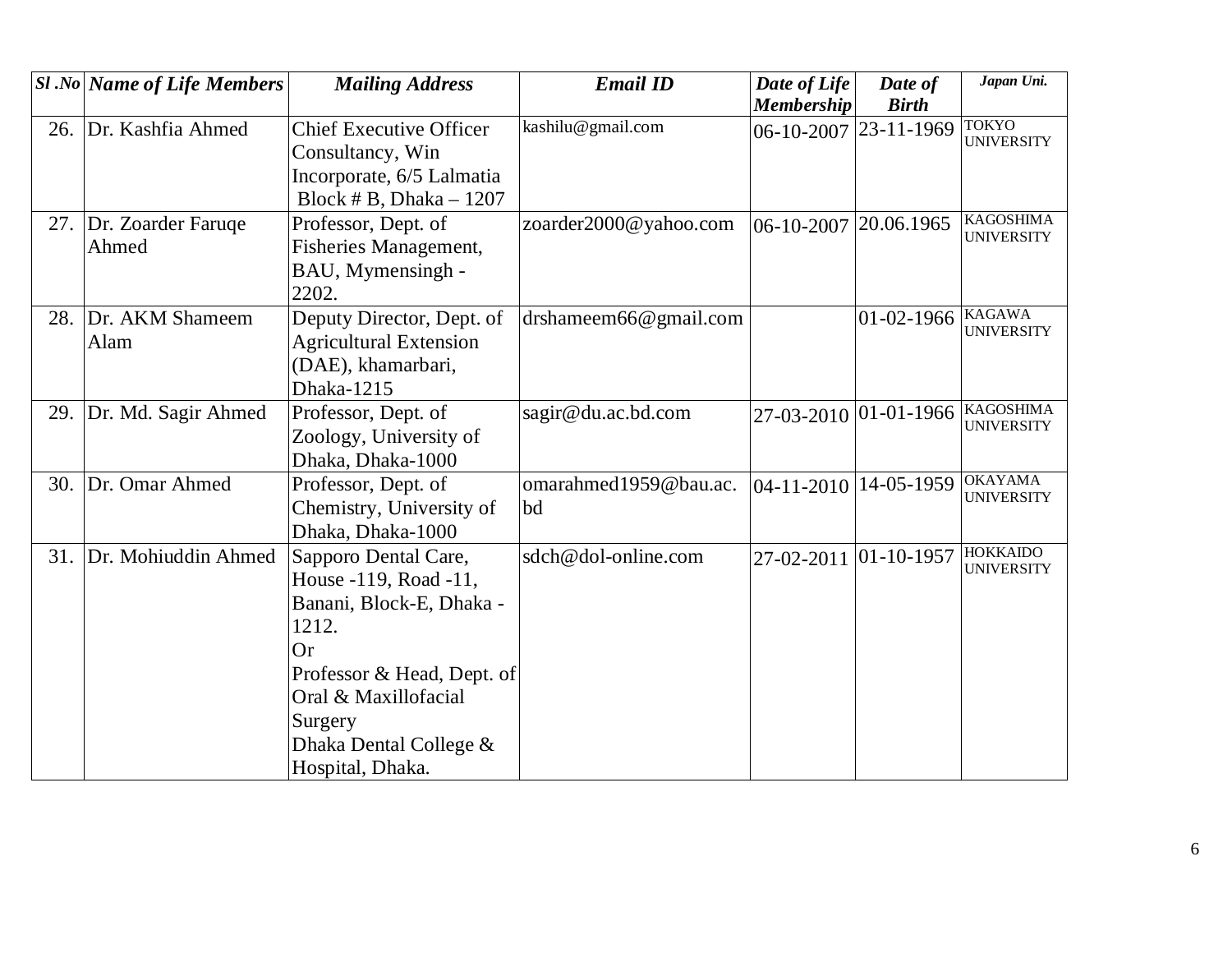|     | <b>Sl</b> .No   Name of Life Members | <b>Mailing Address</b>                         | <b>Email ID</b>                     | Date of Life      | Date of          | Japan Uni.                           |
|-----|--------------------------------------|------------------------------------------------|-------------------------------------|-------------------|------------------|--------------------------------------|
|     |                                      |                                                |                                     | <b>Membership</b> | <b>Birth</b>     |                                      |
| 32. | Dr. Md. Ruhul Amin                   | Professor, Dept. of Animal aminmr64@yahoo.com  |                                     | 28-02-2011        | $01 - 01 - 1964$ | <b>MIYAZAKI</b><br><b>UNIVERSITY</b> |
|     |                                      | Science Bangladesh                             |                                     |                   |                  |                                      |
|     |                                      | Agricultural University,                       |                                     |                   |                  |                                      |
|     |                                      | Mymensingh-2202.                               |                                     |                   |                  |                                      |
| 33. |                                      | Dr. Md. Abdul Mannan Professor, Dept. of Plant | amakanda06@yahoo.com                | 28-02-2011        | 30-12-1953       | <b>KYUSHU</b>                        |
|     | Akanda                               | Pathology, Bangabandhu                         |                                     |                   |                  | <b>UNIVERSITY</b>                    |
|     |                                      | Sheikh Mujibur Rahman                          |                                     |                   |                  |                                      |
|     |                                      | Agricultural University,                       |                                     |                   |                  |                                      |
|     |                                      | Gazipur-1706.                                  |                                     |                   |                  |                                      |
| 34. | Dr. Md. Shah Amran                   | Professor, Dept. of                            | amdshah_69@yahoo.com                | 28-02-2011        | 15-06-1969       | <b>UNIVERSITY</b>                    |
|     |                                      | Pharmaceutical Chemistry,                      | amranms@du.ac.bd                    |                   |                  | OF<br>YAMANASHI                      |
|     |                                      | Faculty of Pharmacy,                           |                                     |                   |                  |                                      |
|     |                                      | University of Dhaka,                           |                                     |                   |                  |                                      |
|     |                                      | Dhaka-1000                                     |                                     |                   |                  |                                      |
| 35. | Dr. Shamiul Alam                     | House# 18, JMC Tower,                          | shamiula@yahoo.com                  | 28-02-2011        | 20-11-1970       | <b>KANAZAWA</b>                      |
|     |                                      | Flat S-4, Road# 13 (New),                      |                                     |                   |                  | <b>UNIVERSITY</b>                    |
|     |                                      | Dhanmondi R/A, Dhaka-                          |                                     |                   |                  |                                      |
|     |                                      | 1207                                           |                                     |                   |                  |                                      |
|     |                                      | <b>Or</b>                                      |                                     |                   |                  |                                      |
|     |                                      | <b>Assistant Professor</b>                     |                                     |                   |                  |                                      |
|     |                                      | Dept. of Oral & Maxillo                        |                                     |                   |                  |                                      |
|     |                                      | facial Surgery, BSMMU,                         |                                     |                   |                  |                                      |
|     |                                      | (Ex-P.G. Hospital),                            |                                     |                   |                  |                                      |
|     |                                      | Dhaka-1000                                     |                                     |                   |                  |                                      |
| 36. | Dr. Md. Nurul Amin                   | Professor, Dept. of                            | nurul.nurul.34@gmail.com 28-02-2011 |                   | 31-12-1965       | <b>MIE</b>                           |
|     |                                      | Applied Chemistry $\&$                         | namin@du.ac.bd                      |                   |                  | <b>UNIVERSITY</b>                    |
|     |                                      | chemical Technology,                           |                                     |                   |                  |                                      |
|     |                                      | University of Dhaka,                           |                                     |                   |                  |                                      |
|     |                                      | Dhaka-1000.                                    |                                     |                   |                  |                                      |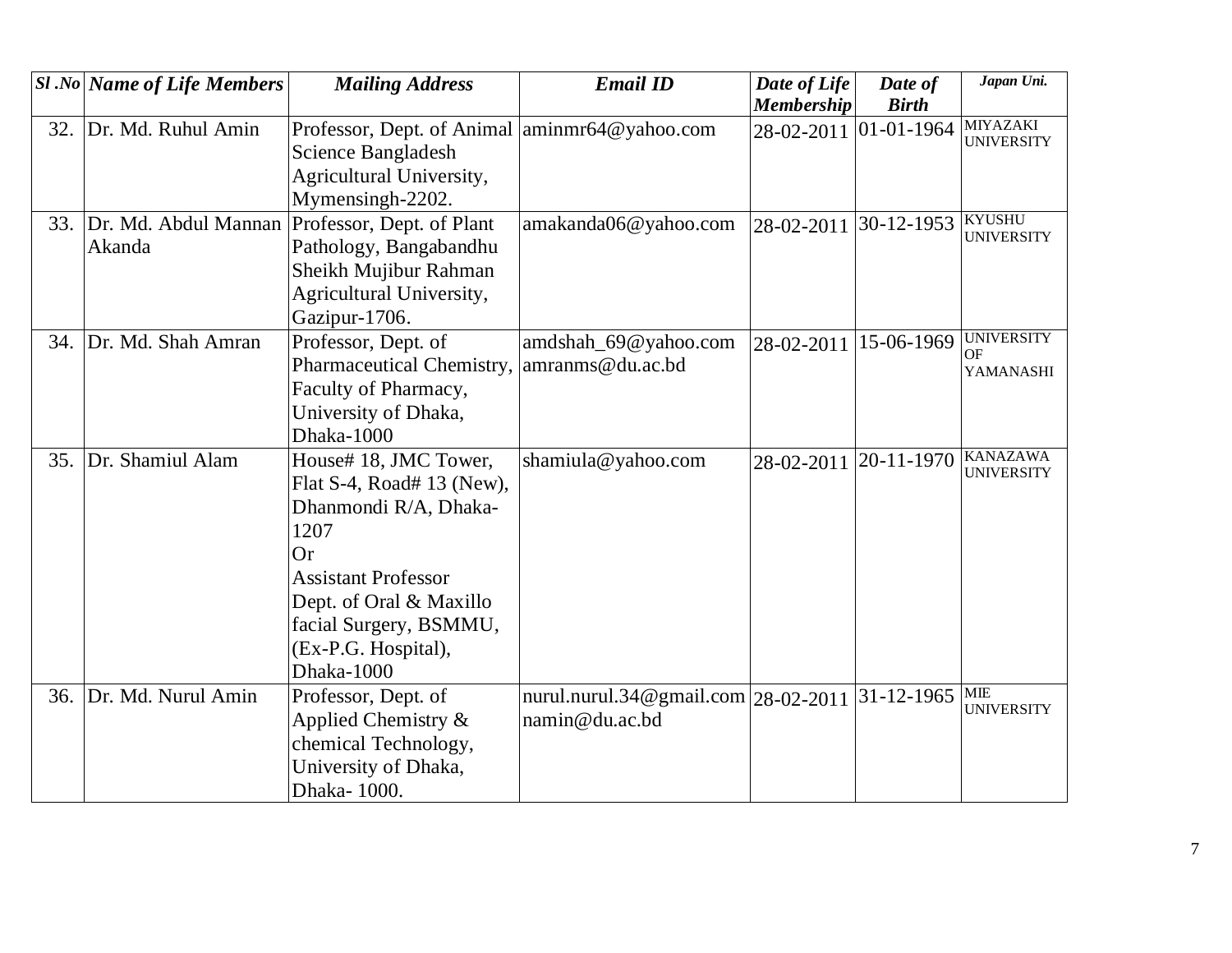|     | <b>Sl</b> .No Name of Life Members | <b>Mailing Address</b>             | <b>Email ID</b>          | Date of Life          | Date of           | Japan Uni.                           |
|-----|------------------------------------|------------------------------------|--------------------------|-----------------------|-------------------|--------------------------------------|
|     |                                    |                                    |                          | <b>Membership</b>     | <b>Birth</b>      |                                      |
| 37. | Dr. Md. Golam Azam                 | Professor,                         | g.azam $2011$ @gmail.com | 28-02-2011            | $01 - 07 - 1963$  | <b>UNIVERSITY</b><br>OF TSUKUBA      |
|     |                                    | <b>Institute of Social Welfare</b> |                          |                       |                   |                                      |
|     |                                    | & Research, University of          |                          |                       |                   |                                      |
|     |                                    | <b>Dhaka</b>                       |                          |                       |                   |                                      |
|     |                                    | <b>Or</b>                          |                          |                       |                   |                                      |
|     |                                    | 209, Anwar Pasha Bhaban,           |                          |                       |                   |                                      |
|     |                                    | Dhaka University                   |                          |                       |                   |                                      |
|     |                                    | Residential Area, Nimtoli,         |                          |                       |                   |                                      |
|     |                                    | Dhaka-1000                         |                          |                       |                   |                                      |
| 38. | Dr. Md. Zahangir Alam              | Professor,                         | zahangir@du.ac.bd        | 28-02-2011            | $ 01 - 11 - 1975$ | <b>KUMAMOTO</b><br><b>UNIVERSITY</b> |
|     |                                    | Dept. of Applied                   |                          |                       |                   |                                      |
|     |                                    | Chemistry & Chemical               | mzalam75@yahoo.com       |                       |                   |                                      |
|     |                                    | Engineering,                       |                          |                       |                   |                                      |
|     |                                    | University of Dhaka                |                          |                       |                   |                                      |
|     |                                    | Dhaka 1000.                        |                          |                       |                   |                                      |
| 39. | Dr. Khan Md. Tariqul               | Associate Professor, Dept.         | tariqulkh66@gmail.com    | 16-07-2011            | 13-10-1967        | <b>GIFU</b><br><b>UNIVERSITY</b>     |
|     | Alam                               | of Economics, IUBAT                |                          |                       |                   |                                      |
|     |                                    | 4 Embankment Road,                 |                          |                       |                   |                                      |
|     |                                    | Uttara-10, Dhaka                   |                          |                       |                   |                                      |
| 40. | Dr. A.T.M. Zafrul                  | Professor Dept. of                 | zafrulazam@du.ac.bd      | 23-01-2012 01-01-1972 |                   | <b>GUNMA</b><br><b>UNIVERSITY</b>    |
|     | Azam                               | Pharmaceutical Chemistry,          |                          |                       |                   |                                      |
|     |                                    | Faculty of Pharmacy,               |                          |                       |                   |                                      |
|     |                                    | University of Dhaka,               |                          |                       |                   |                                      |
|     |                                    | Dhaka-1000                         |                          |                       |                   |                                      |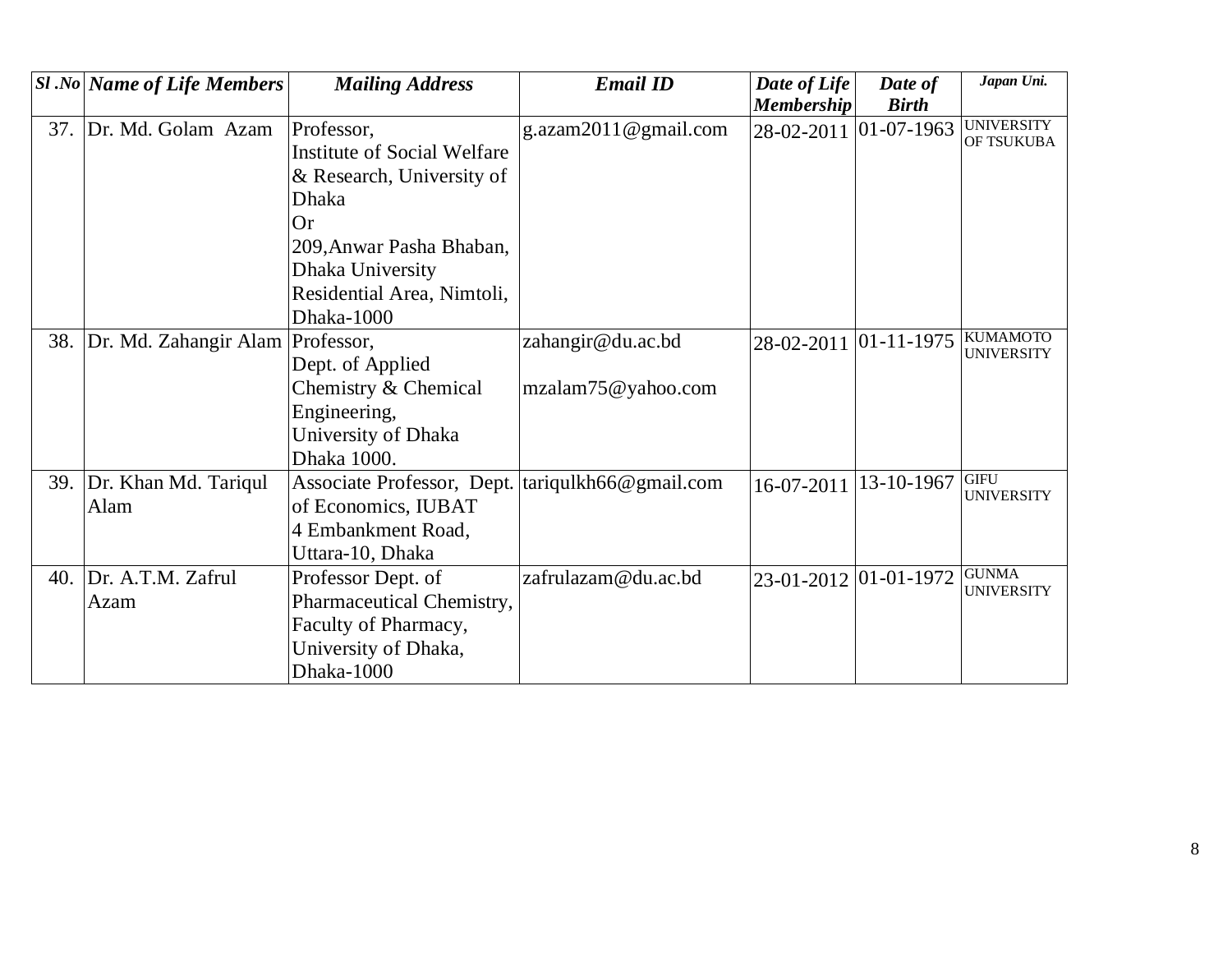|     | <b>Sl</b> .No   Name of Life Members | <b>Mailing Address</b>      | <b>Email ID</b>         | Date of Life      | Date of               | Japan Uni.                            |
|-----|--------------------------------------|-----------------------------|-------------------------|-------------------|-----------------------|---------------------------------------|
|     |                                      |                             |                         | <b>Membership</b> | <b>Birth</b>          |                                       |
| 41. | Dr. Farzana Alam                     | <b>Assistant Professor</b>  | falam53@yahoo.com       | 30-03-2012        | 27-08-1977            | <b>HIROSHIMA</b><br><b>UNIVERSITY</b> |
|     |                                      | Dept. of Radiology and      |                         |                   |                       |                                       |
|     |                                      | Imaging, BSMMU, Dhaka       |                         |                   |                       |                                       |
|     |                                      | <b>Or</b>                   |                         |                   |                       |                                       |
|     |                                      | 19/7, Tikkapara, Joint      |                         |                   |                       |                                       |
|     |                                      | Quarter, Block-F,           |                         |                   |                       |                                       |
|     |                                      | Mohammadpur,                |                         |                   |                       |                                       |
|     |                                      | Dhaka-1207                  |                         |                   |                       |                                       |
| 42. | Dr. Md. Joynal Abdin                 | <b>Associate Professor</b>  | abdin02@yahoo.com       | 30-03-2012        | $ 20-08-1967$         | <b>HIROSHIMA</b>                      |
|     |                                      | Dept. of Conservative       |                         |                   |                       | <b>UNIVERSITY</b>                     |
|     |                                      | Dentistry & Endodontics     |                         |                   |                       |                                       |
|     |                                      | <b>BSMMU</b> , Dhaka        |                         |                   |                       |                                       |
|     |                                      | <b>Or</b>                   |                         |                   |                       |                                       |
|     |                                      | 19/7, Tikkapara, Joint      |                         |                   |                       |                                       |
|     |                                      | Quarter, Block-F,           |                         |                   |                       |                                       |
|     |                                      | Mohammadpur,                |                         |                   |                       |                                       |
|     |                                      | Dhaka-1207                  |                         |                   |                       |                                       |
| 43. | Dr. Tahmid Hossain                   | Principal Scientific        | tahmidhansari@yahoo.co  | 09-09-2012        | 15-03-1966            | EHIME &                               |
|     | Ansari                               | Officer, Plant Pathology    | m                       |                   |                       | <b>KOCHI</b><br>UNIVERSITY            |
|     |                                      | Division, Bangladesh Rice   |                         |                   |                       |                                       |
|     |                                      | Research Institute (BRRI),  |                         |                   |                       |                                       |
|     |                                      | Gazipur 1701                |                         |                   |                       |                                       |
| 44. | Dr. Zunaid Ahmed                     | <b>Associate Professor</b>  | drzunaid@yahoo.com      |                   | 13-09-2012 25-10-1976 | <b>HOKKAIDO</b>                       |
|     |                                      | Sapporo Dental College &    |                         |                   |                       | <b>UNIVERSITY</b>                     |
|     |                                      | Hospital, Plot# 24, Court   |                         |                   |                       |                                       |
|     |                                      | Bari Road, Sector# 8,       |                         |                   |                       |                                       |
|     |                                      | Uttara Dhaka                |                         |                   |                       |                                       |
| 45. | Dr. Nahid Akhtar                     | Professor, Dept. of Botany, | nahid_akhtar98@yahoo.co | 12-03-2013        | $ 22 - 11 - 1976 $    | <b>TOKYO</b>                          |
|     |                                      | Jahangirnagar University,   | m                       |                   |                       | <b>UNIVERSITY</b>                     |
|     |                                      | Savar, Dhaka-1342           |                         |                   |                       |                                       |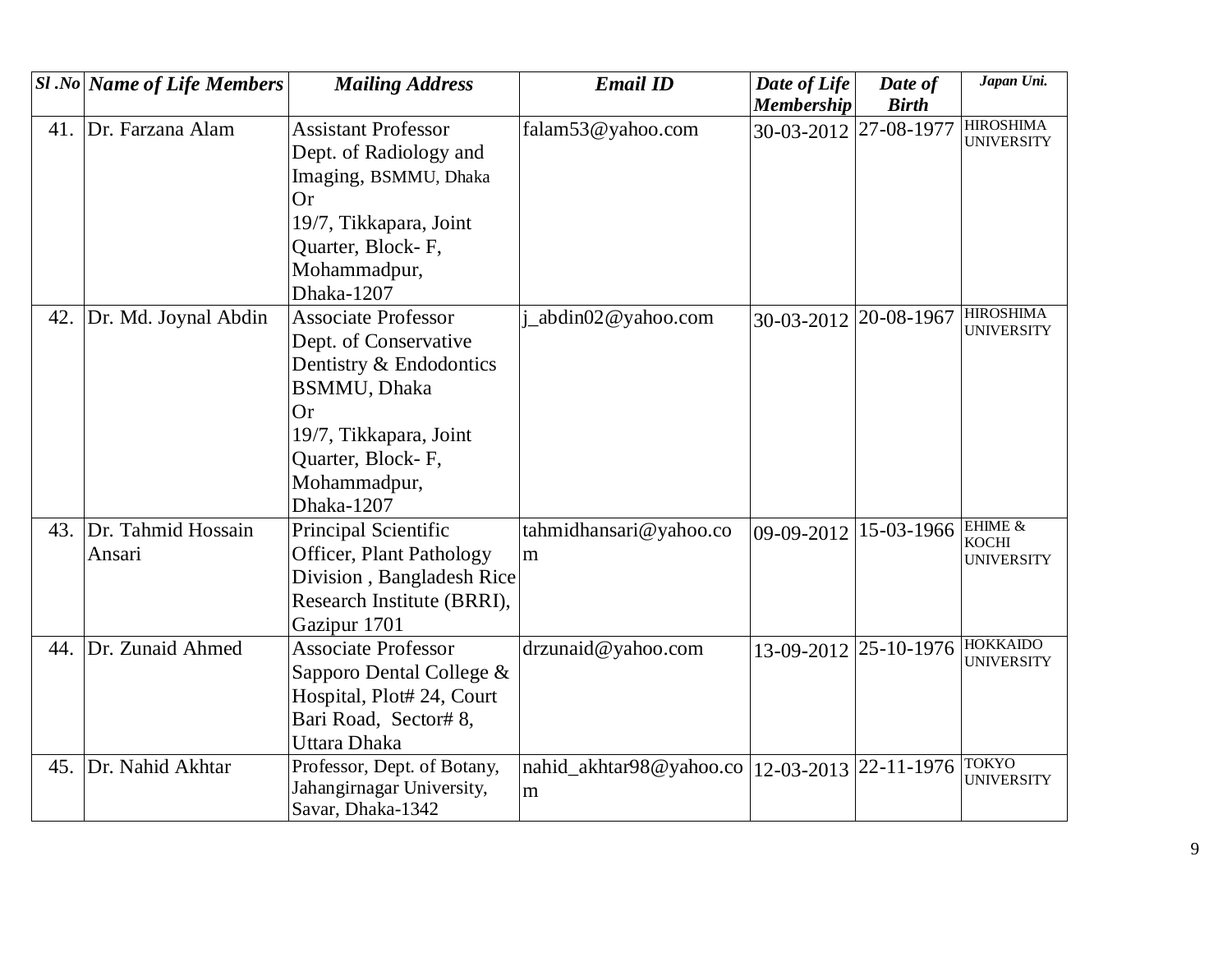|     | $ S1 $ .No Name of Life Members      | <b>Mailing Address</b>                                                                                                                                                                        | <b>Email ID</b>            | Date of Life              | Date of       | Japan Uni.                                               |
|-----|--------------------------------------|-----------------------------------------------------------------------------------------------------------------------------------------------------------------------------------------------|----------------------------|---------------------------|---------------|----------------------------------------------------------|
|     |                                      |                                                                                                                                                                                               |                            | <b>Membership</b>         | <b>Birth</b>  |                                                          |
|     | 46. Dr. Md. Khorshed<br>Alam         | Professor and Head, Dept.<br>of Pharmacology, Dhaka<br>National Medical College,<br>53/1 Johnson Road<br>Dhaka-1100                                                                           | kalamdnmc@hotmail.com      | 16-03-2013                | $ 01-01-1965$ | <b>TOHOKU &amp;</b><br><b>EHIME</b><br><b>UNIVERSITY</b> |
| 47. | Dr. Khaleda Akhter                   | House No.12/2-GA, Road<br>No.2 Shamoli, Dhaka-<br>1207                                                                                                                                        | k.akhter2011@gmail.com     | 29-03-2013                | 13-04-1967    | <b>HIROSHIMA</b><br><b>UNIVERSITY</b>                    |
| 48. | Dr. Mohammad Shakil<br>Akther        | Professor, Dept., of URP,<br>BUET, Dhaka-1000                                                                                                                                                 | shakil@urp.buet.ac.bd      | 18-05-2013 07-01-1973     |               | <b>UNIVERSITY</b><br>OF TOKYO                            |
| 49. | Dr. Farid Ahmed                      | Professor, Dept. of<br>Physics, Jahangirnagar<br>University, Savar, Dhaka-<br>1342                                                                                                            | fahmed_ju@yahoo.com        | 2010                      | 21-12-1962    | <b>OSAKA</b><br><b>UNIVERSITY</b>                        |
| 50. | Dr. Mohammad<br>Akharuzzaman         | Flat-3B, House-10, Road-<br>4, Block-B, Banasree,<br>Rampura, Dhaka<br>Or<br>Euglena Co. Ltd.<br>Flat-2-B, House-3, Block-<br>C, Road-7, Niketon<br>Housing Society,<br>Gulshan-1, Dhaka-1212 | akharuzzaman@yahoo.co<br>m | 09-02-2014 03-02-1979     |               | <b>KYUSHU</b><br><b>UNIVERSITY</b>                       |
| 51. | Dr. Shameul Alam                     | 2/2 Lalmatia, Mirpur<br>Road, Mohammedpur,<br>Dhaka-1207                                                                                                                                      | shameulalam@gmail.com      | $ 08-01-2015 $ 24-02-1971 |               | <b>KAGAWA</b><br><b>UNIVERSITY</b>                       |
| 52. | Dr. Mohammad<br><b>Shafiqul Alam</b> | <b>Assistant Professor,</b><br>Faculty of Fisheries,<br>BSMRAU, Salna, Gazipur                                                                                                                | msalamip@gmail.com         | 18-02-2017 03-01-1979     |               | <b>HIROSHIMA</b><br><b>UNIVERSITY</b>                    |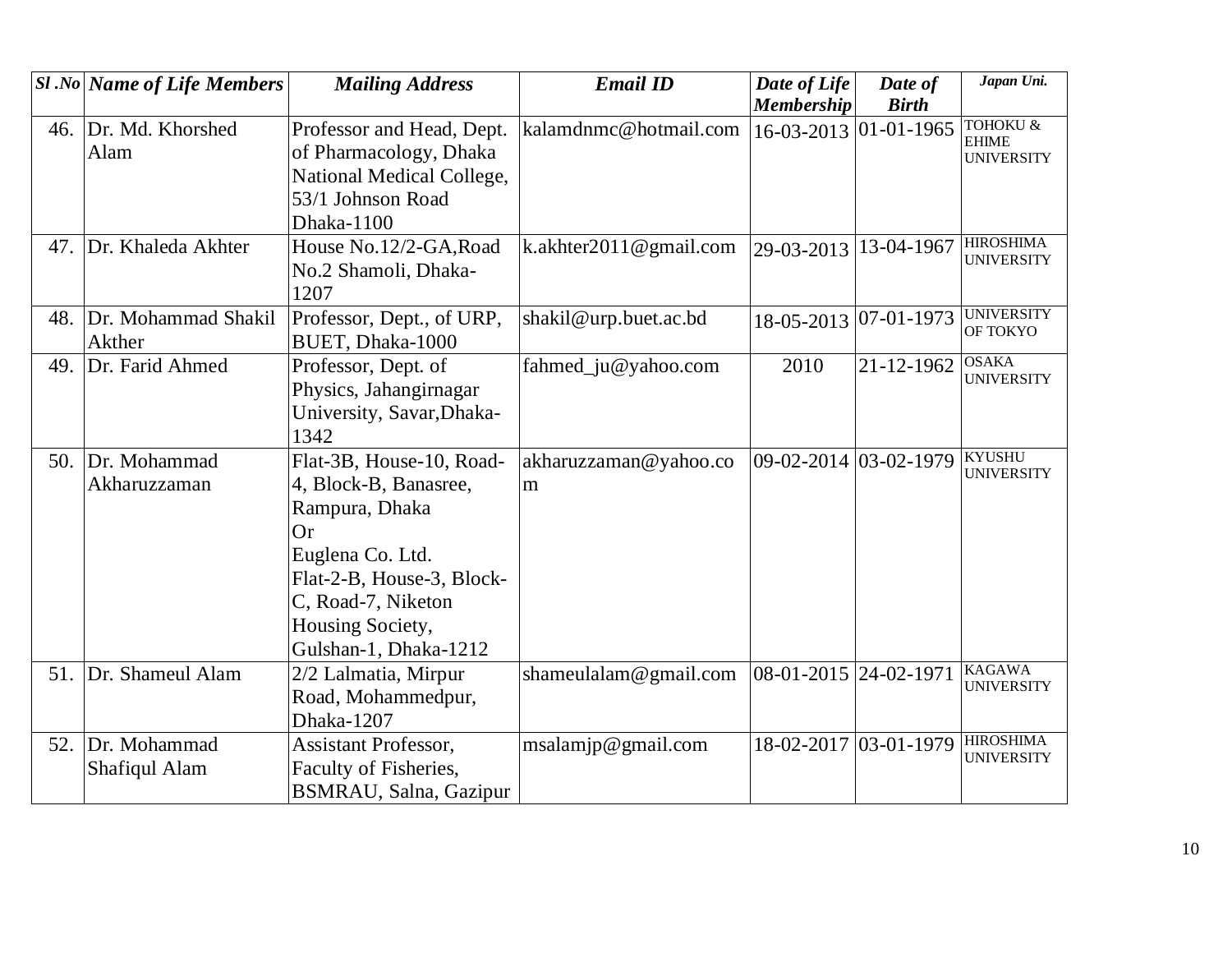|     | <b>Sl</b> .No Name of Life Members | <b>Mailing Address</b>                          | <b>Email ID</b>                               | Date of Life          | Date of                       | Japan Uni.                           |
|-----|------------------------------------|-------------------------------------------------|-----------------------------------------------|-----------------------|-------------------------------|--------------------------------------|
|     |                                    |                                                 |                                               | <b>Membership</b>     | <b>Birth</b>                  |                                      |
| 53. | Dr. Shakil Ahmed                   | Assistant Professor, Dept.<br>of Government and | shakil.ahmed@juniv.edu                        | 02-07-2017            | 15-03-1972                    | <b>TSUKUBA</b><br><b>UNIVERSITY</b>  |
|     |                                    | Politics, Jahangirnagar                         |                                               |                       |                               |                                      |
|     |                                    | University, Savar, Dhaka                        |                                               |                       |                               |                                      |
|     |                                    | <b>Or</b>                                       |                                               |                       |                               |                                      |
|     |                                    | 553, Pearabag                                   |                                               |                       |                               |                                      |
|     |                                    | Moghbazar, Dhaka-1217                           |                                               |                       |                               |                                      |
| 54. | Dr. Sheikh                         | 108 Mosque Road, (3F),                          | sheikhaleemuzzaman@gm   12-08-2017            |                       | 13-02-1958                    | <b>NIHON</b><br><b>UNIVERSITY</b>    |
|     | Aleemuzzaman                       | DOHS Banani, Dhaka-<br>1206                     | ail.com                                       |                       |                               |                                      |
| 55. | Dr. Auvijit Saha Apu               | Associate Professor, Dept.,                     | auvijit.bau@gmail.com                         |                       | 28-10-2017 31-12-1982 SAITAMA | <b>UNIVERSITY</b>                    |
|     |                                    | of Animal Breeding and                          |                                               |                       |                               |                                      |
|     |                                    | Genetics, Bangladesh                            |                                               |                       |                               |                                      |
|     |                                    | Agricultural University,                        |                                               |                       |                               |                                      |
|     |                                    | Mymensingh-2202.                                |                                               |                       |                               |                                      |
| 56. | Dr. Md. Ayub Ali                   | Assistant Professor, Dept.                      | shuvro070@chem.buet.ac. 09-03-2018 21-11-1984 |                       |                               | HOKKAIDO<br><b>UNIVERSITY</b>        |
|     |                                    | of Chemistry, Old                               | bd.                                           |                       |                               |                                      |
|     |                                    | <b>Academic Building</b>                        | shuvro070@yahoo.com                           |                       |                               |                                      |
|     |                                    | (OAB), BUET, Dhaka-                             |                                               |                       |                               |                                      |
|     |                                    | 1000                                            |                                               |                       |                               |                                      |
| 57. | Dr. Hasan Muhammad                 | Assistant Professor, Dept.                      | hasan.abdullah@bsmrau.e                       |                       | 19-05-2018 25-12-1980         | <b>GIFU</b><br><b>UNIVERSITY</b>     |
|     | Abdullah                           | of Agro Forestry and                            | du.bd                                         |                       |                               |                                      |
|     |                                    | Environment, BSMRAU,                            |                                               |                       |                               |                                      |
|     |                                    | Gazipur-1706                                    |                                               |                       |                               |                                      |
| 58. | Dr. Abu Faiz Md.                   | Professor                                       | afm.aslam@gmail.com                           | 26-05-2018 17-04-1972 |                               | <b>KANAZAWA</b><br><b>UNIVERSITY</b> |
|     | Aslam                              | Dept. of Zoology,                               |                                               |                       |                               |                                      |
|     |                                    | Jahangirnagar University,                       |                                               |                       |                               |                                      |
|     |                                    | Savar, Dhaka-1342                               |                                               |                       |                               |                                      |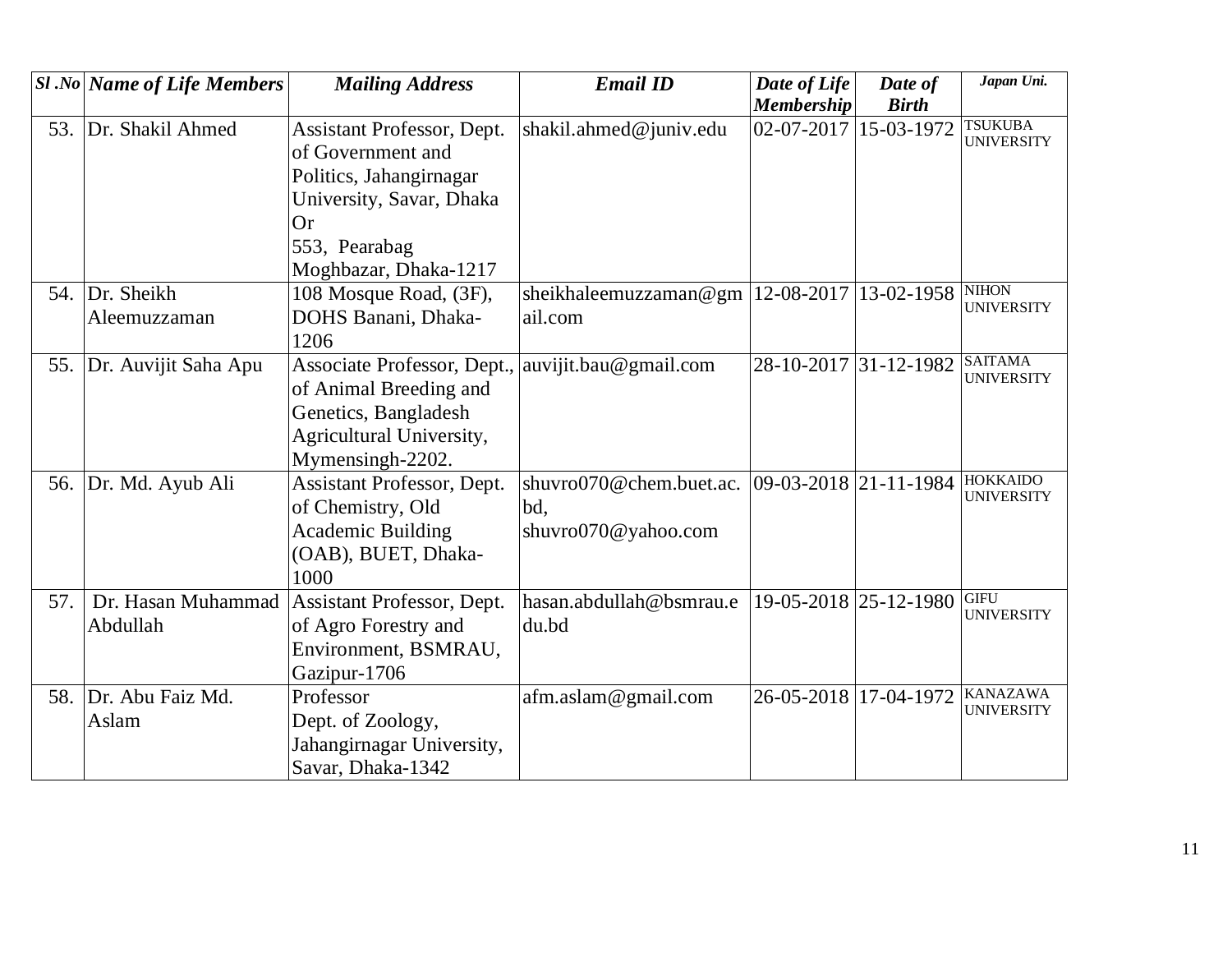|     | $SI$ .No Name of Life Members | <b>Mailing Address</b>                           | <b>Email ID</b>         | Date of Life                  | Date of               | Japan Uni.                           |
|-----|-------------------------------|--------------------------------------------------|-------------------------|-------------------------------|-----------------------|--------------------------------------|
|     |                               |                                                  |                         | <b>Membership</b>             | <b>Birth</b>          | <b>UNIVERSITY</b>                    |
| 59. | Dr. Fakhruddin Ali            | Professor, Dept. of Botany, faahmed_ju@yahoo.com |                         |                               | 26-05-2018 01-08-1974 | OF                                   |
|     | Ahmed                         | Jahangirnagar University,                        |                         |                               |                       | <b>TOKUSHIMA</b>                     |
|     |                               | Savar, Dhaka-1342                                |                         |                               |                       |                                      |
| 60. | Dr. Mohammed                  | Professor, Dept. of Genetic nahsan@du.ac.bd      |                         | $ 01-07-2018 31-08-1974 $     |                       | <b>HOKKAIDO</b><br><b>UNIVERSITY</b> |
|     | Nazmul Ahsan                  | Engineering $&$                                  |                         |                               |                       |                                      |
|     |                               | Biotechnology, University                        |                         |                               |                       |                                      |
|     |                               | of Dhaka                                         |                         |                               |                       |                                      |
| 61. | Dr. Md. Anwarul Azim          | Professor, Dept. of Genetic akhand66@yahoo.com   |                         | $ 01-07-2018 01-01-1966 $     |                       | <b>NAGOYA</b>                        |
|     | Akhand                        | Engineering $&$                                  | akhand@du.ac.bd         |                               |                       | <b>UNIVERSITY</b>                    |
|     |                               | Biotechnology, University                        |                         |                               |                       |                                      |
|     |                               | of Dhaka, Dhaka-1000.                            |                         |                               |                       |                                      |
| 62. | Dr. Khondker Ayesha           | Assistant Professor, Dept.                       | ayash_8@yahoo.com       | $01 - 07 - 2018$   17-01-1983 |                       | <b>NAGOYA</b>                        |
|     | Akter                         | of Pharmaceutical                                |                         |                               |                       | <b>UNIVERSITY</b>                    |
|     |                               | Sciences, North South                            |                         |                               |                       |                                      |
|     |                               | University, Dhaka                                |                         |                               |                       |                                      |
| 63. | Dr. Firoj Ahmed               | Chairman and Professor,                          | firoj $72@$ yahoo.com   |                               | 24-06-2018 09-01-1975 | <b>CHIBA</b>                         |
|     |                               | Dept. of Pharmaceutical                          |                         |                               |                       | <b>UNIVERSITY</b>                    |
|     |                               | Chemistry,                                       |                         |                               |                       |                                      |
|     |                               | University of Dhaka                              |                         |                               |                       |                                      |
| 64. | Dr. Shirin Akter              | Associate Professor, Dept.                       | shirin.akter@bau.edu.bd | 31-05-2018 30-10-1985         |                       | <b>HOKKAIDO</b>                      |
|     |                               | of Parasitology,                                 |                         |                               |                       | <b>UNIVERSITY</b>                    |
|     |                               | <b>Bangladesh Agricultural</b>                   |                         |                               |                       |                                      |
|     |                               | University                                       |                         |                               |                       |                                      |
|     |                               | Mymensingh-2202,                                 |                         |                               |                       |                                      |
|     |                               | Bangladesh                                       |                         |                               |                       |                                      |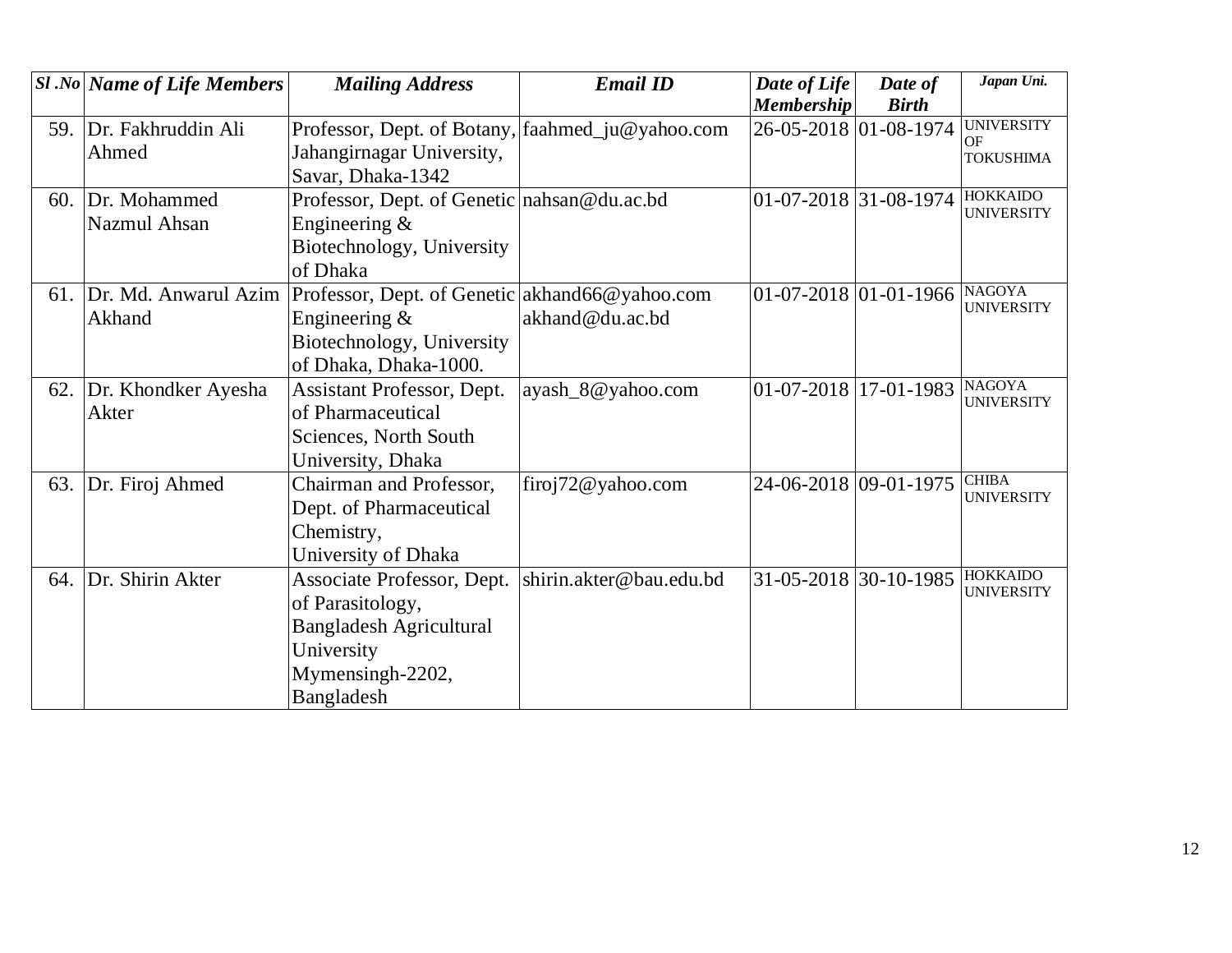|     | <b>Sl</b> .No Name of Life Members | <b>Mailing Address</b>         | <b>Email ID</b>                                   | Date of Life          | Date of               | Japan Uni.                        |
|-----|------------------------------------|--------------------------------|---------------------------------------------------|-----------------------|-----------------------|-----------------------------------|
|     |                                    |                                |                                                   | <b>Membership</b>     | <b>Birth</b>          |                                   |
| 65. | Dr. A.K.M. Adham                   | Professor, Dept. of            | adhamiwm@gmail.com                                |                       | 12-06-2018 30-08-1975 | <b>KYOTO</b><br><b>UNIVERSITY</b> |
|     |                                    | Irrigation and Water           |                                                   |                       |                       |                                   |
|     |                                    | Management, Bangladesh         |                                                   |                       |                       |                                   |
|     |                                    | <b>Agricultural University</b> |                                                   |                       |                       |                                   |
|     |                                    | Mymensingh-2202,               |                                                   |                       |                       |                                   |
|     |                                    | Bangladesh                     |                                                   |                       |                       |                                   |
| 66. | Dr. Md. Anwarul                    | Professor, Dept. of Soil       | masumagriculture@yahoo. 01-06-2018 01-01-1979     |                       |                       | <b>KYOTO</b>                      |
|     | Abedin                             | Science, Bangladesh            | com                                               |                       |                       | <b>UNIVERSITY</b>                 |
|     |                                    | Agricultural University,       |                                                   |                       |                       |                                   |
|     |                                    | Mymensingh-2202,               |                                                   |                       |                       |                                   |
|     |                                    | Bangladesh                     |                                                   |                       |                       |                                   |
| 67. | Dr. Kazi Shahanara                 | Professor, Dept. of            | shahanara.bau@gmail.com   03-06-2018   26-11-1963 |                       |                       | <b>KAGAWA</b>                     |
|     | Ahmed                              | Entomology                     |                                                   |                       |                       | <b>UNIVERSITY</b>                 |
|     |                                    | <b>Bangladesh Agricultural</b> |                                                   |                       |                       |                                   |
|     |                                    | University, Mymensingh-        |                                                   |                       |                       |                                   |
|     |                                    | 2202, Bangladesh               |                                                   |                       |                       |                                   |
| 68. | Dr. Md. Mahabub                    | <b>Assistant Professor</b>     | shamim1983@yahoo.com                              | 15-11-2018 31-12-1983 |                       | <b>EHMIE</b>                      |
|     | Alam                               | Dept. of Agronomy,             |                                                   |                       |                       | <b>UNIVERSITY</b>                 |
|     |                                    | <b>Faculty of Agriculture</b>  |                                                   |                       |                       |                                   |
|     |                                    | Sher-e-Bangla Agricultural     |                                                   |                       |                       |                                   |
|     |                                    | University                     |                                                   |                       |                       |                                   |
|     |                                    | Dhaka-1207, Bangladesh         |                                                   |                       |                       |                                   |
|     |                                    | Or                             |                                                   |                       |                       |                                   |
|     |                                    | Vill: Goaribanga, P.O:         |                                                   |                       |                       |                                   |
|     |                                    | Bijoy Nagar, Homna,            |                                                   |                       |                       |                                   |
|     |                                    | Comilla                        |                                                   |                       |                       |                                   |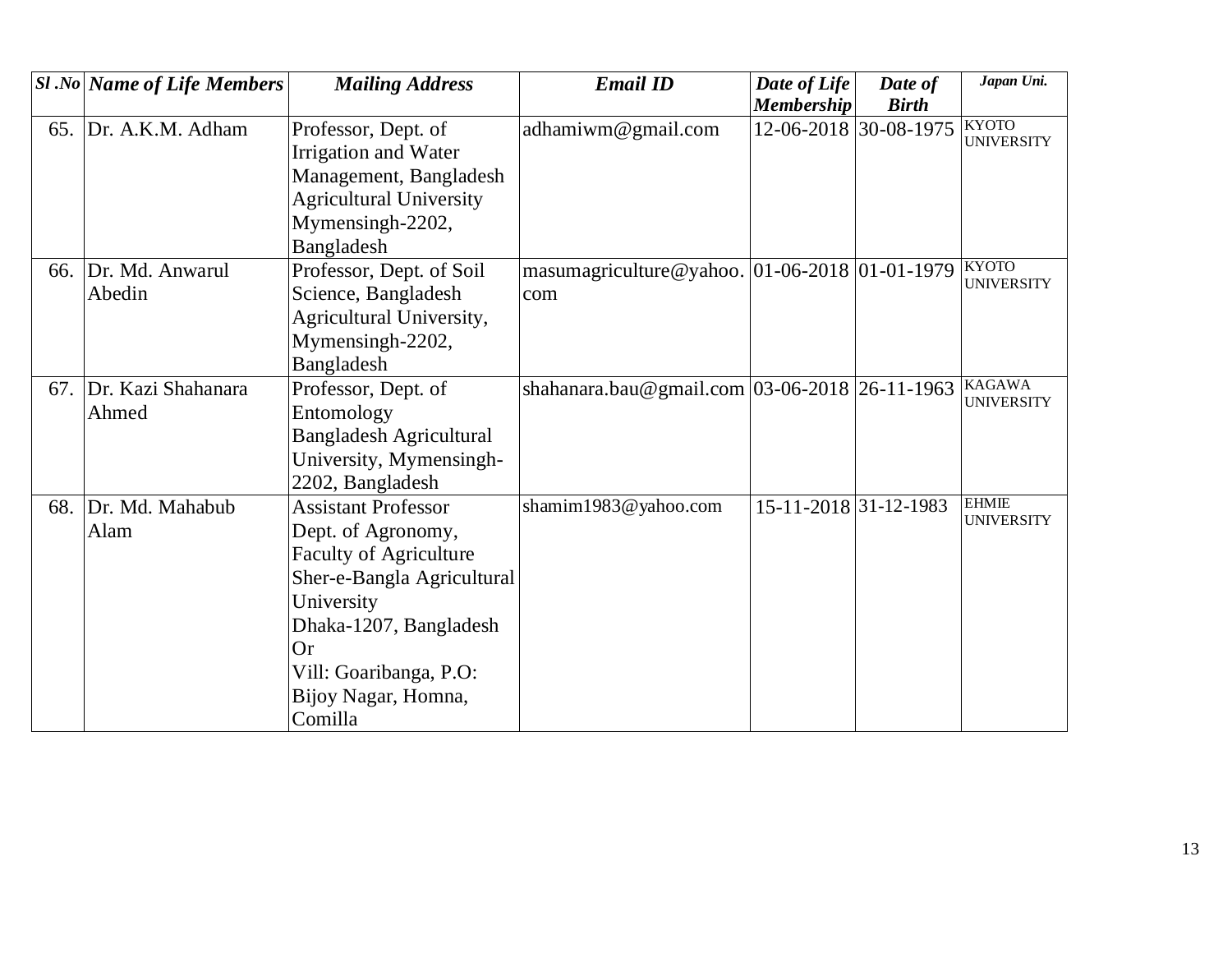|     | <b>Sl</b> .No Name of Life Members | <b>Mailing Address</b>         | <b>Email ID</b>                               | Date of Life                | Date of         | Japan Uni.                          |
|-----|------------------------------------|--------------------------------|-----------------------------------------------|-----------------------------|-----------------|-------------------------------------|
|     |                                    |                                |                                               | <b>Membership</b>           | <b>Birth</b>    |                                     |
| 69. | Dr. Ferdous Ahamed                 | Assistant Professor, Dept.     | ferdous@pstu.ac.bd                            | 13-12-2018 08-05-1979       |                 | <b>KAGOSHIMA</b>                    |
|     |                                    | of Fisheries Management,       |                                               |                             |                 | <b>UNIVERSITY</b>                   |
|     |                                    | Patuakhali Science and         |                                               |                             |                 |                                     |
|     |                                    | <b>Technology University</b>   |                                               |                             |                 |                                     |
|     |                                    | (PSTU), Dumki,                 |                                               |                             |                 |                                     |
|     |                                    | Patuakhali-8602                |                                               |                             |                 |                                     |
| 70. | Dr. Md. Mahbub Alam                | Professor, Dept. of            | asamahbub2003@yahoo.c                         | 08-12-2018 30-11-1967       |                 | <b>SAPPORO</b>                      |
|     |                                    | Medicine, Faculty of           | om                                            |                             |                 | <b>MEDICAL</b><br><b>UNIVERSITY</b> |
|     |                                    | Veterinary Science,            |                                               |                             |                 |                                     |
|     |                                    | <b>Bangladesh Agricultural</b> |                                               |                             |                 |                                     |
|     |                                    | University,                    |                                               |                             |                 |                                     |
|     |                                    | Mymensingh-2202                |                                               |                             |                 |                                     |
| 71. | Dr. Shakil Uddin                   | Professor, Dept. of Soil,      | shakil@du.ac.bd                               | $01 - 12 - 2018$ 01-01-1964 |                 | <b>GIFU</b>                         |
|     | Ahmed                              | Water and Environment,         |                                               |                             |                 | <b>UNIVERSITY</b>                   |
|     |                                    | University of Dhaka.           |                                               |                             | Died-13-03-2021 |                                     |
| 72. | Dr. Kaosar Afsana                  | Flat No: 4B, House             | kaosarafsana081@gmail.c                       | $03-03-2019$ 01-01-1972     |                 |                                     |
|     |                                    | no:132, Road no: 7, Block:     | om                                            |                             |                 |                                     |
|     |                                    | D, Bashundhara R/A,            |                                               |                             |                 |                                     |
|     |                                    | <b>Dhaka</b>                   |                                               |                             |                 |                                     |
| 73. | Dr. A.K.M. Rashidul                | Dept. of Environmental         | akmrashidulalam@gmail.c 28-03-2019 01-01-1977 |                             |                 | <b>HOKKAIDO</b>                     |
|     | Alam                               | Sciences, Jahangirnagar        | om                                            |                             |                 | <b>UNIVERSITY</b>                   |
|     |                                    | University, Savar, Dhaka-      |                                               |                             |                 |                                     |
|     |                                    | 1342                           |                                               |                             |                 |                                     |
|     | 74. Mohammed Joynal                | Teacher, Institute of          | $abcd$ iniml@yahoo.co.jp                      | 24-03-2019 11-02-1979       |                 | <b>OSAKA</b>                        |
|     | Abedin                             | Modern Languages,              |                                               |                             |                 | <b>UNIVERSITY</b>                   |
|     |                                    | University of Dhaka.           |                                               |                             |                 |                                     |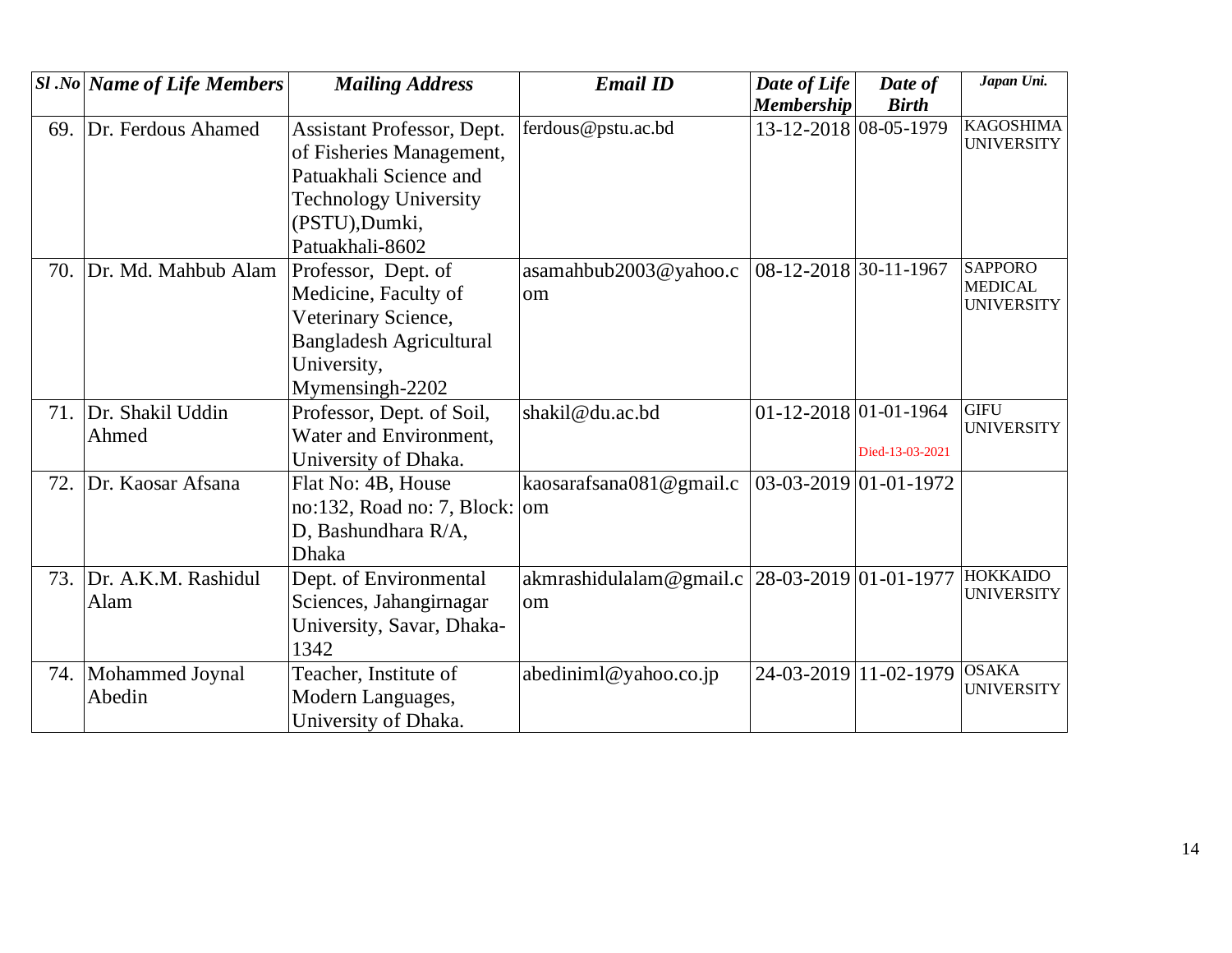|     | <b>Sl</b> .No   Name of Life Members | <b>Mailing Address</b>             | <b>Email ID</b>         | Date of Life          | Date of           | Japan Uni.                           |
|-----|--------------------------------------|------------------------------------|-------------------------|-----------------------|-------------------|--------------------------------------|
|     |                                      |                                    |                         | <b>Membership</b>     | <b>Birth</b>      |                                      |
| 75. | Dr. Md. Ariful Alam                  | Associate Professor, Dept.         | arif.genetics@gmail.com | 06-072019             | $ 01 - 01 - 1982$ | <b>TOKYO</b><br><b>UNIVERSITY</b>    |
|     |                                      | of Fisheries Biology and           |                         |                       |                   |                                      |
|     |                                      | Genetics, Patuakhali               |                         |                       |                   |                                      |
|     |                                      | Science and Technology             |                         |                       |                   |                                      |
|     |                                      | University (PSTU), Dumki,          |                         |                       |                   |                                      |
|     |                                      | Patuakhali-8602                    |                         |                       |                   |                                      |
| 76. | Dr. Md. Rostom Ali                   | Professor, Dept. of Farm           | rustom $412@y$ ahoo.com | 17-06-2019 22-12-1979 |                   | <b>TOHOKU</b>                        |
|     |                                      | Power and Machinery,               |                         |                       |                   | <b>UNIVERSITY</b>                    |
|     |                                      | <b>Bangladesh Agricultural</b>     |                         |                       |                   |                                      |
|     |                                      | University, Mymensingh-            |                         |                       |                   |                                      |
|     |                                      | 2202.                              |                         |                       |                   |                                      |
| 77. | Dr. Md. Abdul Awal                   | Professor, Dept. of Crop           | awalma7@bau.edu.bd      | 06-07-2019 01-01-1971 |                   | <b>NIIGATA</b>                       |
|     |                                      | Botany, Bangladesh                 |                         |                       |                   | <b>UNIVERSITY</b>                    |
|     |                                      | Agricultural University,           |                         |                       |                   |                                      |
|     |                                      | Mymensingh-2202.                   |                         |                       |                   |                                      |
| 78. | Dr. Sayeda Saika Binte               | Project Officer (Current           | saika15alam@gmail.com   | 29-05-2019            | 15-09-1980        | YOKOHAMA                             |
|     | Alam                                 | Charge), Housing and               |                         |                       |                   | <b>NATIONAL</b><br><b>UNIVERSITY</b> |
|     |                                      | <b>Building Research Institute</b> |                         |                       |                   |                                      |
|     |                                      | (HBRI), Ministry of                |                         |                       |                   |                                      |
|     |                                      | Housing and Public Works           |                         |                       |                   |                                      |
|     |                                      | Dept., Govt. of Bangladesh         |                         |                       |                   |                                      |
|     |                                      | Or                                 |                         |                       |                   |                                      |
|     |                                      | 532, Noyatola $2nd$ Floor,         |                         |                       |                   |                                      |
|     |                                      | Moghbazar, Shantinagar,            |                         |                       |                   |                                      |
|     |                                      | Ramna, Dhaka-1217.                 |                         |                       |                   |                                      |
| 79. | Dr. Md. Ashraful Alam                | <b>Assistant Professor</b>         | sdashraf84@yahoo.com    | 03-09-2019 31-12-1984 |                   | <b>IWATE</b>                         |
|     |                                      | Dept. of Chemistry,                |                         |                       |                   | <b>UNIVERSITY</b>                    |
|     |                                      | IUBAT, Uttara, Dhaka-              |                         |                       |                   |                                      |
|     |                                      | 1230.                              |                         |                       |                   |                                      |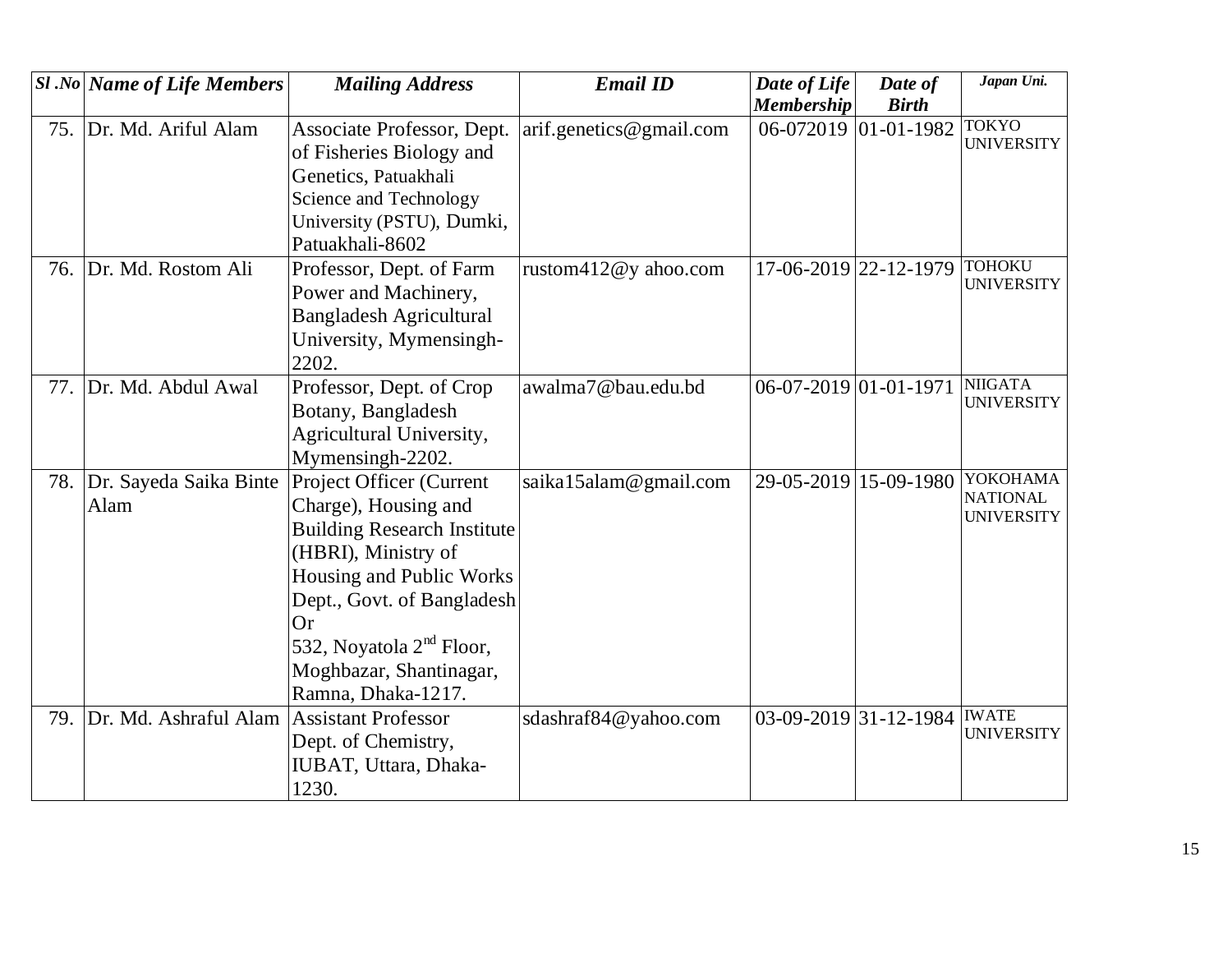|     | <b>Sl</b> .No Name of Life Members | <b>Mailing Address</b>         | <b>Email ID</b>        | Date of Life          | Date of                   | Japan Uni.                           |
|-----|------------------------------------|--------------------------------|------------------------|-----------------------|---------------------------|--------------------------------------|
|     |                                    |                                |                        | <b>Membership</b>     | <b>Birth</b>              |                                      |
| 80. | Dr. Mofassara Akter                | <b>Assistant Professor</b>     | mofassara2012akter@gma |                       | $07-07-2019$   18-11-1985 | <b>HOKKAIDO</b>                      |
|     |                                    | Dept. of Animal Nutrition,     | il.com                 |                       |                           | <b>UNIVERSITY</b>                    |
|     |                                    | Genetics and Breeding,         |                        |                       |                           |                                      |
|     |                                    | Sher-e-Bangla Agricultural     |                        |                       |                           |                                      |
|     |                                    | University, Dhaka-1207         |                        |                       |                           |                                      |
|     | 81. Dr. Md. Abdul Alim             | Professor, Dept. of            | alim20471@yahoo.com    | 02-12-2019 20-04-1971 |                           | YAMAGUCHI<br><b>UNIVERSITY</b>       |
|     |                                    | Parasitology, Bangladesh       |                        |                       |                           |                                      |
|     |                                    | Agricultural University,       |                        |                       |                           |                                      |
|     |                                    | Mymensingh-2202.               |                        |                       |                           |                                      |
| 82. | Dr. Md. Ashaduzzaman               | Professor, Dept. of            | azaman.du@gmail.com    | 02-12-2019            |                           |                                      |
|     |                                    | Applied Chemistry and          |                        |                       |                           |                                      |
|     |                                    | Chemical Engineering,          |                        |                       |                           |                                      |
|     |                                    | University of Dhaka            |                        |                       |                           |                                      |
|     |                                    |                                |                        |                       |                           |                                      |
| 83. | Dr. Minhaz Ahmed                   | Associate Professor, Dept.     | minhaz.afe@gmail.com   | 17-11-2019 01-01-1988 |                           | <b>KYUSHU</b><br><b>UNIVERSITY</b>   |
|     |                                    | of Agroforestry and            |                        |                       |                           |                                      |
|     |                                    | Environment,                   |                        |                       |                           |                                      |
|     |                                    | Bangabandhu Sheikh             |                        |                       |                           |                                      |
|     |                                    | Mujibur Rahman                 |                        |                       |                           |                                      |
|     |                                    | <b>Agricultural University</b> |                        |                       |                           |                                      |
|     |                                    | (BSMRAU), Gazipur-             |                        |                       |                           |                                      |
|     |                                    | 1706.                          |                        |                       |                           |                                      |
| 84. | Dr. Masuma Akter                   | Radiology & Imaging.           | makter@yahoo.com       | 19-09-2020 05-11-1975 |                           | <b>KUMAMOTO</b><br><b>UNIVERSITY</b> |
|     |                                    | Ibne Sina Diagnostic and       |                        |                       |                           |                                      |
|     |                                    | <b>Consultation Centre,</b>    |                        |                       |                           |                                      |
|     |                                    | Madda Badda, Dhaka             |                        |                       |                           |                                      |
| 85. | Dr. Atia Afroz                     | Assistant Professor, Dept.     | aafroz09@gmail.com     | 29-10-2020 08-01-1985 |                           | <b>SAITAMA</b><br><b>UNIVERSITY</b>  |
|     |                                    | of Mathematics & Physics,      |                        |                       |                           |                                      |
|     |                                    | Plot-15, Block-B,              |                        |                       |                           |                                      |
|     |                                    | Bashundhara, Dhaka-1229.       |                        |                       |                           |                                      |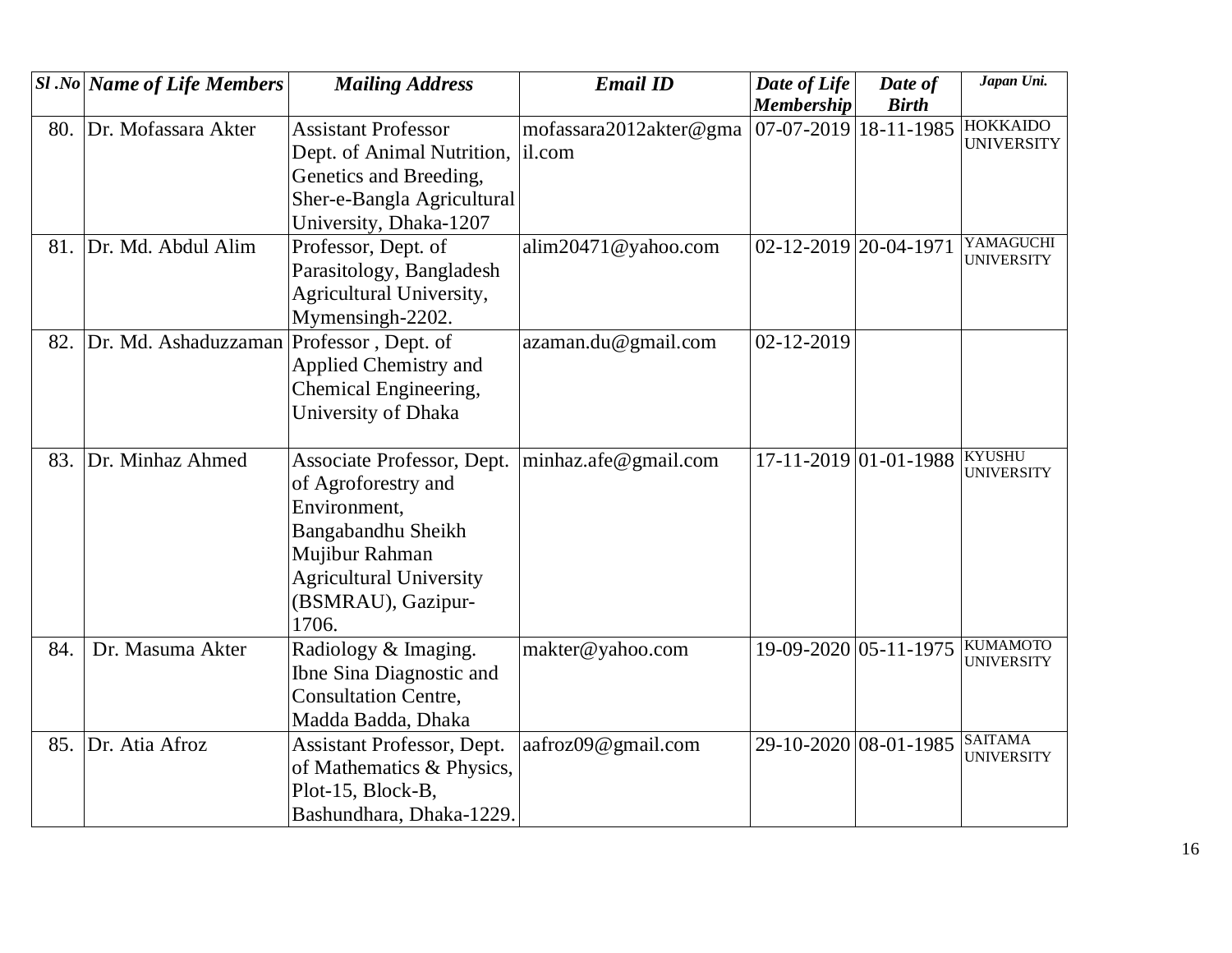|     | $ S1 $ .No   Name of Life Members | <b>Mailing Address</b>           | <b>Email ID</b>                                     | Date of Life                | Date of                       | Japan Uni.                        |
|-----|-----------------------------------|----------------------------------|-----------------------------------------------------|-----------------------------|-------------------------------|-----------------------------------|
|     |                                   |                                  |                                                     | <b>Membership</b>           | <b>Birth</b>                  |                                   |
| 86. | Dr. Md Jahangir Alam              | Assistant Professor, Dept.       | mjalam.jsc@du.ac.bd                                 | 24-09-2020 17-08-1985       |                               | <b>KOBE</b><br><b>UNIVERSITY</b>  |
|     |                                   | of Japanese Studies,             |                                                     |                             |                               |                                   |
|     |                                   | University of Dhaka              |                                                     |                             |                               |                                   |
| 87. | Dr. Shahnaz Akter                 | <b>Assistant Chief</b>           | shahnaz_bwdb@yahoo.co                               | 03-11-2020 28-11-1981       |                               | <b>UNIVERSITY</b><br>OF TSUKUBA   |
|     |                                   | (Economics), office of           | m                                                   |                             |                               |                                   |
|     |                                   | Director of Planning-111,        |                                                     |                             |                               |                                   |
|     |                                   | BWDB, 72 Green Road,             |                                                     |                             |                               |                                   |
|     |                                   | Dhaka-1205                       |                                                     |                             |                               |                                   |
| 88. | Taufika Islam Anee                | Lecturer                         | taufiqaislam@gmail.com                              | 23-03-2017 14-08-1992       |                               |                                   |
|     |                                   | Dept. of Agronomy,               |                                                     |                             |                               |                                   |
|     |                                   | <b>Faculty of Agriculture</b>    |                                                     |                             |                               |                                   |
|     |                                   | Sher-e-Bangla Agricultural       |                                                     |                             |                               |                                   |
|     |                                   | University, Sher-e-Bangla        |                                                     |                             |                               |                                   |
|     |                                   | Nagar,                           |                                                     |                             |                               |                                   |
|     |                                   | Dhaka-1207, Bangladesh           |                                                     |                             |                               |                                   |
|     | 89. Dr. Mohammad                  | Principal Officer, Agrani        | mka.sagor@gmail.com                                 |                             | $10-02-2021$  25-10-1980      | <b>TOKYO</b><br><b>UNIVERSITY</b> |
|     | <b>Khurshed Alam</b>              | <b>Bank Limited, Zonal</b>       |                                                     |                             |                               | OF AGRI.                          |
|     |                                   | Office, Choto Bazar,             |                                                     |                             |                               |                                   |
|     |                                   | Mymensingh-2200                  |                                                     |                             |                               |                                   |
| 90. | Dr. Md. Khorshed                  | <b>Assistant Professor</b>       | khorshed_du@yahoo.com                               | $02 - 02 - 2021$ 01-01-1978 |                               | <b>TOHOKU</b>                     |
|     | Alam                              | Dept. of Physics,                |                                                     |                             |                               | <b>UNIVERSITY</b>                 |
|     |                                   | University of Barisal,           |                                                     |                             |                               |                                   |
|     |                                   | <b>Barisal</b>                   |                                                     |                             |                               |                                   |
|     | 91. Dr. Zerina Shabnaz            | <b>Assistant Professor</b>       | zerina.akkas@northsouth.e   03-10-2021   01-01-1976 |                             |                               | <b>UNIVERSITY</b>                 |
|     | Akkas                             | Dept. of Feisty and              | du                                                  |                             |                               | OF TSUKUBA                        |
|     |                                   | Philosophy, North South          |                                                     |                             |                               |                                   |
|     |                                   | University                       |                                                     |                             |                               |                                   |
| 92. | Dr. Md. Golam Abbas               | <b>Assistant Professor (OEH)</b> | abbasgolam@yahoo.com                                |                             | $17-06-2021$   01 - 02 - 1970 | <b>KANAZAWA</b>                   |
|     |                                   | NIPSOM, Mohakhali,               |                                                     |                             |                               | <b>UNIVERSITY</b>                 |
|     |                                   | Dhaka-1212                       |                                                     |                             |                               |                                   |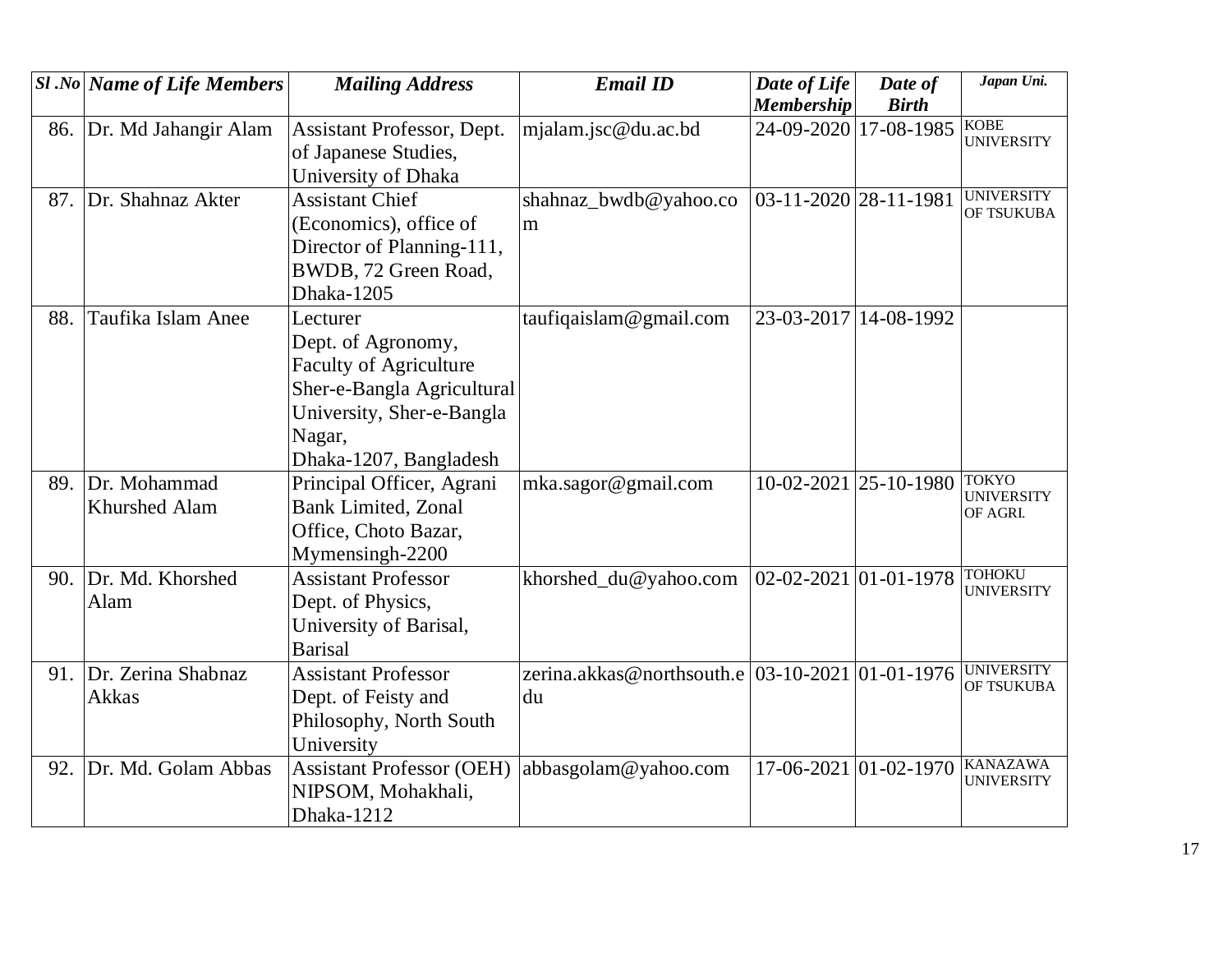|     | <b>Sl</b> .No Name of Life Members | <b>Mailing Address</b>                                                                                                                   | <b>Email ID</b>                                    | Date of Life<br><b>Membership</b> | Date of<br><b>Birth</b> | Japan Uni.                            |
|-----|------------------------------------|------------------------------------------------------------------------------------------------------------------------------------------|----------------------------------------------------|-----------------------------------|-------------------------|---------------------------------------|
| 93. | Dr. Zakaria Ahmed                  | Senior Scientific officer,<br><b>Bangladesh Jute Research</b><br>Institute                                                               | zakariaahmed70@gmail.co 26-12-2021 14-12-1970<br>m |                                   |                         | <b>EHIME</b><br><b>UNIVERSITY</b>     |
| 94. | Md. Azizul Bari<br>$\bf{B}$        | <b>Executive Director,</b><br><b>International Angel</b><br>Association-Voluntary                                                        | azbari@agni.com                                    | 07-10-2006 28-12-1962             |                         | <b>KOBE</b><br><b>UNIVERSITY</b>      |
|     |                                    | Organization of Japan<br>Konabari-1346, Gazipur<br>Sadar,<br><b>Or</b><br>G.P.O Box: 3216,<br>Dhaka-1000.                                |                                                    |                                   |                         |                                       |
| 95. | Dr. Rowshan Ara<br>Begum           | Professor, Dept. of<br>Zoology, University of<br>Dhaka, Dhaka-1000.                                                                      | rowshanbegumdu@yahoo.<br>com                       | 10-03-2007 10-02-1971             |                         | <b>TOKYO</b><br><b>UNIVERSITY</b>     |
| 96. | Dr. Rokeya Begum                   | Professor,<br>Dept. of Agricultural<br>Economics,<br>Shere Bangla Nagar<br>Agricultural University,<br>Shere Bangla Nagar,<br>Dhaka-1207 | rokeyanoor222@gmail.co<br>m                        | $17 - 12 - 2005$                  | 17-03-1967              | <b>EHIME</b><br><b>UNIVERSITY</b>     |
| 97. | Dr. Md. Khurshed<br>Alam Bhuiyan   | Professor, Dept. of Plant<br>Pathology, BSMRAU,<br>Salna, Gazipur-1706                                                                   | kabhuiyan55@yahoo.com                              | 20-11-2004 31-12-1955             |                         | <b>KAGOSHIMA</b><br><b>UNIVERSITY</b> |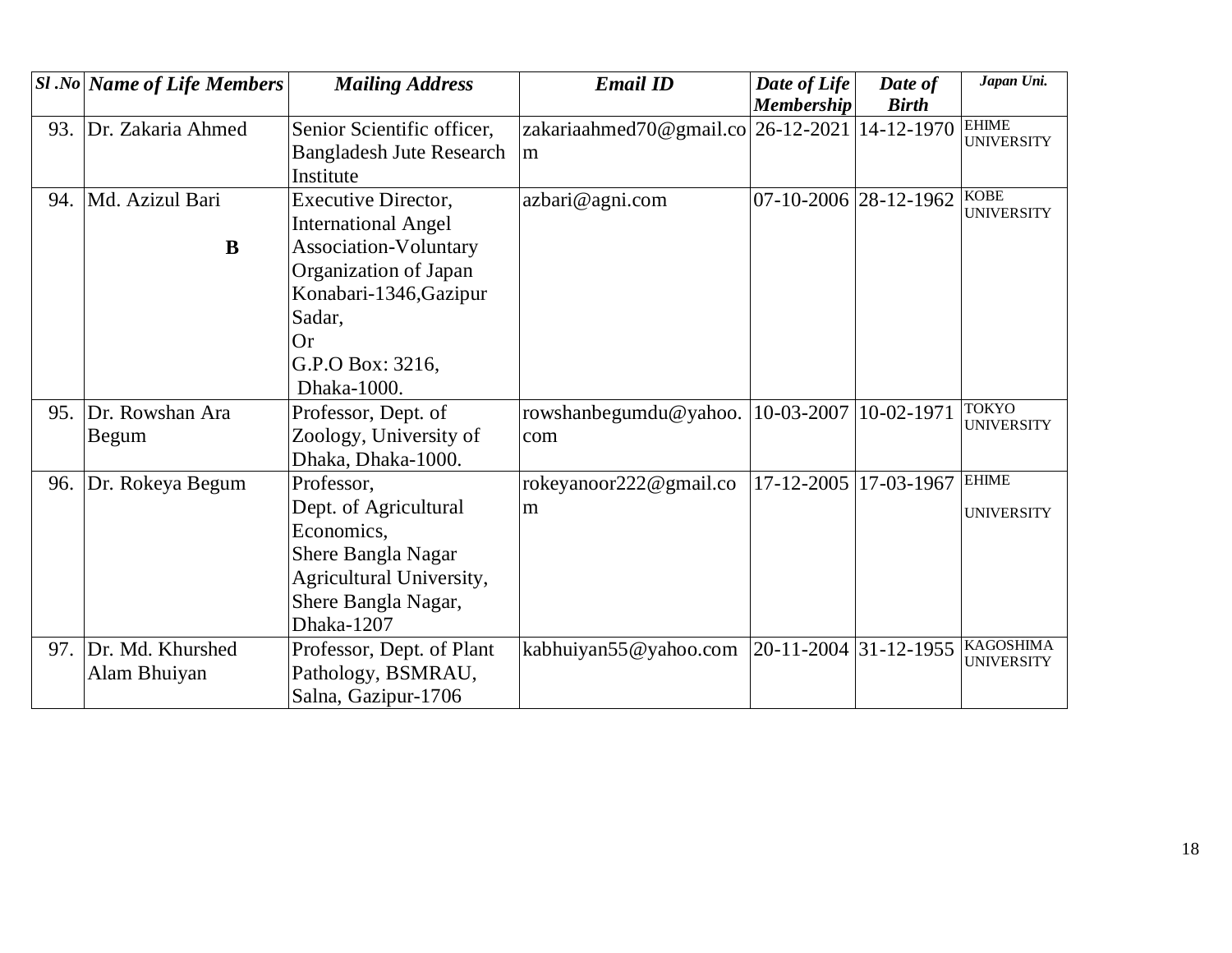|     | $\left  \mathcal{S}l\mathcal{N}o\right $ Name of Life Members | <b>Mailing Address</b>                         | <b>Email ID</b>                                  | Date of Life          | Date of                    | Japan Uni.                            |
|-----|---------------------------------------------------------------|------------------------------------------------|--------------------------------------------------|-----------------------|----------------------------|---------------------------------------|
|     |                                                               |                                                |                                                  | <b>Membership</b>     | <b>Birth</b>               |                                       |
| 98. | Dr. Md. Mohsin                                                | Bhuiyan Dental Clinic,                         |                                                  |                       | 02-03-1966                 | <b>OKAYAMA</b><br><b>UNIVERSITY</b>   |
|     | Bhuiyan                                                       | House - 11, Road - 18,                         |                                                  |                       |                            |                                       |
|     |                                                               | Gulshan-1, Dhaka-1212                          |                                                  |                       |                            |                                       |
|     |                                                               | $\alpha$                                       |                                                  |                       |                            |                                       |
|     |                                                               | Professor                                      |                                                  |                       |                            |                                       |
|     |                                                               | City Dental College &                          |                                                  |                       |                            |                                       |
|     |                                                               | Hospital                                       |                                                  |                       |                            |                                       |
|     |                                                               | 1085 /1 Malibagh                               |                                                  |                       |                            |                                       |
|     |                                                               | Dhaka - 1217                                   |                                                  |                       |                            |                                       |
| 99. | Mr. Momtazuddin                                               | 75 Indira Road                                 | mbhuiyan19@gmail.com                             |                       |                            | <b>OSAKA</b>                          |
|     | Bhuiyan                                                       | Hamida Villa, Farmgate,                        |                                                  | 14-09-2000 20-02-1945 |                            | <b>UNIVERSITY</b>                     |
|     |                                                               | Dhaka-1215.                                    |                                                  |                       |                            |                                       |
|     |                                                               | <b>Or</b>                                      |                                                  |                       |                            |                                       |
|     |                                                               | New Vision Solutions Ltd.                      |                                                  |                       |                            |                                       |
|     |                                                               | House-456 $(1st$ Floor),                       |                                                  |                       |                            |                                       |
|     |                                                               | Road-31, Mohakhali,                            |                                                  |                       |                            |                                       |
|     |                                                               | <b>Dhaka</b>                                   |                                                  |                       |                            |                                       |
|     | 100. Dr. M. Afzal H.                                          | House - 69/E, Road - 6A                        | afzalbachchu@yahoo.com   01-03-2008   24-12-1962 |                       |                            | <b>HIROSHIMAU</b><br><b>NIVERSITY</b> |
|     | Bachchu                                                       | Dhanmondi, Residential                         |                                                  |                       |                            |                                       |
|     |                                                               | Area, Dhaka 1209.                              |                                                  |                       |                            |                                       |
|     | 101. Dr. Sajal Chandra                                        | Professor, Dept. of                            | baniksajal@yahoo.com                             |                       | 22-11-2010 01-10-1972 SAGA | <b>UNIVERSITY</b>                     |
|     | <b>Banik</b>                                                  | Mechanical Engg. CUET,                         | baniksajal@cuet.ac.bd                            |                       |                            |                                       |
|     |                                                               | Chittagong-4349                                |                                                  |                       |                            |                                       |
|     | 102. Dr. Hasna Hena Begum                                     | Apt# B4, House# 7, Road# hasnahena02@yahoo.com |                                                  | 28-02-2011 01-10-1965 |                            | <b>HOKKAIDO</b><br><b>UNIVERSITY</b>  |
|     |                                                               | 27, Block# J, Banani,                          |                                                  |                       |                            |                                       |
|     |                                                               | Dhaka-1213.                                    |                                                  |                       |                            |                                       |
|     | 103. Dr. Aleya Begum                                          | Professor, Dept. of                            | aleya2000@hotmail.com                            |                       | 28-02-2011 23-12-1966      | <b>MIE</b><br><b>UNIVERSITY</b>       |
|     |                                                               | Zoology, University of                         | aleya@du.ac.bd                                   |                       |                            |                                       |
|     |                                                               | Dhaka, Dhaka-1000.                             |                                                  |                       |                            |                                       |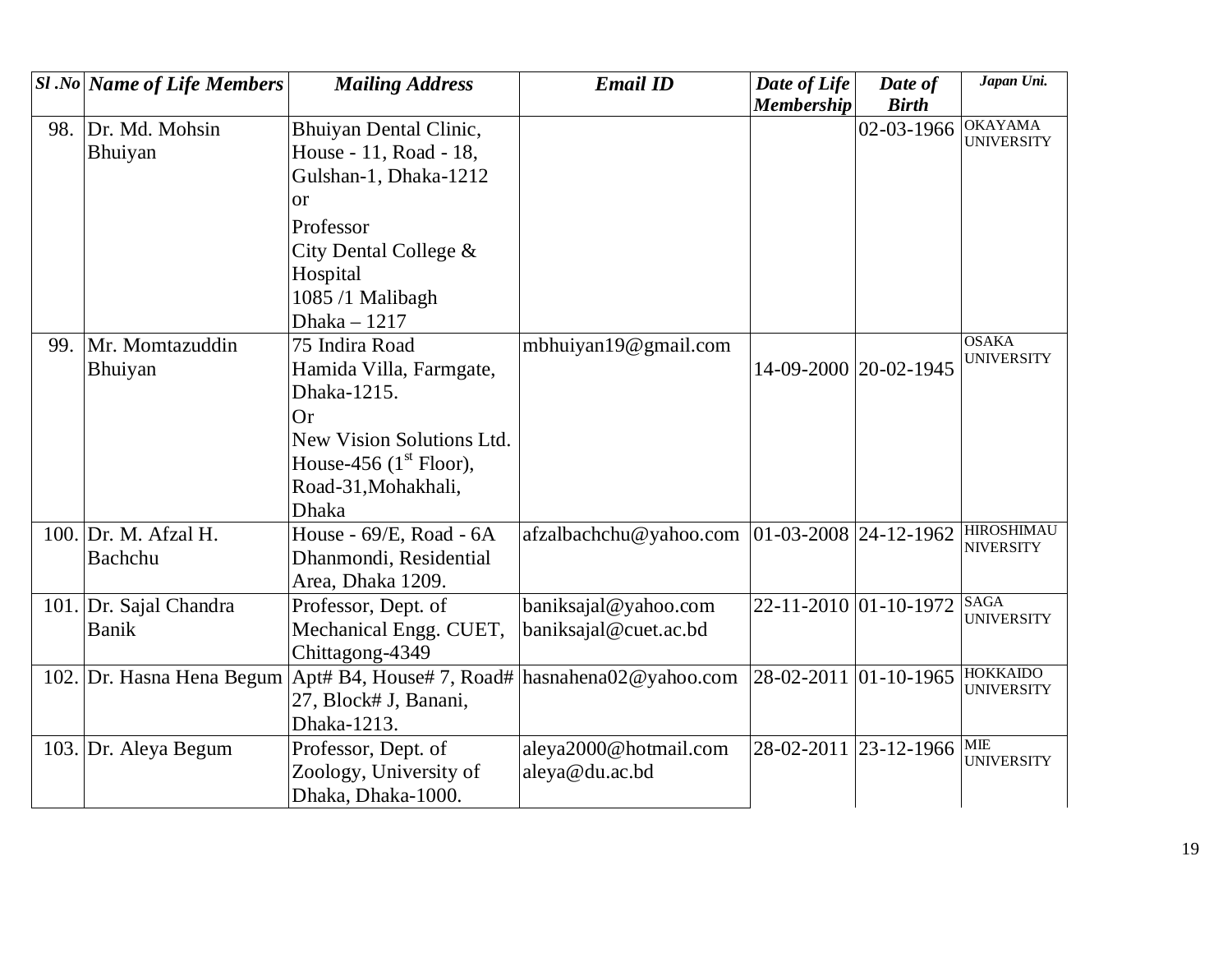|     | $SI$ .No Name of Life Members | <b>Mailing Address</b>         | <b>Email ID</b>        | Date of Life          | Date of          | Japan Uni.                          |
|-----|-------------------------------|--------------------------------|------------------------|-----------------------|------------------|-------------------------------------|
|     |                               |                                |                        | <b>Membership</b>     | <b>Birth</b>     |                                     |
|     | 104. Prof. Dr. Mohammad       | Professor, Dept. of            | baten_envsc@yahoo.com  | 28-02-2011            | $01 - 07 - 1961$ | <b>CHIBA</b><br><b>UNIVERSITY</b>   |
|     | <b>Abdul Baten</b>            | Environmental Science,         |                        |                       |                  |                                     |
|     |                               | <b>Bangladesh Agricultural</b> |                        |                       |                  |                                     |
|     |                               | University, Mymensingh-        |                        |                       |                  |                                     |
|     |                               | 2202.                          |                        |                       |                  |                                     |
|     | 105. Dr. Mst. Nasrin Akhter   | Agriculture Extension          | nasrindae@gmail.com    | 13-03-2013 30-09-1973 |                  | <b>OKAYAMA</b>                      |
|     | Banu                          | Officer, F-3/5, Residential    |                        |                       |                  | <b>UNIVERSITY</b>                   |
|     |                               | Area, BAU, Mymensingh.         |                        |                       |                  |                                     |
|     | 106. Dr. Shahanara Begum      | Professor, Dept. of Crop       | shahanarab@yahoo.com   | 16-03-2013            |                  | <b>TOKYO</b>                        |
|     |                               | Botany, BAU,                   |                        |                       |                  | <b>UNIVERSITY</b>                   |
|     |                               | Mymensingh-2202.               |                        |                       |                  |                                     |
|     | 107. Dr. Nazneen Bagum        | Senior Scientific officer      | nazneenbagum@gmail.co  | 21-10-2013 15-07-1961 |                  | <b>NARA</b><br><b>WOMENS</b>        |
|     |                               | <b>Bangladesh Fisheries</b>    | m                      |                       |                  | <b>UNIVERSITY</b>                   |
|     |                               | Research Institute,            |                        |                       |                  |                                     |
|     |                               | Mymensingh.                    |                        |                       |                  |                                     |
|     | 108. Dr. Farhana Rahman       | 248/1/D, West Agargaon,        | farhanarahman52@yahoo. | $ 24-1-2016 $         | 21-02-1975       | <b>SHIZUOKA</b>                     |
|     | Babli                         | Shere Bangla Nagor,            | com                    |                       |                  | <b>UNIVERSITY</b>                   |
|     |                               | Dhaka                          |                        |                       |                  |                                     |
| 109 | Dr. Mohiuddin Ahmed           | Professor, Dept. of            | mohiuddin@uap-bd.edu   | 04-12-2016 24-10-1974 |                  | <b>NIIGATA</b><br><b>UNIVERSITY</b> |
|     | Bhuiyan                       | Pharmacy, University of        |                        |                       |                  |                                     |
|     |                               | Asia Pacific, Dhaka            |                        |                       |                  |                                     |
|     |                               | Or                             |                        |                       |                  |                                     |
|     |                               | $H-5$ , R-3, Block-B,          |                        |                       |                  |                                     |
|     |                               | Section-2, Mirpur, Dhaka       |                        |                       |                  |                                     |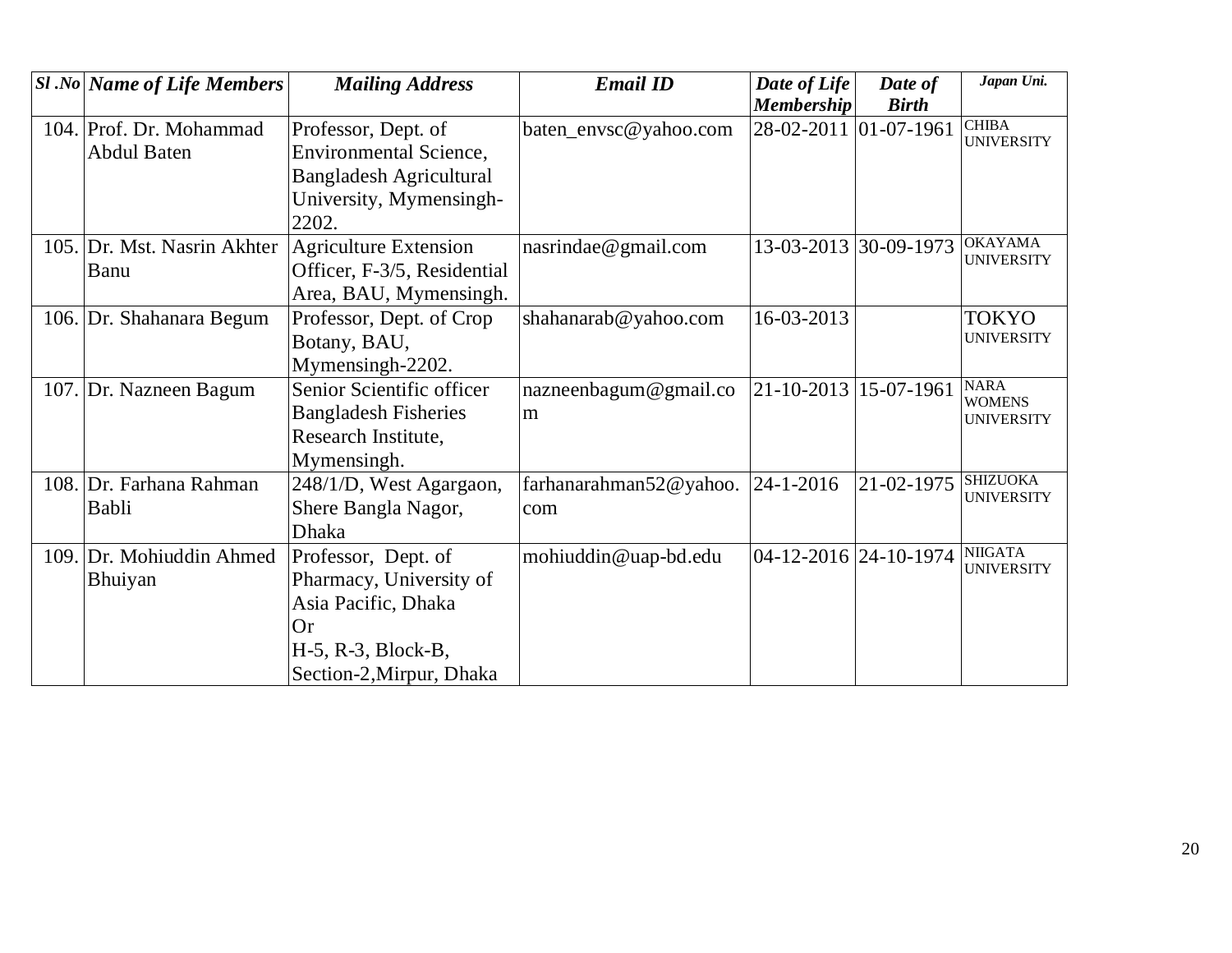| <b>SI</b> .No Name of Life Members | <b>Mailing Address</b>          | <b>Email ID</b>         | Date of Life                | Date of               | Japan Uni.                           |
|------------------------------------|---------------------------------|-------------------------|-----------------------------|-----------------------|--------------------------------------|
|                                    |                                 |                         | <b>Membership</b>           | <b>Birth</b>          |                                      |
| 110. Dr. Md. Mosharraf             | <b>Chief Scientific Officer</b> | mosharraf22003@yahoo.c  |                             | 18-02-2017 31-12-1968 | <b>KUMAMOTO</b><br><b>UNIVERSITY</b> |
| Hossain Bhuiyan                    | <b>Bangladesh Atomic</b>        | om                      |                             |                       |                                      |
|                                    | <b>Energy Commission</b>        |                         |                             |                       |                                      |
|                                    | (BAEC)                          |                         |                             |                       |                                      |
|                                    | <b>Atomic Energy Research</b>   |                         |                             |                       |                                      |
|                                    | Establishment                   |                         |                             |                       |                                      |
|                                    | (AERE), Ganakbari,              |                         |                             |                       |                                      |
|                                    | Ashulia, Savar, GPO             |                         |                             |                       |                                      |
|                                    | Box-3787, Dhaka-1000            |                         |                             |                       |                                      |
|                                    | <b>Or</b>                       |                         |                             |                       |                                      |
|                                    | Professor                       |                         |                             |                       |                                      |
|                                    | (Adjunct Faculty)               |                         |                             |                       |                                      |
|                                    | Central University of           |                         |                             |                       |                                      |
|                                    | Science & Technology            |                         |                             |                       |                                      |
|                                    | Mirpur, Dhaka, Bangladesh       |                         |                             |                       |                                      |
| 111. Dr. Md Sanaullah              | Associate Professor Dept.       | sanaullah@bsmrau.edu.bd | 19-05-2018 07-05-1979       |                       | <b>TOTTORI</b>                       |
| <b>Biswas</b>                      | of Horticulture, BSMRAU,        |                         |                             |                       | <b>UNIVERSITY</b>                    |
|                                    | Gazipur-1706                    |                         |                             |                       |                                      |
| 112. Dr. Md. Latiful Bari          | <b>Principal Scientist</b>      | latiful@du.ac.bd        | $01 - 12 - 2018$ 09-05-1969 |                       | <b>OSAKA</b>                         |
|                                    | <b>Center for Advanced</b>      |                         |                             |                       | <b>UNIVERSITY</b>                    |
|                                    | <b>Research in Science</b>      |                         |                             |                       |                                      |
|                                    | (CARS), University of           |                         |                             |                       |                                      |
|                                    | Dhaka.                          |                         |                             |                       |                                      |
| 113. Dr. Md. Mahbubul              | <b>Associate Professor</b>      | mahbub.mbstu@yahoo.co   | 12-06-2019 23-08-1984       |                       | <b>TOHOKU</b>                        |
| <b>Bashar</b>                      | Dept. of Textile                | m                       |                             |                       | <b>UNIVERSITY</b>                    |
|                                    | Engineering, Mawlana            | bashar.te@mbstu.ac.bd   |                             |                       |                                      |
|                                    | Bhashani Science and            |                         |                             |                       |                                      |
|                                    | Technology University,          |                         |                             |                       |                                      |
|                                    | Santosh, Tangail-1902           |                         |                             |                       |                                      |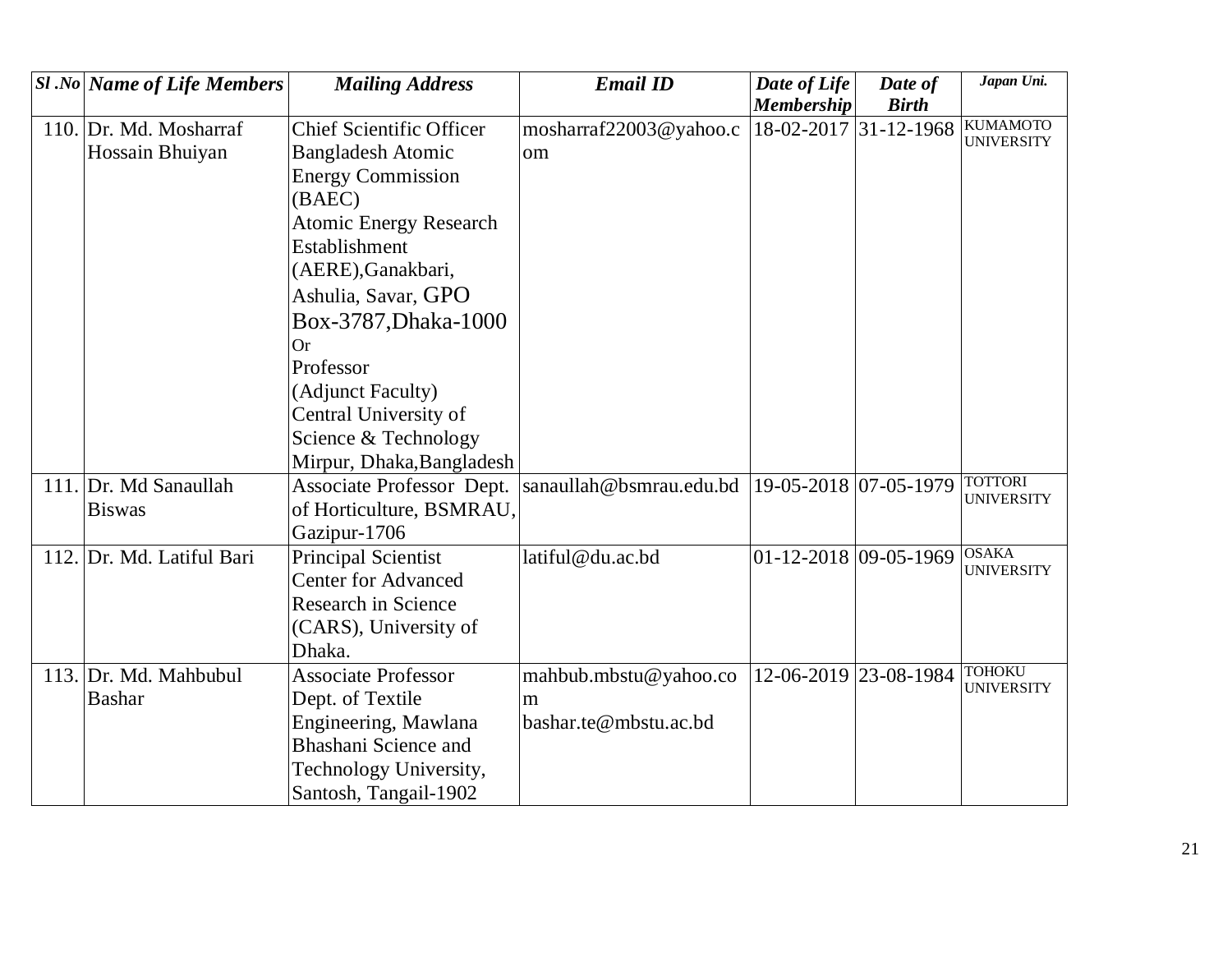| <b>Sl</b> .No Name of Life Members                     | <b>Mailing Address</b>                                                                                                                              | <b>Email ID</b>                                                         | Date of Life<br><b>Membership</b> | Date of<br><b>Birth</b>     | Japan Uni.                            |
|--------------------------------------------------------|-----------------------------------------------------------------------------------------------------------------------------------------------------|-------------------------------------------------------------------------|-----------------------------------|-----------------------------|---------------------------------------|
| 114. Dr. Sanjib Barua                                  | Associate Professor, Dept.<br>of Architecture, American<br><b>International University</b><br>Bangladesh (AIUB)                                     | bsansara@yahoo.com<br>sanjib.san@aiub.edu                               | $04 - 03 - 2020$ 06-08-1960       |                             | <b>TOKYO</b><br><b>UNIVERSITY</b>     |
| 115. Dr. Debu Kumar<br>Bhattacharjya                   | <b>Assistant Professor, Dept.</b><br>of Biochemistry, Sher-e-<br>Bangla Agricultural<br>University, Dhaka-1207                                      | debu.sau13@gmail.com                                                    |                                   | $17 - 11 - 2020$ 02-01-1985 | <b>EHIME</b><br><b>UNIVERSITY</b>     |
| 116. Md Ikhtiar Uddin<br>Bhuiyan                       | Assistant Professor, Dept.<br>of Govt. and Politics,<br>Jahangirnagar University,<br>Savar, Dhaka                                                   | ikhtiar.bhuiyan@juniv.edu 21-03-2021 25-08-1985<br>mep18102@grips.ac.jp |                                   |                             | <b>GRIPS</b>                          |
| 117. Dr. A.M. Sarwar Uddin<br>Chowdhury<br>$\mathbf C$ | Professor, Dept. of<br>Applied Chemistry &<br>Chemical Technology.<br>Faculty of Engineering and<br>Technology, University of<br>Dhaka, Dhaka-1000. | profdrsarwar@yahoo.com<br>profdrsarwar@gmail.com                        | $ 09-08-2003 01-01-1965 $         |                             | <b>HOKKAIDO</b><br><b>UNIVERSITY</b>  |
| 118. $Dr.$ Al-Nakib<br>Chowdhury                       | Professor, Dept. of<br>Chemistry, BUET,<br>Dhaka $-1000$                                                                                            | nakib@chem.buet.ac.bd                                                   | 07-03-2007                        | 18-02-1961                  | <b>HIROSHIMA</b><br><b>UNIVERSITY</b> |
| 119. Dr. Emran Kabir<br>Chowdhury                      | Professor,<br>Dept. of Biochemistry $\&$<br>Molicularbiology,<br>University of Dhaka,<br>Dhaka-1000                                                 | emrankc@dubangla.net                                                    |                                   | 28-04-1966                  | <b>KOCHI</b><br><b>UNIVERSITY</b>     |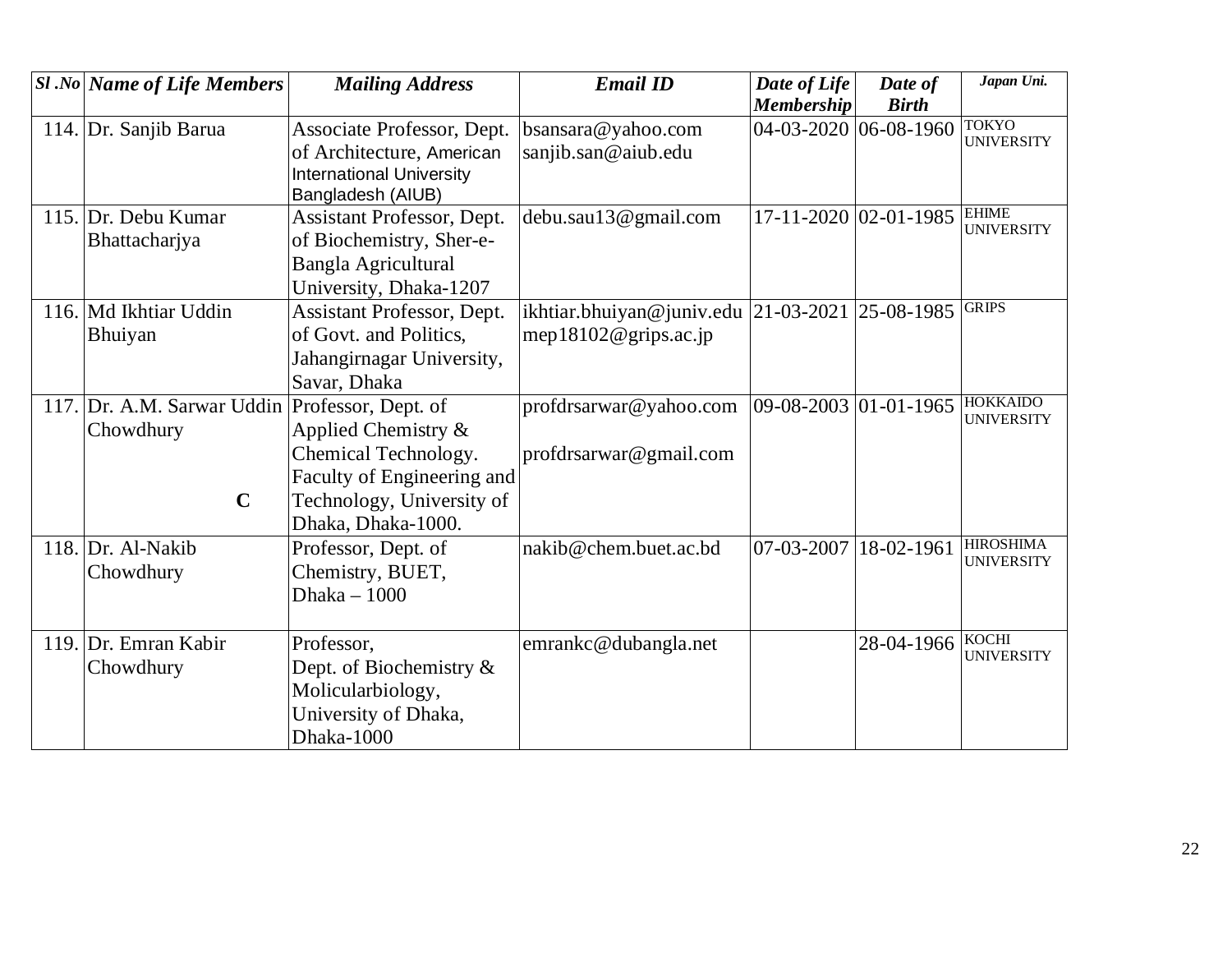| <b>Sl</b> .No Name of Life Members         | <b>Mailing Address</b>                                                                                                                         | <b>Email ID</b>                                  | Date of Life<br><b>Membership</b> | Date of<br><b>Birth</b> | Japan Uni.                            |
|--------------------------------------------|------------------------------------------------------------------------------------------------------------------------------------------------|--------------------------------------------------|-----------------------------------|-------------------------|---------------------------------------|
| 120. Dr. Iftekhar Uddin<br>Chowdhury       | The Inn $(3rd$ . Floor), Road<br>No.8, House No.94, 1337<br>O.R.Nizam Road,<br>Chittagong<br>$\alpha$                                          | image@spnetctg.com                               | 25-09-2000 01-07-1955             |                         | <b>OSAKA</b><br><b>UNIVERSITY</b>     |
|                                            | Professor & Chairman<br>Dept. of Sociology,<br>University of Chittagong.                                                                       |                                                  |                                   |                         |                                       |
| 121. Dr. Md. Golam Mowla<br>Chowdhury      | Professor, Dept of<br>Curoenclogy, BSMMU,<br><b>Dhaka</b><br><b>Or</b><br>14/19 Block - C, Tajmahal<br>Road, Mohammadpur,<br>Dhaka - 1207      | uromowla@hotmail.com                             | 06-11-2006 30-09-1957             |                         | <b>TOKUSHIMA</b><br><b>UNIVERSITY</b> |
| 122. Dr. Niaz Ahmed<br>Choudhury           | Professor, Dept. of<br>Vascular Surgery, BSM<br>Medical University,<br>Dhaka.<br><b>Or</b><br>House No.5, Road No.82<br>Gulshan-2, Dhaka-1212. | niazvascular1@yahoo.com $ 26-12-2003 30-01-1962$ |                                   |                         | HAMAMATSU<br><b>UNIVERSITY</b>        |
| 123. Dr. Shamsuddin Md.<br>Iqbal Chowdhury | <b>Yumex Corporation</b><br><b>Amanat Khan Tower</b><br>257 D.T Road,<br>Dewan Hat, Chittagong.                                                | yumex-bd@gmail.com                               | 17-12-2005 15-03-1961             |                         | <b>TAKUSHOKU</b><br><b>UNIVERSITY</b> |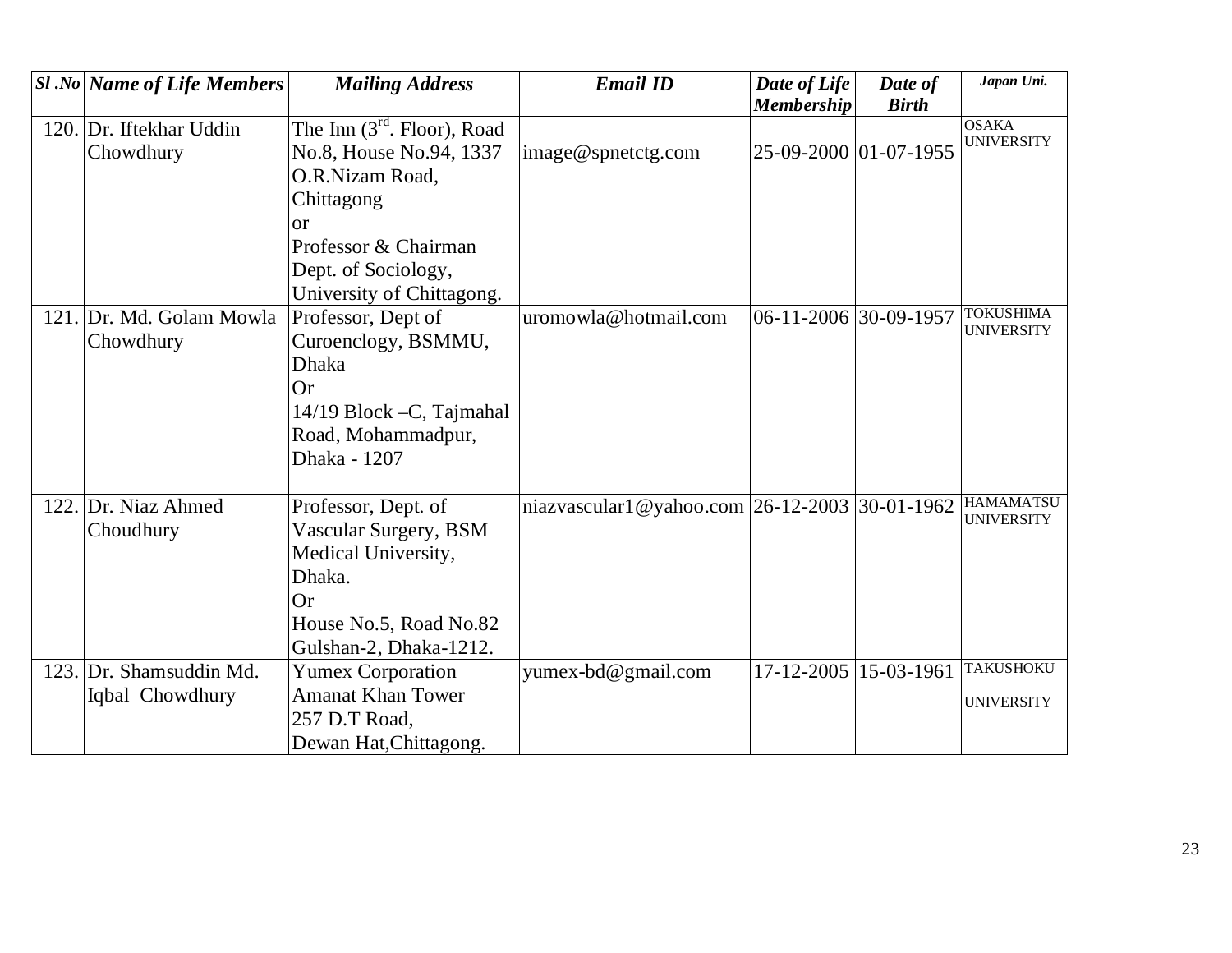| <b>Sl.No Name of Life Members</b> | <b>Mailing Address</b>         | <b>Email ID</b>                               | Date of Life                   | Date of                     | Japan Uni.        |
|-----------------------------------|--------------------------------|-----------------------------------------------|--------------------------------|-----------------------------|-------------------|
|                                   |                                |                                               | <b>Membership</b>              | <b>Birth</b>                |                   |
| 124. Dr. Musharraf Uddin          | <b>Sapporo Dental College</b>  | chowmu2011@gmail.com                          | 27-02-2011 11-11-1955 HOKKAIDO |                             |                   |
| Chowdhury                         | and Hospital 24, Courtbari     |                                               |                                |                             | <b>UNIVERSITY</b> |
|                                   | Rd.Sector-8, Uttara,           |                                               |                                |                             |                   |
|                                   | Dhaka-1230                     |                                               |                                |                             |                   |
|                                   | or                             |                                               |                                |                             |                   |
|                                   | H-346, Lane-25, $1st$ Floor    |                                               |                                |                             |                   |
|                                   | New DOHS, Mohakhali,           |                                               |                                |                             |                   |
|                                   | Dhaka-1212                     |                                               |                                |                             |                   |
| 125. Dr. Dulal Chandra            | Assistant Professor, Dept.     | dchandrajp@yahoo.com                          |                                | 16-10-2012 15-10-1973 EHIME |                   |
|                                   | of Horticulture,               | $d$ chandrajp@gmail.com                       |                                |                             | <b>UNIVERSITY</b> |
|                                   | Bangabandhu Sheikh             |                                               |                                |                             |                   |
|                                   | Mujibur Rahman                 |                                               |                                |                             |                   |
|                                   | <b>Agricultural University</b> |                                               |                                |                             |                   |
|                                   | (BSMRAU),                      |                                               |                                |                             |                   |
|                                   | Gazipur-1706.                  |                                               |                                |                             |                   |
| 126. Dr. Mahfuzur Rahman          | SEL Rose villa, 9/8 Iqbal      | mahfujchowdhury1961@g  28-03-2014  24-01-1961 |                                |                             | <b>KAGAWA</b>     |
| Khan Chowdhury                    | Road, Flat No: $1-A$ ( $1st$ ) | mail.com                                      |                                |                             | <b>MEDICAL</b>    |
|                                   | floor), Mohammadpur,           |                                               |                                |                             |                   |
|                                   | Dhaka-1207                     |                                               |                                |                             | <b>UNIVERSITY</b> |
|                                   | <b>Or</b>                      |                                               |                                |                             |                   |
|                                   | Professor Dept. of             |                                               |                                |                             |                   |
|                                   | Physiology, IBNA Sina          |                                               |                                |                             |                   |
|                                   | <b>Medical College</b>         |                                               |                                |                             |                   |
|                                   | Holding- $1/1/B$ ,             |                                               |                                |                             |                   |
|                                   | Kallayanpur, Mirpur Road,      |                                               |                                |                             |                   |
|                                   | Dhaka-1216                     |                                               |                                |                             |                   |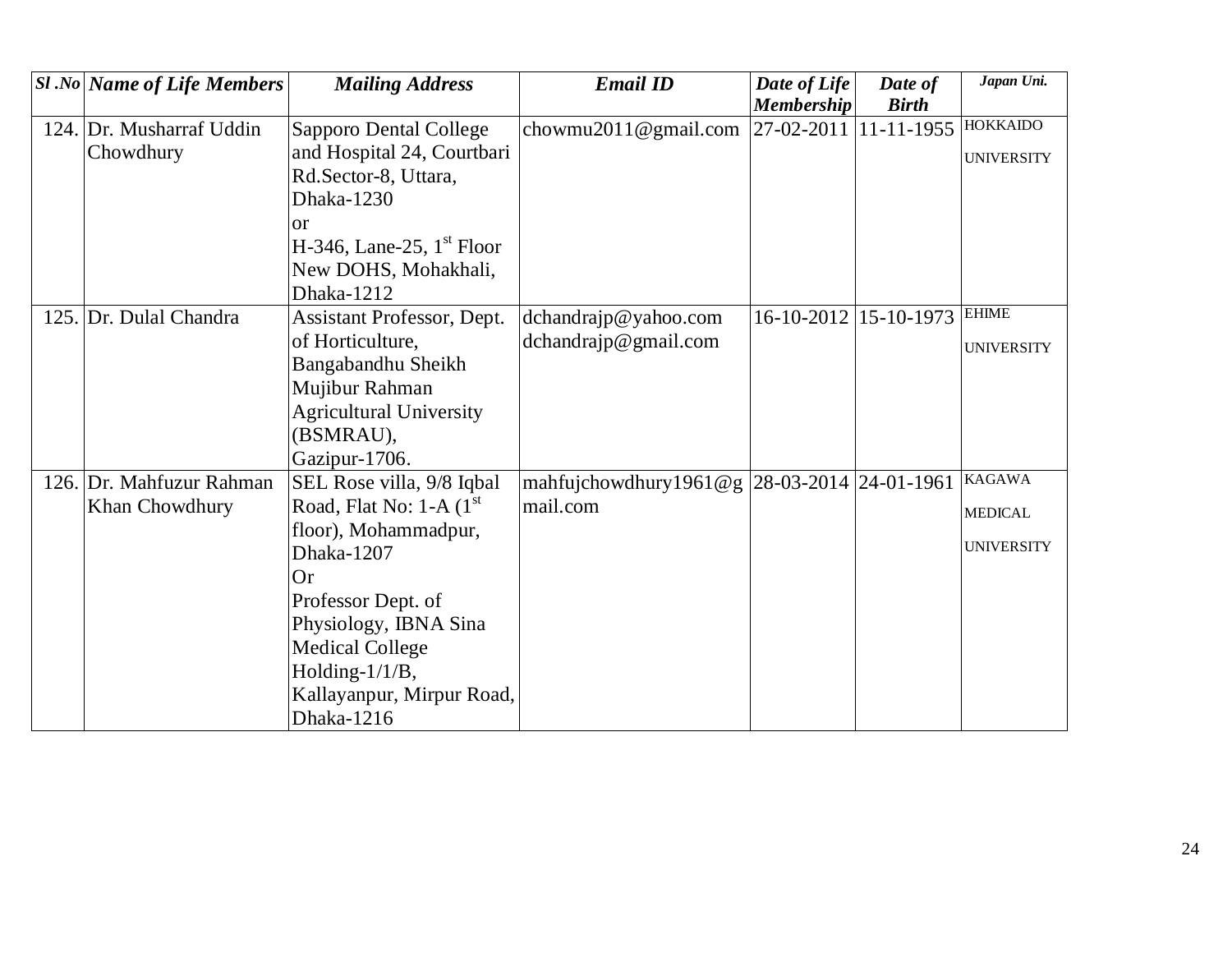| $\left  \mathcal{S}l\mathcal{N}o\right $ Name of Life Members | <b>Mailing Address</b>         | <b>Email ID</b>       | Date of Life          | Date of      | Japan Uni.        |
|---------------------------------------------------------------|--------------------------------|-----------------------|-----------------------|--------------|-------------------|
|                                                               |                                |                       | <b>Membership</b>     | <b>Birth</b> |                   |
| 127. Dr. Md. Akhter                                           | Professor, Dept. of            | akhterbau11@gmail.com | 28-10-2017 31-12-1962 |              | <b>HIROSHIMA</b>  |
| <b>Hossain Chowdhury</b>                                      | Agricultural Chemistry,        |                       |                       |              | <b>UNIVERSITY</b> |
|                                                               | <b>Bangladesh Agricultural</b> |                       |                       |              |                   |
|                                                               | University, Mymensingh-        |                       |                       |              |                   |
|                                                               | 2202.                          |                       |                       |              |                   |
| 128. Dr. Md. Tazul Islam                                      | Professor                      | mticsau@yahoo.com     | 13-01-2019 31-12-1981 |              | <b>EHIME</b>      |
| Chowdhury                                                     | Dept. of Agricultural          |                       |                       |              | <b>UNIVERSITY</b> |
|                                                               | Chemistry, Faculty of          |                       |                       |              |                   |
|                                                               | Agriculture, SAU, Dhaka-       |                       |                       |              |                   |
|                                                               | 1207.                          |                       |                       |              |                   |
| 129. Dr. Jakir Ahmed                                          | Associate Professor,           | jakir@du.ac.bd        | 02-12-2018 10-10-1976 |              |                   |
| Chowdhury                                                     | Dept. of Pharmaceutical        | jakirdu96@gmail.com   |                       |              |                   |
|                                                               | Chemistry, University of       |                       |                       |              |                   |
|                                                               | <b>Dhaka</b>                   |                       |                       |              |                   |
|                                                               | Or                             |                       |                       |              |                   |
|                                                               | 361/1 North Goran              |                       |                       |              |                   |
|                                                               | (Adarshabash), Khilgaon,       |                       |                       |              |                   |
|                                                               | <b>Dhaka</b>                   |                       |                       |              |                   |
| 130. Dr. Abu Asad                                             | Associate Professor, Dept.     | asaddg27@du.ac.bd     | 02-12-2018 06-04-1976 |              |                   |
| Chowdhury                                                     | of Pharmaceutical              |                       |                       |              |                   |
|                                                               | Chemistry, University of       |                       |                       |              |                   |
|                                                               | Dhaka.                         |                       |                       |              |                   |
| 131. Dr. Rakhi Chacrabati                                     | <b>Associate Professor</b>     | rakhi.bau10@gmail.com | 25-05-2019 15-07-1987 |              | <b>SAITAMA</b>    |
|                                                               | <b>Graduate Training</b>       |                       |                       |              | <b>UNIVERSITY</b> |
|                                                               | Institute, Bangladesh          |                       |                       |              |                   |
|                                                               | Agricultural University,       |                       |                       |              |                   |
|                                                               | Mymensingh-2202                |                       |                       |              |                   |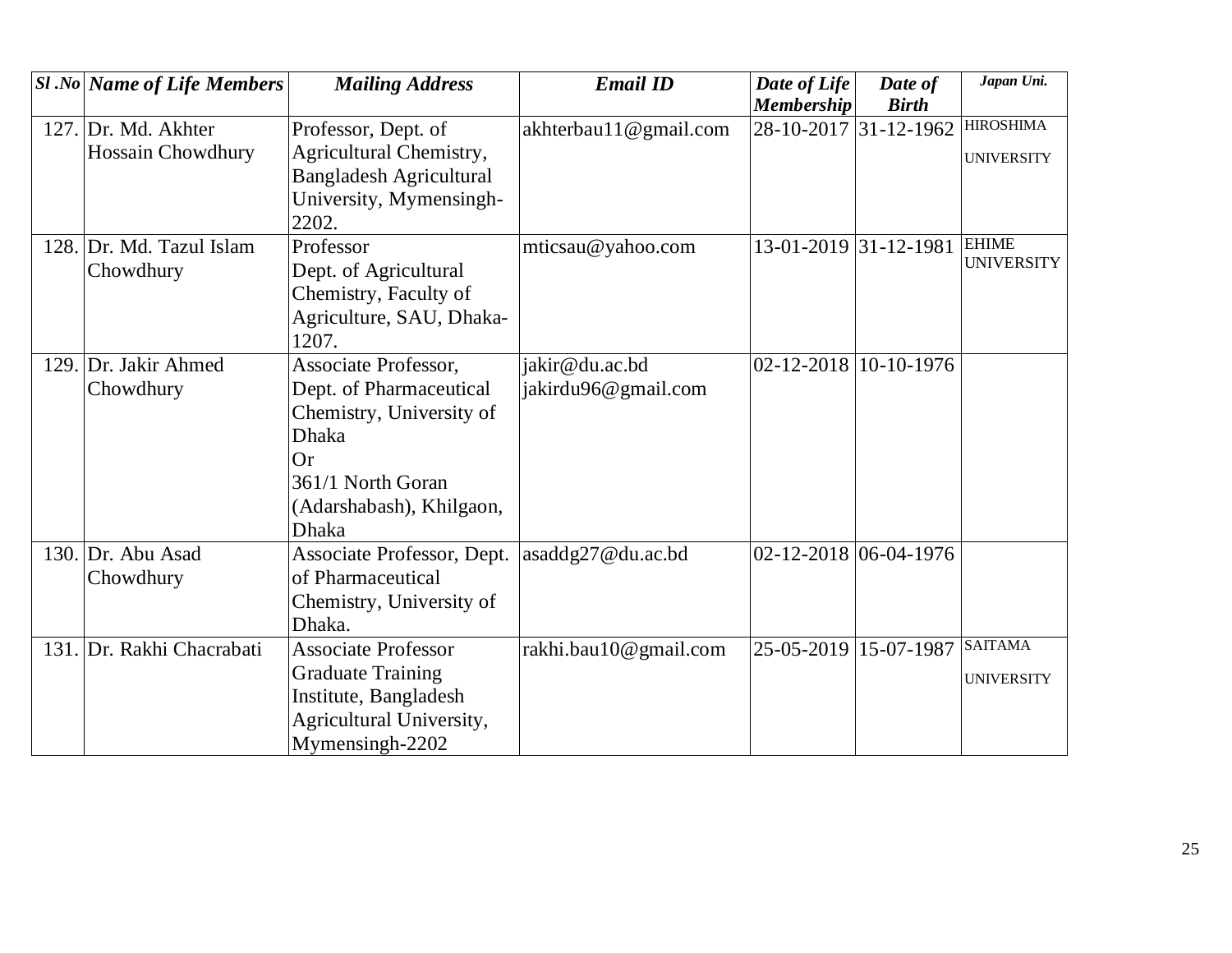| $SI$ .No Name of Life Members   | <b>Mailing Address</b>                                                                                                                     | <b>Email ID</b>                          | Date of Life<br><b>Membership</b> | Date of<br><b>Birth</b> | Japan Uni.                            |
|---------------------------------|--------------------------------------------------------------------------------------------------------------------------------------------|------------------------------------------|-----------------------------------|-------------------------|---------------------------------------|
|                                 |                                                                                                                                            |                                          |                                   |                         | <b>HOSEI</b>                          |
| 132. Dr. Tushar Kanti<br>Das    | House No.2/B/1, Road<br>No.1, Shamoli, Dhaka-<br>1207                                                                                      | lawforopeace@hotmail.co<br>m             | 22-02-2001 01-11-1969             |                         | <b>UNIVERSITY</b>                     |
| D                               |                                                                                                                                            |                                          |                                   |                         |                                       |
| 133. Dr. Nepal Chandra Dey      | Senior Research Fellow &<br>Coordinator, Environment<br>Research Unit, BRAC                                                                | nepal_dey@yahoo.com<br>nepal.cd@brac.net |                                   | 23-06-2006 04-02-1970   | <b>TOTTORI</b><br><b>UNIVERSITY</b>   |
|                                 | <b>Research and Evaluation</b><br>Division , BRAC Centre,<br>75 Mohakhali, Dhaka<br>1212.                                                  |                                          |                                   |                         |                                       |
| 134. Dr. Shubash Chandra<br>Das | Professor, Dept. of Poultry das_poultry@yahoo.com<br>Science, BAU,<br>Mymensingh-2202                                                      |                                          |                                   | 13-03-2013 20-04-1968   | <b>HIROSHIMA</b><br><b>UNIVERSITY</b> |
| 135. Dr. Bapon Dey              | Associate Professor, Dept., dey_bau@yahoo.com<br>of Poultry Science,<br><b>Bangladesh Agricultural</b><br>University, Mymensingh-<br>2202. |                                          | 28-10-2017                        | $ 01 - 12 - 1982 $      | <b>KYUSHU</b><br><b>UNIVERSITY</b>    |
| 136. Dr. Biplab Kumar Das       | Professor, Dept. of<br>Pharmaceutical Chemistry,<br>University of Dhaka,<br>Dhaka                                                          | bkdas72@du.ac.bd                         | 21-06-2018                        | $ 07-01-1972 $          | <b>TOYOMA</b><br><b>UNIVERSITY</b>    |
| 137. Dr. Gopal Das              | Professor, Dept. of<br>Entomology<br><b>Bangladesh Agricultural</b><br>University, Mymensingh-<br>2202, Bangladesh                         | gopal_entom@bau.edu.bd                   |                                   |                         | <b>TOHOKU</b><br><b>UNIVERSITY</b>    |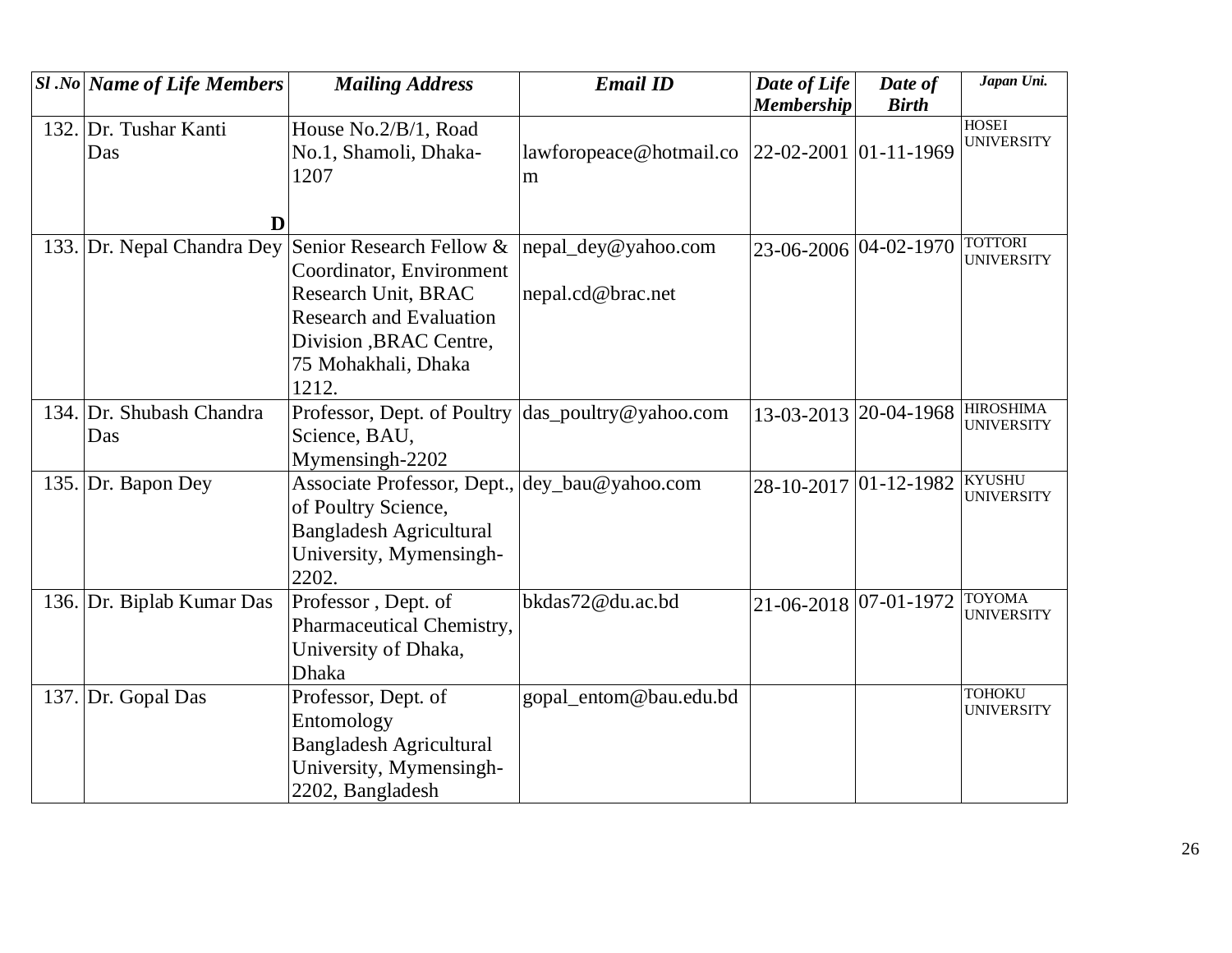| $SI$ .No Name of Life Members | <b>Mailing Address</b>                                                                                                                                                                                            | <b>Email ID</b>                                 | Date of Life<br><b>Membership</b> | Date of<br><b>Birth</b> | Japan Uni.                           |
|-------------------------------|-------------------------------------------------------------------------------------------------------------------------------------------------------------------------------------------------------------------|-------------------------------------------------|-----------------------------------|-------------------------|--------------------------------------|
| 138. Dr. Farzana Diba         | Deputy Director, CASR,<br>BAU, Mymenshing                                                                                                                                                                         | drfarzana13@gmail.com                           | 17-12-2018 25-03-1977             |                         | <b>HOKKAIDO</b><br><b>UNIVERSITY</b> |
| 139. Dr. Shuvra Kanti Dey     | Associate Professor, Dept.<br>of Microbiology,<br>Jahangirnagar University,<br>Savar, Dhaka-1342                                                                                                                  | shuvradey@yahoo.com                             | 29-03-2019 01-12-1979             |                         | <b>TOKYO</b><br><b>UNIVERSITY</b>    |
| 140. Dr. Krishna Rany Das     | Assistant Professor, Dept.<br>of Entomology,<br><b>Bangladesh Agricultural</b><br>University, Mymensingh-<br>2202.                                                                                                | k_das007@yahoo.com                              | 02-12-2019                        | 25-05-1983              | <b>EHIME</b><br><b>UNIVERSITY</b>    |
| 141. Dr. Md. Qamrul Ehsan     | Professor<br>$\mathbf{E}$ Dept. of Chemistry<br>University of Dhaka.                                                                                                                                              | mqehsan@du.ac.bd                                | 14-05-2019                        | 16-04-1960              | <b>TOHOKU</b><br><b>UNIVERSITY</b>   |
| 142. Dr. Hasina Ferdousi      | 59, Sultangonj Rayer<br>Bazar, $(2nd$ floor)<br>$\mathbf{F}$ Dhaka-1209                                                                                                                                           | hasina_embjp@yahoo.com $ 09-11-2004 05-08-1963$ |                                   |                         | <b>SHINSHU</b><br><b>UNIVERSITY</b>  |
| 143. Dr. Mohammad Faisal      | Former Chairman and<br>Associate Professor,<br>Dept. of International<br>Relations, Chittagong<br>University,<br>Chittagong-4331.<br><b>OR</b><br>House#89, Chairmangoli,<br>Sankar West Dhanmondi,<br>Dhaka-1209 | faisalmdal@yahoo.com<br>callazim@yahoo.com      | $01 - 09 - 2007$ 01 - 07 - 1971   |                         | <b>KOBE</b><br><b>UNIVERSITY</b>     |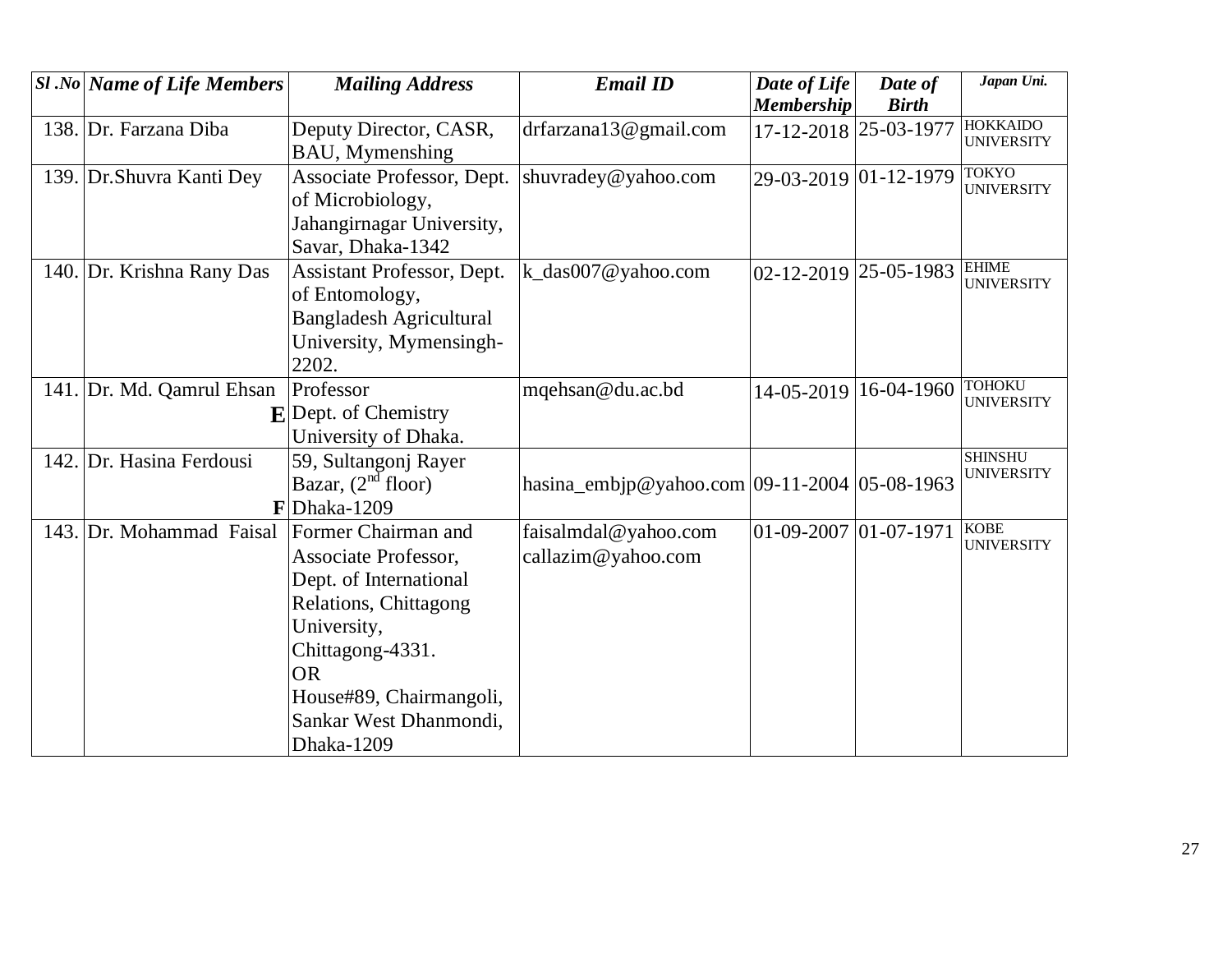|      | $ S1 $ .No Name of Life Members | <b>Mailing Address</b>         | <b>Email ID</b>         | Date of Life          | Date of      | Japan Uni.                         |
|------|---------------------------------|--------------------------------|-------------------------|-----------------------|--------------|------------------------------------|
|      |                                 |                                |                         | <b>Membership</b>     | <b>Birth</b> |                                    |
|      | 144. Dr. Mst. Kaniz Fatema      | Professor, Dept. of            | kanizhossain@gmail.com  |                       | 22-12-1979   | <b>EHIME</b><br><b>UNIVERSITY</b>  |
|      |                                 | Fisheries Management,          |                         |                       |              |                                    |
|      |                                 | Faculty of fisheries, BAU,     |                         |                       |              |                                    |
|      |                                 | Mymensingh-2202                |                         |                       |              |                                    |
| 145. | Dr. Md. Shakhawat               | Professor, Dept. of            | shfiroz@chem.buet.ac.bd | 13-03-2013 01-05-1972 |              | <b>TOKYO INS.</b><br><b>OF</b>     |
|      | <b>Hossain Firoz</b>            | Chemistry, Bangladesh          |                         |                       |              | <b>TECHNOLOG</b>                   |
|      |                                 | University of Engineering      |                         |                       |              | Y                                  |
|      |                                 | and Technology (BUET),         |                         |                       |              |                                    |
|      |                                 | Dhaka-1000                     |                         |                       |              |                                    |
|      | 146. Dr. Farazi Binti           | National Consultant, FAO,      | bintiferdous@gmail.com  | 03-03-2016 17-01-1977 |              | <b>WASEDA</b><br><b>UNIVERSITY</b> |
|      | Ferdous                         | Dhanmondi, Dhaka               |                         |                       |              |                                    |
|      |                                 | Or                             |                         |                       |              |                                    |
|      |                                 | House-14, Avenue-4,            |                         |                       |              |                                    |
|      |                                 | Block-C, Section-6,            |                         |                       |              |                                    |
|      |                                 | Mirpur, Dhaka-1216             |                         |                       |              |                                    |
|      | 147. Dr. Mahbub E Farid         | House-3, Road-9, Flat-B-       | mef_bidmail@yahoo.com   | 27-07-2017            | 13-12-1967   | <b>INTERNATION</b><br>AI.          |
|      |                                 | 5, Sunnydale Apts,             |                         |                       |              | <b>UNIVERSITY</b>                  |
|      |                                 | Gulshan-1, Dhaka               |                         |                       |              |                                    |
|      | 148. Dr. Tahmina Foyez          | Assistant professor, Dept.     | tahminafoyez@gmail.com  | $12 - 03 - 2018$      | 30-11-1984   | <b>NAGOYA</b><br><b>UNIVERSITY</b> |
|      |                                 | of Pharmaceutical Science,     |                         |                       |              |                                    |
|      |                                 | Plot-15, Block-B, North        |                         |                       |              |                                    |
|      |                                 | South University,              |                         |                       |              |                                    |
|      |                                 | Bashundhara, Dhaka-1229        |                         |                       |              |                                    |
|      | 149. Dr. Mohammad Golam         | Professor, Dept. of            | farouque25@bau.edu.bd   | 12-06-2018 10-02-1972 |              | <b>NAGOYA</b><br><b>UNIVERSITY</b> |
|      | Farouque                        | <b>Agricultural Extension</b>  |                         |                       |              |                                    |
|      |                                 | Education, Bangladesh          |                         |                       |              |                                    |
|      |                                 | <b>Agricultural University</b> |                         |                       |              |                                    |
|      |                                 | Mymensingh-2202                |                         |                       |              |                                    |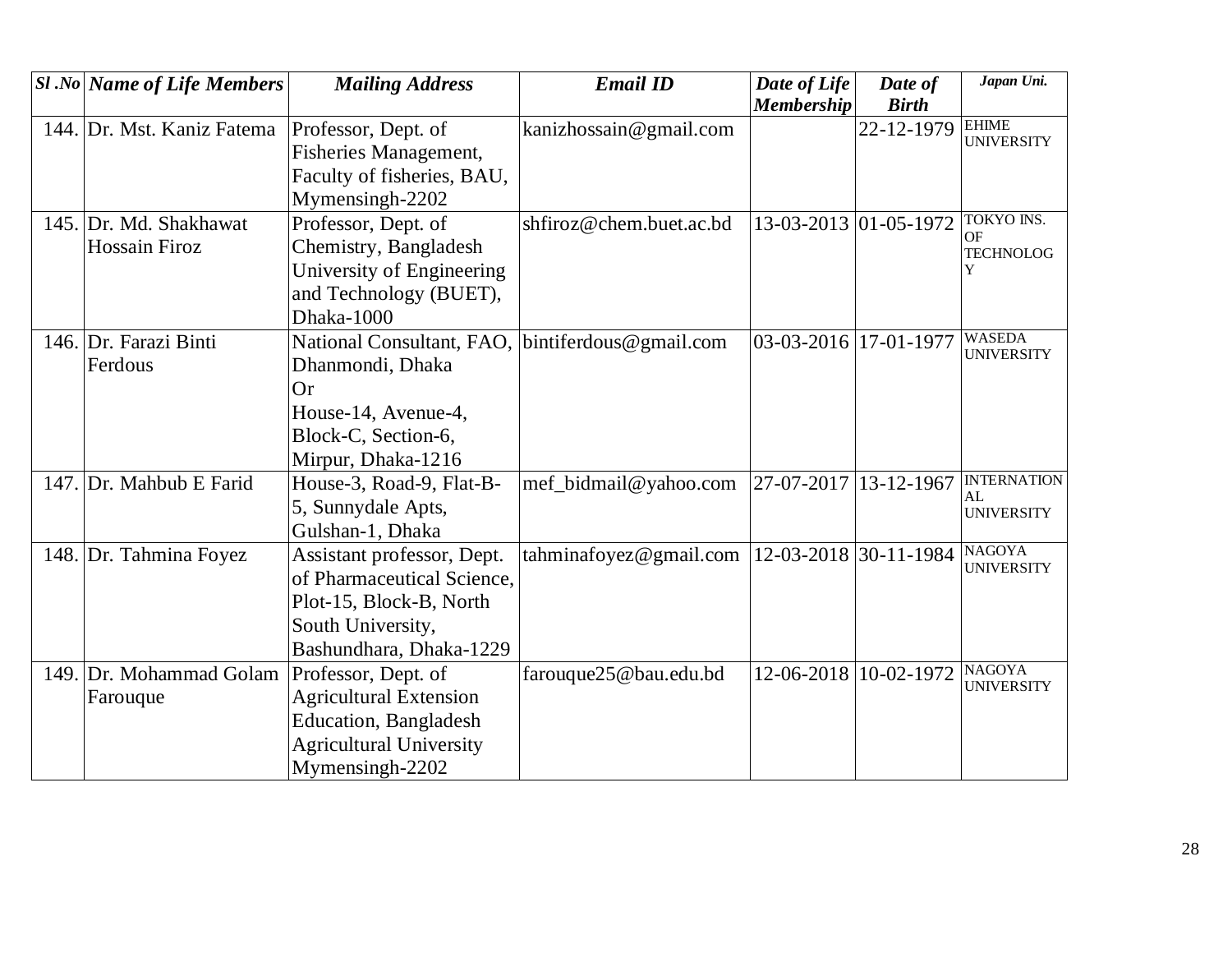|            | <b>Sl</b> .No Name of Life Members             | <b>Mailing Address</b>          | <b>Email ID</b>                                    | Date of Life          | Date of      | Japan Uni.                            |
|------------|------------------------------------------------|---------------------------------|----------------------------------------------------|-----------------------|--------------|---------------------------------------|
|            |                                                |                                 |                                                    | <b>Membership</b>     | <b>Birth</b> |                                       |
| 150. $Dr.$ | Murad                                          | Ahmed Professor, Dept. of       | farukh_envsc@bau.edu.bd                            | 16-07-2018 03-01-1980 |              | <b>HOKKAIDO</b><br><b>UNIVERSITY</b>  |
|            | Farukh                                         | <b>Environmental Science,</b>   |                                                    |                       |              |                                       |
|            |                                                | <b>Bangladesh Agricultural</b>  |                                                    |                       |              |                                       |
|            |                                                | University (BAU),               |                                                    |                       |              |                                       |
|            |                                                | Mymensingh-2202,                |                                                    |                       |              |                                       |
|            |                                                | Bangladesh                      |                                                    |                       |              |                                       |
|            | 151. Dr. Thahsin Farjana                       | Professor, Dept. of             | thahsin.farjana@bau.edu.b $ 02-12-2019 08-01-1978$ |                       |              | <b>KANAZAWA</b><br><b>UNIVERSITY</b>  |
|            |                                                | Parasitology, Bangladesh        | d                                                  |                       |              |                                       |
|            |                                                | <b>Agricultural University</b>  |                                                    |                       |              |                                       |
|            |                                                | (BAU), Mymensingh-              |                                                    |                       |              |                                       |
|            |                                                | 2202,                           |                                                    |                       |              |                                       |
| $152.$ G   |                                                | Associate Professor, Dept.      | ratan@univdhaka.edu                                | 19-02-2011 31-12-1977 |              | <b>HIROSHIMA</b><br><b>UNIVERSITY</b> |
|            | Dr. Ratan Chandra                              | of Physics, University of       |                                                    |                       |              |                                       |
|            | Gosh                                           | Dhaka, Dhaka-1000               |                                                    |                       |              |                                       |
|            | 153. Dr. Samar Kumar Guha Assistant Professor, |                                 | samarkg@yahoo.com                                  | 19-12-2014 17-10-1971 |              | <b>KANAZAWA</b><br><b>UNIVERSITY</b>  |
|            |                                                | Ahsanullah University of        |                                                    |                       |              |                                       |
|            |                                                | Science and Technology,         |                                                    |                       |              |                                       |
|            |                                                | Dhaka                           |                                                    |                       |              |                                       |
|            |                                                | <b>Or</b>                       |                                                    |                       |              |                                       |
|            |                                                | House-50 $(3rd$ floor),         |                                                    |                       |              |                                       |
|            |                                                | Road-3, Sector-12, Uttara,      |                                                    |                       |              |                                       |
|            |                                                | Dhaka-1230                      |                                                    |                       |              |                                       |
|            | 154. Dr. Dipali Rani Gupta                     | <b>Assistant Professor,</b>     | drgupta80@gmail.com                                | 28-10-2017 01-06-1980 |              | <b>TOTTORI</b><br><b>UNIVERSITY</b>   |
|            |                                                | <b>Institute of Bio Genetic</b> |                                                    |                       |              |                                       |
|            |                                                | Engineering, BSMRAU,            |                                                    |                       |              |                                       |
|            |                                                | Salna, Gazipur                  |                                                    |                       |              |                                       |
|            | 155. Dr. Mohammad Osman                        | Associate Professor,            | osmanganiju@gmail.com                              | 06-06-2018 30-06-1977 |              | <b>MEIJI</b><br><b>UNIVERSITY</b>     |
|            | Gani                                           | Dept. of Mathematics,           |                                                    |                       |              |                                       |
|            |                                                | Jahangirnagar University,       |                                                    |                       |              |                                       |
|            |                                                | Savar, Dhaka-1342               |                                                    |                       |              |                                       |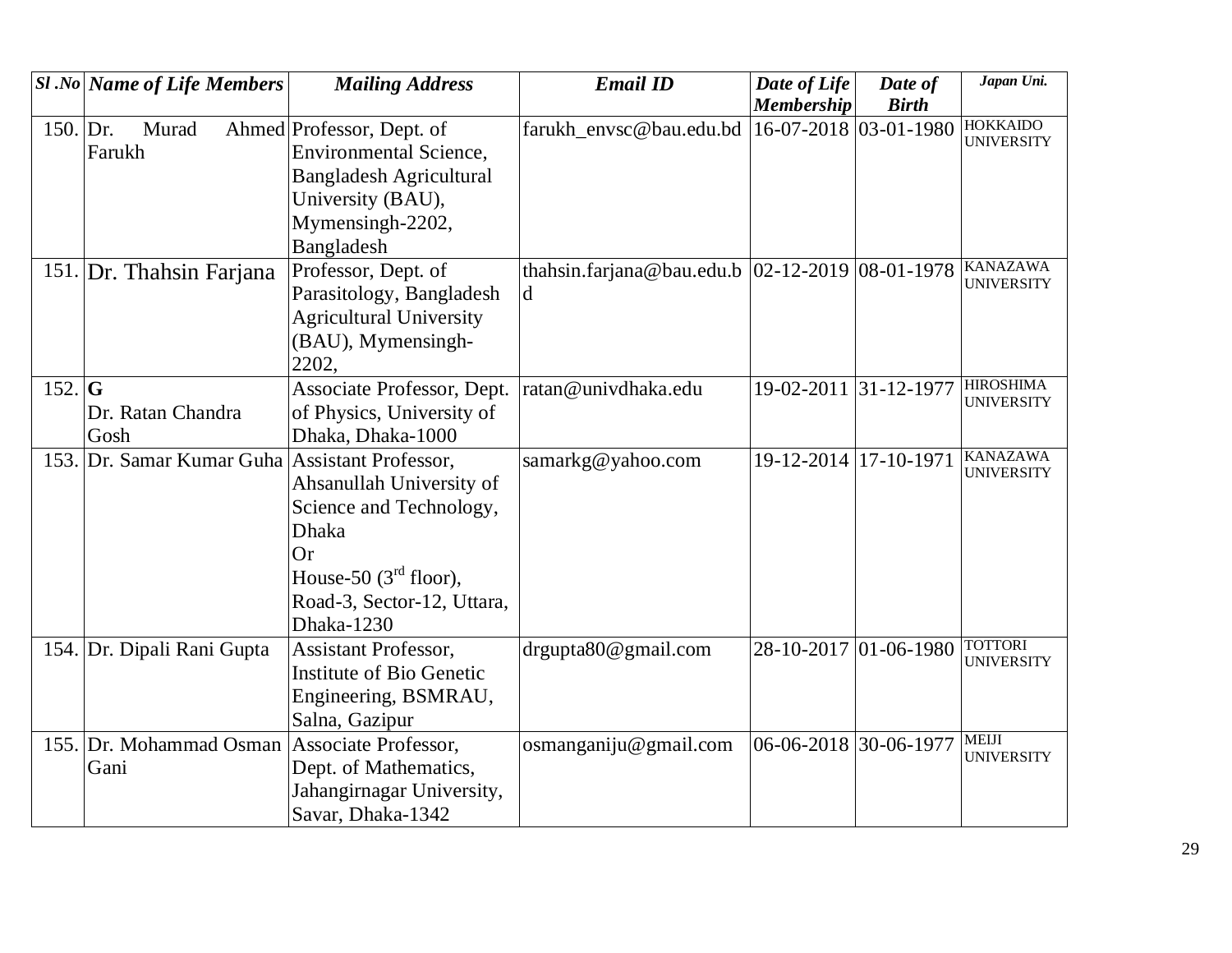| <b>Sl</b> .No Name of Life Members | <b>Mailing Address</b>           | <b>Email ID</b>                                                                                        | Date of Life                 | Date of      | Japan Uni.        |
|------------------------------------|----------------------------------|--------------------------------------------------------------------------------------------------------|------------------------------|--------------|-------------------|
|                                    |                                  |                                                                                                        | <b>Membership</b>            | <b>Birth</b> |                   |
| 156. Dr. Ashoke Kumar              | Associate Professor, Dept.       | ashoke1971@yahoo.com                                                                                   | 13-01-2019                   | 18-03-1971   | <b>HIROSHIMA</b>  |
| Ghosh                              | of Poverty and                   |                                                                                                        |                              |              | <b>UNIVERSITY</b> |
|                                    | Development studies,             |                                                                                                        |                              |              |                   |
|                                    | SAU, Dhaka                       |                                                                                                        |                              |              |                   |
| 157. Dr. Chayon Goswami            | Associate Professor, Dept.       | chayon.goswami@bau.edu 25-05-2019 15-11-1983 SAITAMA                                                   |                              |              |                   |
|                                    | of Biochemistry and              | .bd                                                                                                    |                              |              | <b>UNIVERSITY</b> |
|                                    | Molecular Biology,               |                                                                                                        |                              |              |                   |
|                                    | <b>Bangladesh Agricultural</b>   |                                                                                                        |                              |              |                   |
|                                    | University, Mymensingh-          |                                                                                                        |                              |              |                   |
|                                    | 2202                             |                                                                                                        |                              |              |                   |
| 158. Dr. Md. Mahfuzul              |                                  | Professor & Head, Dept. of $\vert$ mahfuz75bau@yahoo.com $\vert$ 17-12-2004 $\vert$ 30-12-1956 $\vert$ |                              |              | <b>KAGOSHIMA</b>  |
| Haque                              | Fisheries Management,            |                                                                                                        |                              |              | <b>UNIVERSITY</b> |
|                                    | <b>H</b> Bangladesh Agricultural |                                                                                                        |                              |              |                   |
|                                    | University, Mymensingh-          |                                                                                                        |                              |              |                   |
|                                    | 2202                             |                                                                                                        |                              |              |                   |
| 159. Syed Noor Hossain             | CEO of Prakriti                  |                                                                                                        | 11-07-2006 05-01-1945 SOPHIA |              |                   |
|                                    | Foundation, House #29,           |                                                                                                        |                              |              | <b>UNIVERSITY</b> |
|                                    | Road #12, Sector #4 $(3^{rd}$    |                                                                                                        |                              |              |                   |
|                                    | floor), Uttara, Dhaka-           |                                                                                                        |                              |              |                   |
|                                    | 1230.                            |                                                                                                        |                              |              |                   |
| 160. Mahmudul Haque                | Professor                        | dgmuseum@bdonline.com   15-10-2006   21-01-1945                                                        |                              |              | <b>TSUKUBA</b>    |
|                                    | Institute of Fine Arts,          |                                                                                                        |                              |              | <b>UNIVERSITY</b> |
|                                    | University of Dhaka,             |                                                                                                        |                              |              |                   |
|                                    | Dhaka-1000                       |                                                                                                        |                              |              |                   |
|                                    | Or                               |                                                                                                        |                              |              |                   |
|                                    | 278/A, Elephant Road $(2^{nd}$   |                                                                                                        |                              |              |                   |
|                                    | floor), Dhaka-1205.              |                                                                                                        |                              |              |                   |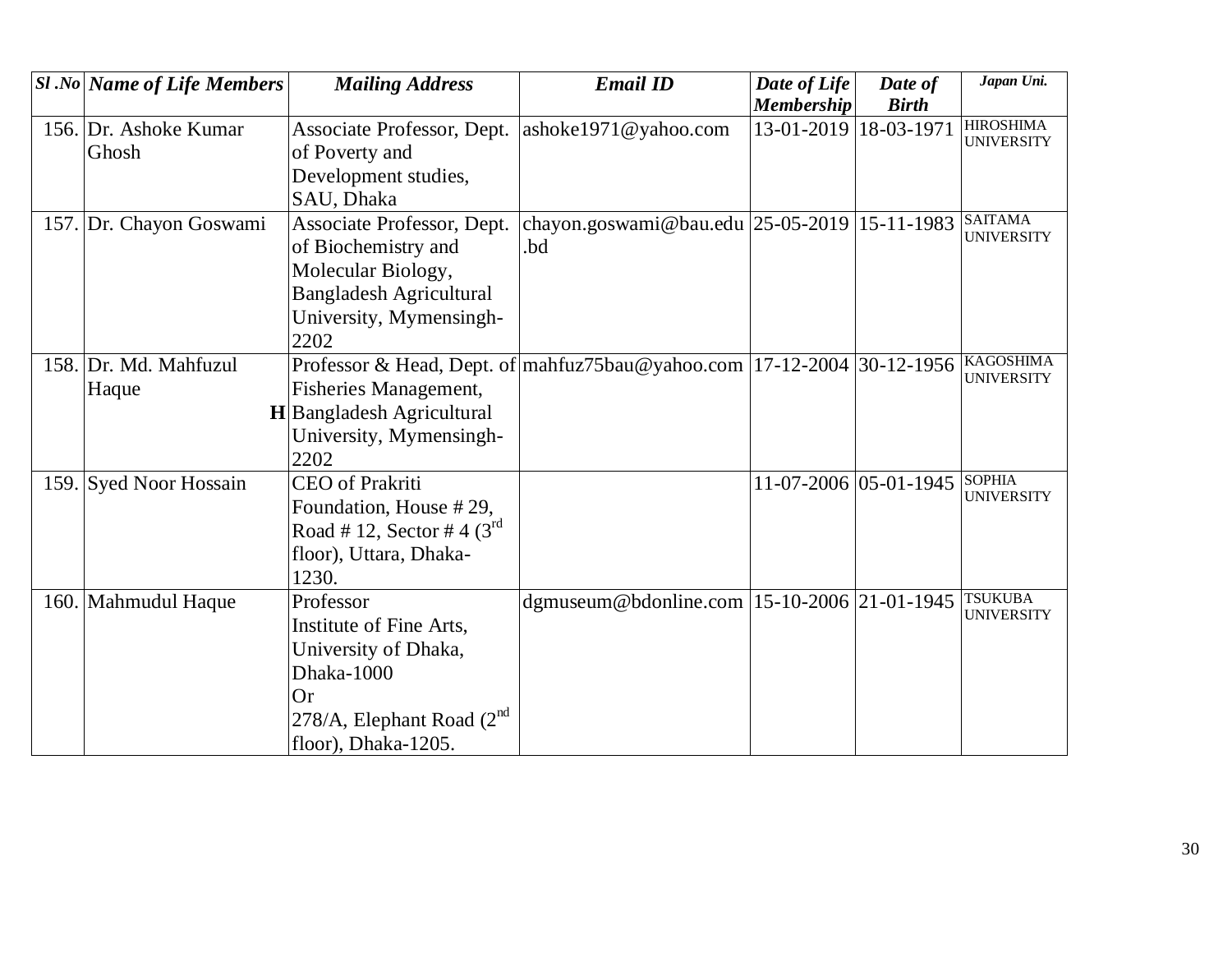|      | <b>Sl</b> .No   Name of Life Members | <b>Mailing Address</b>                            | <b>Email ID</b>          | Date of Life          | Date of        | Japan Uni.                          |
|------|--------------------------------------|---------------------------------------------------|--------------------------|-----------------------|----------------|-------------------------------------|
|      |                                      |                                                   |                          | <b>Membership</b>     | <b>Birth</b>   |                                     |
|      | 161. Dr. Mostafizul Haque            | Professor, Faculty of Fine mostafiz1957@gmail.com |                          | 18-10-2006 23-03-1957 |                | <b>TSUKUBA</b><br><b>UNIVERSITY</b> |
|      |                                      | Arts, University of Dhaka                         |                          |                       |                |                                     |
|      |                                      | <b>Or</b>                                         |                          |                       |                |                                     |
|      |                                      | Eastern Park, 82/1 Kakrail,                       |                          |                       |                |                                     |
|      |                                      | F-502 Dhaka - 1000                                |                          |                       |                |                                     |
|      | 162. Dr. Md. Mozammal                | House $# 179$ , West                              | kamol4002@yahoo.com      | 10-03-2007            | 10-10-1962     | <b>ASAHIKAWA</b>                    |
|      | Hoq                                  | Brammondi, Norshingdi -                           |                          |                       |                | <b>MEDICAL</b><br><b>COLLEGE</b>    |
|      |                                      | 1602.                                             |                          |                       |                |                                     |
|      | 163. Dr. M. Mozammel                 | Professor, Dept. of                               |                          |                       |                | <b>NAGOYA</b>                       |
|      | Hoq                                  | Microbiology, University                          | mhoq05@du.ac.bd          | 13-09-2000 01-04-1952 |                | <b>UNIVERSITY</b>                   |
|      |                                      | of Dhaka, Dhaka-1000                              |                          |                       |                |                                     |
|      | 164. Dr. Md. Mahfuzul                | Professor, Dept. of                               |                          |                       |                | <b>OKAYAMA</b>                      |
|      | Hoque                                | Microbiology, University                          | drmdhoque $2004@yahoo.c$ | 09-08-2003 31-12-1958 |                | <b>UNIVERSITY</b>                   |
|      |                                      | of Dhaka, Dhaka-1000                              | om microb@yahoo.com      |                       |                |                                     |
|      |                                      | Bangladesh                                        |                          |                       |                |                                     |
|      | 165. Dr. Md. Mozammel                | Professor & Head, Dept. of hoquemm@gmail.com      |                          | 23-12-2006 03-01-1968 |                | <b>CHIBA</b>                        |
|      | Hoque                                | Food Eng. and Tea                                 |                          |                       |                | <b>UNIVERSITY</b>                   |
|      |                                      | Technology, Shahjalal                             |                          |                       |                |                                     |
|      |                                      | University of Science and                         |                          |                       |                |                                     |
|      |                                      | Technology, Sylhet-3114.                          |                          |                       |                |                                     |
| 166. | A.K.M. Fazlul Hoque                  | Anurag Building $(3^{rd}$                         | aarishooque@gmail.com    |                       |                | <b>INTERNATION</b>                  |
|      |                                      | Floor), 628/A, Khilgaon,                          |                          | 19-09-2000 25-12-1949 |                | AL<br>UNIVERSITY                    |
|      |                                      | Road No.21, Dhaka-1219                            |                          |                       |                |                                     |
|      | 167. Dr. Kazi Sazzad                 | <b>Associate Professor,</b>                       | hoque@hotmail.com        | 12.03.2007            | $ 01-01-1969 $ | <b>NIIGATA</b>                      |
|      | Hossain                              | Dept. of Oral Surgery, City kaziripon@yahoo.com   |                          |                       |                | <b>UNIVERSITY</b>                   |
|      |                                      | Dental College, Dhaka.                            |                          |                       |                |                                     |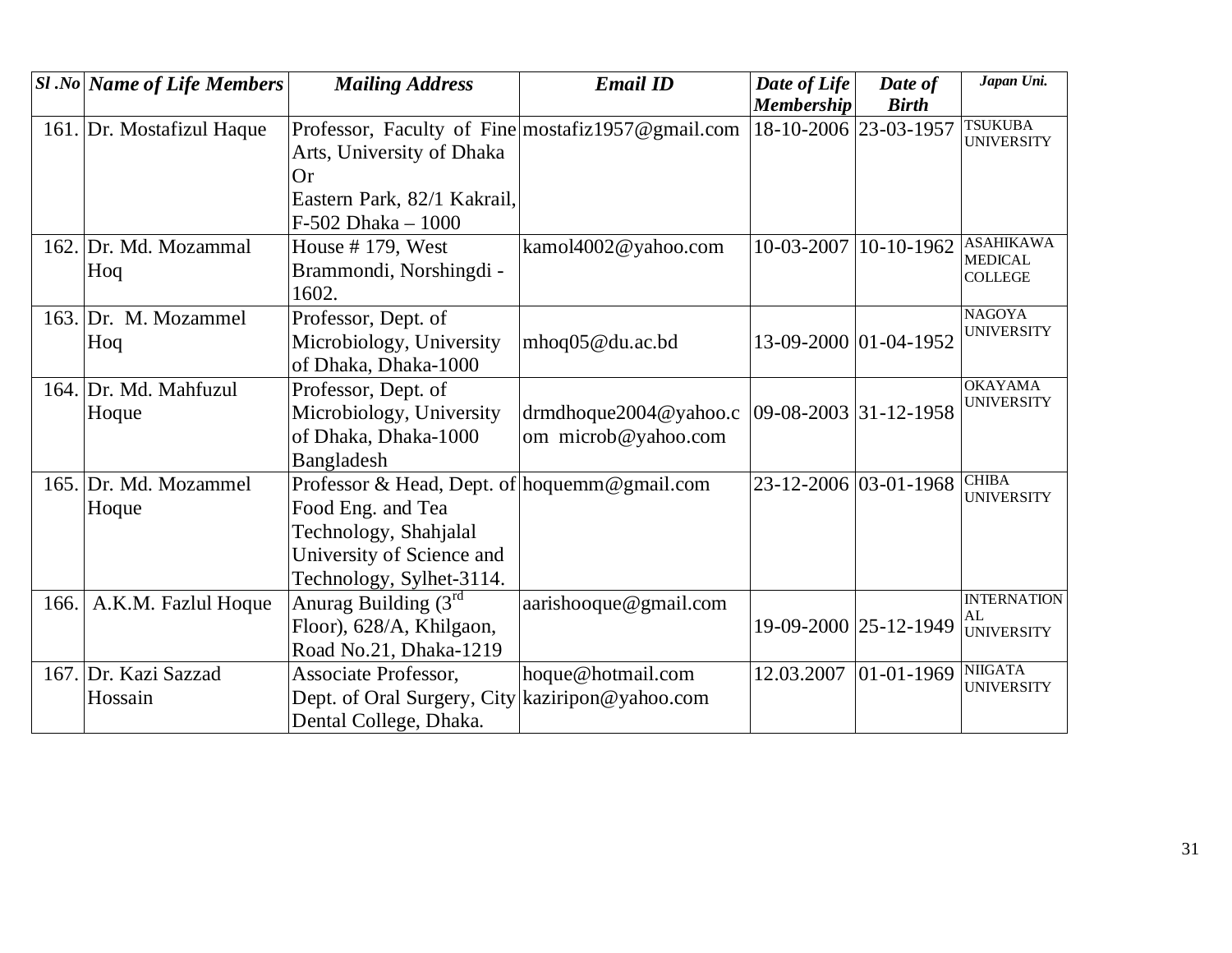| <b>Sl</b> .No   Name of Life Members           | <b>Mailing Address</b>                            | <b>Email ID</b>                                    | Date of Life<br><b>Membership</b> | Date of<br><b>Birth</b> | Japan Uni.                             |
|------------------------------------------------|---------------------------------------------------|----------------------------------------------------|-----------------------------------|-------------------------|----------------------------------------|
| 168. Dr. Md. Abul Hossain                      | <b>Aquaculture Specialist,</b>                    | ahossain@winrockbd.org                             | 04-08-2007 01-07-1954             |                         | <b>KYUSHU</b><br><b>UNIVERSITY</b>     |
|                                                | <b>Bangladesh Agriculture</b><br>Program, Winrock | mah1754@gmail.com                                  |                                   |                         |                                        |
|                                                | International, House 2,                           |                                                    |                                   |                         |                                        |
|                                                | Road 23/A, Gulshan-1,                             |                                                    |                                   |                         |                                        |
|                                                | Dhaka.                                            |                                                    |                                   |                         |                                        |
| 169. Dr. Md. Ismail Hossain                    | Professor,                                        | ihossain1968@yahoo.com                             | $ 02-09-2006 01-05-1968$          |                         | <b>KOCHI</b><br><b>UNIVERSITY</b>      |
|                                                | Dept. of Fisheries                                | ihossain.ft@bau.edu.bd                             |                                   |                         |                                        |
|                                                | Technology, BAU,                                  |                                                    |                                   |                         |                                        |
|                                                | Mymensingh-2202                                   |                                                    |                                   |                         |                                        |
| 170. Dr. Md. Mufazzal                          | Professor, Dept. of                               | mdmhossain@yahoo.com                               | $07 - 03 - 2007$ 01 - 06 - 1971   |                         | <b>UTSUNOMIYA</b><br><b>UNIVERSITY</b> |
| Hossain                                        | Chemistry, University of                          |                                                    |                                   |                         |                                        |
|                                                | <b>Dhaka</b>                                      |                                                    |                                   |                         |                                        |
| 171. Dr. Md. Anwar Hossain Professor, Dept. of |                                                   | anwar5533@yahoo.com                                |                                   | 29-12-2006 01-01-1958   | <b>TOKYO</b><br><b>UNIVERSITY</b>      |
|                                                | Microbiology, University                          |                                                    |                                   |                         |                                        |
|                                                | of Dhaka, Dhaka-1000                              |                                                    |                                   |                         |                                        |
| 172. Prof. Dr. M. Mofazzal                     | Professor & Head, Dept. of                        |                                                    |                                   |                         | <b>KYOTO</b><br><b>UNIVERSITY</b>      |
| Hossain                                        | Horticulture, Bhagabandhu                         | mdmofazzal.bsmrau@gmail.co  23-11-2002  08-04-1953 |                                   |                         |                                        |
|                                                | Sheikh Mujibur Rahman                             | m                                                  |                                   |                         |                                        |
|                                                | Agricultural University,                          |                                                    |                                   |                         |                                        |
|                                                | Salna, Gazipur-1703                               |                                                    |                                   |                         | <b>EHIME</b>                           |
| 173. Dr. Shaikh Tanveer                        | Green Nest Apt B-4,                               | tanveer107@yahoo.com                               | 14-01-2007                        | 10-01-1969              | <b>UNIVERSITY</b>                      |
| Hossain                                        | House 4, Road-9, Block-C,                         |                                                    |                                   |                         |                                        |
|                                                | Section-6, Mirpur, Dhaka-                         |                                                    |                                   |                         |                                        |
|                                                | 1216.                                             |                                                    |                                   |                         |                                        |
|                                                |                                                   |                                                    |                                   |                         |                                        |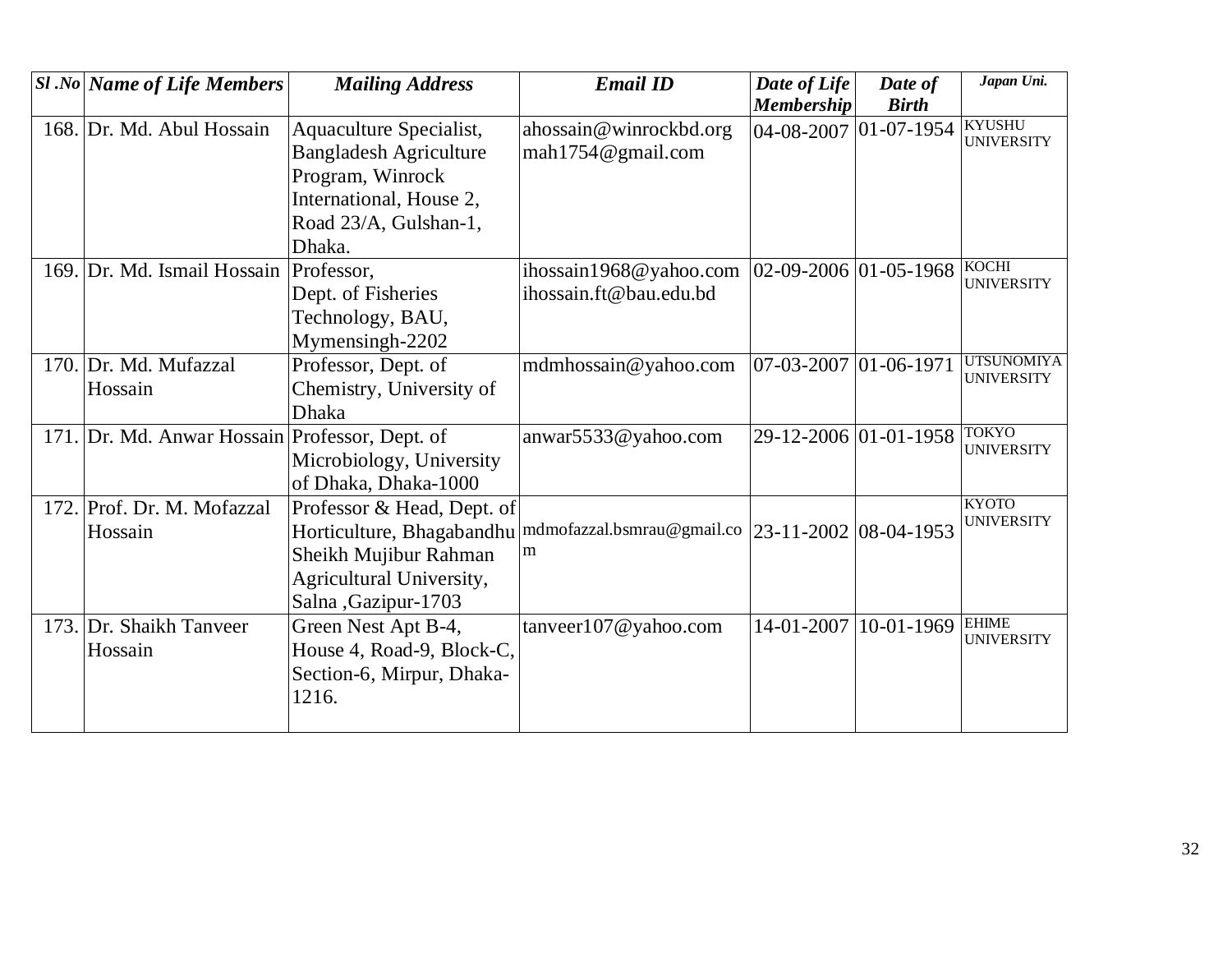| <b>Sl</b> .No Name of Life Members | <b>Mailing Address</b>                                                                                          | <b>Email ID</b>                              | Date of Life          | Date of      | Japan Uni.                                   |
|------------------------------------|-----------------------------------------------------------------------------------------------------------------|----------------------------------------------|-----------------------|--------------|----------------------------------------------|
|                                    |                                                                                                                 |                                              | <b>Membership</b>     | <b>Birth</b> |                                              |
| 174. Dr. Jasmine Huque             | Associate Professor,<br>Dhaka Dental College.                                                                   | jasminehuque@gmail.com 29-09-2000 18-09-1961 |                       |              | <b>NIIGATA</b><br><b>UNIVERSITY</b>          |
|                                    | <b>Or</b>                                                                                                       |                                              |                       |              |                                              |
|                                    | Plot No.11, Road No.3                                                                                           |                                              |                       |              |                                              |
|                                    | Sector No.5, Uttara Model                                                                                       |                                              |                       |              |                                              |
|                                    | Town, Dhaka-1230                                                                                                |                                              |                       |              |                                              |
| 175. Dr. A.K.M. Moazzem<br>Hussain | <b>Adviser of Bangladesh</b><br><b>AOTS-HIDA Alumni</b><br>Society (BAAS) Room #<br>31-32, $7th$ Floor, Eastern | mail@baas.org.bd                             | 14-09-2000 15-04-1941 |              | CHIBA &<br><b>TOKYO</b><br><b>UNIVERSITY</b> |
|                                    | Plaza, Sonargaon Road,                                                                                          |                                              |                       |              |                                              |
|                                    | Hatirpool, Dhaka-1205                                                                                           |                                              |                       |              |                                              |
| 176. Dr. Md. Zakir Hossain         | <b>Ortho Dental Care</b><br>House #7, Road #4<br>Dhanmondi, R/A, Dhaka.                                         | hossainz@bangla.net                          | 29-09-2000            | 30-06-1958   | <b>HIROSHIMA</b><br><b>UNIVERSITY</b>        |
| 177. Mohammed Abul                 | <b>Assistant Professor</b>                                                                                      | hossainabul@yahoo.com                        | 11-03-2007            | 31-08-1969   | <b>KANAZAWA</b><br><b>UNIVERSITY</b>         |
| Hossain                            | Dept. of Chemistry,                                                                                             |                                              |                       |              |                                              |
|                                    | University of Dhaka,                                                                                            |                                              |                       |              |                                              |
|                                    | Dhaka-1000.                                                                                                     |                                              |                       |              |                                              |
| 178. Dr. Gazi Shamim               | Professor, Hanada                                                                                               | drgazishamim@yahoo.co                        | 10-09-2000 01-12-1966 |              | <b>NIIGATA</b><br><b>UNIVERSITY</b>          |
| Hassan                             | Ortodontic & Dental                                                                                             | m                                            |                       |              |                                              |
|                                    | Clinic, 2 No Songsad                                                                                            |                                              |                       |              |                                              |
|                                    | Avenue, Monipuri Para,                                                                                          |                                              |                       |              |                                              |
|                                    | Tejgaon, Dhaka $-1215$                                                                                          |                                              |                       |              |                                              |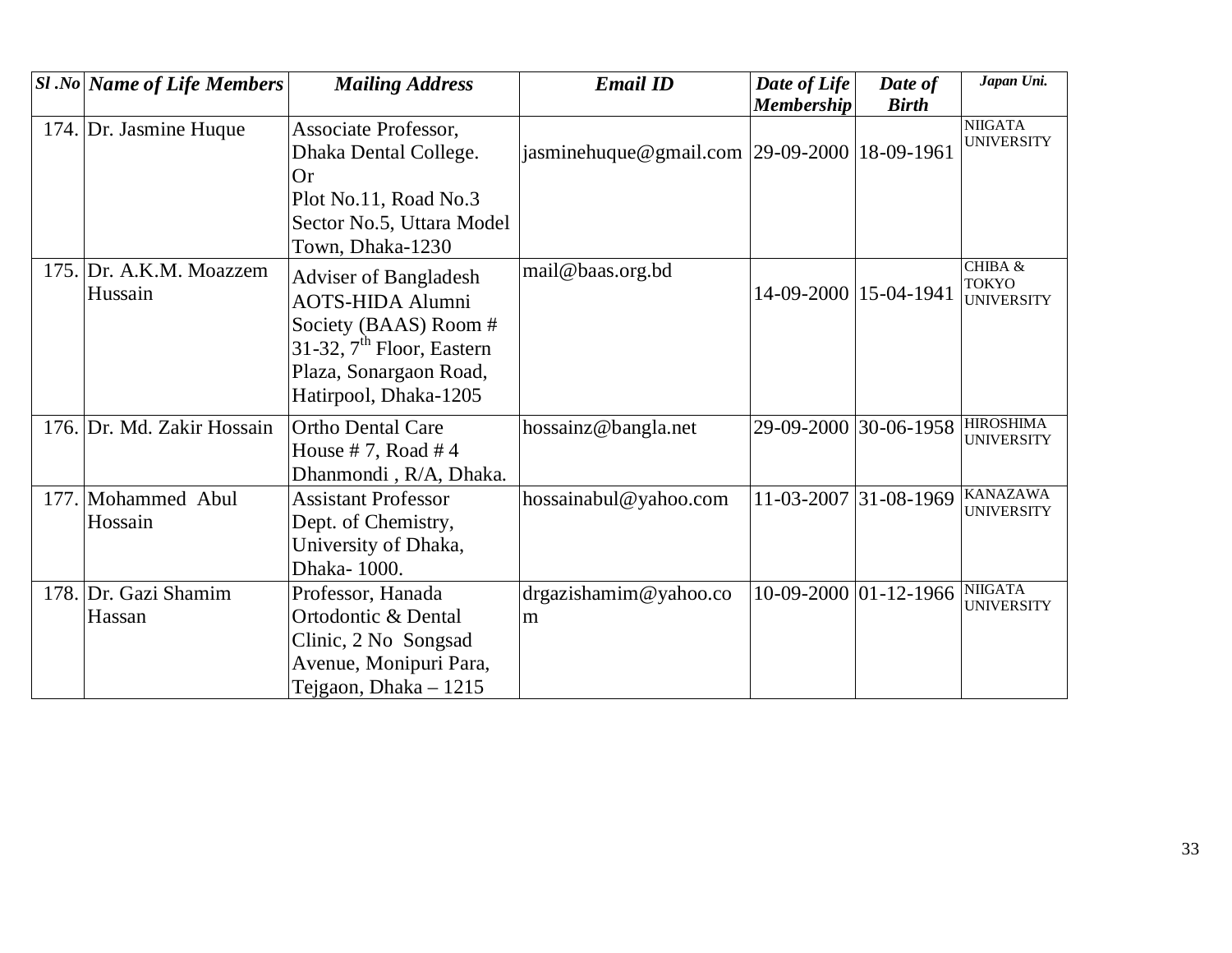|      | <b>Sl</b> .No Name of Life Members | <b>Mailing Address</b>         | <b>Email ID</b>             | Date of Life          | Date of               | Japan Uni.                          |
|------|------------------------------------|--------------------------------|-----------------------------|-----------------------|-----------------------|-------------------------------------|
|      |                                    |                                |                             | <b>Membership</b>     | <b>Birth</b>          |                                     |
| 179. | Dr. M. Mahboob                     | Professor, Microbiology        | mmhossain@bracu.ac.bd,      |                       | 23-01-1962            | <b>SHINSHU</b><br><b>UNIVERSITY</b> |
|      | Hossain                            | Program, BRAC                  | mahboobhossain02@gmail      |                       |                       |                                     |
|      |                                    | University, Dept. of           | .com                        |                       |                       |                                     |
|      |                                    | Mathematics & Natural          |                             |                       |                       |                                     |
|      |                                    | Sciences, 66 Mohakhali,        |                             |                       |                       |                                     |
|      |                                    | Dhaka-1212.                    |                             |                       |                       |                                     |
|      |                                    | Or                             |                             |                       |                       |                                     |
|      |                                    | 19, Zigatola, Dhaka-1209       |                             |                       |                       |                                     |
|      | 180. Dr. Md. Forhad                | Professor, Dept. of            | forhad_55@yahoo.com         | 07-03-09              | $ 01 - 12 - 1958 $    | <b>UNIVERSITY</b><br>OF             |
|      | Hossain                            | Statistics, Jahangirnagar      |                             |                       |                       | <b>ADVANCED</b>                     |
|      |                                    | University, Savar, Dhaka.      |                             |                       |                       | <b>STUDIES</b>                      |
|      | 181. Dr. Md. Moazzem               | AICHI Hospital, Plot No-       | aichihospital@yahoo.com     |                       | 05-08-1962            | <b>NAGOYA</b>                       |
|      | Hossain                            | 35, Hospital Complex,          |                             |                       |                       | <b>UNIVERSITY</b>                   |
|      |                                    | Abdullahpur Sector-8,          |                             |                       |                       |                                     |
|      |                                    | Uttara, Dhaka                  |                             |                       |                       |                                     |
|      | 182. Dr. Md. Shahidul              | Professor, Dept. of            | haquems@yahoo.com           |                       | 22-12-2010 15-11-1962 | <b>NAGOYA</b>                       |
|      | Haque                              | Biotechnology,                 |                             |                       |                       | <b>UNIVERSITY</b>                   |
|      |                                    | <b>Bangladesh Agricultural</b> |                             |                       |                       |                                     |
|      |                                    | University, Mymensingh-        |                             |                       |                       |                                     |
|      |                                    | 2202                           |                             |                       |                       |                                     |
| 183. | Dr. Md. Abdul Hannan               | Principal, Sapporo Dental      | sdch@bon-online.com         |                       | 27-02-2011 07-09-1955 | <b>HOKKAIDO</b>                     |
|      |                                    | College, $Plot - 24$ ,         |                             |                       |                       | <b>UNIVERSITY</b>                   |
|      |                                    | Coatbari road, Sector - 8,     |                             |                       |                       |                                     |
|      |                                    | Uttara Model Town,             |                             |                       |                       |                                     |
|      |                                    | Dhaka - 1230.                  |                             |                       |                       |                                     |
|      | 184. Dr. Md. Ashraful              | Professor, Dept. of            | ashrafbiotech@gmail.com     | 28-02-2011 06-12-1967 |                       | <b>SAITAMA</b>                      |
|      | Haque                              | Biotechnology, BSMRAU,         | ashrafbiotech@bsmrau.edu.bd |                       |                       | <b>UNIVERSITY</b>                   |
|      |                                    | Salna, Gazipur-1706.           |                             |                       |                       |                                     |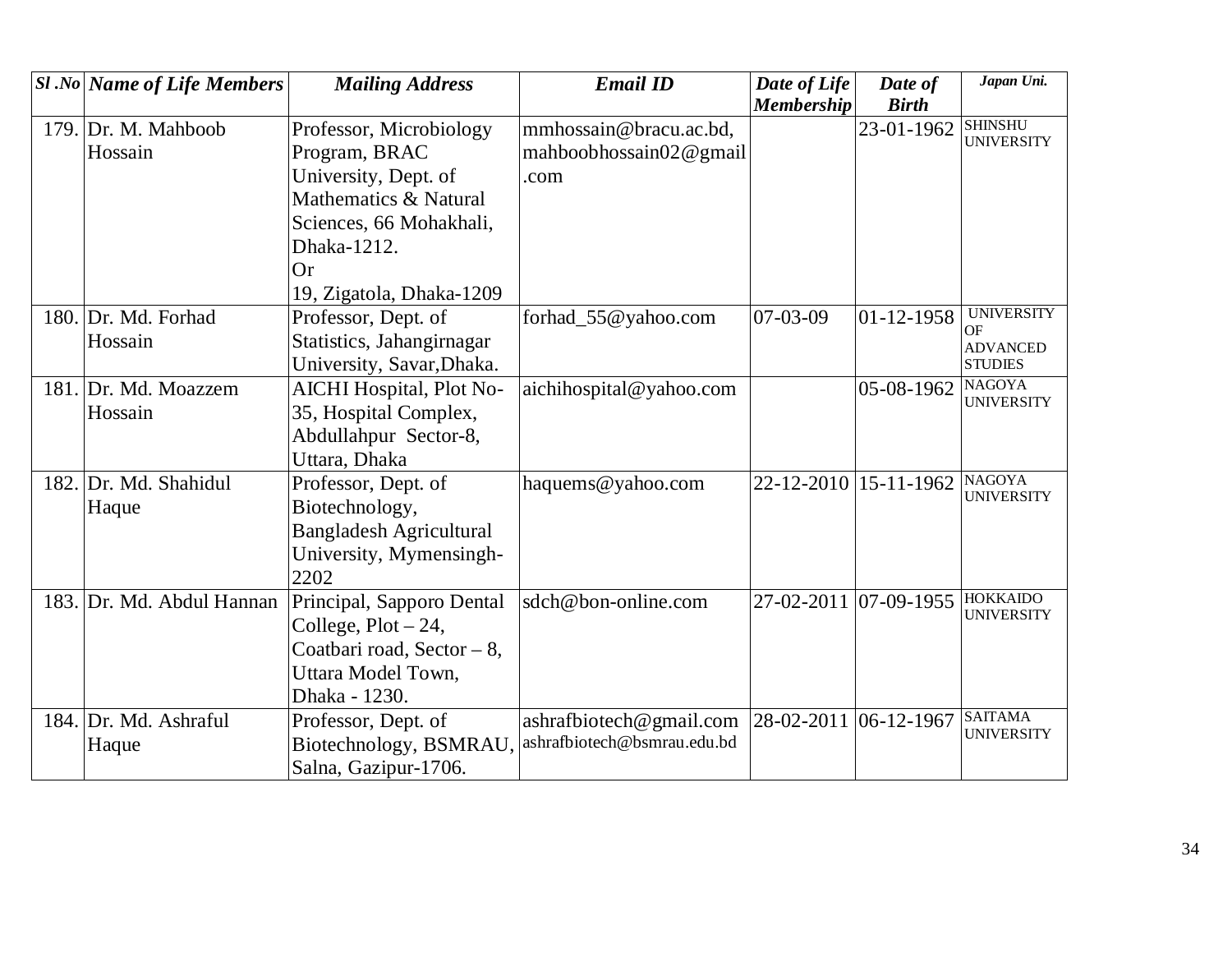|      | <b>Sl</b> .No Name of Life Members             | <b>Mailing Address</b>       | <b>Email ID</b>                                | Date of Life          | Date of               | Japan Uni.                           |
|------|------------------------------------------------|------------------------------|------------------------------------------------|-----------------------|-----------------------|--------------------------------------|
|      |                                                |                              |                                                | <b>Membership</b>     | <b>Birth</b>          |                                      |
|      | 185. Prof. Dr. Md. Manjurul                    | Professor, Dept. of          | haque59@hotmail.com                            |                       | 28-02-2011 31-12-1970 | <b>GIFU</b><br><b>UNIVERSITY</b>     |
|      | Haque                                          | <b>Environmental Science</b> |                                                |                       |                       |                                      |
|      |                                                | Faculty of Agriculture,      |                                                |                       |                       |                                      |
|      |                                                | BSMRAU, Gazipur-1706         |                                                |                       |                       |                                      |
|      | 186. Dr. Md. Mokbul                            | Professor, Dept. of          | mmhossain04@yahoo.com $ 28-02-2011 $           |                       | 15-02-1962            | <b>UNIVERSITY</b><br>OF TOKYO        |
|      | Hossain                                        | Pathology, Faculty of        | .au                                            |                       |                       |                                      |
|      |                                                | Veterinary Science, BAU,     |                                                |                       |                       |                                      |
|      |                                                | Mymensingh-2202              |                                                |                       |                       |                                      |
|      | 187. Dr. Md. Anamul Haque                      | Professor, Dept. of Soil     | anamul71@yahoo.com                             | 28-02-2011            | 13-07-1971            | <b>OKAYAMA</b><br><b>UNIVERSITY</b>  |
|      |                                                | Science, BAU,                |                                                |                       |                       |                                      |
|      |                                                | Mymensingh-2202              |                                                |                       |                       |                                      |
|      | 188. Dr. Md. Aslam Hossain Professor, Dept. of |                              | aslamsaga@yahoo.com                            | 28-02-2011 09-01-1969 |                       | <b>SAGA</b>                          |
|      |                                                | Pharmaceutical Chemistry,    |                                                |                       |                       | <b>MEDICAL</b><br><b>SCHOOL</b>      |
|      |                                                | University of Dhaka,         |                                                |                       |                       |                                      |
|      |                                                | Dhaka-1000                   |                                                |                       |                       |                                      |
| 189. | Dr. Sharmin Hossain                            | House# 18, JMC Tower,        | sharminhossain1978@yah  03-03-2011  02-08-1978 |                       |                       | <b>KANAZAWA</b>                      |
|      |                                                | Flat S-4, Road# 13 (New),    | oo.com                                         |                       |                       | <b>UNIVERSITY</b>                    |
|      |                                                | Dhanmondi R/A, Dhaka-        |                                                |                       |                       |                                      |
|      |                                                | 1207                         |                                                |                       |                       |                                      |
|      | 190. Dr. Md. Amzad                             | Associate Professor, Dept.   | m_amzad_hossain@hotma 28-02-2011 10-06-1964    |                       |                       | <b>KYUSHU</b><br><b>UNIVERSITY</b>   |
|      | Hossain                                        | of Fisheries BSMRAU,         | il.com                                         |                       |                       |                                      |
|      |                                                | Gazipur-1706.                |                                                |                       |                       |                                      |
|      | 191. Dr. A.H.M. Asadul                         | Professor, Dept. of          | asadul@univdhaka.edu                           | 28-02-2011            | 30-06-1960            | <b>KANAZAWA</b><br><b>UNIVERSITY</b> |
|      | Huq                                            | Applied Physics,             |                                                |                       |                       |                                      |
|      |                                                | Electronics and              |                                                |                       |                       |                                      |
|      |                                                | Communication                |                                                |                       |                       |                                      |
|      |                                                | Engineering, University of   |                                                |                       |                       |                                      |
|      |                                                | Dhaka, Dhaka-1000            |                                                |                       |                       |                                      |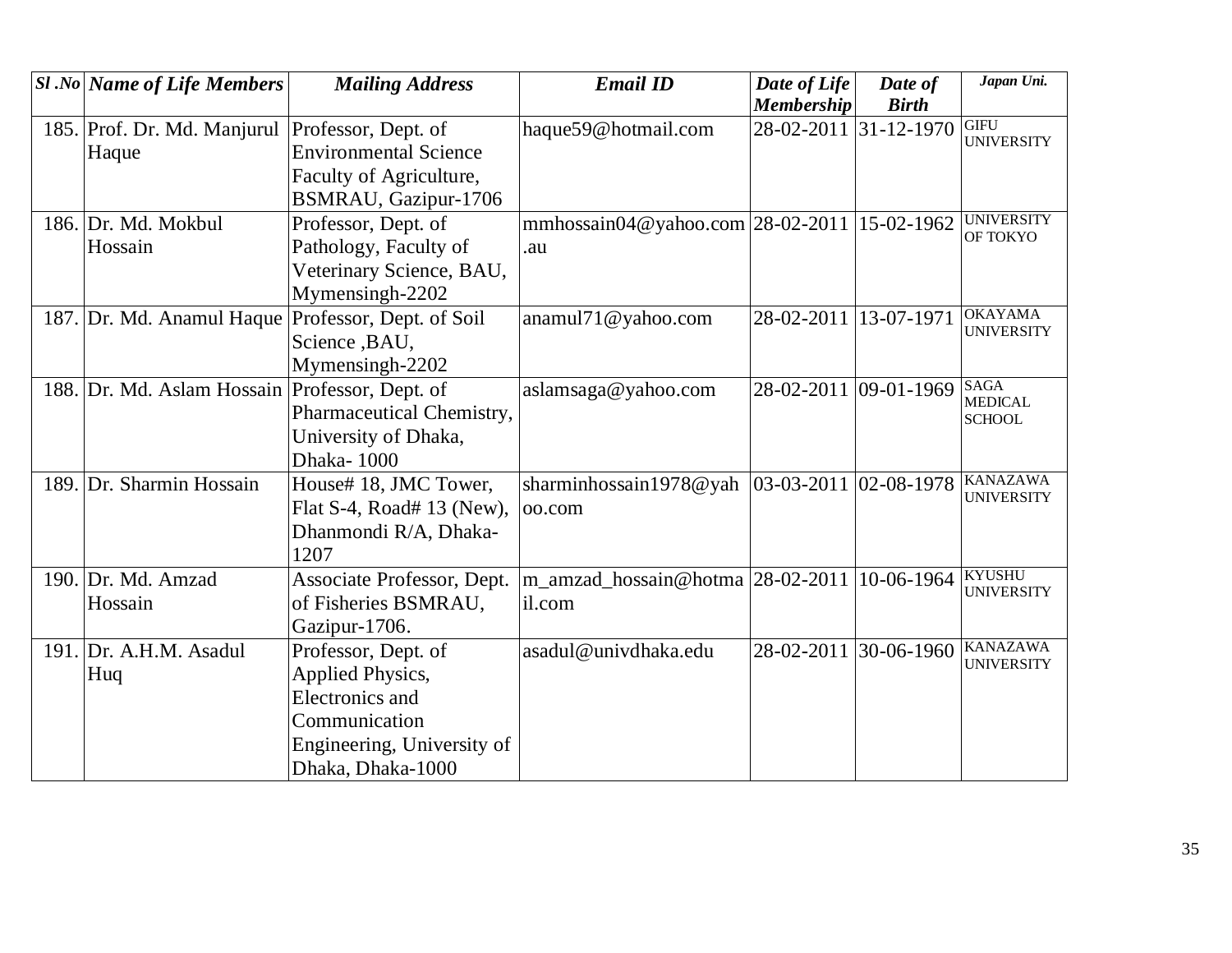| $ S1 $ .No Name of Life Members | <b>Mailing Address</b>                          | <b>Email ID</b>         | Date of Life          | Date of                     | Japan Uni.                        |
|---------------------------------|-------------------------------------------------|-------------------------|-----------------------|-----------------------------|-----------------------------------|
|                                 |                                                 |                         | <b>Membership</b>     | <b>Birth</b>                |                                   |
| 192. Dr. Md. Mokter             | Professor, Dept. of                             | hossainmdmokter@gmail.  | 24-03-2012 31-12-1971 |                             | <b>EHIME</b><br><b>UNIVERSITY</b> |
| Hossain                         | Horticulture, Bangladesh                        | com                     |                       |                             |                                   |
|                                 | Agricultural University,                        |                         |                       |                             |                                   |
|                                 | Mymensingh.-2202.                               |                         |                       |                             |                                   |
| 193. Dr. Mirza                  | Professor Dept., of                             | mhzsauag@yahoo.com      |                       | 17-01-2013 10-09-1978 EHIME | <b>UNIVERSITY</b>                 |
| Hasanuzzaman                    | Agronomy, Faculty of                            |                         |                       |                             |                                   |
|                                 | Agriculture, Sher-e-Bangla                      |                         |                       |                             |                                   |
|                                 | Agricultural University,                        |                         |                       |                             |                                   |
|                                 | Sher-e-Bangla Nagar                             |                         |                       |                             |                                   |
|                                 | Dhaka -1207                                     |                         |                       |                             |                                   |
| 194. Dr. Mohammad Talim         | Professor, Dept. of Botany,  talim_ju@yahoo.com |                         | 2012                  | 24-02-1968                  | <b>OSAKA CITY</b>                 |
| Hossain                         | Jahangirnagar University,                       | talim@juniv.edu         |                       |                             | <b>UNIVERSITY</b>                 |
|                                 | Savar, Dhaka-1342.                              |                         |                       |                             |                                   |
|                                 | <b>Or</b>                                       |                         |                       |                             |                                   |
|                                 | Flar-C-40, Building-35-42,                      |                         |                       |                             |                                   |
|                                 | Jahangirnagar                                   |                         |                       |                             |                                   |
|                                 | University, Savar, Dhaka-                       |                         |                       |                             |                                   |
|                                 | 1342                                            |                         |                       |                             |                                   |
| 195. Dr. Sejuty Haque           | House - 46/F, Road - 7,                         | mahtink@yahoo.com       | 2012                  | 14-02-1971                  | <b>HOKKAIDO</b>                   |
|                                 | Banani, Dhaka - 1213                            |                         |                       |                             | <b>UNIVERSITY</b>                 |
| 196. Prof. Dr. A.K.M. Zakir     | Professor, Dept. of Crop                        | zakir@bau.edu.bd        |                       | 14-03-2013 28-09-1969       | <b>GIFU</b>                       |
| Hossain                         | Botany, BAU,                                    |                         |                       |                             | <b>UNIVERSITY</b>                 |
|                                 | Mymensingh-2202                                 |                         |                       |                             |                                   |
| 197. Dr. Md. Zakir Hossen       | Associate Professor Dept.                       | zakirhm.ac.bau@gmail.co |                       | 14-03-2013 01-01-1970       | <b>KEIO</b>                       |
|                                 | of Agril. Chemistry, BAU,                       | m                       |                       |                             | <b>UNIVERSITY</b>                 |
|                                 | Mymensingh-2202.                                |                         |                       |                             |                                   |
| 198. Dr. Md. Zahid Hossain      | 6/20, Block-E, Lalmatia,                        |                         |                       | 29-03-2013 31-12-1963       | <b>NIIGATA</b>                    |
|                                 | Dhaka-1207                                      |                         |                       |                             | <b>UNIVERSITY</b>                 |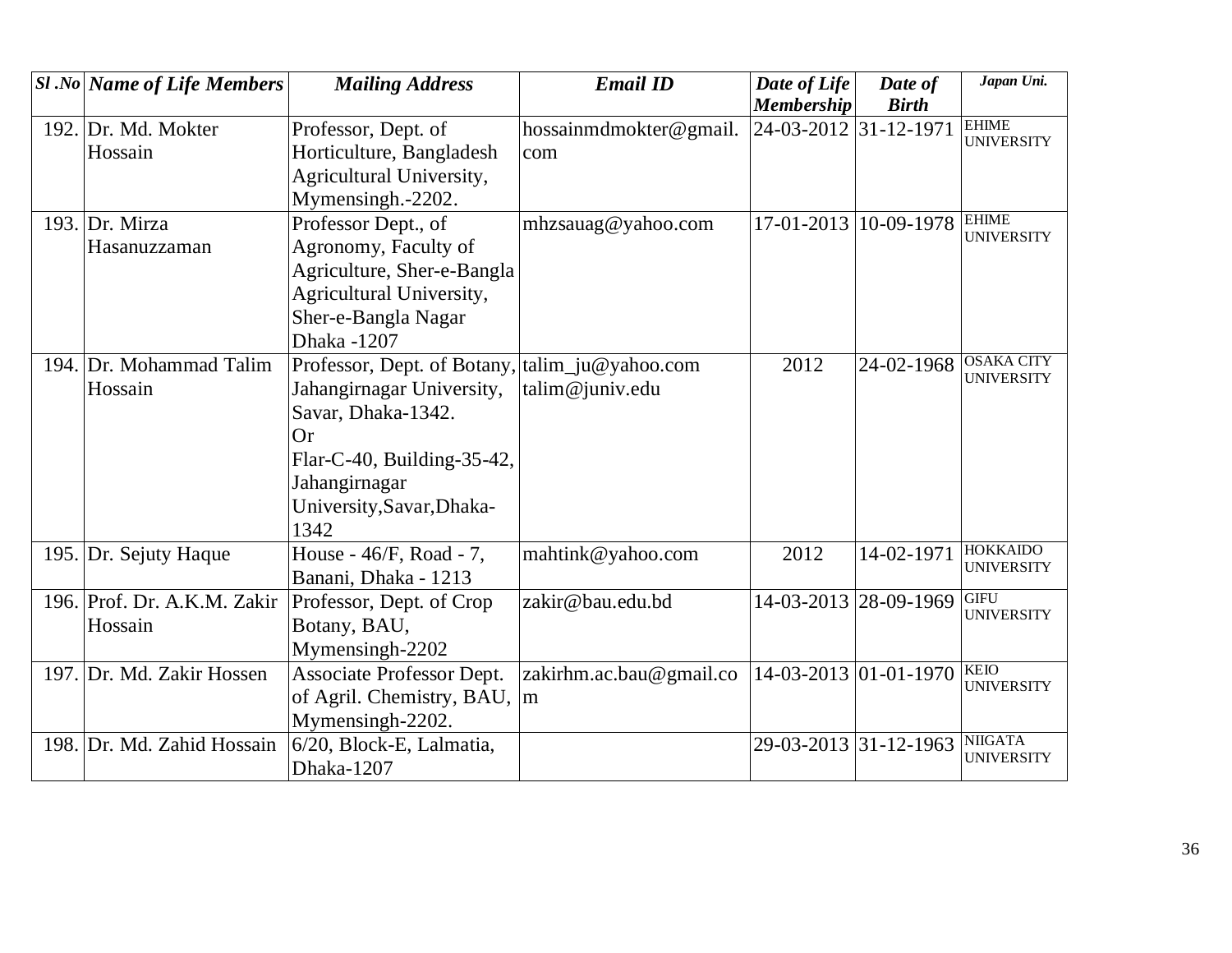| $SI$ .No Name of Life Members | <b>Mailing Address</b>         | <b>Email ID</b>                                  | Date of Life                | Date of      | Japan Uni.                          |
|-------------------------------|--------------------------------|--------------------------------------------------|-----------------------------|--------------|-------------------------------------|
|                               |                                |                                                  | <b>Membership</b>           | <b>Birth</b> |                                     |
| 199. Dr. Mohammad             | Professor, Dept. of Crop       | alambau71@yahoo.com                              | 14-03-2013 02-07-1971       |              |                                     |
| Alamgir Hossain               | Botany, BAU,                   |                                                  |                             |              |                                     |
|                               | Mymensingh-2202.               |                                                  |                             |              |                                     |
| 200. Dr. Md. Alamgir          | Professor, Dept. of Crop       | alambau1973@yahoo.co.i                           | $16 - 03 - 2013$ 02-05-1973 |              | <b>TOTTORI</b><br><b>UNIVERSITY</b> |
| Hossain                       | Botany, Bangladesh             |                                                  |                             |              |                                     |
|                               | Agricultural University,       | alamgir73@gmail.com                              |                             |              |                                     |
|                               | Mymensingh-2202                |                                                  |                             |              |                                     |
| 201. Dr. Quazi Sazzad         | Professor, Dept. of Civil      | sazzad1999@yahoo.com                             | 12-06-2013 28-11-1968       |              | <b>SAGA</b>                         |
| Hossain                       | Engineering, Khulna            |                                                  |                             |              | <b>TOTTORI</b><br><b>UNIVERSITY</b> |
|                               | University of Engineering      |                                                  |                             |              |                                     |
|                               | & Technology, Khulna.          |                                                  |                             |              |                                     |
| 202. Dr. Mohammad Abdul       | House-16, Block-D,             | muhit72@hotmail.com                              | 27-03-2015 30-11-1962       |              | <b>NIIGATA</b>                      |
| Hamid                         | Road-2, Kaderabad              |                                                  |                             |              | <b>TOTTORI</b><br><b>UNIVERSITY</b> |
|                               | <b>Housing Katasur</b>         |                                                  |                             |              |                                     |
|                               | Mohammadpur,                   |                                                  |                             |              |                                     |
|                               | Dhaka-1207.                    |                                                  |                             |              |                                     |
| 203. Dr. Md. Ahasanul         | Professor, Dept. of            | swapon_70@yahoo.com                              | $ 02-03-2016 01-01-1970 $   |              | <b>IBARAKI</b>                      |
| Haque                         | Entomology, BSMRAU,            |                                                  |                             |              | <b>UNIVERSITY</b>                   |
|                               | Salna, Gazipur-1706            |                                                  |                             |              |                                     |
| 204. Dr. Md Mosaddik          | Dept. of CSE, MBSTU,           | shohugo301012@gmail.co   16-10-2017   02-12-1986 |                             |              | <b>JAPAN</b><br><b>ADVANCED</b>     |
| Hasan                         | Santosh, Tangail-1902          | m                                                |                             |              | INS. OF                             |
|                               |                                |                                                  |                             |              | <b>SCIENCE</b>                      |
| 205. Dr. Mohammad             | Professor, Dept. of            | anowar3279@gmail.com                             | 18-10-2017 03-02-1979       |              | <b>OKAYAMA</b><br><b>UNIVERSITY</b> |
| Anowar Hossain                | Biochemistry and               |                                                  |                             |              |                                     |
|                               | Molecular Biology,             |                                                  |                             |              |                                     |
|                               | <b>Bangladesh Agricultural</b> |                                                  |                             |              |                                     |
|                               | University, Mymensingh.        |                                                  |                             |              |                                     |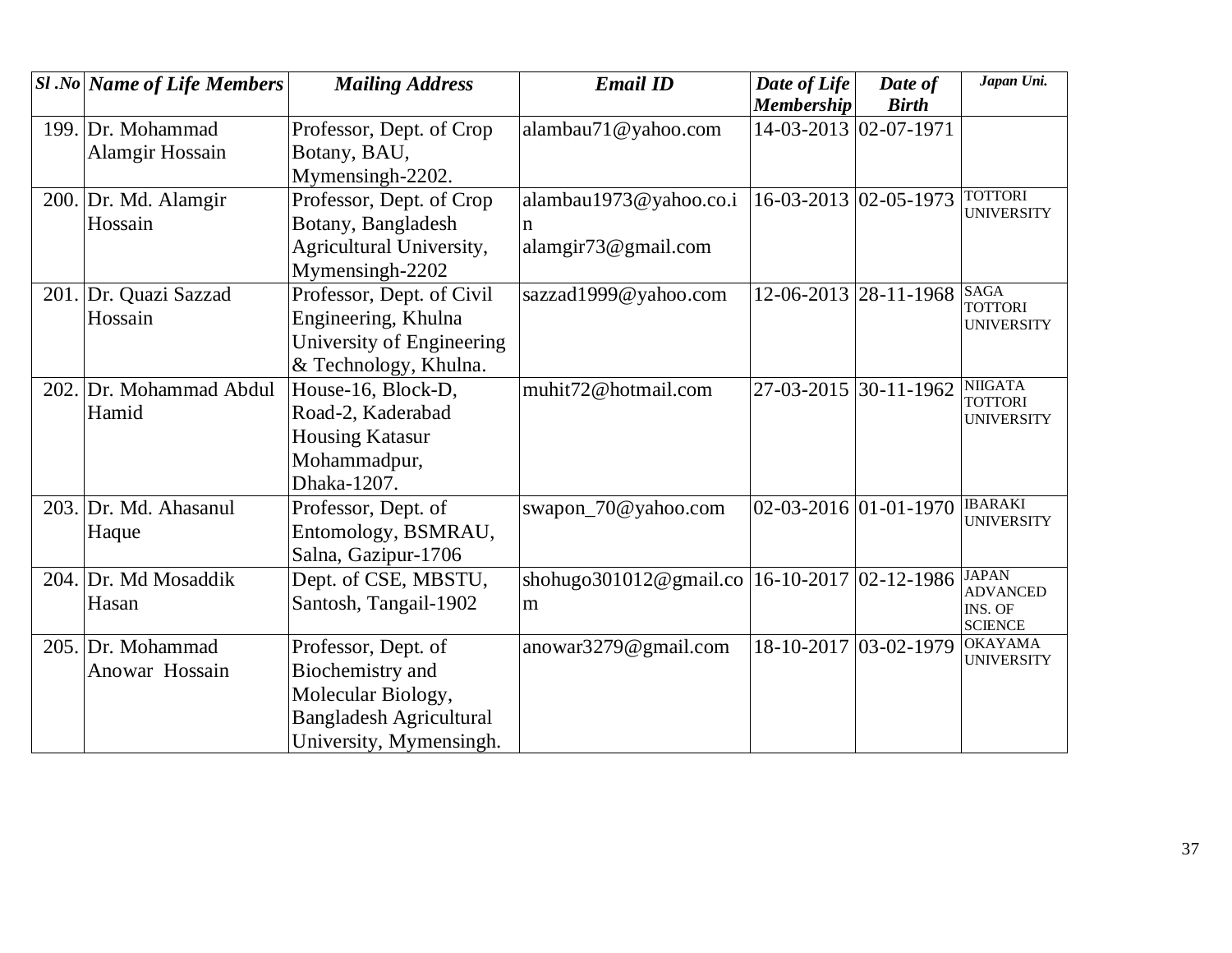|      | $ S1 $ .No Name of Life Members | <b>Mailing Address</b>                                | <b>Email ID</b>       | Date of Life            | Date of               | Japan Uni.                            |
|------|---------------------------------|-------------------------------------------------------|-----------------------|-------------------------|-----------------------|---------------------------------------|
|      |                                 |                                                       |                       | <b>Membership</b>       | <b>Birth</b>          |                                       |
|      | 206. Dr. Zakir Hossain          | Professor, Dept. of                                   | zakirh1000@yahoo.com  | 28-10-2017 05-11-1969   |                       | <b>HOKKAIDO</b><br><b>UNIVERSITY</b>  |
|      |                                 | Fisheries Biology and                                 |                       |                         |                       |                                       |
|      |                                 | Genetics, Bangladesh                                  |                       |                         |                       |                                       |
|      |                                 | Agricultural University,                              |                       |                         |                       |                                       |
|      |                                 | Mymensingh-2202.                                      |                       |                         |                       |                                       |
|      | 207. Dr. Md. Nurul Haider       | Professor                                             | raselmnh@yahoo.com    | 17-10-2017 30-10-1980   |                       | <b>UNIVERSITY</b><br>OF TOKYO         |
|      |                                 | Dept. of Fisheries                                    |                       |                         |                       |                                       |
|      |                                 | Technology,                                           |                       |                         |                       |                                       |
|      |                                 | <b>Bangladesh Agricultural</b>                        |                       |                         |                       |                                       |
|      |                                 | University, Mymensingh-                               |                       |                         |                       |                                       |
|      |                                 | 2202.                                                 |                       |                         |                       |                                       |
|      | 208. Dr. Mohammad               | Professor                                             | bauhero@gmail.com     | 11-11-2017 07-09-1978   |                       | <b>HIROSHIMA</b><br><b>UNIVERSITY</b> |
|      | Sayeedul Haque                  | Dept. of Agricultural                                 |                       |                         |                       |                                       |
|      |                                 | Finance, Bangladesh                                   |                       |                         |                       |                                       |
|      |                                 | <b>Agricultural University</b>                        |                       |                         |                       |                                       |
|      |                                 | Mymensingh-2202                                       |                       |                         |                       |                                       |
|      |                                 | 209. Dr. Md. Awlad Hossain Associate Professor, Dept. | awladju_348@yahoo.com | 18-11-2017   12-08-1983 |                       | <b>TOKYO</b><br>METROPOLITAN          |
|      |                                 | of Chemistry,                                         |                       |                         |                       | <b>UNIVERSITY</b>                     |
|      |                                 | Jahangirnagar University,                             |                       |                         |                       |                                       |
|      |                                 | Savar, Dhaka-1342                                     |                       |                         |                       |                                       |
|      | 210. Dr. Md. Khalid Hossain     | Professor, Dept. of                                   | khalid1972@du.ac.bd   | 16-01-2018 18-03-1972   |                       | YOKOHAMA<br><b>NATIONAL</b>           |
|      |                                 | Pharmaceutical Chemistry,                             |                       |                         |                       | <b>UNIVERSITY</b>                     |
|      |                                 | University of Dhaka.                                  |                       |                         |                       |                                       |
| 211. | Dr. Mohammad                    | <b>Associate Professor</b>                            | tufazzal84@gmail.com  |                         | 14-03-2018 16-10-1983 | <b>GIFU</b><br><b>UNIVERSITY</b>      |
|      | Tufazzal Hussan                 | <b>Faculty of Animal Science</b>                      |                       |                         |                       |                                       |
|      |                                 | and Veterinary Medicine,                              |                       |                         |                       |                                       |
|      |                                 | Patuakhali Science and                                |                       |                         |                       |                                       |
|      |                                 | Technology University,                                |                       |                         |                       |                                       |
|      |                                 | Babugonj, Barisal-8210,                               |                       |                         |                       |                                       |
|      |                                 | Patuakhali.                                           |                       |                         |                       |                                       |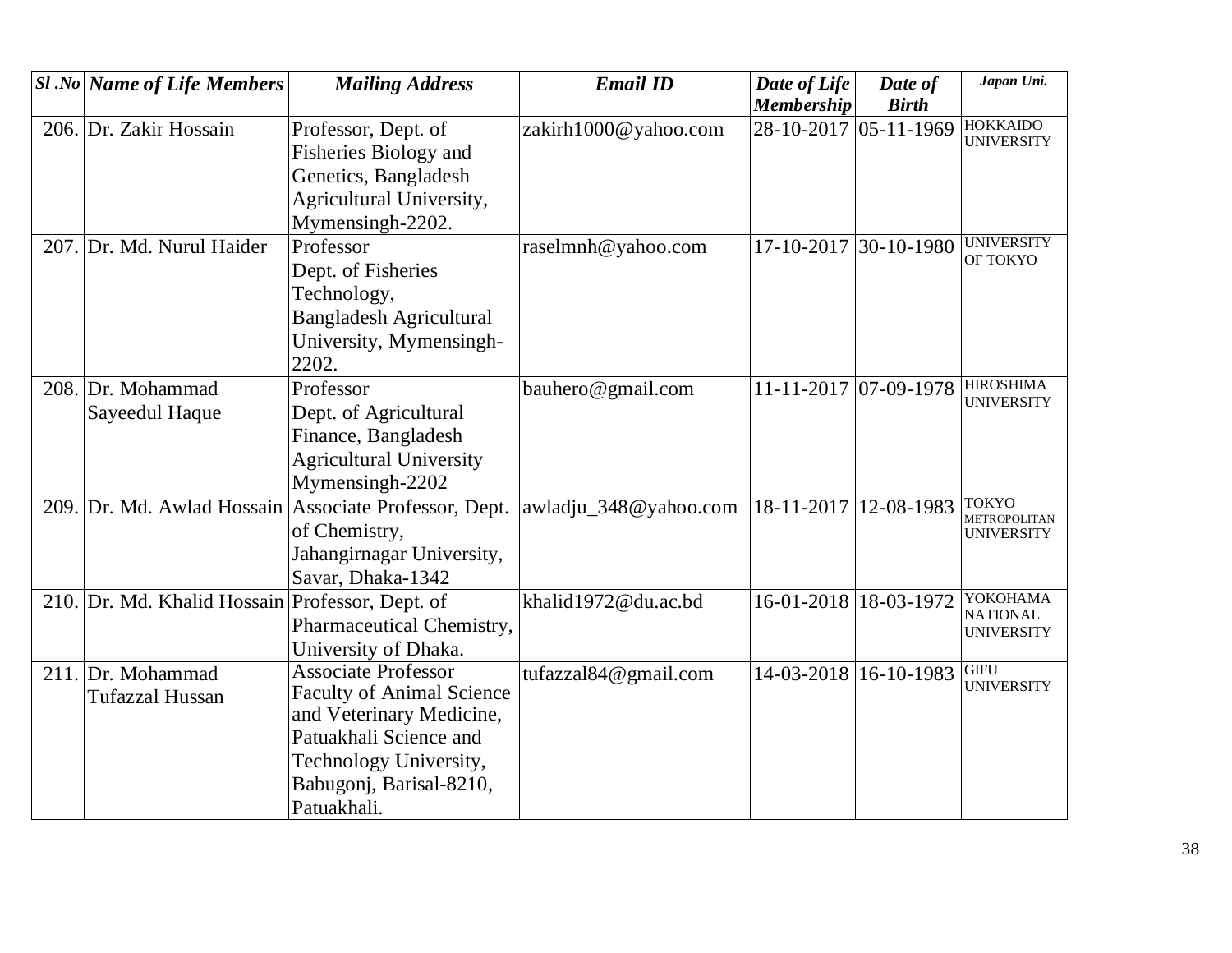| $ S1 $ .No Name of Life Members | <b>Mailing Address</b>                  | <b>Email ID</b>                                   | Date of Life          | Date of      | Japan Uni.                            |
|---------------------------------|-----------------------------------------|---------------------------------------------------|-----------------------|--------------|---------------------------------------|
|                                 |                                         |                                                   | <b>Membership</b>     | <b>Birth</b> |                                       |
| 212. Dr. Muhammad               | Professor, Dept. of Oral                | dr.ramjanhossain84@gmai   15-05-2018   01-06-1961 |                       |              | <b>HIROSHIMA</b><br><b>UNIVERSITY</b> |
| Ramjan Hossain                  | Anatomy, Bangladesh,                    | l.com                                             |                       |              |                                       |
|                                 | Dental College. House-33-               |                                                   |                       |              |                                       |
|                                 | 35, Road-14/A,                          |                                                   |                       |              |                                       |
|                                 | Dhanmondi, Dhaka-1209                   |                                                   |                       |              |                                       |
| 213. Dr. Md Mozammal            | <b>Associate Professor</b>              | mozammalresearch@gmai 24-05-2018 01-01-1965       |                       |              | <b>HOKKAIDO</b>                       |
| Hossain                         | Dept. of Conservative Dentistry   1.com |                                                   |                       |              | <b>UNIVERSITY</b>                     |
|                                 | & Endodontic                            |                                                   |                       |              |                                       |
|                                 | <b>BSMMU</b> , Dhaka<br><b>Or</b>       |                                                   |                       |              |                                       |
|                                 | 1038/3 East Monipur,                    |                                                   |                       |              |                                       |
|                                 | Mirpur Section-2, Dhaka                 |                                                   |                       |              |                                       |
| 214. Dr. Md. Ibrahim            | <b>Assistant Professor,</b>             | ibrahim_bmb@juniv.edu                             | 26-05-2018 29-11-1984 |              | <b>NIIGATA</b>                        |
| Hossain                         | Biochemistry and                        |                                                   |                       |              | <b>UNIVERSITY</b>                     |
|                                 | Molecular Biology,                      |                                                   |                       |              |                                       |
|                                 | Jahangirnagar University,               |                                                   |                       |              |                                       |
|                                 | Savar, Dhaka                            |                                                   |                       |              |                                       |
| 215. Dr. Shahdat Hossain        | Professor,                              | shahdat@juniv.edu                                 | 02-06-2018 01-01-1967 |              | <b>SHIMANE</b><br><b>MEDICAL</b>      |
|                                 | Dept. of Biochemistry and               | shahdat@dhaka.net                                 |                       |              | <b>UNIVERSITY</b>                     |
|                                 | Molecular Biology,                      |                                                   |                       |              |                                       |
|                                 | Jahangirnagar University,               |                                                   |                       |              |                                       |
|                                 | Savar, Dhaka-1342                       |                                                   |                       |              |                                       |
| 216. Dr. Ahsan Habib            | Professor, Dept. of                     | habibchem@du.ac.bd                                | 05-06-2018 08-01-1969 |              | <b>SAGA</b>                           |
|                                 | Chemistry, University of                |                                                   |                       |              | <b>UNIVERSITY</b>                     |
|                                 | Dhaka, Dhaka-1000                       |                                                   |                       |              |                                       |
| 217. Dr. Mohammad Nasim         | Dept. of Mechanical                     | nasim@me.buet.ac.bd.nasi 28-06-2018 02-01-1981    |                       |              | <b>SAGA</b><br><b>UNIVERSITY</b>      |
| Hasan                           | Engineering and                         | mme98@gmail.com                                   |                       |              |                                       |
|                                 | Technology, BUET,                       |                                                   |                       |              |                                       |
|                                 | Dhaka-1000                              |                                                   |                       |              |                                       |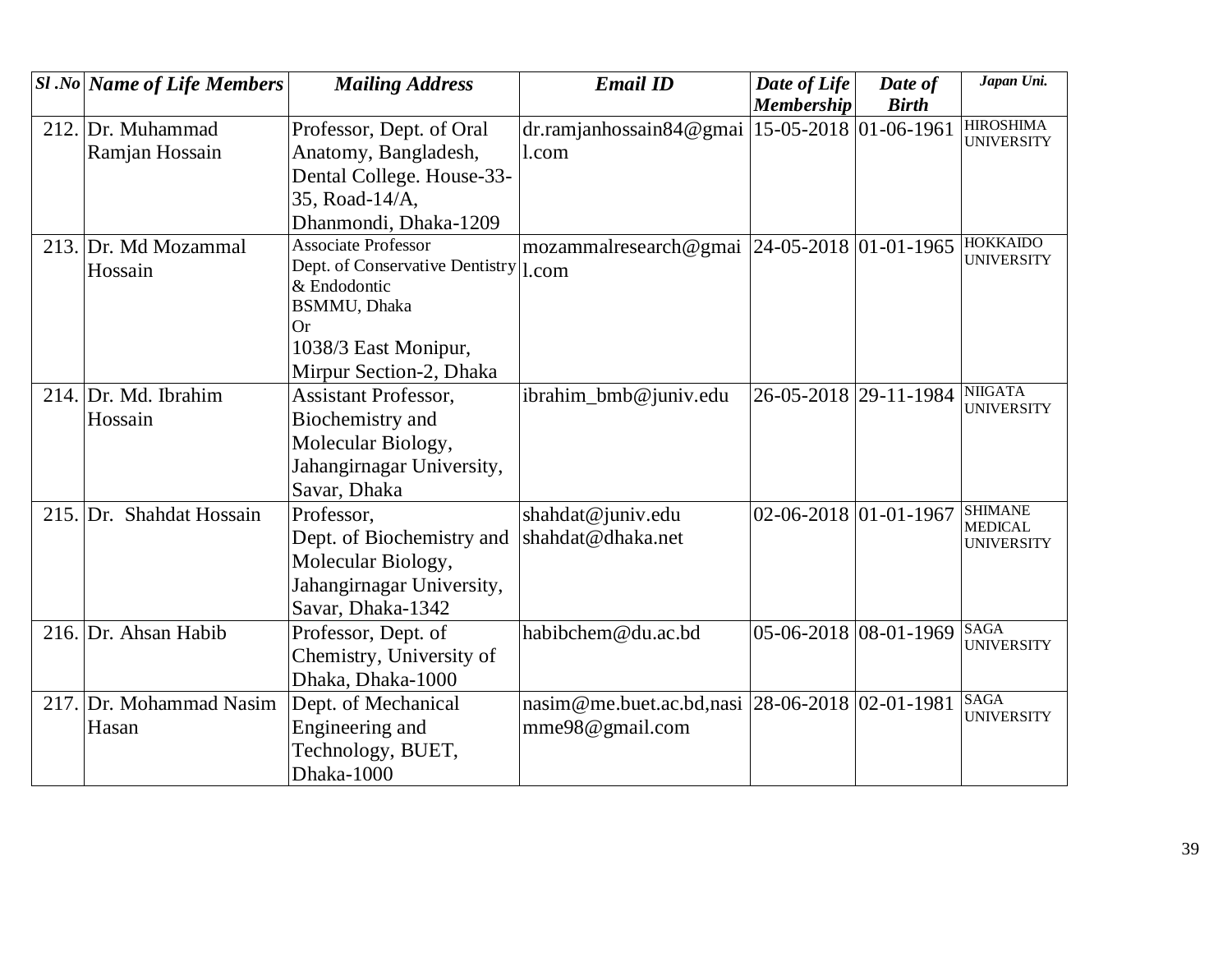|      | <b>Sl</b> .No   Name of Life Members           | <b>Mailing Address</b>                                                                                                                                                                                   | <b>Email ID</b>                                           | Date of Life<br><b>Membership</b> | Date of<br><b>Birth</b> | Japan Uni.                          |
|------|------------------------------------------------|----------------------------------------------------------------------------------------------------------------------------------------------------------------------------------------------------------|-----------------------------------------------------------|-----------------------------------|-------------------------|-------------------------------------|
|      | 218. Dr. Murad Hossain                         | <b>Associate Professor</b><br>Dept. of Pharmaceutical<br>Sciences<br>North South University,<br><b>Dhaka</b><br><b>Or</b><br>B-3, Ashfy House,<br>284/H/I, 53 Sheer-E-<br>Bangla Road, Zigatola-<br>1209 | mhossain059 $@$ gmail.com<br>murad.hossain@northsouth.edu |                                   | 15-05-2018 30-05-1980   | <b>NIIGATA</b><br><b>UNIVERSITY</b> |
|      | 219. Dr. Mohammad Salim<br>Hossain             | Professor, Dept. of<br>Pharmacy, NSTU,<br>Noakhali-3814                                                                                                                                                  | pharmasalim@yahoo.com                                     | 22-05-2018 20-12-1976             |                         | <b>TOTTORI</b><br><b>UNIVERSITY</b> |
| 220. | Dr. Mohammad Anwar<br>Hossain                  | Professor, Dept. of<br><b>Genetics and Plant</b><br>Breeding, Bangladesh<br><b>Agricultural University</b><br>Mymensingh-2202,<br>Bangladesh                                                             | hossainma2003@yahoo.co   12-06-2018   07-01-1977<br>m     |                                   |                         | <b>KAGAWA</b><br><b>UNIVERSITY</b>  |
|      | 221. Dr. Md Ashraful Haque Professor, Dept. of | <b>Genetics and Plant</b><br>Breeding, Bangladesh<br><b>Agricultural University</b><br>Mymensingh-2202,<br>Bangladesh                                                                                    | $ashraf\_gpb2000@yahoo.c$<br>om                           | 12-06-2018 01-11-1973             |                         | <b>TOKYO</b><br><b>UNIVERSITY</b>   |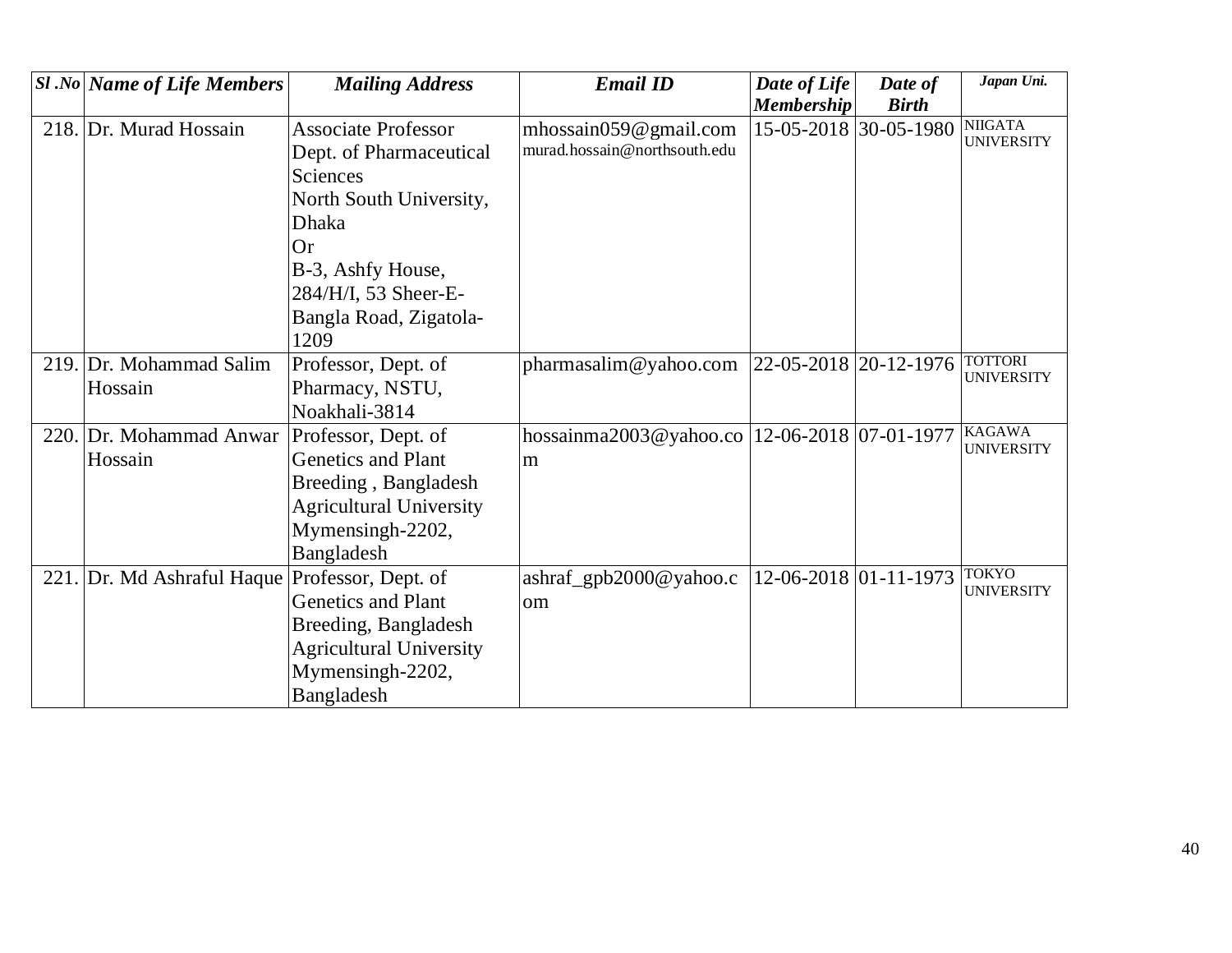| <b>Sl</b> .No Name of Life Members | <b>Mailing Address</b>         | <b>Email ID</b>       | Date of Life          | Date of      | Japan Uni.                         |
|------------------------------------|--------------------------------|-----------------------|-----------------------|--------------|------------------------------------|
|                                    |                                |                       | <b>Membership</b>     | <b>Birth</b> |                                    |
| 222. Dr. Md Tofazzal               | Professor, Dept. of            | mthossain@bau.edu.bd  | 16-07-2018            | 15-04-1977   | <b>KYUSHU</b><br><b>UNIVERSITY</b> |
| Hossain                            | Biochemistry and               |                       |                       |              |                                    |
|                                    | Molecular Biology              |                       |                       |              |                                    |
|                                    | <b>Bangladesh Agricultural</b> |                       |                       |              |                                    |
|                                    | University, Mymensingh-        |                       |                       |              |                                    |
|                                    | 2202, Bangladesh               |                       |                       |              |                                    |
| 223. Dr. Mohammad Jiaul            | Professor, Dept. of Agril      | manikdaee@gmail.com   | 16-06-2018 31-12-1974 |              | YAMAGUCHI                          |
| Hoque                              | <b>Extension Education,</b>    |                       |                       |              | <b>UNIVERSITY</b>                  |
|                                    | <b>Bangladesh Agricultural</b> |                       |                       |              |                                    |
|                                    | University, Mymensingh-        |                       |                       |              |                                    |
|                                    | 2202, Bangladesh               |                       |                       |              |                                    |
| 224. Dr Md. Tofazzal               | Professor, Dept. of            | tofazzalh@bau.edu.bd  | 08-12-2018 30-06-1976 |              | <b>OKAYAMA</b>                     |
| Hossain Howlader                   | Entomology, Bangladesh         |                       |                       |              | <b>UNIVERSITY</b>                  |
|                                    | Agricultural University,       |                       |                       |              |                                    |
|                                    | Mymensingh-2202,               |                       |                       |              |                                    |
|                                    | Bangladesh                     |                       |                       |              |                                    |
| 225. Dr. Umma Habiba               | C/O: Prof. Dr. Md.             | shimuagri@yahoo.com   | 08-12-2018 01-09-1978 |              | <b>KYOTO</b>                       |
|                                    | <b>Anwarul Abedin</b>          |                       |                       |              | <b>UNIVERSITY</b>                  |
|                                    | Dept. of Soil Science,         |                       |                       |              |                                    |
|                                    | BAU, Mymensingh                |                       |                       |              |                                    |
| 226. Dr. Khandker Saadat           | Professor, Dept. of            | k.s.hossain@gmail.com | 02-12-2018 09-09-1968 |              |                                    |
| Hossain                            | Physics, University of         |                       |                       |              |                                    |
|                                    | Dhaka, Curzon Hall,            |                       |                       |              |                                    |
|                                    | Dhaka-1000                     |                       |                       |              |                                    |
| 227. Dr. Md. Enamul Haque          | Dept. of Zoology,              | enamul@juniv.edu      | 29-03-2019 01-01-1984 |              | <b>TOKYO</b><br><b>UNIVERSITY</b>  |
|                                    | Jahangirnagar University,      |                       |                       |              |                                    |
|                                    | Savar, Dhaka-1342              |                       |                       |              |                                    |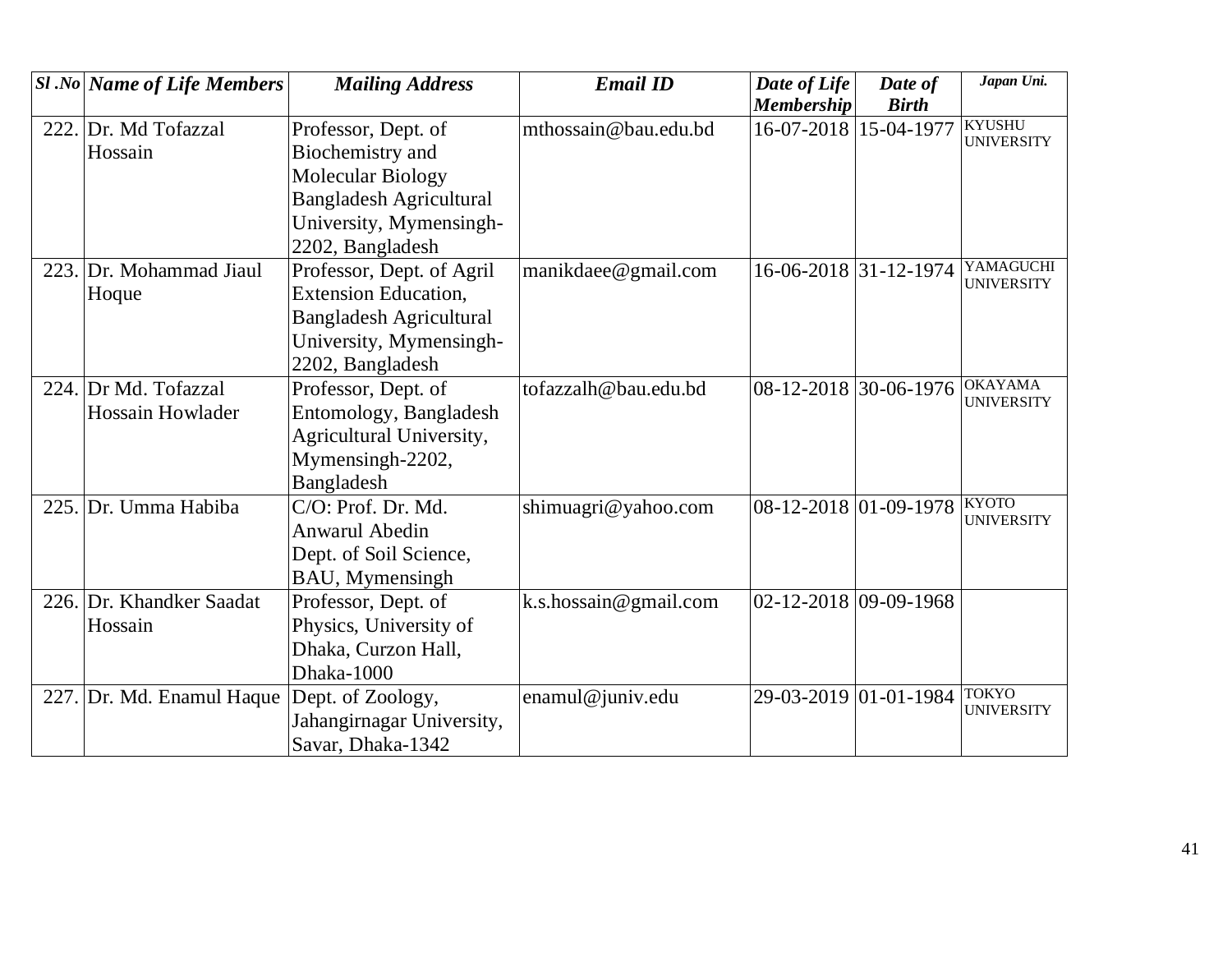|      | $SI$ .No Name of Life Members | <b>Mailing Address</b>         | <b>Email ID</b>                                 | Date of Life          | Date of      | Japan Uni.                           |
|------|-------------------------------|--------------------------------|-------------------------------------------------|-----------------------|--------------|--------------------------------------|
|      |                               |                                |                                                 | <b>Membership</b>     | <b>Birth</b> |                                      |
|      | 228. Dr. Khandaker Anisul     | Professor, Fisheries and       | huqka@yahoo.com                                 | 29-03-2019 01-01-1965 |              | <b>TOHOKU</b><br><b>UNIVERSITY</b>   |
|      | Huq                           | <b>Marine Resource</b>         |                                                 |                       |              |                                      |
|      |                               | Technology Discipline,         |                                                 |                       |              |                                      |
|      |                               | Khulna University,             |                                                 |                       |              |                                      |
|      |                               | Khulna-9208                    |                                                 |                       |              |                                      |
|      | 229. Dr. Mahmuda Hoque        | Assistant Professor, BAU,      | suma_milton@yahoo.com                           | 30-04-2019 28-03-1975 |              | <b>TOTTORI</b>                       |
|      |                               | Mymensingh-2202                |                                                 |                       |              | <b>UNIVERSITY</b>                    |
|      | 230. Dr. Mohammad             | House-13, Road-8, Sec-6,       | hmdelower62@gmail.com   24-03-2019   11-09-1962 |                       |              | <b>MIE</b>                           |
|      | Delower Hossain               | Uttara, Dhaka-1230             |                                                 |                       |              | <b>UNIVERSITY</b>                    |
|      | 231. Dr. Md. Abdul Malek      | Advocate, Bangladesh           | mnsa69@yahoo.com                                | 28-05-2019 01-10-1969 |              | <b>TOTTORI</b>                       |
|      | Hawlader                      | Supreme Court.                 |                                                 |                       |              | <b>UNIVERSITY</b>                    |
|      |                               | <b>Or</b>                      |                                                 |                       |              |                                      |
|      |                               | 48-J, (Flat-A-5), West         |                                                 |                       |              |                                      |
|      |                               | Rajabazar, Indira Road,        |                                                 |                       |              |                                      |
|      |                               | Dhaka-1215.                    |                                                 |                       |              |                                      |
| 232. | Dr. Jayedul Hassan            | <b>Associate Professor</b>     | dr_jahid@bau.edu.bd                             | 29-06-2019 01-01-1983 |              | <b>OSAKA</b>                         |
|      |                               | Dept. of Microbiology and      |                                                 |                       |              | <b>UNIVERSITY</b>                    |
|      |                               | Hygiene, Faculty of            |                                                 |                       |              |                                      |
|      |                               | Veterinary Science,            |                                                 |                       |              |                                      |
|      |                               | <b>Bangladesh Agricultural</b> |                                                 |                       |              |                                      |
|      |                               | University, Mymensingh-        |                                                 |                       |              |                                      |
|      |                               | 2202                           |                                                 |                       |              |                                      |
|      | 233. Dr. Mir Md.              | <b>Associate Professor</b>     | huqmbstu@gmail.com                              | 21-05-2019 01-10-1978 |              | <b>HOKKAIDO</b><br><b>UNIVERSITY</b> |
|      | Mozammal Hoque                | Dept. of ESRM                  |                                                 |                       |              |                                      |
|      |                               | Mawlana Bhashani               |                                                 |                       |              |                                      |
|      |                               | Science and Technology         |                                                 |                       |              |                                      |
|      |                               | University, Santosh,           |                                                 |                       |              |                                      |
|      |                               | Tangail-1902                   |                                                 |                       |              |                                      |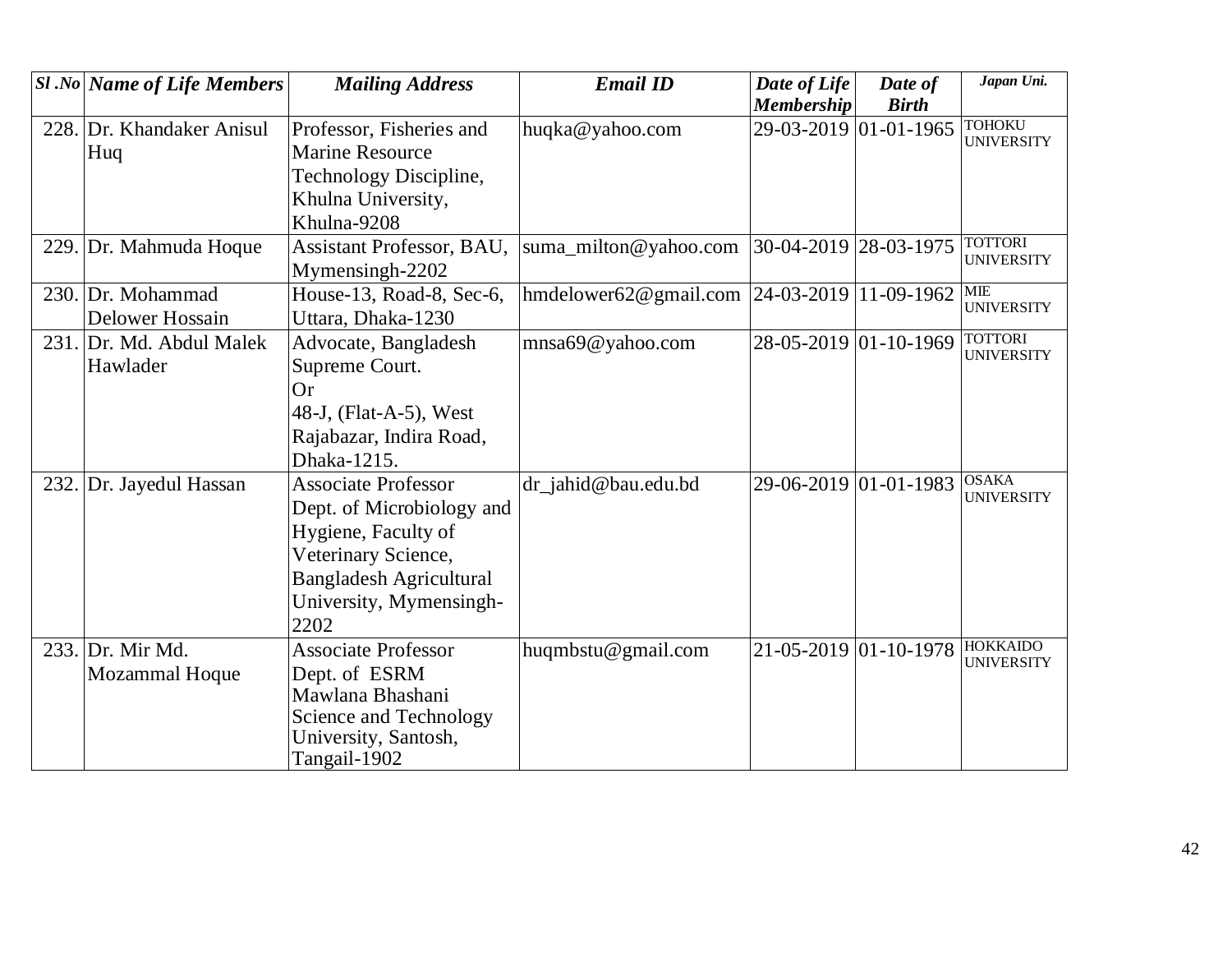| <b>Sl</b> .No Name of Life Members | <b>Mailing Address</b>          | <b>Email ID</b>                               | Date of Life          | Date of      | Japan Uni.                            |
|------------------------------------|---------------------------------|-----------------------------------------------|-----------------------|--------------|---------------------------------------|
|                                    |                                 |                                               | <b>Membership</b>     | <b>Birth</b> |                                       |
| 234. Dr. Md. Bellal Hossain        | Professor, Dept. of Farm        | mbhfsbau@gmail.com                            | 29-10-2019 25-01-1980 |              | MIE<br><b>UNIVERSITY</b>              |
|                                    | Structure and                   |                                               |                       |              |                                       |
|                                    | Environmental                   |                                               |                       |              |                                       |
|                                    | Engineering, Bangladesh         |                                               |                       |              |                                       |
|                                    | <b>Agricultural University</b>  |                                               |                       |              |                                       |
|                                    | (BAU), Mymensingh-2202          |                                               |                       |              |                                       |
| 235. Dr. Md. Rezwanul              | Dept. of Biochemistry and       | rezwanul.06@bau.edu.bd                        | 02-12-2019 04-01-1987 |              | <b>KYUSHU</b>                         |
| Haque                              | Molecular Biology,              |                                               |                       |              | <b>UNIVERSITY</b>                     |
|                                    | <b>Bangladesh Agricultural</b>  |                                               |                       |              |                                       |
|                                    | University (BAU),               |                                               |                       |              |                                       |
|                                    | Mymensingh-2202                 |                                               |                       |              |                                       |
| 236. Dr. Md. Rifat Hazari          | Assistant Professor, Dept.      | rifat.hazari@gmail.com                        | 04-03-2020 25-12-1991 |              | <b>KITAMI</b>                         |
|                                    | of EEE, American                | rifat@aiub.edu                                |                       |              | <b>INSTITUTE</b><br><b>OF</b>         |
|                                    | <b>International University</b> |                                               |                       |              | <b>TECHNOLOGY</b>                     |
|                                    | Bangladesh (AIUB)               |                                               |                       |              |                                       |
| 237. Dr. Shaharior Hashem          | Assistant Professor, Dept.      | shaharior@bau.edu.bd                          | 31-10-2020 12-09-1990 |              | <b>HOROSHIMA</b><br><b>UNIVERSITY</b> |
|                                    | of Aquaculture,                 |                                               |                       |              |                                       |
|                                    | <b>Bangladesh Agricultural</b>  |                                               |                       |              |                                       |
|                                    | University (BAU),               |                                               |                       |              |                                       |
|                                    | Mymensingh-2202                 |                                               |                       |              |                                       |
| 238. Dr. Mohammad Delwar           | Professor, Dept. of Plant       | delwarmhossain@bau.edu. 01-11-2020 20-12-1968 |                       |              | <b>NIIGATA</b>                        |
| Hossain                            | Pathology, Bangladesh           | bd                                            |                       |              | <b>UNIVERSITY</b>                     |
|                                    | <b>Agricultural University</b>  |                                               |                       |              |                                       |
|                                    | (BAU), Mymensingh-2202          |                                               |                       |              |                                       |
| $239.$ Dr. S. A. Masudul           | Associate Professor, Dept.      | mhoqueabg@bsmrau.edu.                         | 07-11-2020 21-07-1984 |              | <b>HIROSHIMA</b>                      |
| Hoque                              | of Animal Breeding and          | bd                                            |                       |              | <b>UNIVERSITY</b>                     |
|                                    | Genetics, BSMRAU,               |                                               |                       |              |                                       |
|                                    | Gazipur-1706                    |                                               |                       |              |                                       |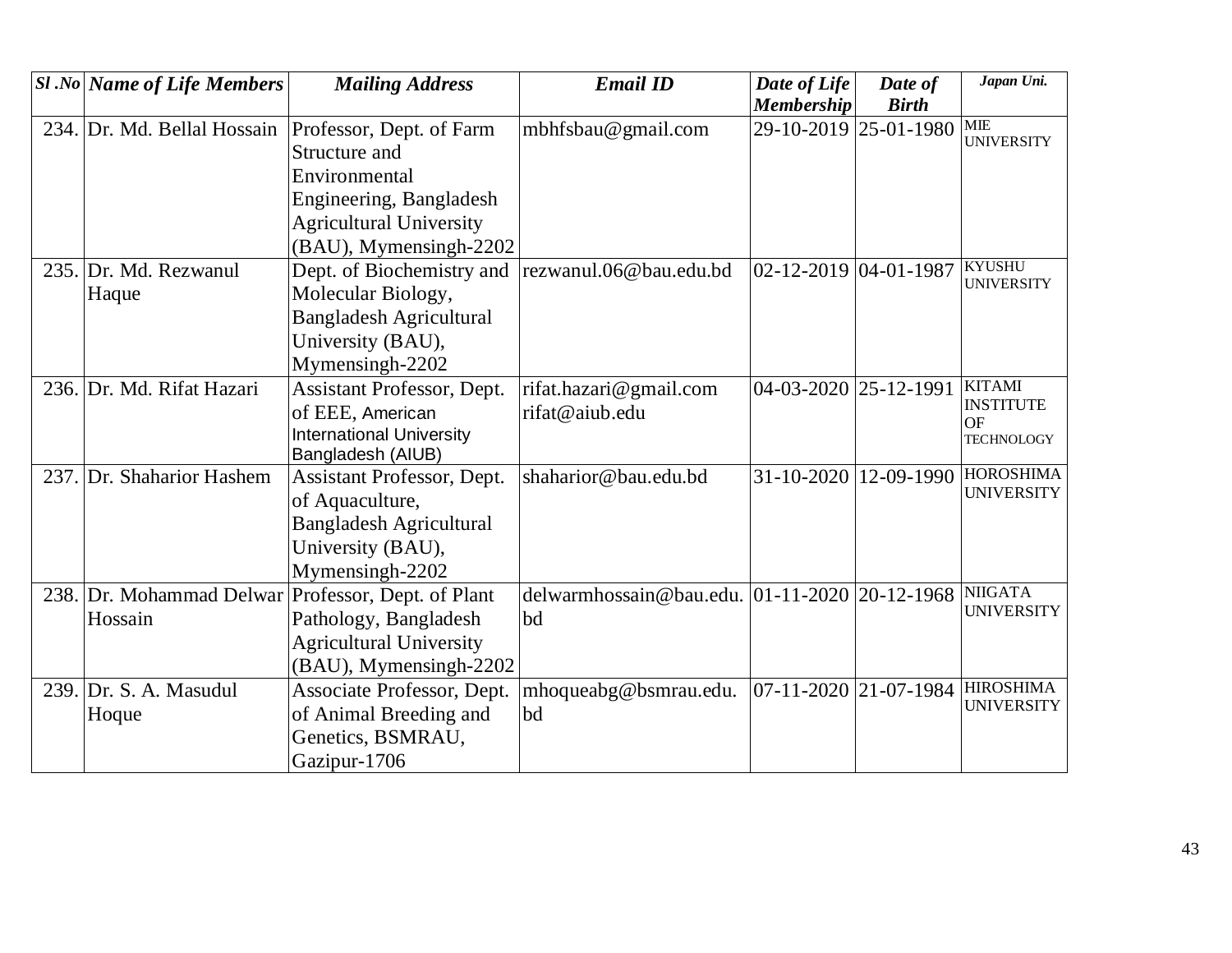| <b>Sl</b> .No Name of Life Members | <b>Mailing Address</b>           | <b>Email ID</b>                                  | Date of Life                      | Date of      | Japan Uni.                        |
|------------------------------------|----------------------------------|--------------------------------------------------|-----------------------------------|--------------|-----------------------------------|
|                                    |                                  |                                                  | <b>Membership</b>                 | <b>Birth</b> |                                   |
| 240. Dr. Mohammad                  | <b>Executive Director,</b>       | mahtabce82@gmail.com                             | $02 - 11 - 2020$ $02 - 02 - 1982$ |              | <b>GRIPS</b>                      |
| Mahtab Hossain                     | <b>Bangladesh Water</b>          |                                                  |                                   |              |                                   |
|                                    | <b>Development Board</b>         |                                                  |                                   |              |                                   |
|                                    | (BWDB)                           |                                                  |                                   |              |                                   |
| 241. Dr. G. M. Jahid Hasan         | Professor, Dept. of Civil        | jahid@ce.mist.ac.bd                              | 04-11-2020 01-01-1974             |              | <b>UNIVERSITY</b>                 |
|                                    | Engg. MIST, Mirpur               |                                                  |                                   |              | <b>OF</b><br><b>TSUKUBA</b>       |
|                                    | Cantonment, Dhaka-1216           |                                                  |                                   |              |                                   |
| 242. Dr. Jahidul Hassan            | Professor, Dept. of              | jhassan@bsmrau.edu.bd                            | 16-03-2021                        | 25-05-1979   | <b>KYUSHU</b>                     |
|                                    | Horticulture, BSMRAU,            |                                                  |                                   |              | <b>UNIVERSITY</b>                 |
|                                    | Gazipur-1706                     |                                                  |                                   |              |                                   |
| 243. Dr. Mahmudul Hasan            | <b>Assistant Professor</b>       | mhasan.fish@gmail.com                            | 06-03-2021 31-12-1981             |              | <b>HIROSHIMA</b>                  |
|                                    | Dept. of Fisheries,              |                                                  |                                   |              | <b>UNIVERSITY</b>                 |
|                                    | Bangamata Sheikh                 |                                                  |                                   |              |                                   |
|                                    | Fojilatunnesa Mujib              |                                                  |                                   |              |                                   |
|                                    | Science and Technology           |                                                  |                                   |              |                                   |
|                                    | University, Jamalpur-2012        |                                                  |                                   |              |                                   |
| 244. Dr. Md. Nazmul Hasan          | Professor                        | mnhasan1978@gmail.com   13-09-2021   28-10-1978  |                                   |              | <b>KYUSHU</b>                     |
|                                    | Dept. of Genetic                 |                                                  |                                   |              | <b>UNIVERSITY</b>                 |
|                                    | Engineering and                  |                                                  |                                   |              |                                   |
|                                    | Biotechnology, Jessore           |                                                  |                                   |              |                                   |
|                                    | University of Science and        |                                                  |                                   |              |                                   |
|                                    | Technology, Jessore-7408.        |                                                  |                                   |              |                                   |
| 245. Dr. Md. Mosharaf              | <b>Associate Professor</b>       | mmhossaindvmbau@gmai $ 01-12-2021 01-01-1983$    |                                   |              | <b>MEIJO</b>                      |
| Hossain                            | Dept. of Anatomy,                | 1.com                                            |                                   |              | <b>UNIVERSITY</b>                 |
|                                    | Histology and Physiology,        |                                                  |                                   |              |                                   |
|                                    | SAU, Dhaka-1207                  |                                                  |                                   |              |                                   |
| 246. Dr. Md. Shafiqul Islam        | Professor, Dept. of              | shafiqpharma@yahoo.co.u $ 08-07-2019 31-12-1975$ |                                   |              | <b>TOKYO</b><br><b>UNIVERSITY</b> |
|                                    | $I$ Pharmacology, Bangladesh $k$ |                                                  |                                   |              |                                   |
|                                    | Agricultural University,         |                                                  |                                   |              |                                   |
|                                    | Mymensingh-2202                  |                                                  |                                   |              |                                   |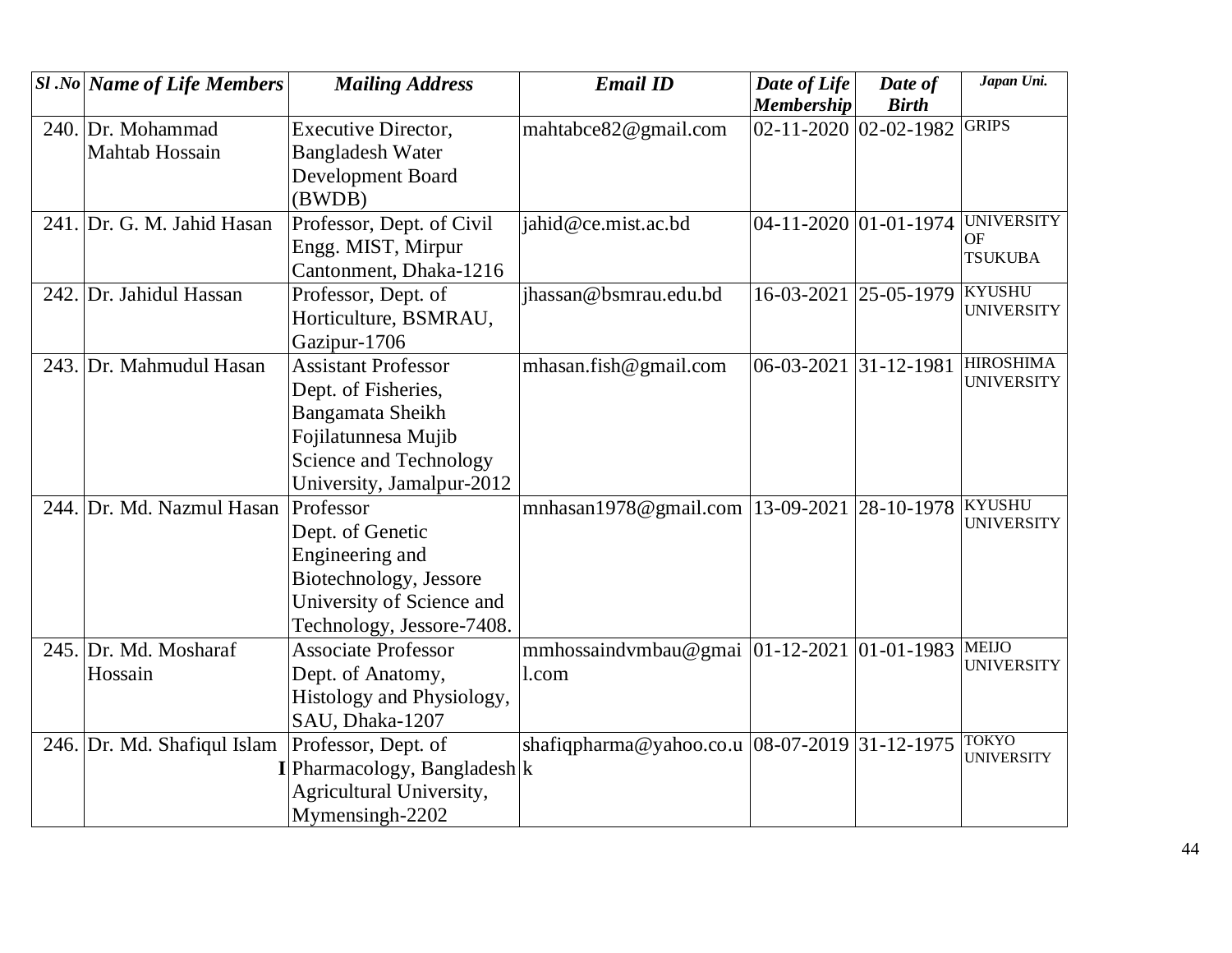| <b>Sl</b> .No   Name of Life Members | <b>Mailing Address</b>                                                                                                                                                                                                                                                                       | <b>Email ID</b>                                   | Date of Life<br><b>Membership</b> | Date of<br><b>Birth</b> | Japan Uni.                                           |
|--------------------------------------|----------------------------------------------------------------------------------------------------------------------------------------------------------------------------------------------------------------------------------------------------------------------------------------------|---------------------------------------------------|-----------------------------------|-------------------------|------------------------------------------------------|
| 247. Dr. Kazi Rafiqul Islam          | Professor, Dept. of<br>Pharmacology, Bangladesh<br>Agricultural University,<br>Mymensingh-2202                                                                                                                                                                                               | krafiq73@yahoo.com                                | 29-06-2019 31-12-1973             |                         | <b>KAGAWA</b><br><b>MEDICAL</b><br><b>UNIVERSITY</b> |
| 248. Dr. K. Shahriar Iqbal           | Assistant Professor, Dept.<br>of Naval Architecture &<br>Marine Engineering,<br>BUET, Dhaka-1000<br>Bangladesh                                                                                                                                                                               | iqbalks@name.buet.ac.bd                           | 04-09-2003 21-04-1966             |                         | <b>OSAKA</b><br><b>UNIVERSITY</b>                    |
| 249. Dr. Md. Shahidul Islam          | Flat No.19, Building<br>No.8/A, Kazi Nazrul Islam<br>Road, Mohammadpur,<br>Dhaka-1207.                                                                                                                                                                                                       | jahinislam@yahoo.com                              | 09-10-2004 26-07-1962             |                         | <b>GONMA</b><br><b>UNIVERSITY</b>                    |
| 250. Dr. Md. Sirajul Islam           | Professor,<br>Dept. of Environmental<br><b>Science and Resource</b><br>Management, Mawlana<br>Bhashani Science &<br>Technology University,<br>Santosh, Tangail-1902.<br>$\alpha$<br>Build # 12 (Hibari), Flat #<br>901, Japan Garden City,<br>Tajmahal Road,<br>Mohammadpur, Dhaka-<br>1207. | msislamtazu@yahoo.com<br>sirajul_esrm@mbstu.ac.bd | 04-08-2007                        | 30-11-1970              | <b>UNIVERSITY</b><br>OF RYUKYUS                      |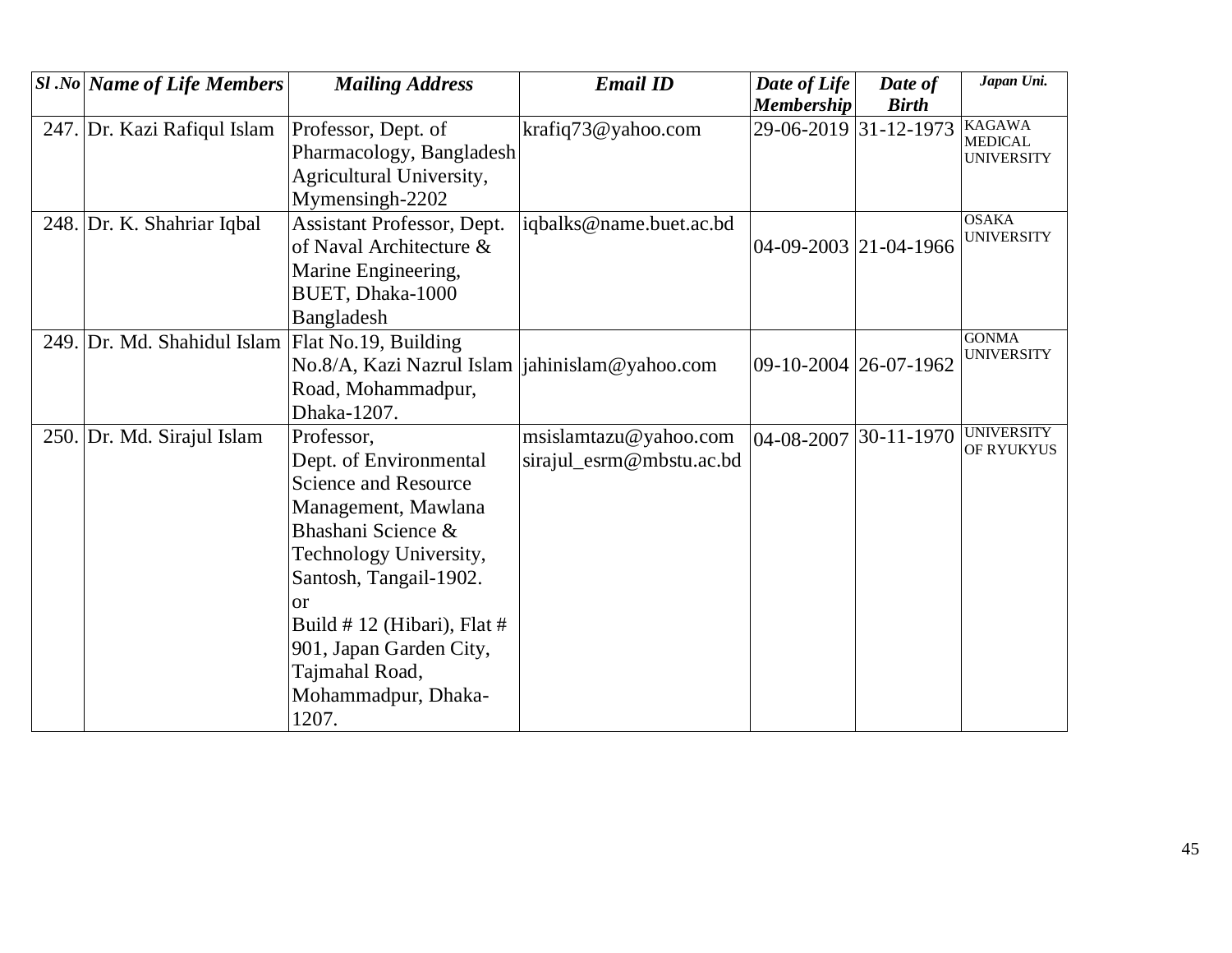|      | <b>Sl</b> .No Name of Life Members                | <b>Mailing Address</b>                                 | <b>Email ID</b>         | Date of Life<br><b>Membership</b> | Date of<br><b>Birth</b> | Japan Uni.                             |
|------|---------------------------------------------------|--------------------------------------------------------|-------------------------|-----------------------------------|-------------------------|----------------------------------------|
|      | 251. Dr. Nadira Islam                             | B-1, Ashraf Real                                       | nadira60@aitlbd.net     |                                   |                         | <b>OKAYAMA</b>                         |
|      |                                                   | Estate, 956/2, Outer                                   |                         | 12-05-2003 30-05-1960             |                         | <b>UNIVERSITY</b>                      |
|      |                                                   | Circular Road, Dhaka                                   |                         |                                   |                         |                                        |
|      |                                                   | Bangladesh                                             |                         |                                   |                         |                                        |
|      |                                                   | <b>Or</b>                                              |                         |                                   |                         |                                        |
|      |                                                   | Associate Professor Dept.                              |                         |                                   |                         |                                        |
|      |                                                   | of Physiology BSMMU,                                   |                         |                                   |                         |                                        |
|      |                                                   | Shahbagh, Dhaka                                        |                         |                                   |                         |                                        |
|      | 252. Dr. Md. Nazrul Islam                         | Professor, Dept. of                                    | mnislam@phy.buet.ac.bd  | 28-06-2004                        | 16-09-1964              | <b>HOKKAIDO</b><br><b>UNIVERSITY</b>   |
|      |                                                   | Physics, BUET, Dhaka-                                  |                         |                                   |                         |                                        |
|      |                                                   | 1000                                                   |                         |                                   |                         |                                        |
|      | 253. Dr. Md. Taufiqul Islam Head, Dept. of Social |                                                        | taufiqul2009@gmail.com  |                                   |                         | <b>SHIMANE &amp;</b><br><b>TOTTORI</b> |
|      |                                                   | Science, Faculty of Arts &                             |                         | 07-05-2005 23-01-1973             |                         | <b>UNIVERSITY</b>                      |
|      |                                                   | Social Science, American                               |                         |                                   |                         |                                        |
|      |                                                   | <b>International University-</b>                       |                         |                                   |                         |                                        |
|      |                                                   | Bangladesh                                             |                         |                                   |                         |                                        |
|      |                                                   | House-23, Road-17,                                     |                         |                                   |                         |                                        |
|      |                                                   | Kamal Ataturk Avenue,                                  |                         |                                   |                         |                                        |
|      |                                                   | Banani, Dhaka-1213                                     |                         |                                   |                         | YOKOHAMA                               |
| 254. | Dr. Md.Shahidul Islam                             | Assistant Professor, Dept.                             | shahid777@name.buet.ac. |                                   | 20-12-2005 21-05-1970   |                                        |
|      |                                                   | of Naval Architecture,                                 | bd                      |                                   |                         | <b>NATIONAL</b>                        |
|      |                                                   | Marine Engineering,<br><b>Bangladesh University of</b> |                         |                                   |                         | <b>UNIVERSITY</b>                      |
|      |                                                   | Engineering and                                        |                         |                                   |                         |                                        |
|      |                                                   | Technology(BUET),                                      |                         |                                   |                         |                                        |
|      |                                                   | Dhaka-1000                                             |                         |                                   |                         |                                        |
|      | 255. Dr. Bhuiyan N. Islam                         | House No.7, Road No.1,                                 |                         |                                   |                         | <b>KYOTO</b>                           |
|      |                                                   | Sector No.7, Uttara Model                              |                         | $01 - 12 - 2002$ 01 - 01 - 1935   |                         | <b>UNIVERSITY</b>                      |
|      |                                                   | Town, Dhaka-1230                                       |                         |                                   |                         |                                        |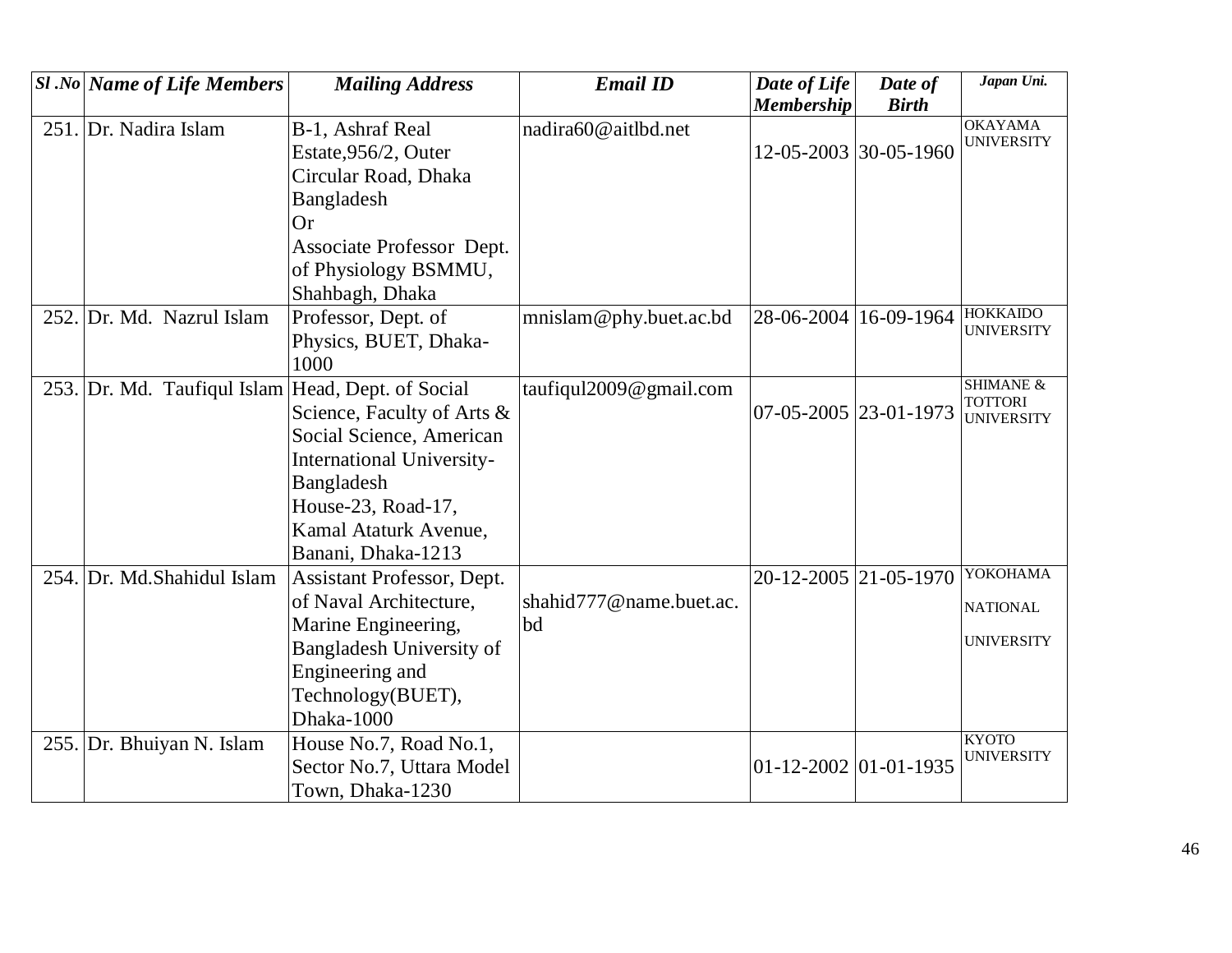| $ S1 $ .No   Name of Life Members | <b>Mailing Address</b>                                                    | <b>Email ID</b>                                   | Date of Life | Date of               | Japan Uni.                           |
|-----------------------------------|---------------------------------------------------------------------------|---------------------------------------------------|--------------|-----------------------|--------------------------------------|
|                                   |                                                                           |                                                   | Membership   | <b>Birth</b>          |                                      |
| 256. Dr. A. F. M. Saiful          | Professor, Dept. of Crop                                                  | afmsislam@yahoo.com                               |              | 12-12-1960            | <b>OSAKA</b><br><b>UNIVERSITY</b>    |
| Islam                             | Botany, Faculty of                                                        | afmsislam@gmail.com                               |              |                       |                                      |
|                                   | Agriculture,                                                              |                                                   |              |                       |                                      |
|                                   | <b>Sylhet Agricultural</b>                                                |                                                   |              |                       |                                      |
|                                   | University, Sylhet-3100.<br>Or                                            |                                                   |              |                       |                                      |
|                                   | Rangs Eskaton Tower, Flat                                                 |                                                   |              |                       |                                      |
|                                   | $#A$ 2, 37, New Eskaton,                                                  |                                                   |              |                       |                                      |
|                                   | Dhaka-1000                                                                |                                                   |              |                       |                                      |
| 257. Dr. Mohammad                 | House # 33, Road # 1,                                                     | mmiqbal5@yahoo.com                                |              | 15-08-1969            | <b>HOKKAIDO</b><br><b>UNIVERSITY</b> |
| Mahbub Iqbal                      | Mohammadpur Housing                                                       |                                                   |              |                       |                                      |
|                                   | Ltd., Mohammadpur,                                                        |                                                   |              |                       |                                      |
|                                   | Dhaka-1207                                                                |                                                   |              |                       |                                      |
|                                   | 258. Dr. ABM Rafiqul Islam Room # 302, Kanasugi dai uttambangla@yahoo.com |                                                   |              | 30-09-1961            | <b>KANAZAWA</b><br><b>UNIVERSITY</b> |
|                                   | 1-3-8, Funabashi City,                                                    |                                                   |              |                       |                                      |
|                                   | Chiba Prefecture                                                          |                                                   |              |                       |                                      |
|                                   | 273-0852, Japan                                                           |                                                   |              |                       |                                      |
| 259. Dr. A.B.M. Obaidul           | Professor,                                                                | oislambddu@gmail.com                              |              | 11-04-2009 21-10-1966 | <b>TOYAMA</b><br><b>UNIVERSITY</b>   |
| Islam                             | Dept. of Physics,                                                         |                                                   |              |                       |                                      |
|                                   | University of                                                             |                                                   |              |                       |                                      |
|                                   | Dhaka, Dhaka-1000                                                         |                                                   |              |                       |                                      |
| 260. Dr. Md. Tofazzal Islam       | $[$ Apt# B4, House# 7, Road# $[$                                          | tofazzalislam@yahoo.com   28-02-2011   02-12-1966 |              |                       | <b>HOKKAIDO</b><br><b>UNIVERSITY</b> |
|                                   | 27, Block# J, Banani,                                                     | tofazzalislam@gmail.com                           |              |                       |                                      |
|                                   | Dhaka-1213                                                                |                                                   |              |                       |                                      |
|                                   | Or                                                                        |                                                   |              |                       |                                      |
|                                   | Professor, Dept. of                                                       |                                                   |              |                       |                                      |
|                                   | Biotechnology, BSMRAU,                                                    |                                                   |              |                       |                                      |
|                                   | Gazipur-1706                                                              |                                                   |              |                       |                                      |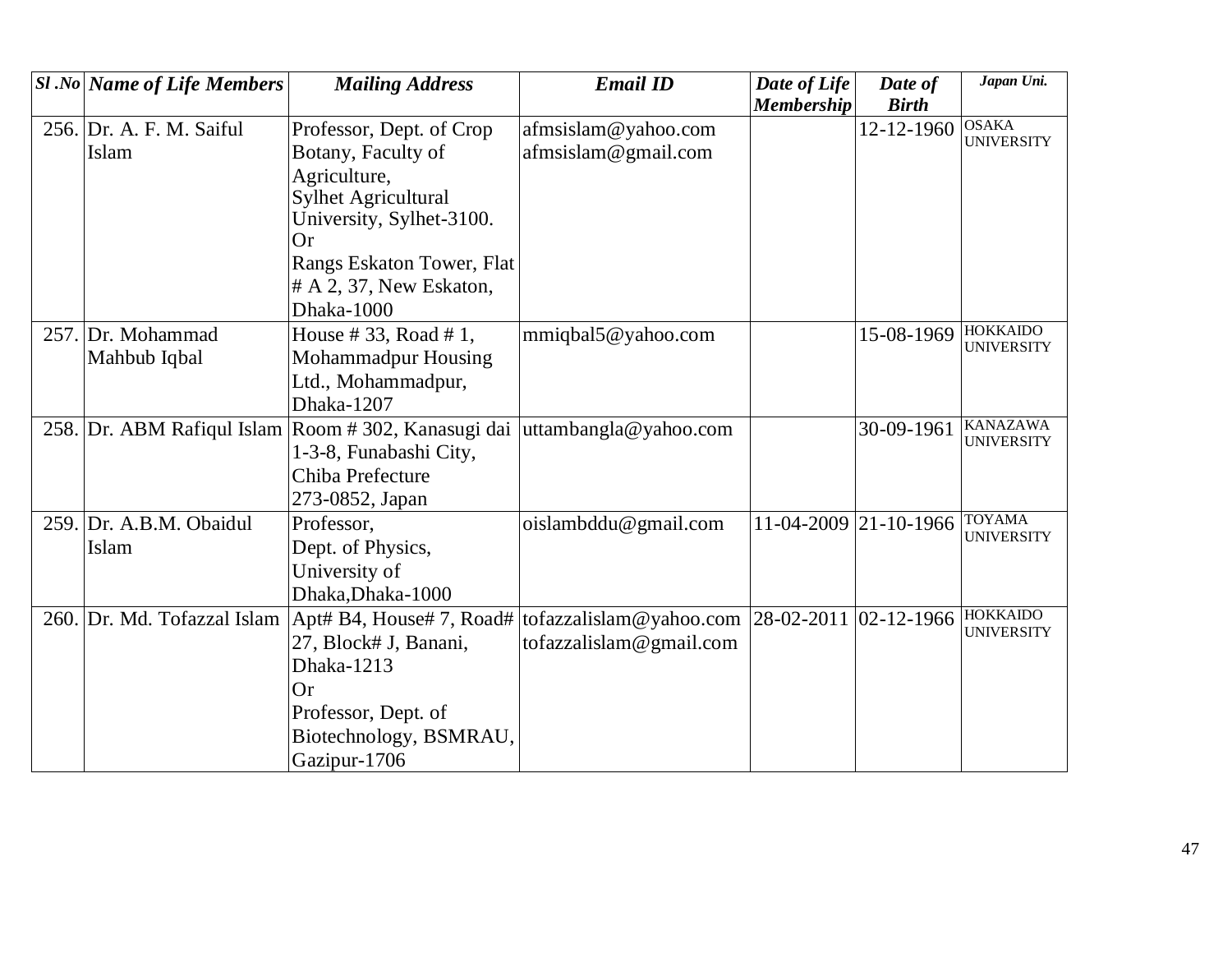|      | $SI$ .No Name of Life Members | <b>Mailing Address</b>                              | <b>Email ID</b>       | Date of Life<br><b>Membership</b> | Date of<br><b>Birth</b> | Japan Uni.                            |
|------|-------------------------------|-----------------------------------------------------|-----------------------|-----------------------------------|-------------------------|---------------------------------------|
|      | 261. Dr. M. Obaidul Islam     | Professor, Dept. of Crop                            | obaidul7_mo@yahoo.com | 28-02-2011 01-09-1966             |                         | <b>GIFU</b>                           |
|      |                               | Botany BAU,                                         |                       |                                   |                         | <b>UNIVERSITY</b>                     |
|      |                               | Mymensingh-2202                                     |                       |                                   |                         |                                       |
| 262. | Dr. Md. Azharul Islam         | Professor, Dept. of                                 | maislam@bau.edu.bd    | 28-02-2011 01-10-1974             |                         | <b>TOKYO</b>                          |
|      |                               | <b>Environmental Science</b>                        |                       |                                   |                         | <b>UNIVERSITY</b>                     |
|      |                               | <b>Bangladesh Agricultural</b>                      |                       |                                   |                         |                                       |
|      |                               | University                                          |                       |                                   |                         |                                       |
|      |                               | Mymensingh-2202,                                    |                       |                                   |                         |                                       |
|      |                               | Bangladesh                                          |                       |                                   |                         |                                       |
|      | 263. Dr. Mohammad Tazul       | House No.158/1, Flat No.                            | tazul1973@yahoo.com   | 24-12-2011 31-12-1973             |                         | <b>HOKKAIDO</b><br><b>UNIVERSITY</b>  |
|      | Islam                         | 4B, Azimpur road,                                   |                       |                                   |                         |                                       |
|      |                               | Azimpur, Dhaka-1205                                 |                       |                                   |                         |                                       |
|      | 264. Dr. Md. Nurul Islam      | Principal Scientific officer, drmnislam@yahoo.co.uk |                       | 27-02-2013 09-10-1968             |                         | YAMAGUCHI<br><b>UNIVERSITY</b>        |
|      |                               | <b>Bangladesh Jute Research</b>                     |                       |                                   |                         |                                       |
|      |                               | Institute, Chemistry                                |                       |                                   |                         |                                       |
|      |                               | division, Agricultural                              |                       |                                   |                         |                                       |
|      |                               | Ministry.                                           |                       |                                   |                         |                                       |
|      |                               | Or                                                  |                       |                                   |                         |                                       |
|      |                               | House - $26/F$ , Road - 11                          |                       |                                   |                         |                                       |
|      |                               | Banani, Dhaka-1213                                  |                       |                                   |                         |                                       |
|      | 265. Dr. Mohammad Saiful      | Assistant Professor, Dept.,                         | raselsaiful@gmail.com | 16-03-2013 20-08-1978             |                         | <b>KAGOSHIMA</b><br><b>UNIVERSITY</b> |
|      | Islam                         | Anatomy, Histology &                                |                       |                                   |                         |                                       |
|      |                               | Physiology, Sher-e-Bangla                           |                       |                                   |                         |                                       |
|      |                               | Agricultural University,                            |                       |                                   |                         |                                       |
|      |                               | Sher-e-Bangla Nagar,                                |                       |                                   |                         |                                       |
|      |                               | Dhaka 1207                                          |                       |                                   |                         |                                       |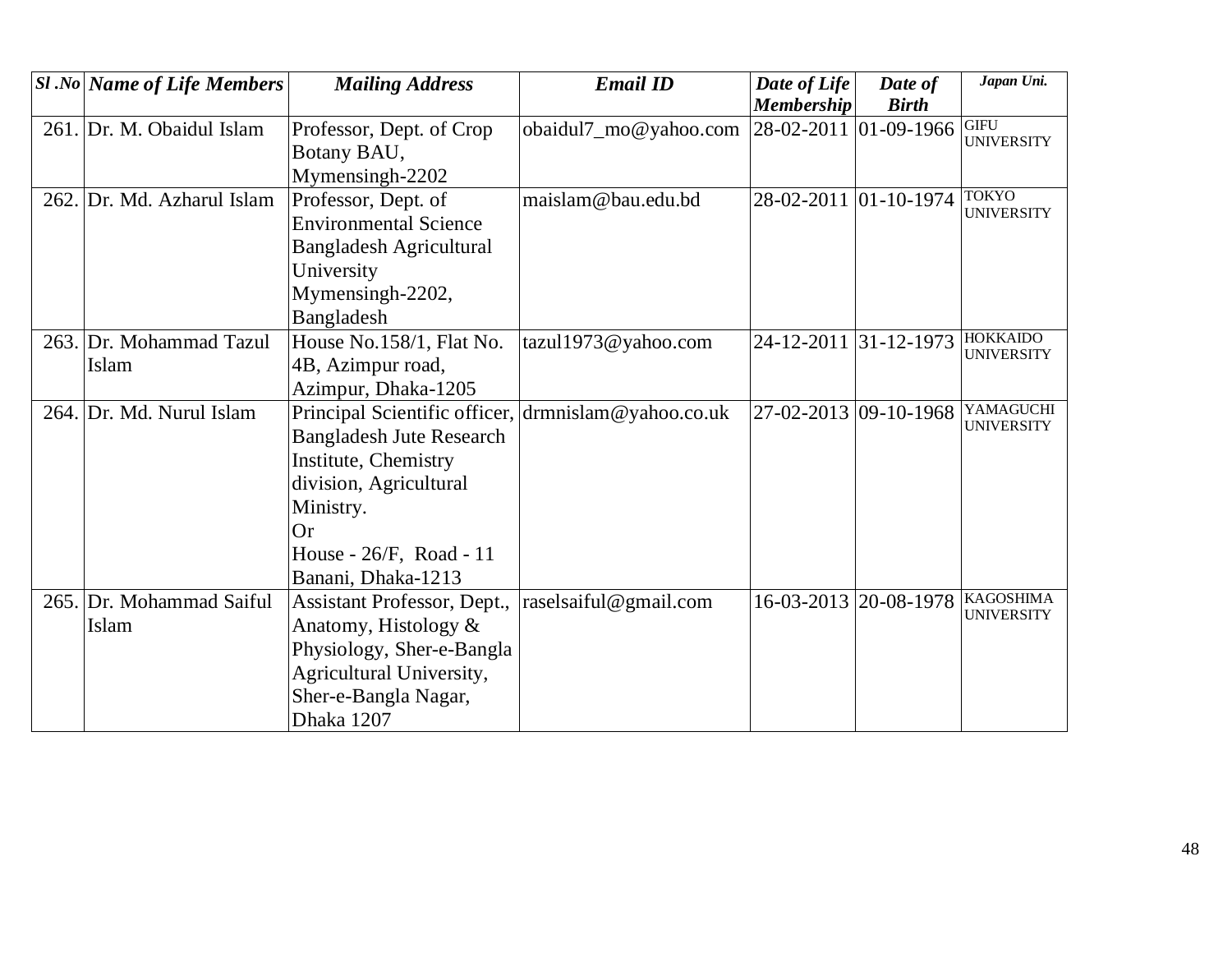| <b>Sl</b> .No Name of Life Members | <b>Mailing Address</b>                          | <b>Email ID</b>                               | Date of Life                  | Date of      | Japan Uni.                          |
|------------------------------------|-------------------------------------------------|-----------------------------------------------|-------------------------------|--------------|-------------------------------------|
|                                    |                                                 |                                               | <b>Membership</b>             | <b>Birth</b> |                                     |
| 266. Dr. Mohammad                  | Professor, Dept. of                             | mahbubislam_sau@yahoo. 07-12-2014 30-11-1974  |                               |              | <b>OKAYAMA</b><br><b>UNIVERSITY</b> |
| Mahbub Islam                       | <b>Agricultural Botany, Sher-</b>               | com                                           |                               |              |                                     |
|                                    | e-Bangla Agricultural                           |                                               |                               |              |                                     |
|                                    | University, Sher-e-Bangla                       |                                               |                               |              |                                     |
|                                    | Nagar, Dhaka-1207                               |                                               |                               |              |                                     |
| 267. Dr. Kazi Kamrul Islam         | Associate Professor, Dept.                      | kamrulbau@yahoo.com,                          | $ 20 - 2 - 2016 $             | 19-11-1977   | <b>KYUSHU</b><br><b>UNIVERSITY</b>  |
|                                    | of Agroforestry, Faculty of kamrulbau@gmail.com |                                               |                               |              |                                     |
|                                    | Agriculture,                                    |                                               |                               |              |                                     |
|                                    | <b>Bangladesh Agricultural</b>                  |                                               |                               |              |                                     |
|                                    | University, Mymensingh-                         |                                               |                               |              |                                     |
|                                    | 2202                                            |                                               |                               |              |                                     |
| 268. Dr. Abu Bin Imran             | <b>Assistant Professor</b> , Dept.              | abimran@chem.buet.ac.bd 22-04-2016 31-10-1980 |                               |              | <b>NAGOYA</b><br>UNIVERSITY         |
|                                    | of Chemistry, Bangladesh                        |                                               |                               |              |                                     |
|                                    | University of Engineering                       |                                               |                               |              |                                     |
|                                    | and Technology (BUET),                          |                                               |                               |              |                                     |
|                                    | Dhaka-1000                                      |                                               |                               |              |                                     |
| 269. Dr. Mohammad Issak            | <b>Associate Professor</b>                      | mdissaksau07@yahoo.com 09-07-2017 18-10-1979  |                               |              | <b>OKAYAMA</b><br><b>UNIVERSITY</b> |
|                                    | Department of Soil                              |                                               |                               |              |                                     |
|                                    | Science, Faculty of                             |                                               |                               |              |                                     |
|                                    | Agriculture, Sher-e-Bangla                      |                                               |                               |              |                                     |
|                                    | Agricultural University,                        |                                               |                               |              |                                     |
|                                    | Dhaka 1207                                      |                                               |                               |              |                                     |
| 270. Dr. Ferzana Islam             | Professor,                                      | ferzanaislam@gmail.com                        | $[09-07-2017]$ $[07-07-1975]$ |              | <b>KYUSHU</b><br><b>UNIVERSITY</b>  |
|                                    | Dept. of Agroforestry and                       |                                               |                               |              |                                     |
|                                    | <b>Environmental Science,</b>                   |                                               |                               |              |                                     |
|                                    | Sher-e-Bangla Agricultural                      |                                               |                               |              |                                     |
|                                    | University, Dhaka 1207                          |                                               |                               |              |                                     |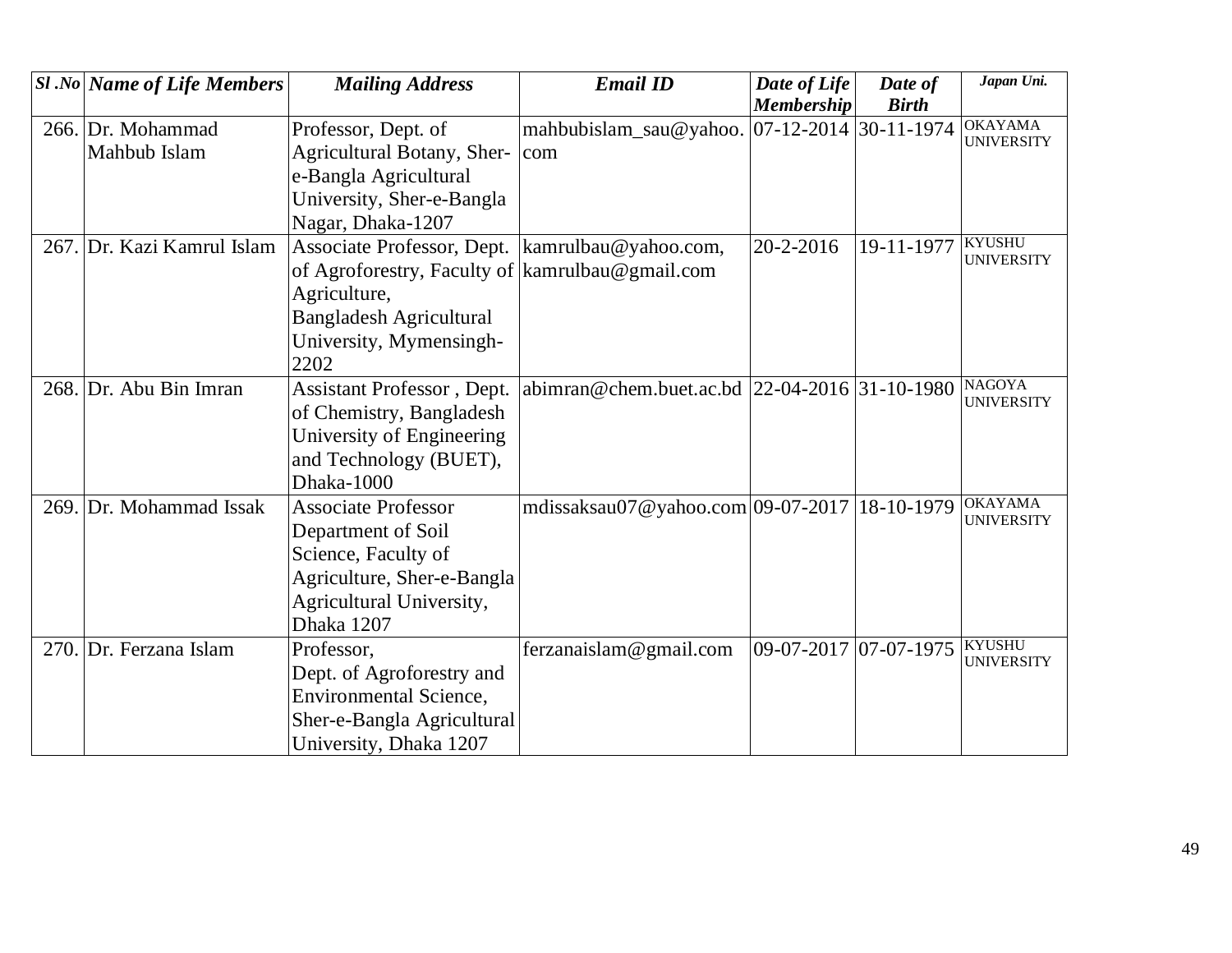| $ S1.No $ Name of Life Members | <b>Mailing Address</b>                          | <b>Email ID</b>        | Date of Life<br><b>Membership</b>              | Date of<br><b>Birth</b>   | Japan Uni.                        |
|--------------------------------|-------------------------------------------------|------------------------|------------------------------------------------|---------------------------|-----------------------------------|
|                                |                                                 |                        |                                                |                           |                                   |
| 271. Dr. Mohammad              | Associate Professor,                            | mrislam.fs@gmail.com   |                                                | 25-07-2017 01-08-1982 MIE | <b>UNIVERSITY</b>                 |
| Raihanul Islam                 | Dept. of Farm Structure                         | mrislam.fs@bau.edu.bd  |                                                |                           |                                   |
|                                | and Environmental                               |                        |                                                |                           |                                   |
|                                | Engineering, Bangladesh                         |                        |                                                |                           |                                   |
|                                | Agricultural University,                        |                        |                                                |                           |                                   |
|                                | Mymensingh-2202                                 |                        |                                                |                           |                                   |
| 272. Dr. Md. Shafiqul Islam    | <b>Assistant Professor,</b>                     | shafiqagron@bau.edu.bd | $18 - 10 - 2017$                               | 20-10-1988                | <b>EHIME</b><br><b>UNIVERSITY</b> |
|                                | Dept. of Agronomy,                              |                        |                                                |                           |                                   |
|                                | <b>Bangladesh Agricultural</b>                  |                        |                                                |                           |                                   |
|                                | University, Mymensingh-                         |                        |                                                |                           |                                   |
|                                | 2202                                            |                        |                                                |                           |                                   |
| 273. Dr. AKM Mominul           | Associate Professor,                            | akmmominulislam@bau.e  | $\left  28 - 10 - 2017 \right  01 - 08 - 1982$ |                           | <b>EHIME</b><br><b>UNIVERSITY</b> |
| Islam                          | Dept., of Agronomy,                             | du.bd                  |                                                |                           |                                   |
|                                | <b>Bangladesh Agricultural</b>                  |                        |                                                |                           |                                   |
|                                | University, Mymensingh-                         |                        |                                                |                           |                                   |
|                                | 2202.                                           |                        |                                                |                           |                                   |
| 274. Dr. KBM Saiful Islam      | <b>Chairman and Associate</b>                   | vetkbm@yahoo.com       | 02-11-2017                                     | 15-07-1978                | <b>HOKKAIDO</b>                   |
|                                | Professor,                                      |                        |                                                |                           | <b>UNIVERSITY</b>                 |
|                                | Dept. of Medicine and                           |                        |                                                |                           |                                   |
|                                | <b>Public Health</b>                            |                        |                                                |                           |                                   |
|                                | <b>Faculty of Animal Science</b>                |                        |                                                |                           |                                   |
|                                | and Veterinary Medicine,                        |                        |                                                |                           |                                   |
|                                | Sher-e-Bangla Agricultural                      |                        |                                                |                           |                                   |
|                                | University, Dhaka 1207                          |                        |                                                |                           |                                   |
| 275. Dr. Md. Moshiul Islam     | Associate Professor, Dept., hiraagron@yahoo.com |                        | 09-11-2017 02-10-1979                          |                           | <b>OKAYAMA</b>                    |
|                                | of Agronomy, BSMRAU,                            |                        |                                                |                           | <b>UNIVERSITY</b>                 |
|                                | Gazipur-1706                                    |                        |                                                |                           |                                   |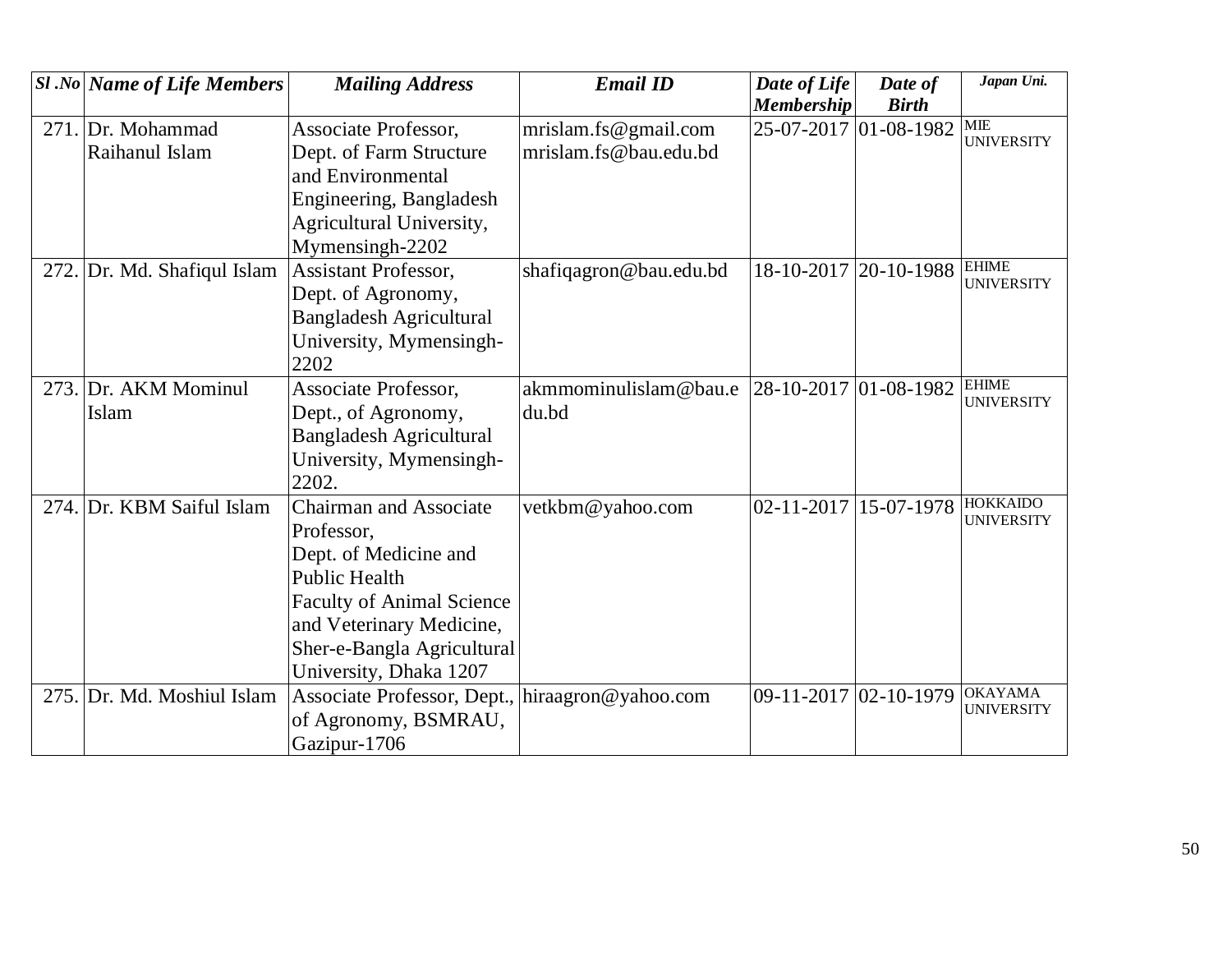| <b>Sl</b> .No Name of Life Members | <b>Mailing Address</b>         | <b>Email ID</b>                                  | Date of Life            | Date of      | Japan Uni.                         |
|------------------------------------|--------------------------------|--------------------------------------------------|-------------------------|--------------|------------------------------------|
|                                    |                                |                                                  | <b>Membership</b>       | <b>Birth</b> |                                    |
| 276. Dr. D.M. Shafiqul             | Professor,                     | dmshafiq@yahoo.com                               | 06-06-2018 22-07-1967   |              | <b>TOHOKU</b><br><b>UNIVERSITY</b> |
| Islam                              | Dept. of Chemistry,            |                                                  |                         |              |                                    |
|                                    | Jahangirnagar University,      |                                                  |                         |              |                                    |
|                                    | Savar, Dhaka-1342.             |                                                  |                         |              |                                    |
| 277. Dr. Mohammed Nurul            | Assistant Professor, Dept.     | mn.islam6675@gmail.com   14-05-2018   06-06-1975 |                         |              | <b>TOKUSHIMA</b>                   |
| Islam                              | of Pharmaceutical              | nurul.islam@northsouth.ed                        |                         |              | <b>UNIVERSITY</b>                  |
|                                    | Sciences, North South          | u                                                |                         |              |                                    |
|                                    | University, Dhaka              |                                                  |                         |              |                                    |
| 278. Dr. Deen Islam                | Professor, Dept. of            | deenislam77@gmail.com                            | 12-06-2018 28-07-1977   |              | <b>NAGOYA</b>                      |
|                                    | Irrigation and Water           |                                                  |                         |              | <b>UNIVERSITY</b>                  |
|                                    | Management, Bangladesh         |                                                  |                         |              |                                    |
|                                    | <b>Agricultural University</b> |                                                  |                         |              |                                    |
|                                    | Mymensingh-2202,               |                                                  |                         |              |                                    |
|                                    | Bangladesh                     |                                                  |                         |              |                                    |
| 279. Dr. Md. Rashidul Islam        | Professor, Dept. of Plant      | rasha740177@yahoo.com                            | 12-06-2018 01-10-1974   |              | <b>GIFU</b>                        |
|                                    | Pathology                      |                                                  |                         |              | <b>UNIVERSITY</b>                  |
|                                    | <b>Bangladesh Agricultural</b> |                                                  |                         |              |                                    |
|                                    | University, Mymensingh-        |                                                  |                         |              |                                    |
|                                    | 2202, Bangladesh               |                                                  |                         |              |                                    |
| 280. Dr. Md. Taimur Islam          | Associate Professor, Dept.     | shiplu_bau@yahoo.com                             | 20-10-2018 07-07-1983   |              | <b>NIPPON</b><br><b>VETERINARY</b> |
|                                    | of Pathobiology, Faculty       |                                                  |                         |              | <b>AND LIFE</b>                    |
|                                    | of Veterinary Medicine         |                                                  |                         |              | <b>SCIENCE</b>                     |
|                                    | and Animal Science,            |                                                  |                         |              | <b>UNIVERSITY</b>                  |
|                                    | BSMRAU, Gazipur-1706           |                                                  |                         |              |                                    |
| 281. Dr. Md. Nazrul Islam          | Professor, Dept. of            | nazrul_iwm@yahoo.com                             | 08-12-2018   14-06-1959 |              | <b>OKAYAMA</b>                     |
|                                    | Irrigation and Water           |                                                  |                         |              | <b>UNIVERSITY</b>                  |
|                                    | Management, Bangladesh         |                                                  |                         |              |                                    |
|                                    | Agricultural University,       |                                                  |                         |              |                                    |
|                                    | Mymensingh-2202,               |                                                  |                         |              |                                    |
|                                    | Bangladesh                     |                                                  |                         |              |                                    |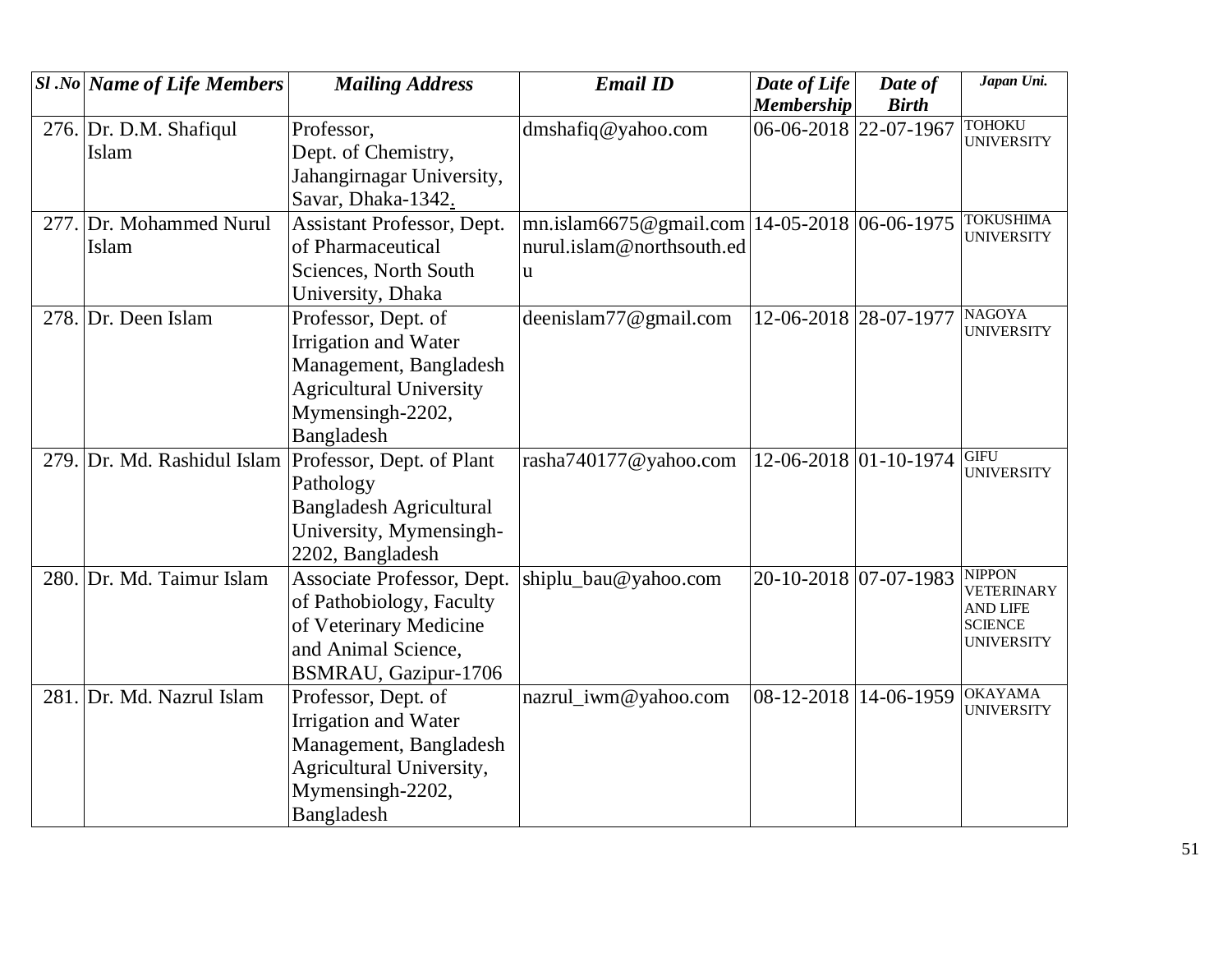| <b>Sl</b> .No Name of Life Members               | <b>Mailing Address</b>                                                                                                    | <b>Email ID</b>                                | Date of Life                    | Date of      | Japan Uni.                           |
|--------------------------------------------------|---------------------------------------------------------------------------------------------------------------------------|------------------------------------------------|---------------------------------|--------------|--------------------------------------|
|                                                  |                                                                                                                           |                                                | <b>Membership</b>               | <b>Birth</b> |                                      |
| 282. Dr. Md. Zahorul Islam                       | Associate Professor, Dept.<br>of Pharmacology,<br><b>Bangladesh Agricultural</b><br>University, Mymensingh-<br>2202       | drzahorul@bau.edu.bd                           | 08-12-2018 11-10-1983           |              | YAMAGUCHI<br><b>UNIVERSITY</b>       |
| 283. Dr. M. Rafiqul Islam                        | Professor, Dept. of<br>Anatomy & Histology,<br><b>Bangladesh Agricultural</b><br>University, Mymensingh-<br>2202          | rafiqah77@yahoo.com                            | 08-12-2018 27-02-1977           |              | <b>GIFU</b><br><b>UNIVERSITY</b>     |
| 284. Dr. Md. Johurul Islam                       | Professor, Dept. of<br><b>Applied Physics and</b><br>Electronic Engineering,<br>University of Rajshahi,<br>Rajshahi-6205  | mdjohurul@gmail.com                            | $01 - 12 - 2018$ 01 - 01 - 1973 |              | <b>JAIST, JAPAN</b>                  |
| 285. Dr. Md. Monirul Islam                       | Dept. of Pharmacy, State<br>University of Bangladesh<br>(SUB), Dhaka                                                      | monirul@sub.edu.bd                             | 01-12-2018 13-01-1972           |              | <b>UNIVERSITY</b><br><b>OF</b>       |
| 286. Dr. Md Shafiqul Islam                       | Neurosurgeon, Associate<br>Professor, Dhaka Medical<br>College and Hospital,<br><b>Dhaka</b>                              | islamms@yahoo.com                              | 29-11-2018 27-12-1968           |              | <b>HIROSAKI</b><br><b>UNIVERSITY</b> |
| 287. Dr. Abu Zafor<br>Muhammad Touhidul<br>Islam | Professor and Chairman,<br>Dept. of Electrical and<br>Electronic Engineering,<br>University of Rajshahi,<br>Rajshahi-6205 | touhid.eee@ru.ac.bd<br>tuohid_ict_ru@yahoo.com | $ 01 - 12 - 2018$               |              |                                      |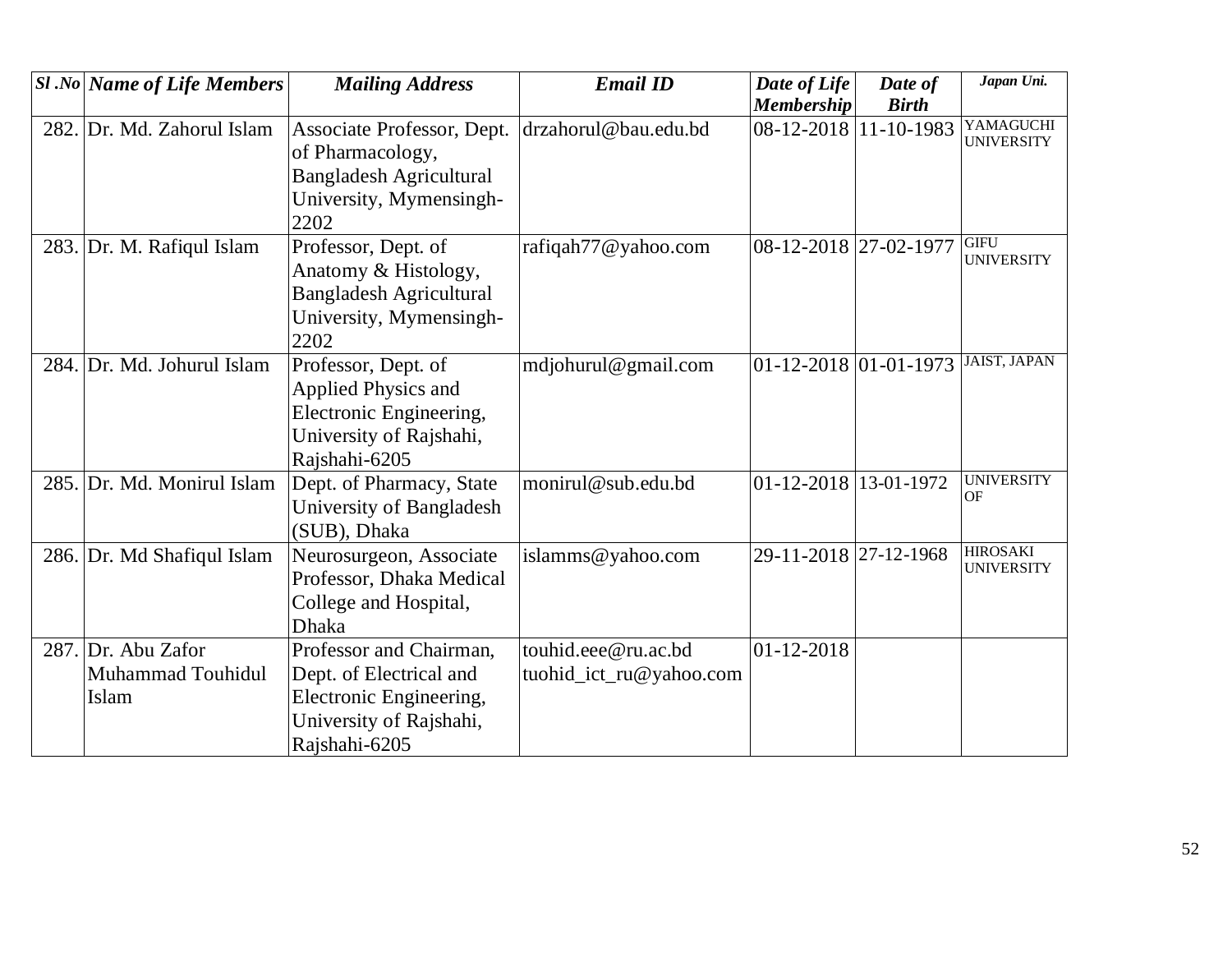| <b>Sl</b> .No Name of Life Members | <b>Mailing Address</b>         | <b>Email ID</b>       | Date of Life<br><b>Membership</b> | Date of<br><b>Birth</b> | Japan Uni.                           |
|------------------------------------|--------------------------------|-----------------------|-----------------------------------|-------------------------|--------------------------------------|
| 288. Dr. Muhammad                  | Professor                      | rashed1505@yahoo.com  | 02-12-2018                        |                         |                                      |
| Rashedul Islam                     | Dept. of Pharmaceutical        | rashed1505@du.ac.bd   |                                   |                         |                                      |
|                                    | Technology,                    |                       |                                   |                         |                                      |
|                                    | University of Dhaka            |                       |                                   |                         |                                      |
| 289. Dr. Md. Monjurul              | Associate Professor &          | monjuruls@gmail.com   | 25-02-2019 01-01-1983             |                         | <b>UNIVERSITY</b><br>OF TSUKUBA      |
| Islam                              | Head, Dept. of Rural           |                       |                                   |                         |                                      |
|                                    | Development, BSMRAU,           |                       |                                   |                         |                                      |
|                                    | Gazipur                        |                       |                                   |                         |                                      |
| 290. Dr. Md. Hamidul Islam         | Dept. of Farm Power &          | hamidfpm@gmail.com    | 01-01-2018                        |                         |                                      |
|                                    | Machinery, Bangladesh          |                       |                                   |                         |                                      |
|                                    | Agricultural University,       |                       |                                   |                         |                                      |
|                                    | Mymensingh-2202                |                       |                                   |                         |                                      |
| 291. Dr. Abid Imtiaz               | Chief Scientific officer,      | dr. abidz@gmail.com   |                                   | 29-03-2019 01-01-1975   | <b>SHIZUOKA</b><br><b>UNIVERSITY</b> |
|                                    | <b>Bangladesh Atomic</b>       |                       |                                   |                         |                                      |
|                                    | Energy Commission, E-          |                       |                                   |                         |                                      |
|                                    | 12/A, Agargaon, Sher-e-        |                       |                                   |                         |                                      |
|                                    | Bangla Nagar, Dhaka.           |                       |                                   |                         |                                      |
| 292. Dr. Md. Atiqul Islam          | <b>Assistant Professor BUP</b> | atiqueshako@gmail.com | 03-03-2020                        | 20-01-1974              | <b>SHIMANE</b><br>/NAGOYA            |
|                                    | <b>Or</b>                      |                       |                                   |                         | <b>UNIVERSITY</b>                    |
|                                    | Proprietor                     |                       |                                   |                         |                                      |
|                                    | of Shako International.        |                       |                                   |                         |                                      |
| 293. Dr. Md Kamrul Islam           | Professor, Dept. of            | k.physiol@bau.edu.bd  | 25-10-2020                        |                         |                                      |
|                                    | Physiology, Bangladesh         |                       |                                   |                         |                                      |
|                                    | Agricultural University,       |                       |                                   |                         |                                      |
|                                    | Mymensingh-2202                |                       |                                   |                         |                                      |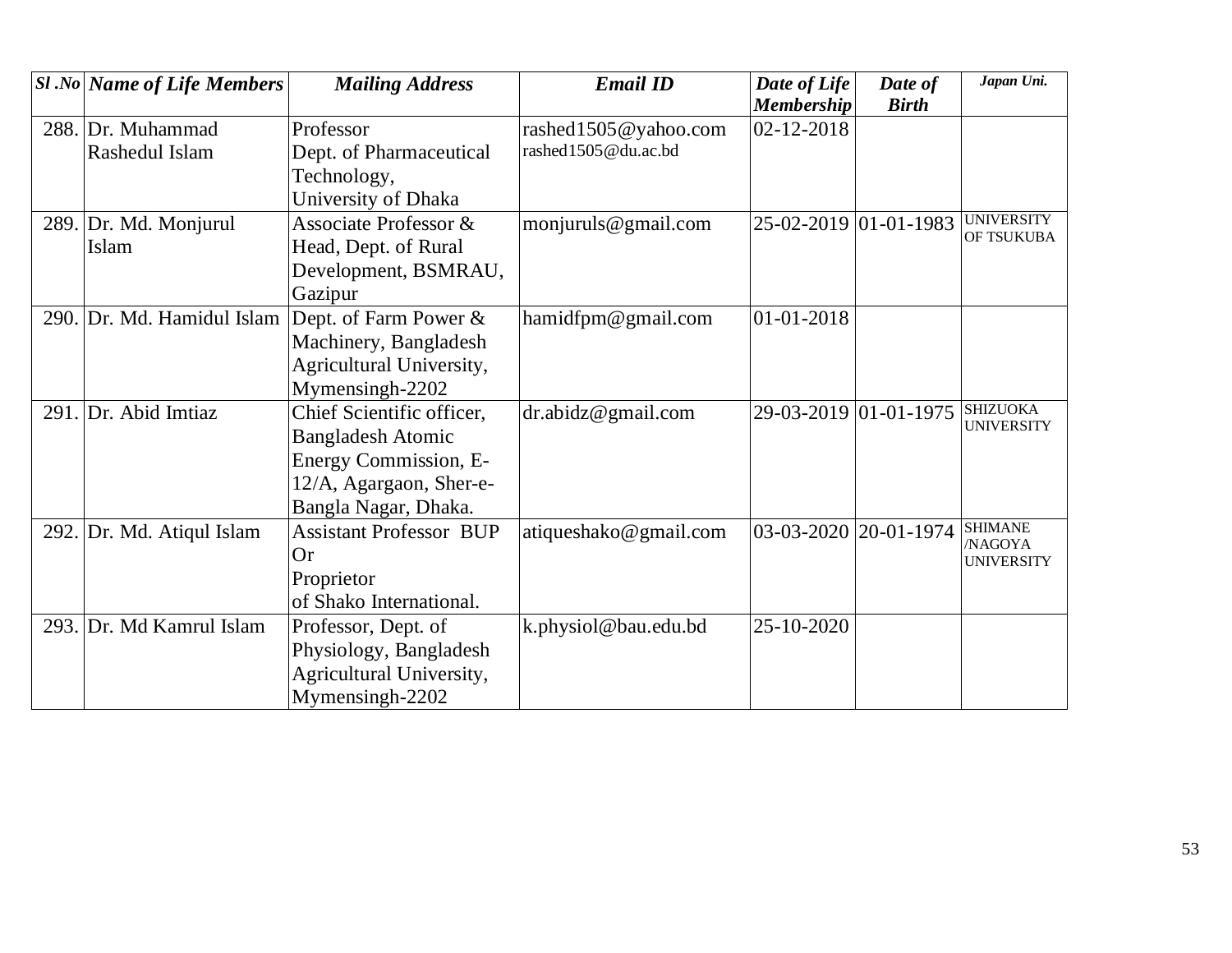|      | $SI$ .No Name of Life Members | <b>Mailing Address</b>         | <b>Email ID</b>                                 | Date of Life          | Date of               | Japan Uni.                    |
|------|-------------------------------|--------------------------------|-------------------------------------------------|-----------------------|-----------------------|-------------------------------|
|      |                               |                                |                                                 | <b>Membership</b>     | <b>Birth</b>          |                               |
|      | 294. Dr. Md Rashedul Islam    | Associate Professor, Dept.     | mrislam.biotech@hstu.ac.b 01-11-2020 30-06-1981 |                       |                       | <b>KYUSHU</b>                 |
|      |                               | of Genetics and Animal         | d                                               |                       |                       | <b>UNIVERSITY</b>             |
|      |                               | Breeding, Faculty of           |                                                 |                       |                       |                               |
|      |                               | Veterinary and animal          |                                                 |                       |                       |                               |
|      |                               | Science, Hajee                 |                                                 |                       |                       |                               |
|      |                               | <b>Mohammad Danesh</b>         |                                                 |                       |                       |                               |
|      |                               | Science and Technology         |                                                 |                       |                       |                               |
|      |                               | University (HSTU)              |                                                 |                       |                       |                               |
|      | 295. Dr. Mohammad             | Professor Dept. of             | dr.islammbstu@gmail.com 20-11-2020 18-09-1977   |                       |                       | <b>UNIVERSITY</b>             |
|      | Khademul Islam                | Chemistry, Mawlana             |                                                 |                       |                       | OF TOYAMA                     |
|      |                               | <b>Bhashani Science and</b>    |                                                 |                       |                       |                               |
|      |                               | Technology University,         |                                                 |                       |                       |                               |
|      |                               | Tangail-1902                   |                                                 |                       |                       |                               |
|      | 296. Dr. Mohammad Nazrul      | Director, Phoenix Group,       | nazrulbsmrau@yahoo.com 23-11-2020 31-12-1977    |                       |                       | <b>IWATE</b>                  |
|      | Islam                         | H-39A, R-8, Dhanmondi,         |                                                 |                       |                       | <b>UNIVERSITY</b>             |
|      |                               | <b>Dhaka</b>                   |                                                 |                       |                       |                               |
|      | 297. Dr. Shilpi Islam         | Professor, Dept. of Animal     | shilpi@bsmrau.edu.bd                            |                       | 23-11-2020 27-12-1976 | <b>IWATE</b>                  |
|      |                               | Science and Nutrition,         | shilpibsmrau@yahoo.com                          |                       |                       | <b>UNIVERSITY</b>             |
|      |                               | <b>BSMRAU, Slan, Gazipur-</b>  |                                                 |                       |                       |                               |
|      |                               | 1706                           |                                                 |                       |                       |                               |
|      | 298. Dr. Md. Mazharul         | <b>Assistant Professor</b>     | mazharbau08@gmail.com  21-10-2021  01-01-1991   |                       |                       | <b>HIROSHIMA</b>              |
|      | Islam                         | Dept. of Animal Breeding       |                                                 |                       |                       | <b>UNIVERSITY</b>             |
|      |                               | and Genetics,                  |                                                 |                       |                       |                               |
|      |                               | Bangabundha Sheikh             |                                                 |                       |                       |                               |
|      |                               | Mujibur Rahman                 |                                                 |                       |                       |                               |
|      |                               | <b>Agricultural University</b> |                                                 |                       |                       |                               |
|      |                               | Gazipur-1706                   |                                                 |                       |                       |                               |
|      |                               |                                |                                                 |                       |                       |                               |
| 299. | Mr. Riaz Ahmed Jaber          | Flat#302, House#62, Road#      | jaberra@gmail.com                               |                       |                       | YOKOHAMA<br><b>UNIVERSITY</b> |
|      |                               | $J$  27, Gulshan-1, Dhaka-1212 | jaberr@rhd.gov.bd                               | 30-11-2002 24-01-1963 |                       |                               |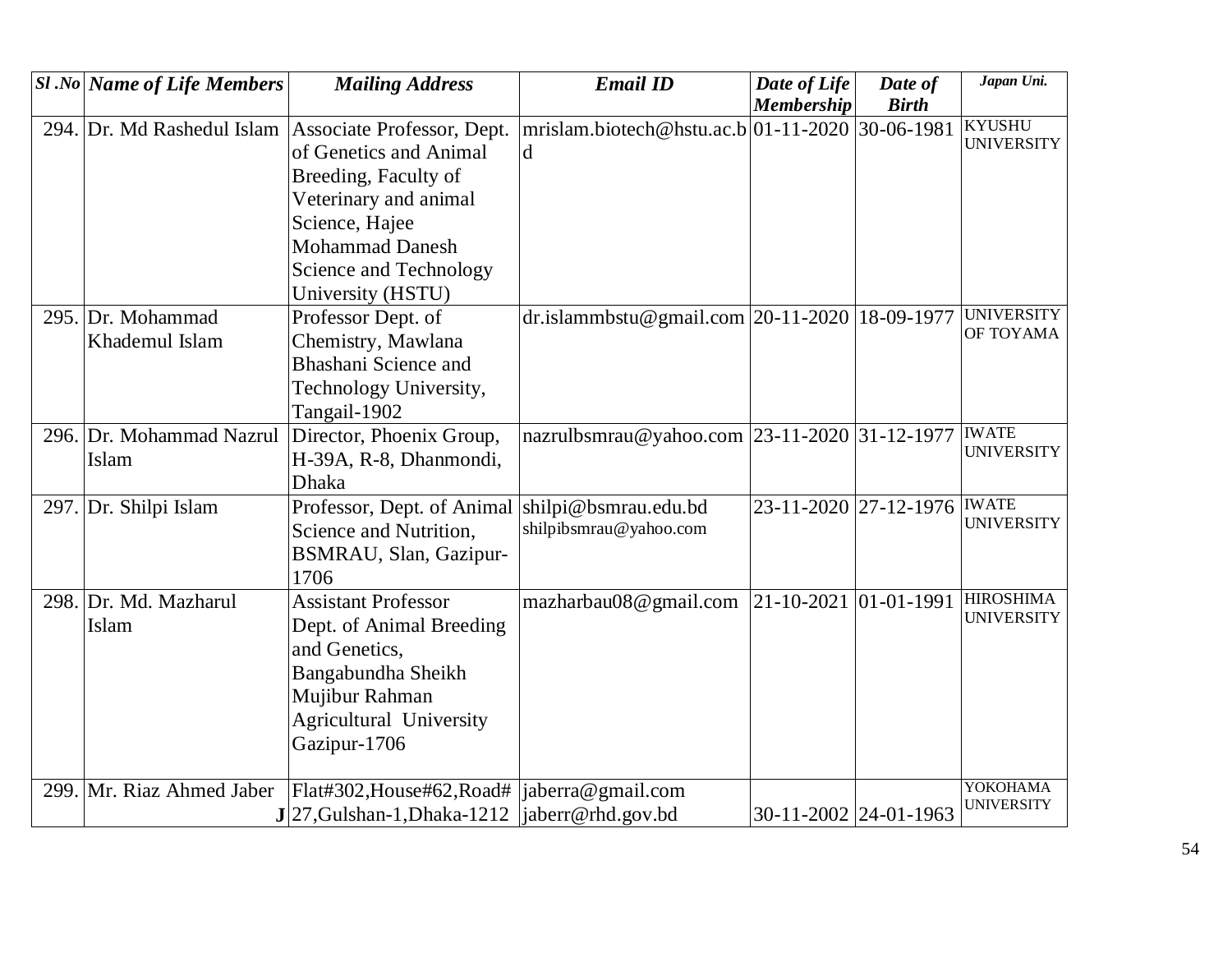| <b>Sl</b> .No Name of Life Members | <b>Mailing Address</b>             | <b>Email ID</b>           | Date of Life          | Date of      | Japan Uni.                           |
|------------------------------------|------------------------------------|---------------------------|-----------------------|--------------|--------------------------------------|
|                                    |                                    |                           | <b>Membership</b>     | <b>Birth</b> |                                      |
| 300. Dr. Md. Abdul Jalil           | Professor, Dept. of Civil          | majalil@ce.buet.ac.bd     | 12-03-2007 24-06-1962 |              | <b>UNIVERSITY</b><br>OF TOKYO        |
|                                    | Engineering, BUET,                 |                           |                       |              |                                      |
|                                    | Dhaka 1000                         |                           |                       |              |                                      |
| 301. Dr. Md. Abdul Jalil           | Professor and Treasurer            | drmajalil@yahoo.com       | 12-03-2007 01-01-1965 |              | <b>KANAZAWA</b>                      |
|                                    | <b>BGMEA University of</b>         | jalil_a@presidency.edu.bd |                       |              | <b>UNIVERSITY</b>                    |
|                                    | Fashion & Technology               |                           |                       |              |                                      |
|                                    | Nishat Nagar, Turag,               |                           |                       |              |                                      |
|                                    | Dhaka.                             |                           |                       |              |                                      |
| 302. Dr. Kazi Mohammad             | Sr. Medical Officer,               |                           |                       |              | <b>UNIVERSITY</b>                    |
| Asif Jamil                         | <b>Clinical Sciences Division,</b> |                           | 04-09-2003 01-01-1964 |              | OF TOKYO                             |
|                                    | ICDDR, B, Mohakhali,               |                           |                       |              |                                      |
|                                    | Dhaka, Bangladesh                  |                           |                       |              |                                      |
| 303. Dr. Chowdhury Moin            | Hiroshima Dental Clinic,           | cmoinjan@yahoo.com        | 14-03-2010 22-09-1968 |              | <b>HOROSHIMA</b>                     |
| Jan                                | 42 Lake Circus,                    |                           |                       |              | <b>UNIVERSITY</b>                    |
|                                    | Kalabagan, Dhaka-1205              |                           |                       |              |                                      |
| 304. Dr. Md. Abdul Jabbar          | Associate Professor, Dept.         | jabbar@du.ac.bd           | 28-02-2011 09-11-1971 |              | <b>TOKUSHIMA</b>                     |
|                                    | of Chemistry, University           | jabbar1971@gmail.com      |                       |              | <b>UNIVERSITY</b>                    |
|                                    | of Dhaka, Dhaka-1000               |                           |                       |              |                                      |
| 305. Dr. Farha Matin Juliana       | 64/F, Shahid Giasuddin             | farhamatin@gmail.com      | 28-02-2011            | 12-02-1977   | YAMAGATA                             |
|                                    | R/A, Dhaka University.             |                           |                       |              | <b>UNIVERSITY</b>                    |
|                                    | <b>Or</b>                          |                           |                       |              |                                      |
|                                    | Professor, Dept. of Bio-           |                           |                       |              |                                      |
|                                    | <b>Chemistry and Molicular</b>     |                           |                       |              |                                      |
|                                    | Biology, Jahangirnagar             |                           |                       |              |                                      |
|                                    | University, Savar, Dhaka-          |                           |                       |              |                                      |
|                                    | 1342                               |                           |                       |              |                                      |
| 306. Dr. Nasrin Jewena             | Professor Dept. of                 | nasrin28ju@juniv.edu      | 13-11-2017 30-12-1981 |              | <b>KUMAMOTO</b><br><b>UNIVERSITY</b> |
|                                    | Chemistry, Jahangirnagar           |                           |                       |              |                                      |
|                                    | University, Savar, Dhaka-          |                           |                       |              |                                      |
|                                    | 1342                               |                           |                       |              |                                      |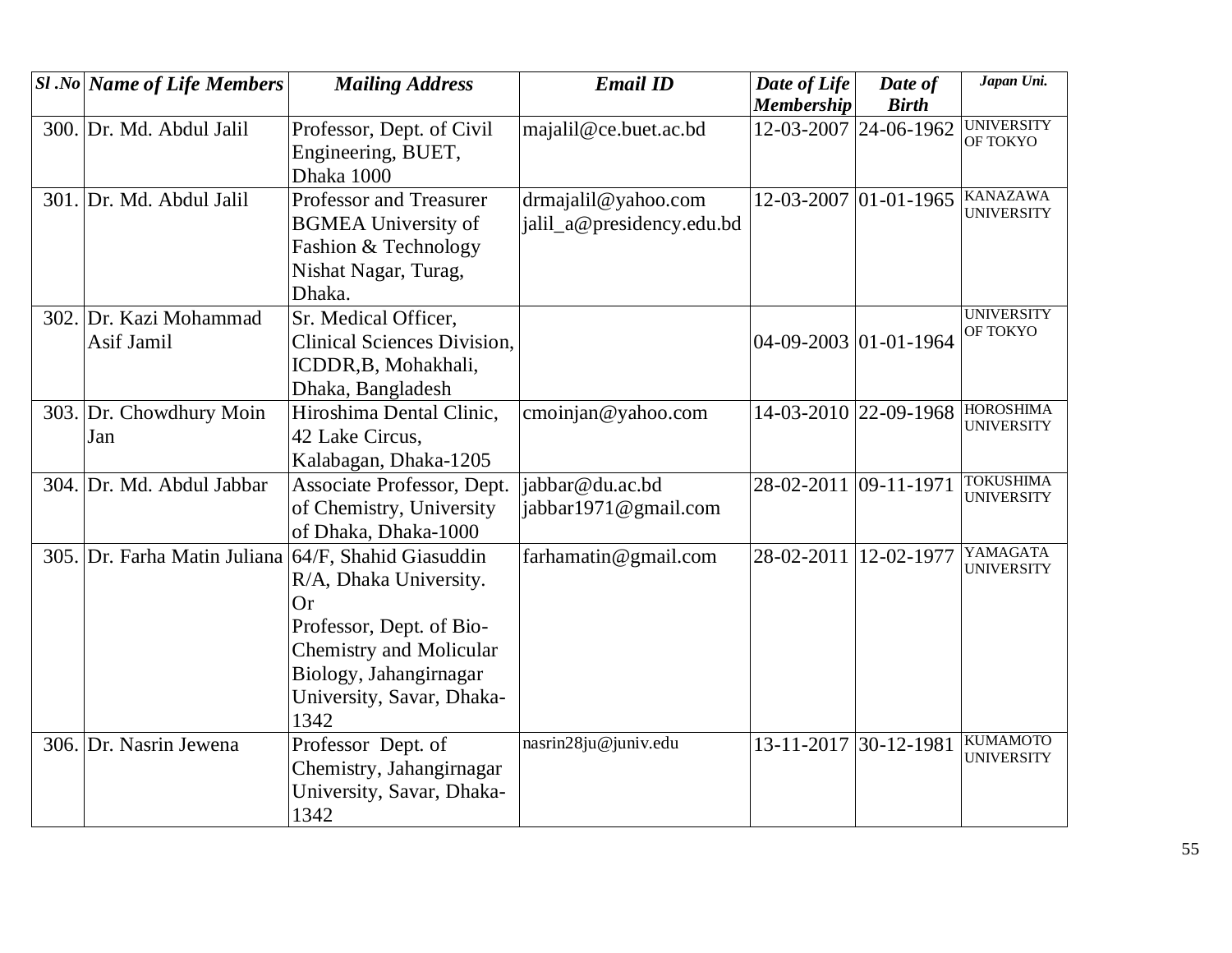| <b>Sl</b> .No   Name of Life Members | <b>Mailing Address</b>          | <b>Email ID</b>                                | Date of Life           | Date of      | Japan Uni.                              |
|--------------------------------------|---------------------------------|------------------------------------------------|------------------------|--------------|-----------------------------------------|
|                                      |                                 |                                                | <b>Membership</b>      | <b>Birth</b> |                                         |
| 307. Dr. Mohammad                    | Professor,                      | mfiaman4@gmail.com                             | 28-11-2019 16-09-1970  |              | <b>KYOTO</b><br><b>UNIVERSITY</b>       |
| Firoj Jaman                          | Dept. of Zoology                |                                                |                        |              |                                         |
|                                      | University of Dhaka,            |                                                |                        |              |                                         |
|                                      | Dhaka-1000                      |                                                |                        |              |                                         |
| 308. Dr. Effat Jahan                 | Assistant Professor, Dept.      | effat.jahan $25@$ gmail.com                    | 04-03-2020  27-10-1991 |              | <b>KAITAMA</b>                          |
|                                      | of EEE, American                | effat@aiub.edu                                 |                        |              | <b>INSTITUTE OF</b><br><b>TECHNOLOG</b> |
|                                      | <b>International University</b> |                                                |                        |              | Y                                       |
|                                      | Bangladesh (AIUB)               |                                                |                        |              |                                         |
| 309. Dr. Jakia Sultana Jothi         | Assistant Professor, Dept.      | juthi.engg.bau@gmail.com 31-10-2020 14-01-1990 |                        |              | <b>HIROSHIMA</b>                        |
|                                      | of Food Processing and          |                                                |                        |              | <b>UNIVERSITY</b>                       |
|                                      | Engineering, Faculty of         |                                                |                        |              |                                         |
|                                      | Food Science and                |                                                |                        |              |                                         |
|                                      | Technology, Chittagong          |                                                |                        |              |                                         |
|                                      | Veterinary and Animal           |                                                |                        |              |                                         |
|                                      | <b>Sciences University</b>      |                                                |                        |              |                                         |
| 310. Dr. Ahmed Md. Kabir             | House No.27, B-1, Road          |                                                |                        |              | <b>UNIVERSITY</b>                       |
|                                      | K No.8, Sector No.3, Uttara     | ka_dtl@yahoo.com                               | 16-11-2002 31-12-1954  |              | OF TOKYO                                |
|                                      | Model Town, Dhaka-1230          |                                                |                        |              |                                         |
| 311. Dr. Yearul Kabir                | Professor,                      |                                                |                        |              | <b>TOHOKU</b>                           |
|                                      | Dept. of Biochemistry $\&$      | ykabir@yahoo.com                               | 21-11-2002 08-01-1958  |              | <b>UNIVERSITY</b>                       |
|                                      | Molecular Biology,              |                                                |                        |              |                                         |
|                                      | University of Dhaka             |                                                |                        |              |                                         |
|                                      | Dhaka-1000                      |                                                |                        |              |                                         |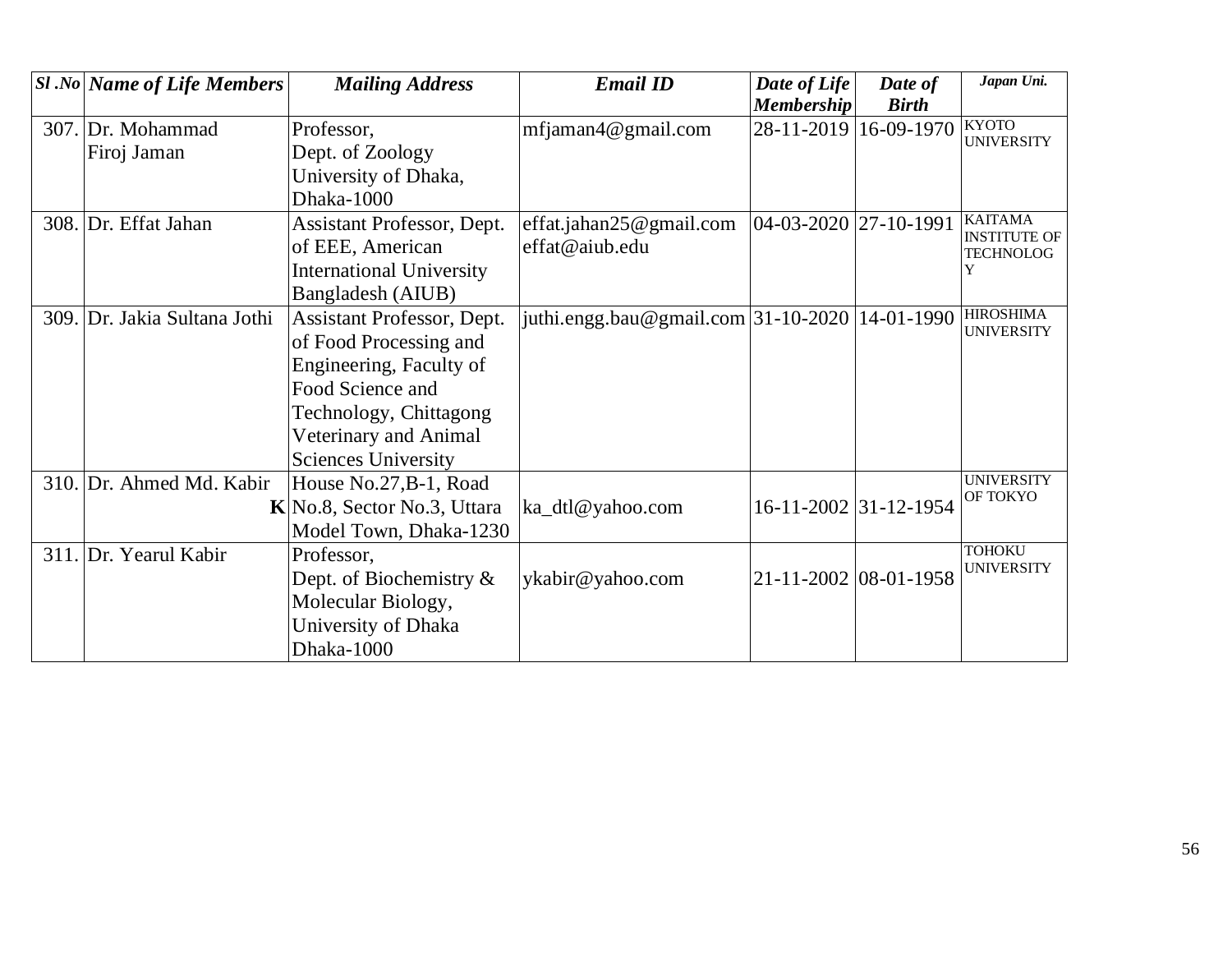| $ S1 $ .No Name of Life Members | <b>Mailing Address</b>      | <b>Email ID</b>                                 | Date of Life<br><b>Membership</b> | Date of<br><b>Birth</b> | Japan Uni.                          |
|---------------------------------|-----------------------------|-------------------------------------------------|-----------------------------------|-------------------------|-------------------------------------|
| 312. Dr. Chowdhury Md.          | Director & Education        | dr_chowdhury_2007@yah                           | 18-10-2004 01-01-1969             |                         | <b>HYOGO</b>                        |
| Ehsan Karim                     | Advisor, Japanese Center    | oo.com                                          |                                   |                         | <b>UNIVERSITY</b>                   |
|                                 | for Culture and Education   |                                                 |                                   |                         |                                     |
|                                 | in Bangladesh               |                                                 |                                   |                         |                                     |
|                                 | 312, Elephant Road          |                                                 |                                   |                         |                                     |
|                                 | (Ground Floor),             |                                                 |                                   |                         |                                     |
|                                 | Newmarket, Dhanmondi,       |                                                 |                                   |                         |                                     |
|                                 | Dhaka-1205                  |                                                 |                                   |                         |                                     |
|                                 | <b>Or</b>                   |                                                 |                                   |                         |                                     |
|                                 | Res: Pearl Apartment, flat- |                                                 |                                   |                         |                                     |
|                                 | 2B, 310, Elephant Road,     |                                                 |                                   |                         |                                     |
|                                 | Newmarket, Dhanmondi,       |                                                 |                                   |                         |                                     |
|                                 | Dhaka-1205                  |                                                 |                                   |                         |                                     |
| 313. Dr. Md. Abdul Karim        | Professor,                  | makarim10@yahoo.com                             | 10-03-2004                        | 12-07-1968              | <b>EHIME</b><br><b>UNIVERSITY</b>   |
|                                 | Dept. of Botany,            |                                                 |                                   |                         |                                     |
|                                 | University of Dhaka,        |                                                 |                                   |                         |                                     |
|                                 | Dhaka-1000                  |                                                 |                                   |                         |                                     |
| 314. Dr. Md. Mashud Karim       | Professor, Dept. of Naval   | mdmk27@yahoo.com                                | 04-09-2003 05-11-1967             |                         | YOKOHAMA<br><b>UNIVERSITY</b>       |
|                                 | Architecture & Marine       |                                                 |                                   |                         |                                     |
|                                 | Engineering, BUET,          | mmkarim@name.buet.ac.b                          |                                   |                         |                                     |
|                                 | Dhaka-1000.                 | d                                               |                                   |                         |                                     |
|                                 |                             |                                                 |                                   |                         |                                     |
| 315. Dr. Reaz Hasan Karim       | Professor & Head, Dept. of  |                                                 | 29-06-2004 28-10-1963             |                         |                                     |
|                                 | Naval Architecture &        |                                                 |                                   |                         |                                     |
|                                 | Marine Engineering,         |                                                 |                                   |                         |                                     |
|                                 | <b>BUET, Dhaka</b>          |                                                 |                                   |                         |                                     |
| 316. Dr. Mohammed               | 44/1 North Dhanmondi,       | mohd.mohibulkarim@yah                           |                                   | 05-04-1954              | <b>KOBE</b><br><b>UNIVERSITY</b>    |
| Mohibul Karim                   | Kalabagan, Dhaka-1205       | oo.com                                          |                                   |                         |                                     |
| 317. Dr. Momeen Abdul           | 59, Sultangonj Rayer        | khalequemomeen@gmail.c $ 04-12-2004 02-01-1955$ |                                   |                         | <b>SHINSHU</b><br><b>UNIVERSITY</b> |
| Khaleque                        | Bazar, Dhaka-1209           | om                                              |                                   |                         |                                     |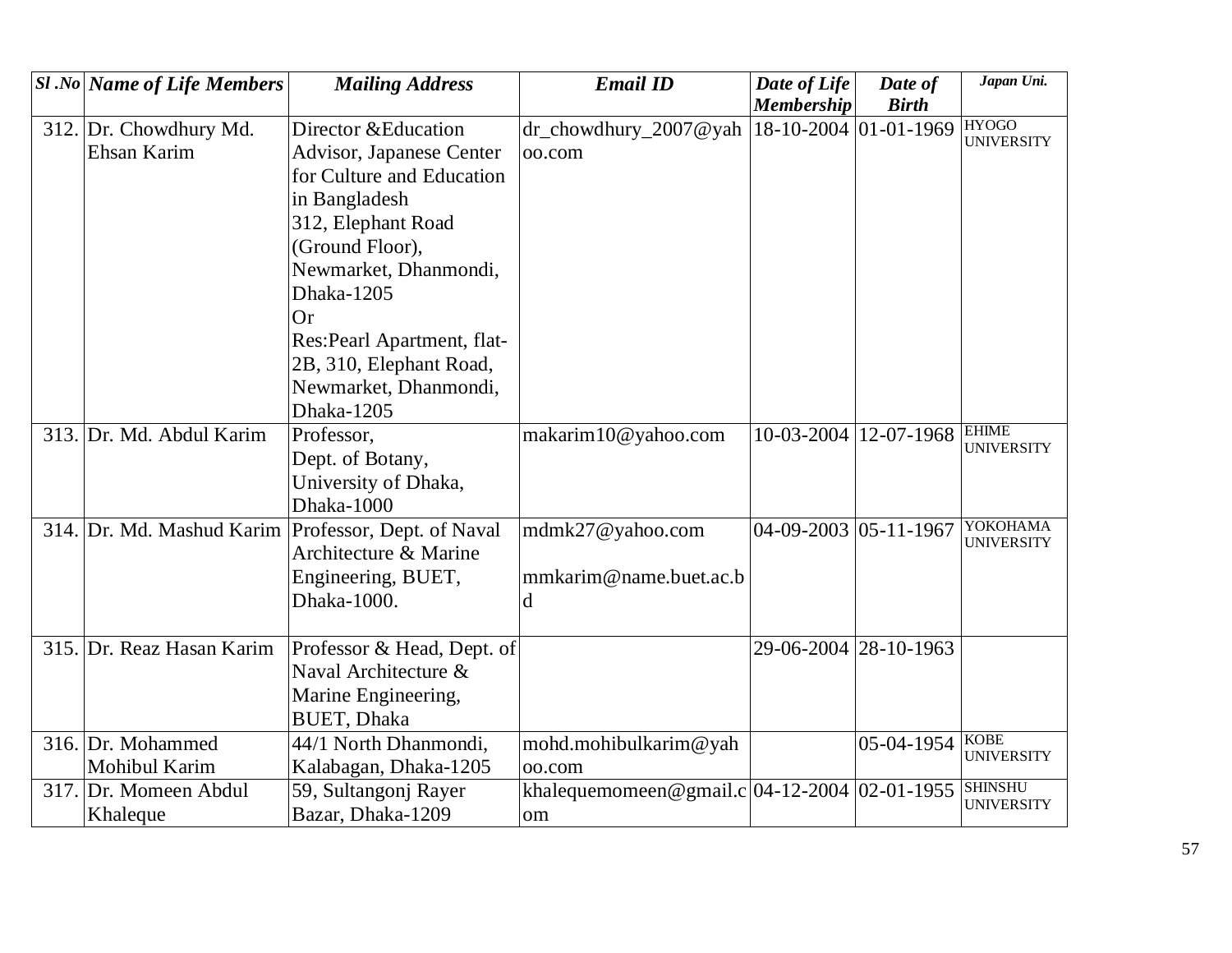|      | $ S1.No $ Name of Life Members   | <b>Mailing Address</b>                                                                                    | <b>Email ID</b>       | Date of Life<br><b>Membership</b> | Date of<br><b>Birth</b> | Japan Uni.                            |
|------|----------------------------------|-----------------------------------------------------------------------------------------------------------|-----------------------|-----------------------------------|-------------------------|---------------------------------------|
|      | 318. Dr. Mohammed                | Professor, Dept. of                                                                                       | akju777@yahoo.com     | 12-08-06                          | 24-03-1968              | <b>KINKI</b>                          |
|      | Abdullah Khan                    | Chemistry, Jahangirnagar<br>University, Savar-1342                                                        |                       |                                   |                         | <b>UNIVERSITY</b>                     |
|      | 319. Dr. Md. Anisur              | Professor, Dept. of                                                                                       |                       | 07-08-2003 22-07-1962             |                         | <b>KAGAWA</b><br><b>UNIVERSITY</b>    |
|      | Rahman Khan                      | Microbiology, University<br>of Dhaka, Dhaka-1000                                                          | anis37@yahoo.com      |                                   |                         |                                       |
|      | 320. Dr. Nurul Alam Khan         | Commissioner, Mongla<br>Custom House, Khalishpur<br>Khulna<br>or<br>C/O. Khan Md. Humayan,                |                       | 31-10-2006                        |                         | <b>KOGASHIMA</b><br><b>UNIVERSITY</b> |
|      |                                  | G-4, Block-4, Shere-<br>Banglanagar, Dhaka-1207.                                                          |                       |                                   |                         |                                       |
|      | 321. Dr. S.I. Khan               | Chairman,<br>Gram Bangla Sangstha<br>(CBVO), 214/1, Elephant<br>Road, Dhanmondi South<br>Dhaka-1205.      | ksayeedul@yahoo.com   |                                   | 16-04-2002 12-01-1942   | <b>NAGOYA</b><br><b>UNIVERSITY</b>    |
| 322. | Dr. Saleha Khan                  | Professor,<br>Dept. of Fisheries<br>Management, Bangladesh<br>Agricultural University,<br>Mymensingh-2202 | skhanbau@yahoo.com    | $17 - 12 - 2004$                  | 12-08-1964              | <b>KAGOSHIMA</b><br><b>UNIVERSITY</b> |
|      | 323. Dr. Nur Ahamed<br>Khondaker | Mohammadpur, Dhaka -<br>1297                                                                              | akinafi@yahoo.com     | 28-09-2000 01-07-1959             |                         | <b>EHIME</b><br><b>UNIVERSITY</b>     |
|      | 324. Dr. Subarna Karmaker        | Co, Prof. Tapan Kumar<br>Saha, Lecturer Dept. of<br>Chemistry, Jahangirnagar<br>University, Savar, Dhaka. | ksubarna_ju@yahoo.com | 07-03-2009 25-10-1972             |                         | <b>OKAYAMA</b><br><b>UNIVERSITY</b>   |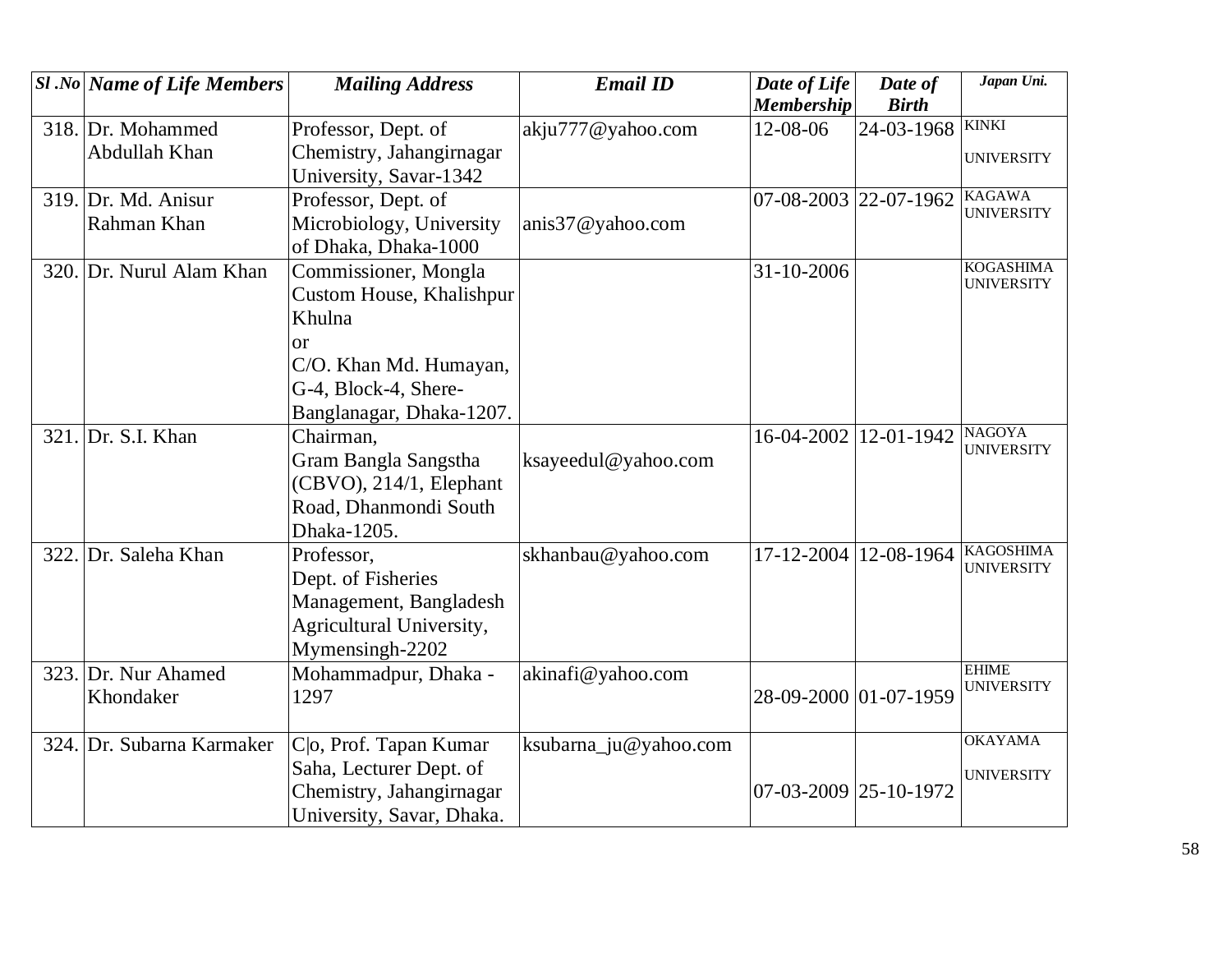| <b>Sl</b> .No Name of Life Members | <b>Mailing Address</b>   | <b>Email ID</b>         | Date of Life             | Date of          | Japan Uni.        |
|------------------------------------|--------------------------|-------------------------|--------------------------|------------------|-------------------|
|                                    |                          |                         | <b>Membership</b>        | <b>Birth</b>     |                   |
| 325. Dr. Md. Reza Hasan            | Professor,               | mrkh@name.buet.ac.bd    | 10-07-2004 28-10-1963    |                  | YOKOHAMA          |
| Khondoker                          | Dept. of N.A.M.E. BUET   |                         |                          |                  | <b>UNIVERSITY</b> |
|                                    | Dhaka-1000.              |                         |                          |                  |                   |
| 326. Dr. A.J.M. Sirajul            | Professor, Dept. of Soil | sirajul_bsmrau@yahoo.co | 27-03-2010 15-01-1954    |                  | <b>KYUSHU</b>     |
| Karim                              | Science, Bangabandhu     | m                       |                          |                  | <b>UNIVERSITY</b> |
|                                    | Sheikh Mujibur Rahman    |                         |                          |                  |                   |
|                                    | Agricultural University, |                         |                          |                  |                   |
|                                    | Salna, Gazipur-1706      |                         |                          |                  |                   |
|                                    | Оr                       |                         |                          |                  |                   |
|                                    | 167, WAPDA Road          |                         |                          |                  |                   |
|                                    | West Rampura, Dhaka-     |                         |                          |                  |                   |
|                                    | 1219.                    |                         |                          |                  |                   |
| 327. Dr. M. A. M Yahia             | Professor,               | yahiakhabg@gmail.com    | 22-10-2010 01-04-1964    |                  | <b>SHINSHU</b>    |
| Khandoker                          | Dept. of Animal Breeding |                         |                          |                  | <b>UNIVERSITY</b> |
|                                    | and Genetics, Bangladesh |                         |                          |                  |                   |
|                                    | Agricultural University, |                         |                          |                  |                   |
|                                    | Mymensingh-2202,         |                         |                          |                  |                   |
| 328. Dr. Firoza Khanom             | Building# 8, Flat# 301,  | fkhanom.herbalrnd@acme  | $ 22-10-2010 01-01-1966$ |                  | <b>SHINSHU</b>    |
|                                    | Japan Garden City,       | global.com              |                          |                  | <b>UNIVERSITY</b> |
|                                    | Mohammedpur, Dhaka-      |                         |                          |                  |                   |
|                                    | 1207                     |                         |                          |                  |                   |
| 329. Dr. M. Abdul Karim            | Professor, Dept. of      | akarim1506@yahoo.com    | 04-11-2010 15-06-1959    |                  | <b>KYOTO</b>      |
|                                    | Agronomy, Bangabandhu    |                         |                          |                  | <b>UNIVERSITY</b> |
|                                    | Sk. Mujibur Rahman       |                         |                          |                  |                   |
|                                    | Agricultural University, |                         |                          |                  |                   |
|                                    | Salna, Gazipur-1706      |                         |                          |                  |                   |
| 330. Dr. Md. Zafar Iqbal           | Professor, Dept. of      | zikhan@math.buet.ac.bd, | 20-02-2011               | $16 - 12 - 1971$ | <b>TOKYO</b>      |
| Khan                               | Mathematics, BUET,       | khanfarabi@gmail.com    |                          |                  | <b>UNIVERSITY</b> |
|                                    | Dhaka-1000               |                         |                          |                  |                   |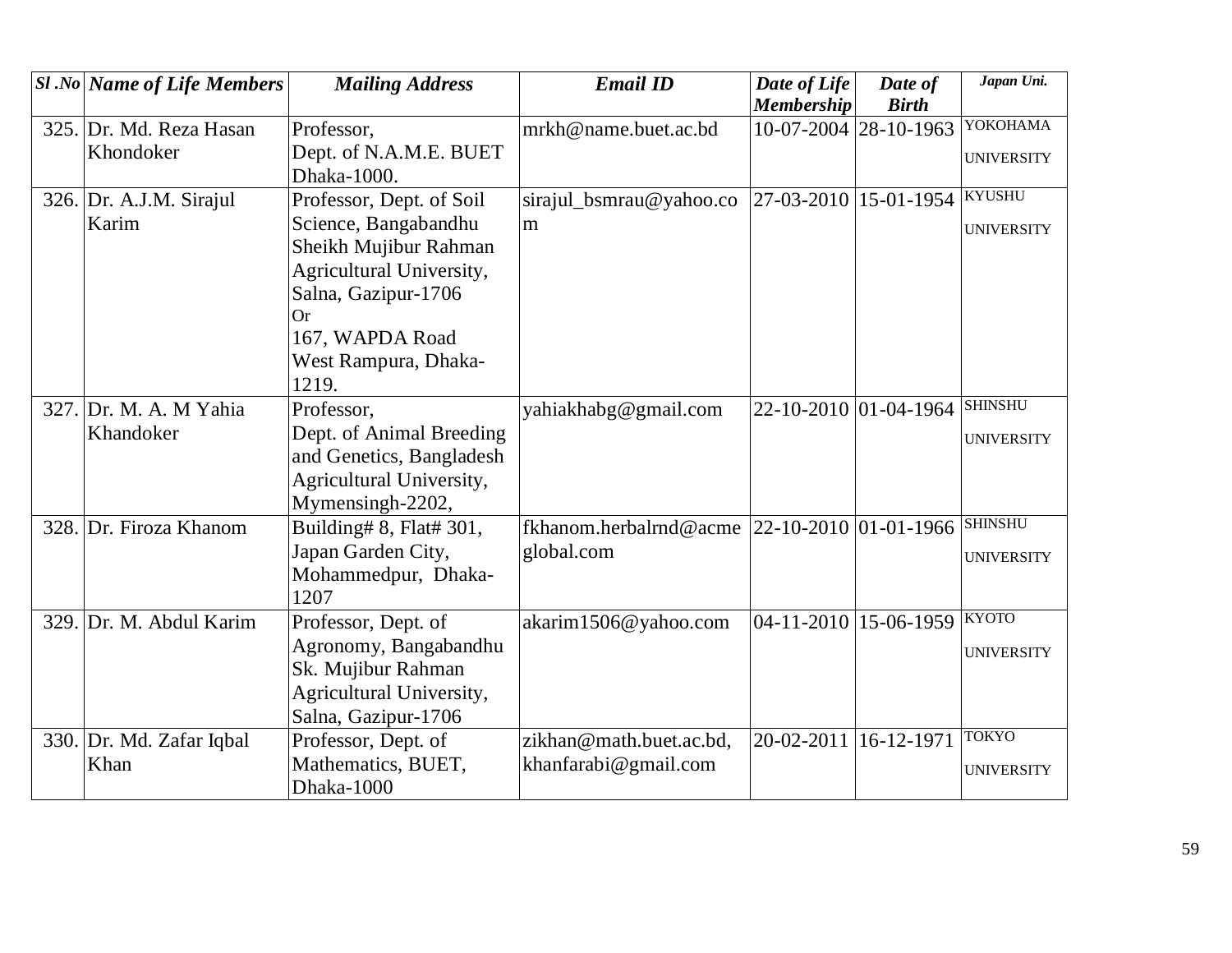|      | $ S1 $ .No Name of Life Members                    | <b>Mailing Address</b>                             | <b>Email ID</b>        | Date of Life          | Date of      | Japan Uni.        |
|------|----------------------------------------------------|----------------------------------------------------|------------------------|-----------------------|--------------|-------------------|
|      |                                                    |                                                    |                        | <b>Membership</b>     | <b>Birth</b> |                   |
|      | 331. Dr. Md. Abu Ashraf                            | Professor, Dept. of Plant                          | abuashrafkhan@yahoo.co | 28-02-2011            | 12-03-1963   | <b>KYUSHU</b>     |
|      | Khan                                               | Pathology, Bangabandhu                             | m                      |                       |              | <b>UNIVERSITY</b> |
|      |                                                    | Sk. Mujibur Rahman                                 |                        |                       |              |                   |
|      |                                                    | Agricultural University,                           |                        |                       |              |                   |
|      |                                                    | Gazipur-1706.                                      |                        |                       |              |                   |
|      | 332. Dr. Mohammad                                  | Professor,                                         | mkzamandu@gmail.com    |                       |              | <b>KUMAMOTO</b>   |
|      | Kamruzzaman                                        | Dept. of Applied                                   | kamruzzaman@du.ac.bd   |                       |              | <b>UNIVERSITY</b> |
|      |                                                    | Chemistry $\&$                                     |                        |                       |              |                   |
|      |                                                    | <b>Chemical Engineering</b>                        |                        |                       |              |                   |
|      |                                                    | University of Dhaka,                               |                        |                       |              |                   |
|      |                                                    | Dhaka-1000.                                        |                        |                       |              |                   |
| 333. | Dr. Anjuman Ara                                    | Associate Professor,                               | anjuruf@yahoo.co.in    | 13-09-2012 25-12-1978 |              | <b>HOKKAIDO</b>   |
|      | Yasmin Khan                                        | Dept. of Dental Anatomy,                           |                        |                       |              | <b>UNIVERSITY</b> |
|      |                                                    | Sapporo Dental College &                           |                        |                       |              |                   |
|      |                                                    | Hospital, Plot# 24, Court                          |                        |                       |              |                   |
|      |                                                    | Bari Road, Sector# 8,                              |                        |                       |              |                   |
|      |                                                    | Uttara, Dhaka-1230                                 |                        |                       |              |                   |
|      | 334. Dr. Engr. Md. Abul                            | Principal Scientific Officer   kashem222@yahoo.com |                        | $10 - 12 - 2012$      | 16-09-1965   | <b>NAGOYA</b>     |
|      | Kashem                                             | (PSO), BCSIR                                       |                        |                       |              | <b>UNIVERSITY</b> |
|      |                                                    | Laboratories, Dhaka-1205                           |                        |                       |              |                   |
|      | 335. Dr. Mahfujul Haq Khan House - 46/F, Road - 7, |                                                    | mahtink@yahoo.com      | 2006                  | 15-03-1967   | <b>HOKKAIDO</b>   |
|      |                                                    | Banani, Dhaka-1213                                 |                        |                       |              | <b>UNIVERSITY</b> |
|      |                                                    |                                                    |                        |                       |              |                   |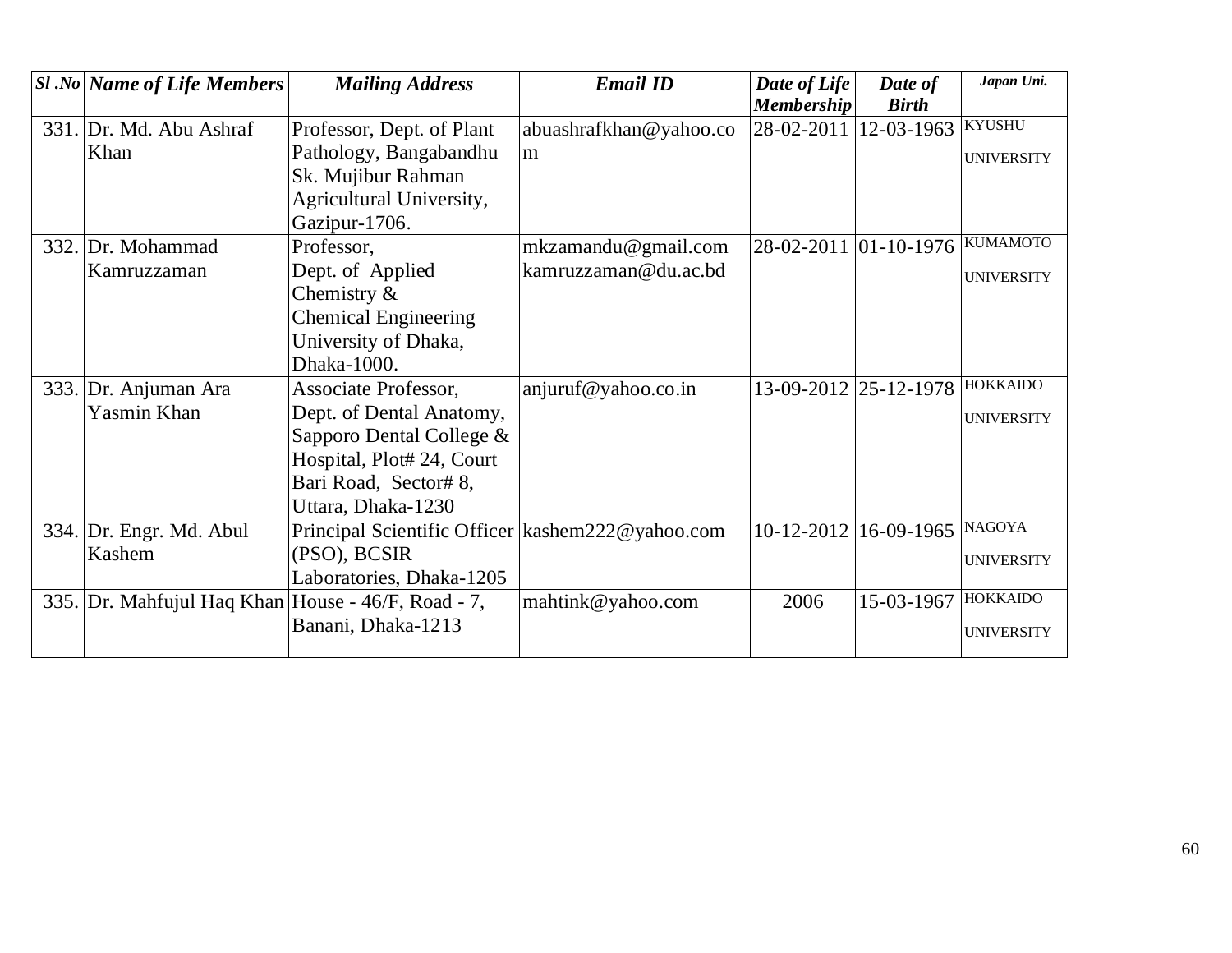| <b>Sl</b> .No   Name of Life Members | <b>Mailing Address</b>                         | <b>Email ID</b>           | Date of Life<br><b>Membership</b> | Date of<br><b>Birth</b>        | Japan Uni.        |
|--------------------------------------|------------------------------------------------|---------------------------|-----------------------------------|--------------------------------|-------------------|
| 336. Dr. M. Kamruzzaman              | Professor and Dean,                            | deanaerd@bsmrau.edu.bd    |                                   | 17-01-2013 01-12-1968 NAGOYA   |                   |
|                                      | <b>Faculty of Agricultural</b>                 | kamruzzaman@bsmrau.edu.bd |                                   |                                |                   |
|                                      | Economics & Rural                              |                           |                                   |                                | <b>UNIVERSITY</b> |
|                                      |                                                |                           |                                   |                                |                   |
|                                      | Development,                                   |                           |                                   |                                |                   |
|                                      | Bangabandhu Sk. Mujibur                        |                           |                                   |                                |                   |
|                                      | Rahman Agricultural                            |                           |                                   |                                |                   |
|                                      | University, Salna,                             |                           |                                   |                                |                   |
|                                      | Gazipur-1706                                   |                           |                                   |                                | <b>NARA</b>       |
| 337. Dr. Mosammat                    | Rangs Eskaton Tower,                           | nazmanara@yahoo.com       |                                   | 09-06-1962                     |                   |
| Nazmanara Khanum                     | A-2, 37 New Eskaton,                           |                           |                                   |                                | <b>WOMENS</b>     |
|                                      | Dhaka-1000.                                    |                           |                                   |                                | <b>UNIVERSITY</b> |
|                                      | Or                                             |                           |                                   |                                |                   |
|                                      | Deputy Secretary, Ministry                     |                           |                                   |                                |                   |
|                                      | of Civil Aviation and                          |                           |                                   |                                |                   |
|                                      | Tourism, Bangladesh                            |                           |                                   |                                |                   |
|                                      | Secretariat, Dhaka                             |                           |                                   |                                |                   |
| 338. Dr. Md. Rokibul Islam           | Professor, Dept. of Animal rikhanbau@yahoo.com |                           |                                   | 13-03-2013 28-07-1964 MIYAZAKI |                   |
| Khan                                 | Science, Bangladesh                            |                           |                                   |                                | <b>UNIVERSITY</b> |
|                                      | Agricultural University,                       |                           |                                   |                                |                   |
|                                      | Mymensingh.-2202                               |                           |                                   |                                |                   |
| 339. Dr. S.M. ABE Kawsar             | Associate Professor, Dept.                     | akawsarabe@yahoo.com      | 24-06-2013 01-01-1972             |                                | <b>YOKOHAMA</b>   |
|                                      | of Chemistry faculty of                        |                           |                                   |                                | <b>CITY</b>       |
|                                      | Science, University of                         |                           |                                   |                                |                   |
|                                      | Chittagong, Chittagong-                        |                           |                                   |                                | <b>UNIVERSITY</b> |
|                                      | 4331                                           |                           |                                   |                                |                   |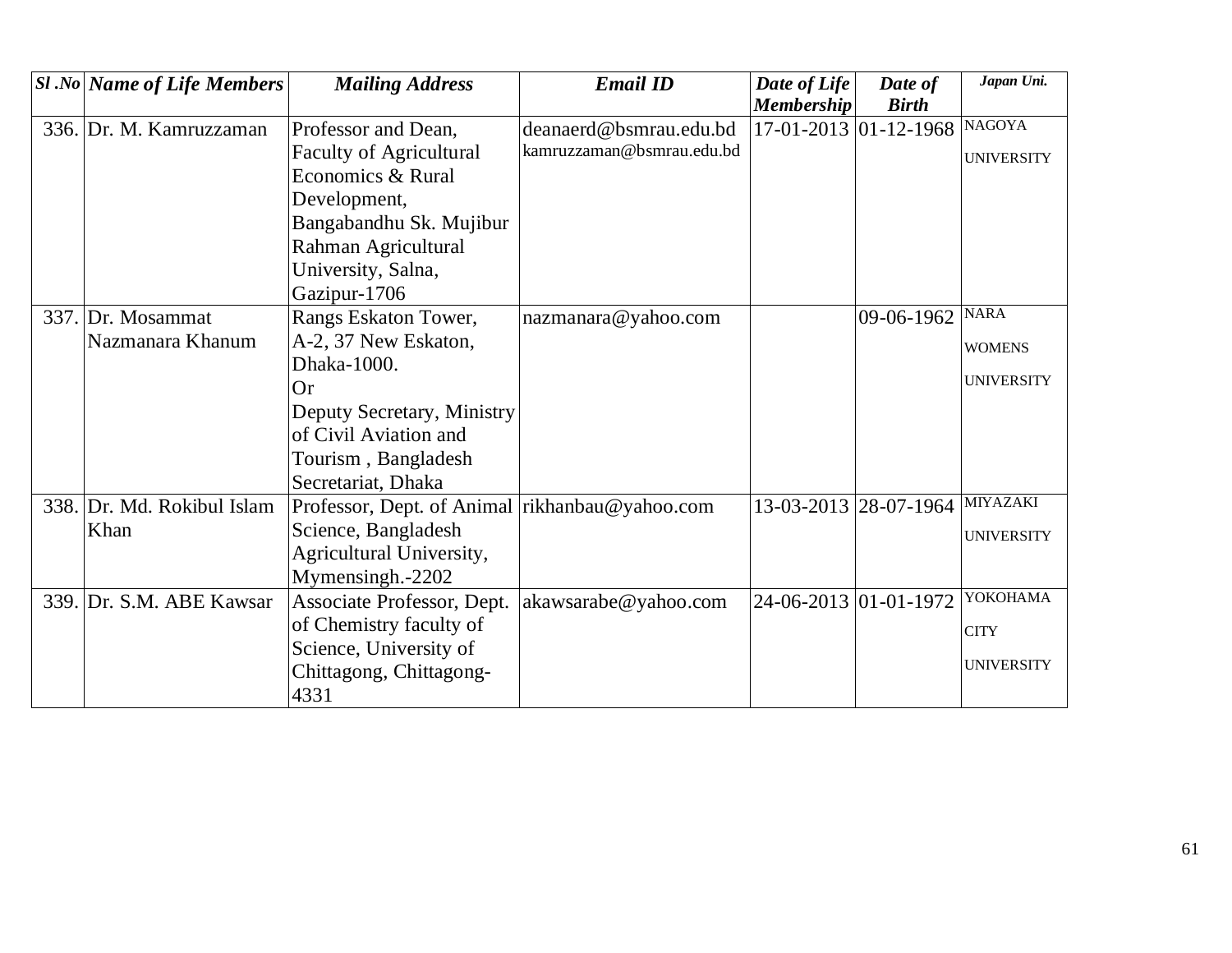| <b>Sl</b> .No Name of Life Members | <b>Mailing Address</b>          | <b>Email ID</b>    | Date of Life            | Date of      | Japan Uni.        |
|------------------------------------|---------------------------------|--------------------|-------------------------|--------------|-------------------|
|                                    |                                 |                    | <b>Membership</b>       | <b>Birth</b> |                   |
| 340. Dr. Md. Ahamedul              | Assistant Professor, Dept.      | drakabir@yahoo.com | 13-02-2014              | 18-11-1973   | <b>HIROSHIMA</b>  |
| Kabir                              | of Periodontology & Oral        |                    |                         |              | <b>UNIVERSITY</b> |
|                                    | Pathology, Bangladesh           |                    |                         |              |                   |
|                                    | Dental College, Dhaka           |                    |                         |              |                   |
|                                    | Or                              |                    |                         |              |                   |
|                                    | 23/2, Moneswar Road,            |                    |                         |              |                   |
|                                    | Ternary More, Zigatala,         |                    |                         |              |                   |
|                                    | Dhaka-1209                      |                    |                         |              |                   |
| 341. Dr. S.M. Lutful Kabir         | Professor, Dept. of             | lkabir79@gmail.com | 22-03-2014 07-01-1979   |              | <b>OSAKA</b>      |
|                                    | Microbiology and                |                    |                         |              | <b>UNIVERSITY</b> |
|                                    | Hygiene, BAU,                   |                    |                         |              |                   |
|                                    | Mymensingh-2202                 |                    |                         |              |                   |
| 342. Dr. S.M. Abdul Karim          | Associate Professor, Dept.      | mkarim.as@aust.edu | 18-12-2014 03-02-1972   |              | <b>KYOTO</b>      |
|                                    | of A&S, Ahsanullah              | smakrm@google.com  |                         |              | <b>UNIVERSITY</b> |
|                                    | University of Science and       |                    |                         |              |                   |
|                                    | Technology, Tejgaon,            |                    |                         |              |                   |
|                                    | <b>Dhaka</b>                    |                    |                         |              |                   |
| 343. Dr. A.K.M. Fazle              | <b>Nuclear Safety, Security</b> | kibriaf@yahoo.com  | 09-03-2015 15-07-1964   |              | <b>NAGASAKI</b>   |
| Kibria                             | and Safeguards Division,        |                    |                         |              | <b>UNIVERSITY</b> |
|                                    | <b>Bangladesh Atomic</b>        |                    |                         |              |                   |
|                                    | <b>Energy Commission E-</b>     |                    |                         |              |                   |
|                                    | 12/A, Agargaon, Sher-E-         |                    |                         |              |                   |
|                                    | Bangla Nagar, Dhaka-            |                    |                         |              |                   |
|                                    | 1207                            |                    |                         |              |                   |
| 344. Dr. Md. Sirajul Islam         | <b>Associate Professor</b>      | sirajsau@gmail.com | $17-07-2017$ 05-11-1979 |              | <b>EHIME</b>      |
| Khan                               | Dept. of Agricultural           |                    |                         |              | <b>UNIVERSITY</b> |
|                                    | Chemistry, Sher-e-Bangla        |                    |                         |              |                   |
|                                    | Agricultural University,        |                    |                         |              |                   |
|                                    | Dhaka-1207.                     |                    |                         |              |                   |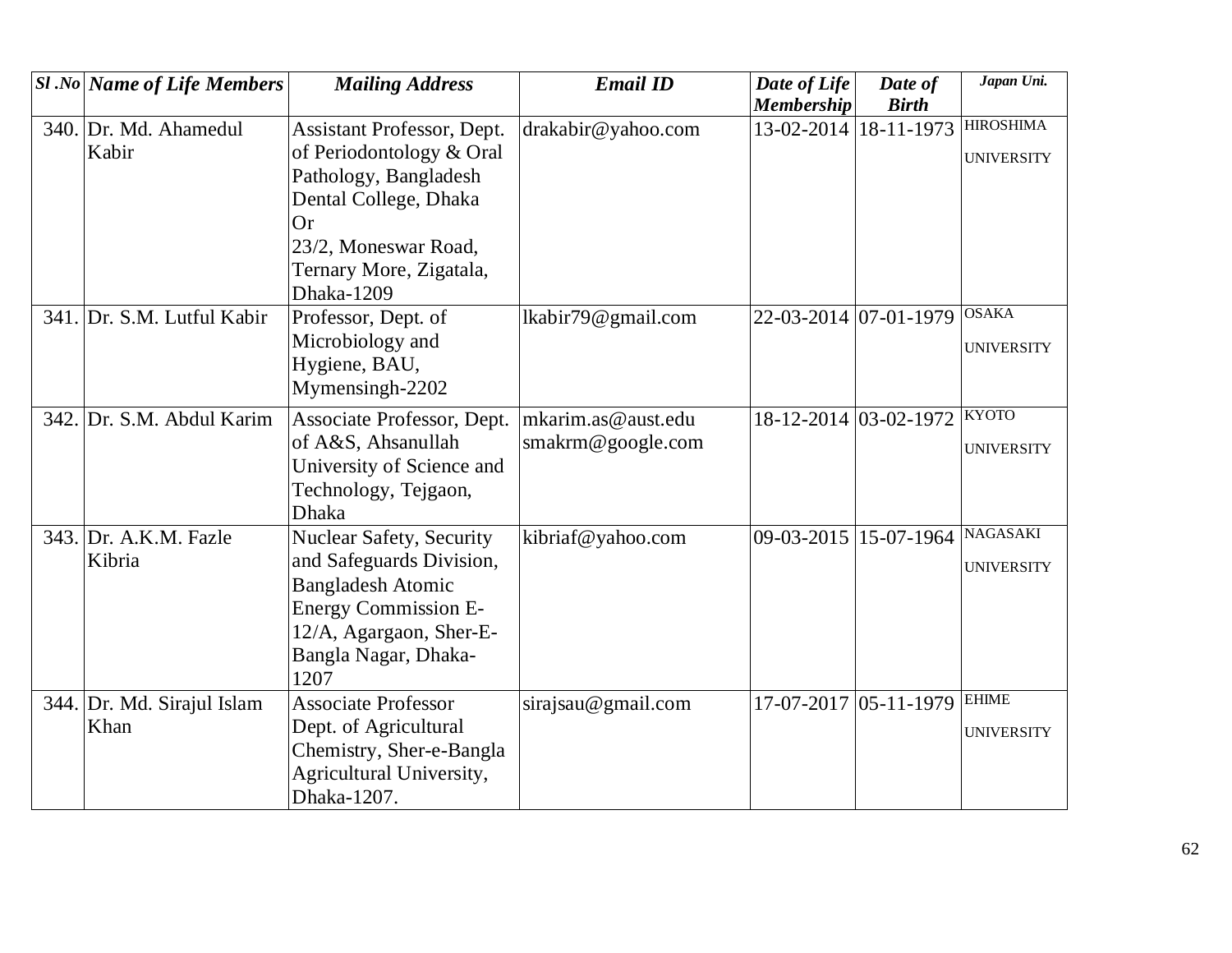| <b>Sl</b> .No Name of Life Members | <b>Mailing Address</b>            | <b>Email ID</b>                                | Date of Life          | Date of        | Japan Uni.        |
|------------------------------------|-----------------------------------|------------------------------------------------|-----------------------|----------------|-------------------|
|                                    |                                   |                                                | <b>Membership</b>     | <b>Birth</b>   |                   |
| 345. Dr. Jahirul Islam             | Professor                         | jahir-nanophysics@juniv.edu                    | 13-11-2017 01-01-1980 |                | <b>KUMAMOTO</b>   |
| Khandakar                          | Dept. of Physics,                 |                                                |                       |                | <b>UNIVERSITY</b> |
|                                    | Jahangirnagar University          |                                                |                       |                |                   |
|                                    | Savar, Dhaka 1342.                |                                                |                       |                |                   |
| 346. Dr. Muhammad                  | <b>Assistant Professor</b>        | hkabirju@gmail.com                             | 02-06-2018 10-03-1982 |                | <b>MEIJI</b>      |
| Humayun Kabir                      | Dept. of Mathematics,             |                                                |                       |                | <b>UNIVERSITY</b> |
|                                    | Jahangirnagar University,         |                                                |                       |                |                   |
|                                    | Savar, Dhaka-1342                 |                                                |                       |                |                   |
| 347. Dr. Mohammad Abu              | Dept. of Physics,                 | asayem221@phy.buet.ac.b 30-06-2018             |                       | $ 10-12-1980 $ | <b>SHIZUOKA</b>   |
| Sayem Karal                        | BUET, Dhaka-1000.                 | d                                              |                       |                | <b>UNIVERSITY</b> |
|                                    |                                   | asayem221@yahoo.com                            |                       |                |                   |
| 348. Dr. Ferdous Khan              | <b>Assistant Professor, Dept.</b> | khan_fdu@yahoo.com,                            | 15-05-2018 04-05-1979 |                | <b>TOTTORI</b>    |
|                                    | of Pharmaceutical                 | khan.ferdous@northsouth.                       |                       |                | <b>UNIVERSITY</b> |
|                                    | Sciences, North South             | edu                                            |                       |                |                   |
|                                    | University, Dhaka                 |                                                |                       |                |                   |
|                                    | <b>Or</b>                         |                                                |                       |                |                   |
|                                    | 7/19 Salimullah Road,             |                                                |                       |                |                   |
|                                    | Mohammad, Dhaka                   |                                                |                       |                |                   |
| 349. Dr. Mohammad Rabiul           | Professor, Dept. of               | rabirath_vet@yahoo.com                         | 12-06-2018 20-12-1979 |                | <b>GIFU</b>       |
| Karim                              | <b>Anatomy and Histology</b>      |                                                |                       |                | <b>UNIVERSITY</b> |
|                                    | <b>Bangladesh Agricultural</b>    |                                                |                       |                |                   |
|                                    | University, Mymensingh-           |                                                |                       |                |                   |
|                                    | 2202, Bangladesh                  |                                                |                       |                |                   |
| 350. Dr. Mahbuba Khatoon           | Senior Scientific Officer,        | mkhatoon2002@hotmail.c  12-06-2018  20-06-1972 |                       |                | <b>OKAYAMA</b>    |
|                                    | Bangladesh Institute of           | om                                             |                       |                | <b>UNIVERSITY</b> |
|                                    | <b>Nuclrar Agriculture</b>        |                                                |                       |                |                   |
|                                    | (BINA)                            |                                                |                       |                |                   |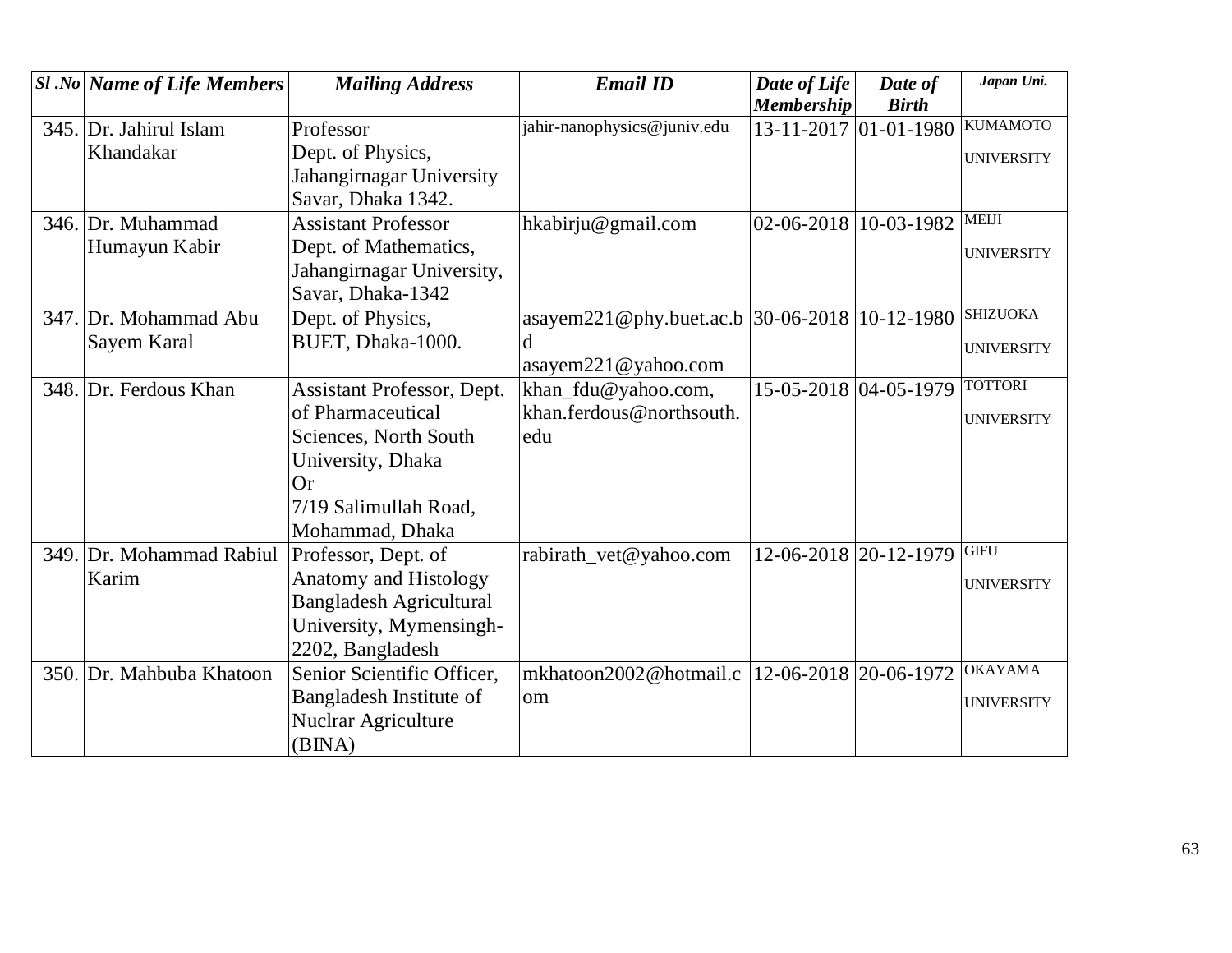| <b>Sl.No Name of Life Members</b> | <b>Mailing Address</b>          | <b>Email ID</b>                                    | Date of Life                | Date of      | Japan Uni.        |
|-----------------------------------|---------------------------------|----------------------------------------------------|-----------------------------|--------------|-------------------|
|                                   |                                 |                                                    | <b>Membership</b>           | <b>Birth</b> |                   |
| 351. Dr. Md Rezaul Karim          | Professor, Dept. of             | mrkarim1996@yahoo.com                              | $ 16-07-2018 01-12-1974 $   |              | <b>NARA</b>       |
|                                   | Horticulture                    |                                                    |                             |              | <b>INSTITUTE</b>  |
|                                   | <b>Bangladesh Agricultural</b>  |                                                    |                             |              |                   |
|                                   | University, Mymensingh-         |                                                    |                             |              |                   |
|                                   | 2202, Bangladesh                |                                                    |                             |              |                   |
| 352. Dr. A.K.M. Ahsan             |                                 | Professor, Dept. of Animal ahsankabiras@bau.edu.bd | $ 12-06-2018 20-11-1976 $   |              | <b>UNIVERSITY</b> |
| Kabir                             | Science, Bangladesh             |                                                    |                             |              | OF TOKYO          |
|                                   | Agricultural University,        |                                                    |                             |              |                   |
|                                   | Mymensingh-2202,                |                                                    |                             |              |                   |
|                                   | Bangladesh                      |                                                    |                             |              |                   |
| 353. Dr. Md. Ruhul Kuddus         | Associate Professor, Dept.      | ruhulkuddus@du.ac.bd                               | $01 - 12 - 2018$ 21-06-1982 |              | <b>HOKKAIDO</b>   |
|                                   | of Pharmaceutical               |                                                    |                             |              | <b>UNIVERSITY</b> |
|                                   | Chemistry, Faculty of           |                                                    |                             |              |                   |
|                                   | Pharmacy, University of         |                                                    |                             |              |                   |
|                                   | Dhaka.                          |                                                    |                             |              |                   |
| 354. Prof. Dr. Shaila Kabir       | Professor, Dept. of             | kabirshaila@gmail.com                              | 02-12-2018 30-06-1974       |              |                   |
|                                   | <b>Pharmaceutical Chemistry</b> |                                                    |                             |              |                   |
|                                   | University of Dhaka             |                                                    |                             |              |                   |
| 355. Dr. A N M Hamidul            | Professor, Dept. of             | hamidulkabir.du@gmail.c                            | $ 02-12-2018 01-08-1972$    |              |                   |
| Kabir                             | Applied Chemistry and           | om                                                 |                             |              |                   |
|                                   | Chemical Engineering,           |                                                    |                             |              |                   |
|                                   | University of Dhaka             |                                                    |                             |              |                   |
| 356. Dr. Md. Zahirul Islam        | Professor, Dept. of             | zahirul@umk.edu.my                                 | 29-03-2019 31-12-1957       |              | <b>HOKKAIDO</b>   |
| Khan                              | Anatomy and Histology,          |                                                    |                             |              | <b>UNIVERSITY</b> |
|                                   | <b>Faculty of Veterinary</b>    |                                                    |                             |              |                   |
|                                   | Science, Bangladesh             |                                                    |                             |              |                   |
|                                   | Agricultural University,        |                                                    |                             |              |                   |
|                                   | Mymensingh-2202                 |                                                    |                             |              |                   |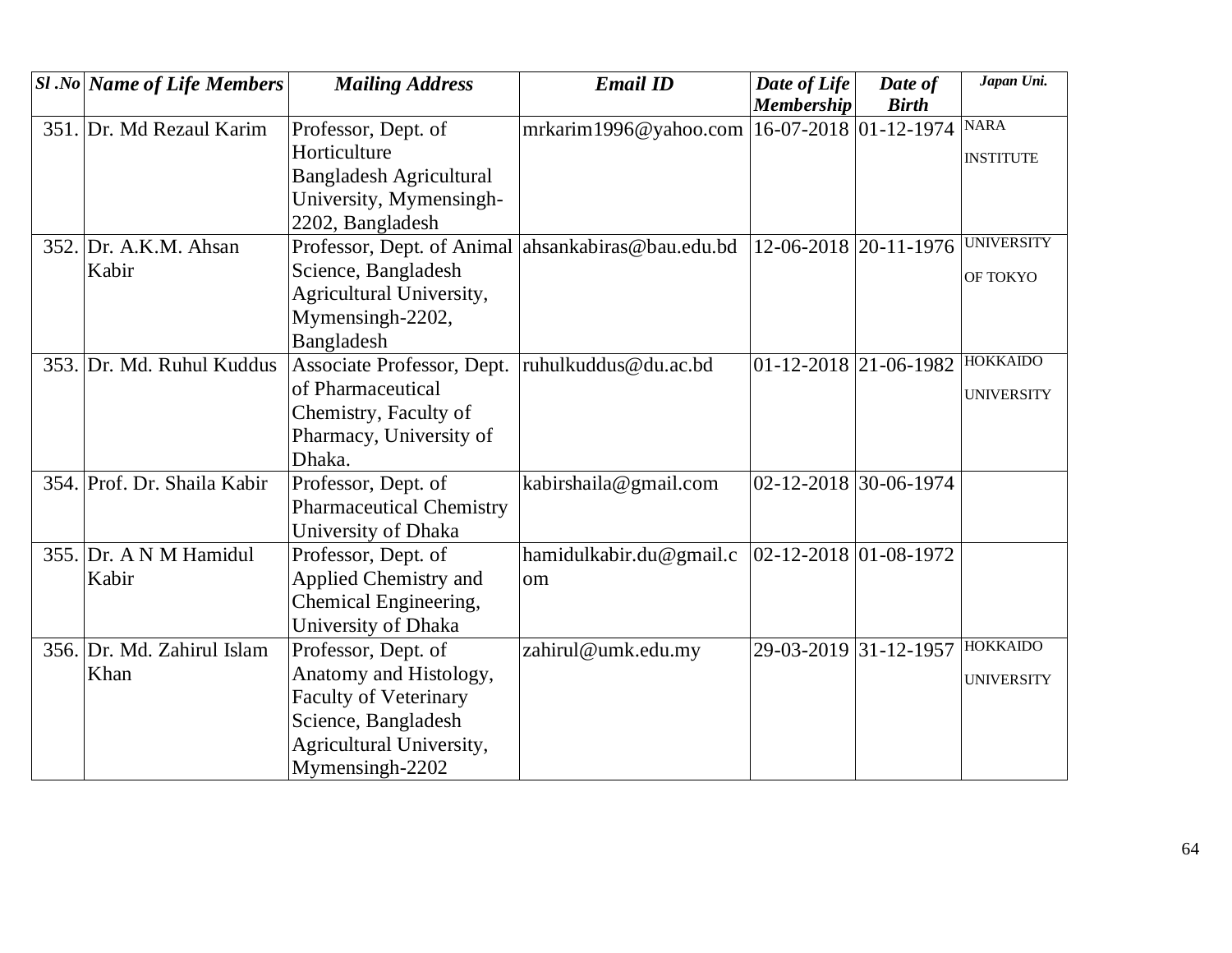| <b>Sl</b> .No Name of Life Members | <b>Mailing Address</b>                              | <b>Email ID</b>       | Date of Life            | Date of           | Japan Uni.                      |
|------------------------------------|-----------------------------------------------------|-----------------------|-------------------------|-------------------|---------------------------------|
|                                    |                                                     |                       | <b>Membership</b>       | <b>Birth</b>      |                                 |
| 357. Mohamed Golam Kabir           | Vice Chairman, NRB                                  | aceanautobd@gmail.com | 13-05-2019              | 30-10-1969        | <b>TOYAMA</b>                   |
|                                    | Bank Ltd.                                           |                       |                         |                   | <b>INTERNATIO</b><br><b>NAL</b> |
|                                    | <b>Or</b>                                           |                       |                         |                   | <b>UNIVERSITY</b>               |
|                                    | House-28, Road-12,                                  |                       |                         |                   |                                 |
|                                    | Block-F, Niketon,                                   |                       |                         |                   |                                 |
|                                    | Gulshan-1, Dhaka-1212                               |                       |                         |                   |                                 |
| 358. Khondokar Habibul             | Professor, Islamic                                  | habib.kabir@gmail.com | 15-02-2020   10-12-1978 |                   | <b>OSAKA</b>                    |
| Kabir                              | University of Technology                            |                       |                         |                   | <b>UNIVERSITY</b>               |
|                                    | (IUT), Gazipur                                      |                       |                         |                   |                                 |
|                                    | 359. DR. Md. Kabiruzzaman Assistant Prof., Dept. of | kabir.apeee@gmail.com | $04 - 03 - 2020$        | 10-08-1988 KYUSHU |                                 |
|                                    | EEE, American                                       | kabiruzzaman@aiub.edu |                         |                   | <b>UNIVERSITY</b>               |
|                                    | <b>International University</b>                     |                       |                         |                   |                                 |
|                                    | Bangladesh (AIUB)                                   |                       |                         |                   |                                 |
| 360. Dr. Mohammad Rezaul           | Superintending Engineer,                            | rezaullged@yahoo.com  | 04-11-2020              | 18-11-1964        | <b>UNIVERSITY</b>               |
| Karim                              | Govt. Service, Local                                |                       |                         |                   | <b>OF TSUKUBA</b>               |
|                                    | <b>Government Engineering</b>                       |                       |                         |                   |                                 |
|                                    | Dept. (LGED)                                        |                       |                         |                   |                                 |
| 361. Dr. Hafiza Khatun             | <b>Assistant Professor, Dept.</b>                   | hafizabau@gmail.com   | 23-11-2020              | 30-12-1987        | <b>SAGA</b>                     |
|                                    | of Animal Science,                                  |                       |                         |                   | <b>UNIVERSITY</b>               |
|                                    | <b>Bangladesh Agricultural</b>                      |                       |                         |                   |                                 |
|                                    | University, Mymensingh.-                            |                       |                         |                   |                                 |
|                                    | 2202                                                |                       |                         |                   |                                 |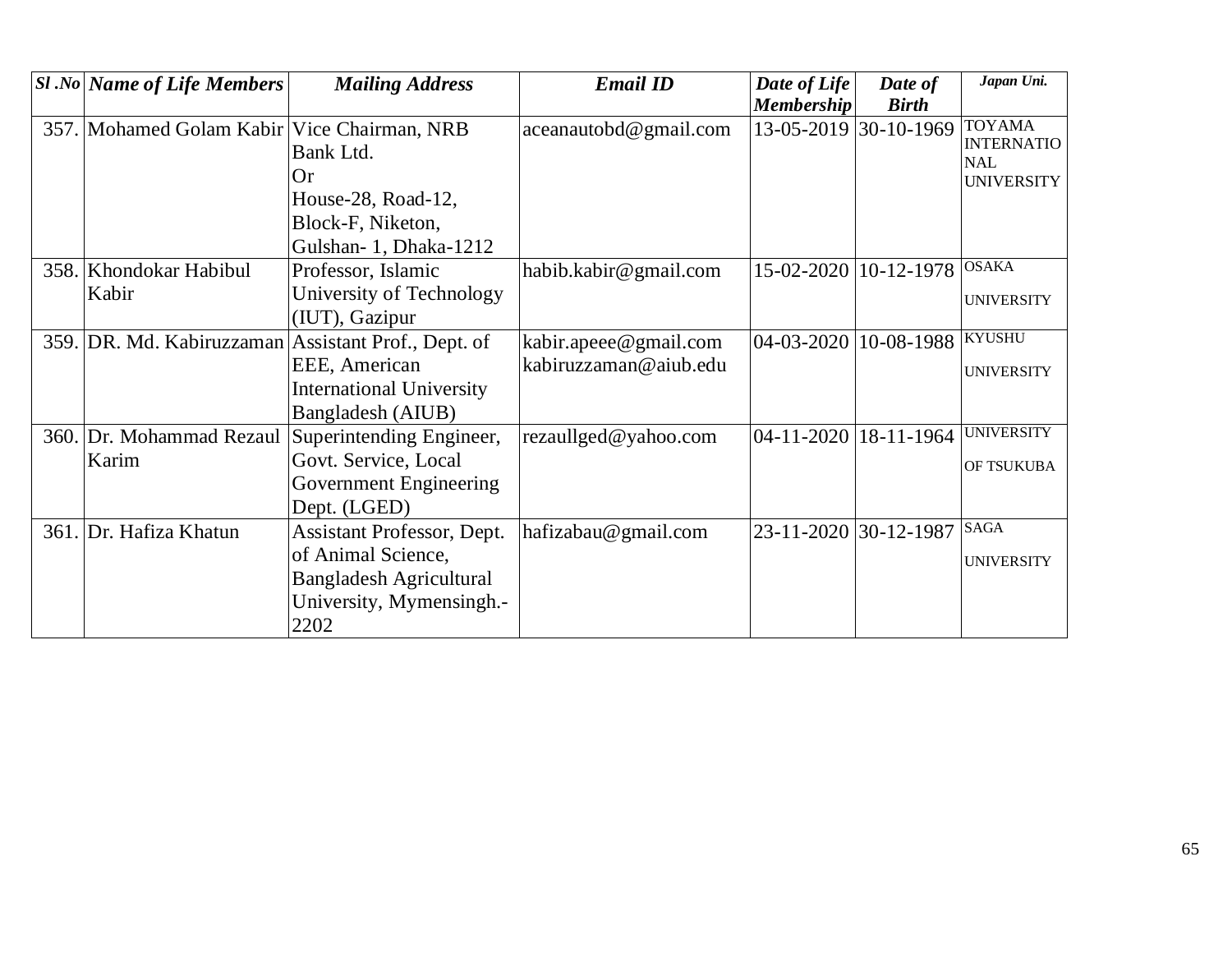| <b>Sl</b> .No Name of Life Members | <b>Mailing Address</b>         | <b>Email ID</b>                                    | Date of Life          | Date of      | Japan Uni.                          |
|------------------------------------|--------------------------------|----------------------------------------------------|-----------------------|--------------|-------------------------------------|
|                                    |                                |                                                    | <b>Membership</b>     | <b>Birth</b> |                                     |
| 362. Dr. Md. Arafat Kabir          | Director, Pioneer              | kabiranan@yahoo.com                                | 07-01-2021            | 20-11-1986   | <b>UNIVERSITY</b>                   |
|                                    | Dental College                 |                                                    |                       |              | OF                                  |
|                                    | <b>Assistant Professor,</b>    |                                                    |                       |              | <b>HOKKAIDO</b>                     |
|                                    | Oral & Maxillofacial           |                                                    |                       |              |                                     |
|                                    | Surgery                        |                                                    |                       |              |                                     |
|                                    |                                |                                                    |                       |              |                                     |
|                                    | <b>Senior Consultant</b>       |                                                    |                       |              |                                     |
|                                    |                                |                                                    |                       |              |                                     |
|                                    | <b>Bikalpo Dental Clinic</b>   |                                                    |                       |              |                                     |
| 363. Arif Hossain Laskar           | Company Employee,              | laskararif@gmail.com                               | 29-10-2020 01-07-1981 |              | <b>MIYAGI</b><br><b>UNIVERSITY</b>  |
|                                    | L Director, Miyagi Ken,        |                                                    |                       |              | OF                                  |
|                                    | Sendai Shi, Taihaku Ku,        |                                                    |                       |              | <b>EDUCATION</b>                    |
|                                    | Moniwadai, 4 Chome             |                                                    |                       |              |                                     |
|                                    | 25-2-303, Japan                |                                                    |                       |              |                                     |
| 364. Dr. Jalal Uddin               |                                | Professor & Head Dept. of  jalalmahmood@hotmail.co |                       | $06-11-1960$ | <b>NIIGATA</b><br><b>UNIVERSITY</b> |
| Mahmood                            | Periodontology, Dhaka          | m                                                  |                       |              |                                     |
|                                    | $M$ Dental college & Hospital, |                                                    |                       |              |                                     |
|                                    | House -22, Road -14,           |                                                    |                       |              |                                     |
|                                    | Sector - 3, Uttara Model       |                                                    |                       |              |                                     |
|                                    | Town, Dhaka-1230               |                                                    |                       |              |                                     |
| 365. Dr. Asif Mujtaba              | Apart. No.3D, OASIS            |                                                    |                       |              | <b>TOHOKO</b>                       |
| Mahmud                             | House No.14, Road              | alina@bdcom.com                                    | 17-09-2000 27-01-1960 |              | <b>UNIVERSITY</b>                   |
|                                    | No.116, Gulshan,               |                                                    |                       |              |                                     |
|                                    | Dhaka-1212                     |                                                    |                       |              |                                     |
| 366. Dr. Ishtiaq Mahmud            | Professor, Dept. of            | ishtiaq51@yahoo.com                                |                       |              | <b>TOKYO</b>                        |
|                                    | Biochemistry & Molecular       |                                                    | 07-08-2004 15-01-1951 |              | <b>UNIVERSITY</b>                   |
|                                    | Biology, University of         |                                                    |                       |              |                                     |
|                                    | Dhaka, Dhaka-1000              |                                                    |                       |              |                                     |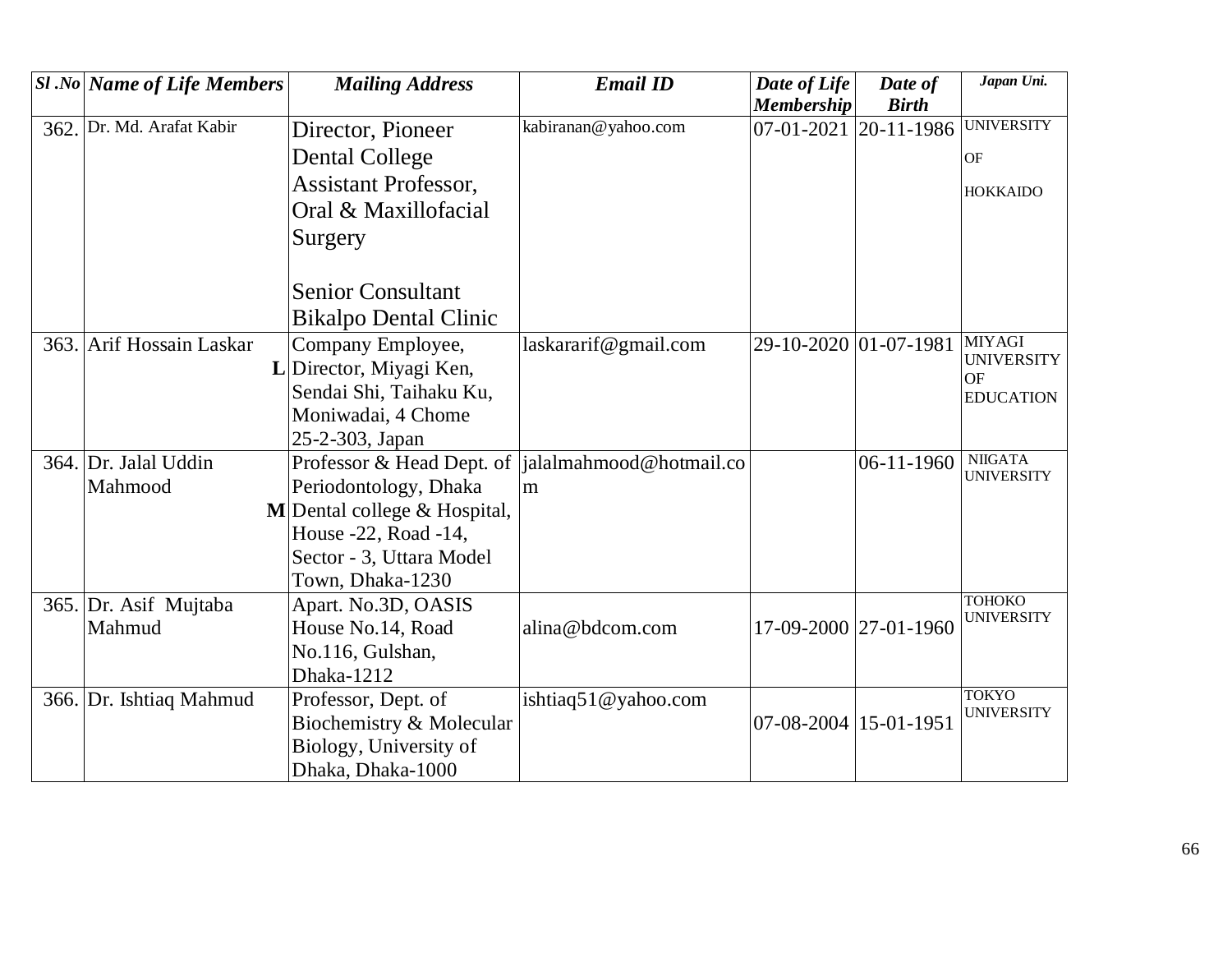| <b>Sl</b> .No   Name of Life Members | <b>Mailing Address</b>     | <b>Email ID</b>                              | Date of Life          | Date of      | Japan Uni.                            |
|--------------------------------------|----------------------------|----------------------------------------------|-----------------------|--------------|---------------------------------------|
|                                      |                            |                                              | <b>Membership</b>     | <b>Birth</b> |                                       |
| 367. Dr. S. M. Mostafa Al            | Professor,                 | mamun_zarzis@yahoo.co                        | 07-03-2007 01-01-1967 |              | <b>UNIVERSITY</b><br><b>FOR</b>       |
| Mamun                                | Dept. of Applied Physics,  | m                                            |                       |              | <b>ADVANCED</b>                       |
|                                      | Electronics &              |                                              |                       |              | <b>STUDIES</b>                        |
|                                      | Communication              |                                              |                       |              |                                       |
|                                      | Engineering, University of |                                              |                       |              |                                       |
|                                      | Dhaka, Dhaka-1000          |                                              |                       |              |                                       |
| 368. Dr. K.M.                        | Professor,                 |                                              |                       |              | <b>TOKYO</b>                          |
| Maniruzzaman                         | Dept. of URP, BUET,        | mzaman@urp.buet.ac.bd                        |                       |              | <b>UNIVERSITY</b>                     |
|                                      | Dhaka-1000                 |                                              | 30-04-2002 10-10-1962 |              |                                       |
|                                      | Bangladesh                 |                                              |                       |              |                                       |
| 369. Dr. Motaharul Kabir             | Abroad in Japan            |                                              |                       |              | <b>TOHOKU</b>                         |
| Mazumder                             |                            |                                              | 19-09-2002 31-08-1953 |              | <b>UNIVERSITY</b>                     |
|                                      |                            |                                              |                       |              |                                       |
| 370. Dr. Abul Mokarim                | Ibnsina Medical Imaging    |                                              |                       |              | <b>NAGASAKI</b>                       |
|                                      | Center, House No.58,       |                                              | 06-09-2000 01-01-1955 |              | <b>UNIVERSITY</b>                     |
|                                      | Road No.2/A, Dhanmondi     |                                              |                       |              |                                       |
|                                      | R/A., Dhaka-1209.          |                                              |                       |              |                                       |
| 371. Dr. Motiur Rahman               | Road- 6/A, House- 70/1,    |                                              |                       |              | OSAKA &                               |
| Molla                                | Prantik - A4, Dhanmondi,   | moti.molla@gmail.com                         | 25-09-2000 01-07-1955 |              | <b>HIROSHIMA</b><br><b>UNIVERSITY</b> |
|                                      | Dhaka                      |                                              |                       |              |                                       |
|                                      |                            |                                              |                       |              |                                       |
| 372. Dr. Ali Akbar Mollick           | 304 Concord Manor, Road    |                                              |                       |              | <b>HIROSHIMA</b>                      |
|                                      | No.15/A, House No.48,      | drmollickmaa@yahoo.com 05-04-2002 01-03-1957 |                       |              | <b>UNIVERSITY</b>                     |
|                                      | Dhanmondi R/A, Dhaka-      |                                              |                       |              |                                       |
|                                      | 1209                       |                                              |                       |              |                                       |
| 373. Mrs. Nargis Mollick             | 304 Concord Manor, Road    |                                              |                       |              | <b>HIROSHIMA</b>                      |
|                                      | No.15/A, House No.48,      |                                              | 05-04-2002 02-01-1959 |              | <b>UNIVERSITY</b>                     |
|                                      | Dhanmondi Residential      |                                              |                       |              |                                       |
|                                      | Area, Dhaka-1209,          |                                              |                       |              |                                       |
|                                      | Bangladesh                 |                                              |                       |              |                                       |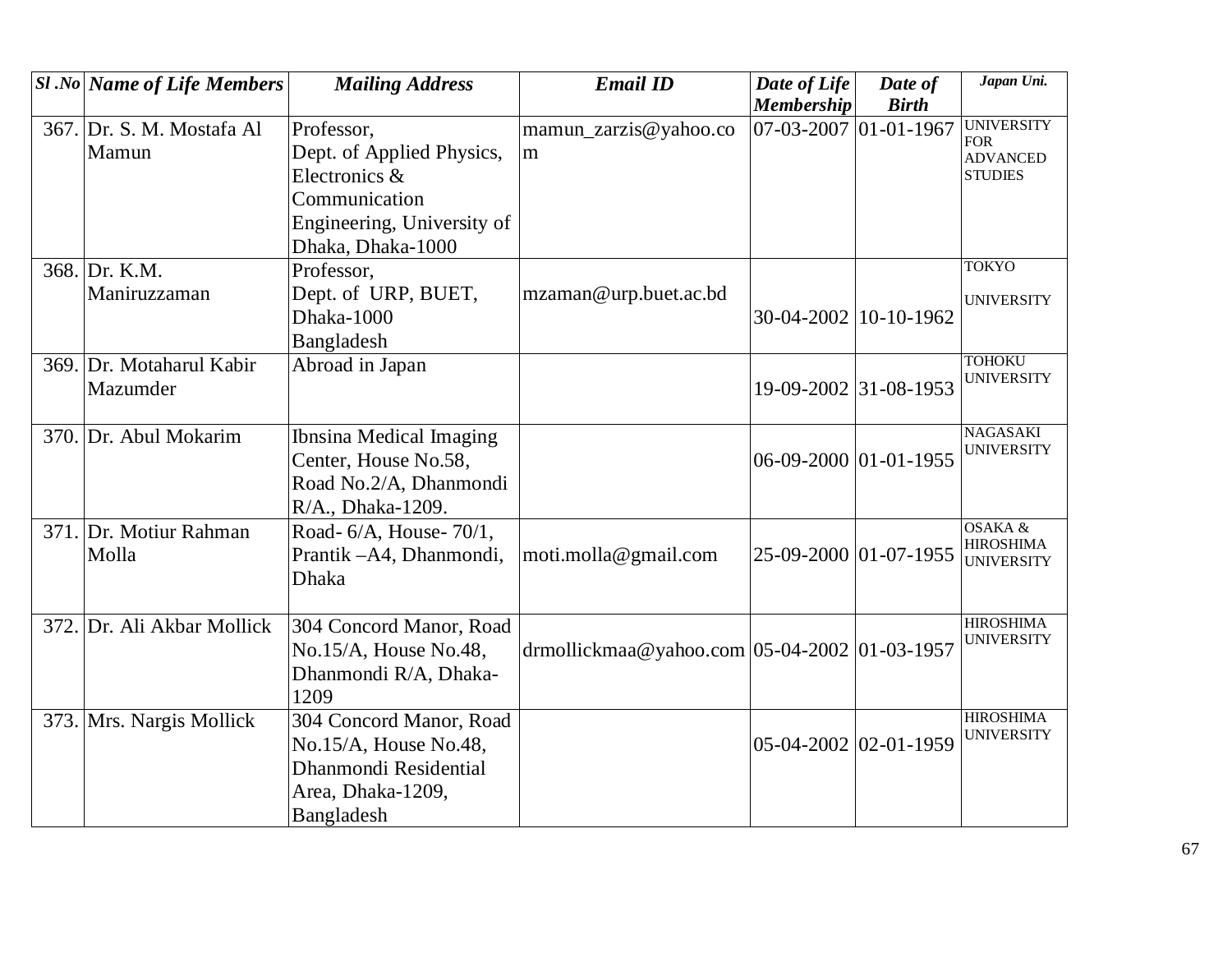| <b>Sl</b> .No Name of Life Members | <b>Mailing Address</b>                | <b>Email ID</b>         | Date of Life          | Date of      | Japan Uni.                          |
|------------------------------------|---------------------------------------|-------------------------|-----------------------|--------------|-------------------------------------|
|                                    |                                       |                         | <b>Membership</b>     | <b>Birth</b> |                                     |
| 374. Dr. Nashid Rizawana           | <b>Additional Commissioner</b>        | ukynozomy@yahoo.com     | 14-07-2007 23-09-1971 |              | <b>KYUSHU</b><br><b>UNIVERSITY</b>  |
| Monir                              | of Tax, Zone-2, Dhaka                 |                         |                       |              |                                     |
| 375. Dr. Md. Ali Asgor             | House No. 38, Road No.                | asgorm@yahoo.com        | 10-03-2007 05-01-1961 |              | <b>NIIGATA</b><br><b>UNIVERSITY</b> |
| Moral                              | 4/A, Flat No. 1C, Urban               | aliasgormoral@gmail.com |                       |              |                                     |
|                                    | Nahar Dhanmondi, Dhaka                |                         |                       |              |                                     |
|                                    | 1205                                  |                         |                       |              |                                     |
|                                    | <b>Or</b>                             |                         |                       |              |                                     |
|                                    | Professor,                            |                         |                       |              |                                     |
|                                    | Dept. of Conservative                 |                         |                       |              |                                     |
|                                    | Dentistry & Endodontics               |                         |                       |              |                                     |
|                                    | Bangabondhu Sk. Mujib                 |                         |                       |              |                                     |
|                                    | Medical University,                   |                         |                       |              |                                     |
|                                    | Shahbagh, Dhaka-1000                  |                         |                       |              |                                     |
| 376. Dr. Manzur Morshed            | 393/1 $(1^{\text{st}} \text{ Floor})$ | morshed@hotmail.com     | 28-04-2005 02-04-1963 |              | <b>KYUSHU</b>                       |
|                                    | Shaheenbag Old Airport,               |                         |                       |              | <b>UNIVERSITY</b>                   |
|                                    | Tejgaon, Dhaka-1215.                  |                         |                       |              |                                     |
| 377. Dr. Sufi Reza Md.             | Abroad in Japan                       |                         |                       |              | <b>NIIGATA</b><br><b>UNIVERSITY</b> |
| Morshed                            |                                       |                         | 08-03-2003 02-01-1964 |              |                                     |
| 378. Dr. Faisal Abdullah           | Shizuka-502, House                    | lovefan@bol-online.com  |                       |              | <b>RYUKYUS</b><br><b>UNIVERSITY</b> |
| Muazzem                            | No.11/A, Road No.14,                  |                         | 26-10-2002 15-08-1958 |              |                                     |
|                                    | Dhanmondi R/A., Dhaka                 |                         |                       |              |                                     |
| 379. Dr. Md. Idris Miah            | Professor, Dept. of                   | pdridrism41@gmail.com   |                       |              | <b>TOKYO</b><br><b>UNIVERSITY</b>   |
|                                    | <b>Fisheries Management,</b>          |                         | 21-11-2002 15-01-1956 |              |                                     |
|                                    | Faculty of Fisheries,                 |                         |                       |              |                                     |
|                                    | BAU, Mymensingh.                      |                         |                       |              |                                     |
|                                    | <b>Or</b>                             |                         |                       |              |                                     |
|                                    | E-17/6.BAU campus,                    |                         |                       |              |                                     |
|                                    | Mymensingh.                           |                         |                       |              |                                     |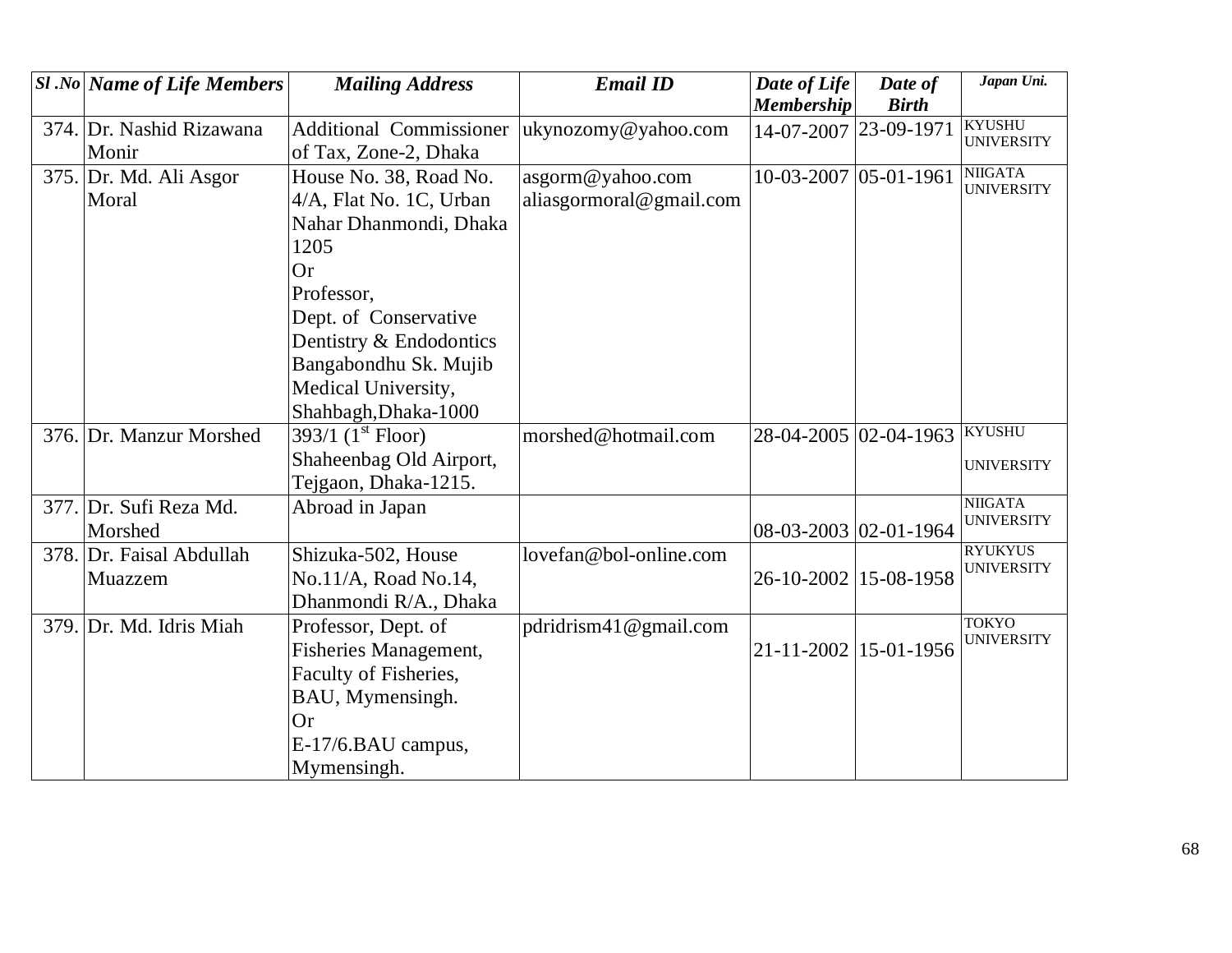| <b>Sl</b> .No   Name of Life Members | <b>Mailing Address</b>     | <b>Email ID</b>                        | Date of Life          | Date of      | Japan Uni.                            |
|--------------------------------------|----------------------------|----------------------------------------|-----------------------|--------------|---------------------------------------|
|                                      |                            |                                        | Membership            | <b>Birth</b> |                                       |
| 380. Dr. Afreen Munim                | B4, Lake Valley, House     | drafreenmunim@hotmail.c                | 24-01-2007            | 10-12-1963   | YAMANSHI<br><b>MEDICAL</b>            |
|                                      | No. 24, Road No. 15 New    | <sub>om</sub>                          |                       |              | <b>UNIVERSITY</b>                     |
|                                      | (28 Old), Dhanmondi R/A,   |                                        |                       |              |                                       |
|                                      | <b>Dhaka</b>               |                                        |                       |              |                                       |
|                                      | Or                         |                                        |                       |              |                                       |
|                                      | Associate Prof., Dept. of  |                                        |                       |              |                                       |
|                                      | Physiology, Bangladesh     |                                        |                       |              |                                       |
|                                      | Medical College, House-    |                                        |                       |              |                                       |
|                                      | 34, Road-14/A,             |                                        |                       |              |                                       |
|                                      | Dhanmondi R/A, Dhaka-      |                                        |                       |              |                                       |
|                                      | 1209                       |                                        |                       |              |                                       |
| 381. Dr. Parimal Chandra             | Mallika Dental, 53,        | mallikadental@gmail.com $ 02-03-2008 $ |                       |              | <b>HIROSHIMA</b><br><b>UNIVERSITY</b> |
| Mallick                              | <b>Shaheed Syed Nazrul</b> |                                        |                       |              |                                       |
|                                      | Islam Sarani, Dhaka -1100  |                                        |                       |              |                                       |
| 382. Dr. S.M. Parvez Mohit           | Eight-Japan Engineering    |                                        |                       |              | <b>HIROSHIMA</b><br><b>UNIVERSITY</b> |
|                                      | Consultants Co. Ltd. Flat  | parvezmohit@gmail.com                  | 13-09-2000 19-02-1954 |              |                                       |
|                                      | B-2, House#320/B,          |                                        |                       |              |                                       |
|                                      | (Monowara Dream) Road#     |                                        |                       |              |                                       |
|                                      | 8/A, (New) West            |                                        |                       |              |                                       |
|                                      | Dhanmondi, Dhaka-1209.     |                                        |                       |              |                                       |
| 383. Dr. Md. Zakaria Mia             | Professor and Chairman,    | mmzakaria@yahoo.com                    |                       | 09-01-1965   | KOCHI &<br><b>EHIME</b>               |
|                                      | Dept. of Microbiology,     |                                        |                       |              | <b>UNIVERSITY</b>                     |
|                                      | Jagannath University,      |                                        |                       |              |                                       |
|                                      | Dhaka-1100                 |                                        |                       |              |                                       |
|                                      | <b>Or</b>                  |                                        |                       |              |                                       |
|                                      | GPO Box 441, Dhaka-        |                                        |                       |              |                                       |
|                                      | 1000                       |                                        |                       |              |                                       |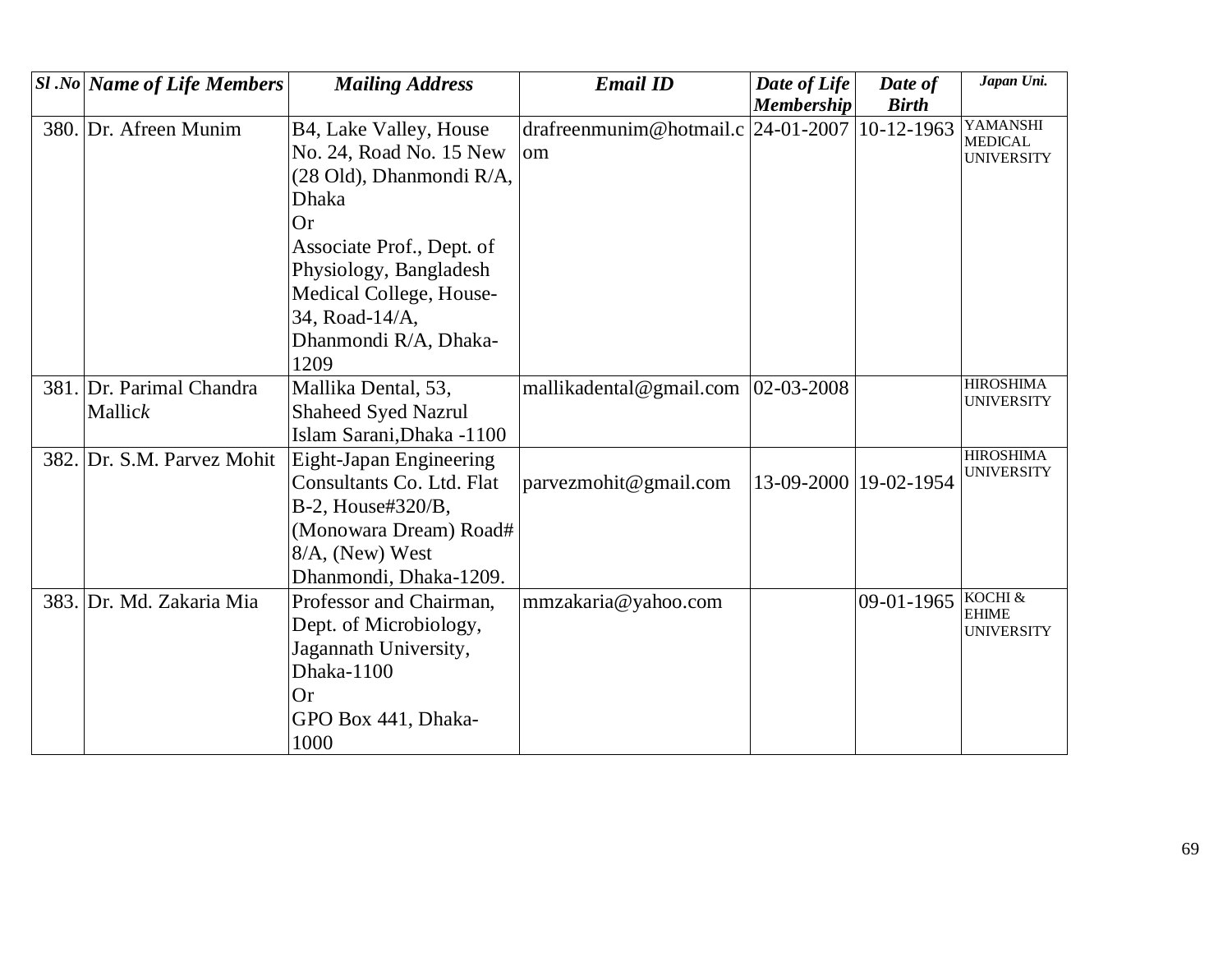| <b>Sl</b> .No Name of Life Members | <b>Mailing Address</b>     | <b>Email ID</b>                 | Date of Life             | Date of      | Japan Uni.                          |
|------------------------------------|----------------------------|---------------------------------|--------------------------|--------------|-------------------------------------|
|                                    |                            |                                 | <b>Membership</b>        | <b>Birth</b> |                                     |
| 384. Dr. Tanvir Muslim             | <b>Associate Professor</b> | tmuslim@gmail.com               | 31-03-2009               |              | <b>TOTTORI</b><br><b>UNIVERSITY</b> |
|                                    | Dept. of Chemistry         |                                 |                          |              |                                     |
|                                    | University of Dhaka.       |                                 |                          |              |                                     |
|                                    | Dhaka-1000.                |                                 |                          |              |                                     |
| 385. Dr. Abu Zofar Md.             | Professor, Dept. of Soil   | abunazia@yahoo.com              | 23-9-2010                | 15-05-1966   | <b>KYUSHU</b><br><b>UNIVERSITY</b>  |
| Moslehuddin                        | Science, Bangladesh        |                                 |                          |              |                                     |
|                                    | Agricultural University,   |                                 |                          |              |                                     |
|                                    | Mymensingh-2202,           |                                 |                          |              |                                     |
|                                    | Bangladesh                 |                                 |                          |              |                                     |
| 386. Dr. Md. Abdul Matin           | 289/1, Nayatola            |                                 | 04-11-2010 01-01-1955    |              | <b>TOKUSHIMA</b>                    |
|                                    | Maghbazar, Dhaka-1217      |                                 |                          |              | <b>UNIVERSITY</b>                   |
|                                    | <b>Or</b>                  |                                 |                          |              |                                     |
|                                    | Professor, Dept. of        |                                 |                          |              |                                     |
|                                    | Periodetic Surgery, Dhaka  |                                 |                          |              |                                     |
|                                    | Medical College &          |                                 |                          |              |                                     |
|                                    | Hospital, Dhaka            |                                 |                          |              |                                     |
| 387. Dr. Md. Abdul                 | Babul Manjil, Flat# 7,     | maleq68@yahoo.com               | $04-11-2010$  15-10-1968 |              | <b>KOBE</b>                         |
| Maleque                            | Plot# 30, Popular Housing- | maleq $68@$ gmail.com           |                          |              | <b>UNIVERSITY</b>                   |
|                                    | 1, Borobag, Mirpur-2,      |                                 |                          |              |                                     |
|                                    | Dhaka-1216                 |                                 |                          |              |                                     |
| 388. Dr. Md. Arif Mahmud           | Apt # C-5, Winter Garden,  | ma_mahmud2002@yahoo. 03-02-2011 |                          | $10-10-1970$ | <b>SHINSHU</b>                      |
|                                    | House # 8, Road # 107,     | $\overline{\text{co.in}}$       |                          |              | <b>UNIVERSITY</b>                   |
|                                    | Gulshan-1, Dhaka-1212.     |                                 |                          |              |                                     |
| 389. Dr. Md. Yunus Miah            | Associate Professor, Dept. | miahyunus@yamail.com            | 28-02-2011               | 14-09-1962   | <b>TOKYO</b>                        |
|                                    | of Soil Science,           |                                 |                          |              | <b>UNIVERSITY</b>                   |
|                                    | BSMRAU, Gazipur-1706.      |                                 |                          |              |                                     |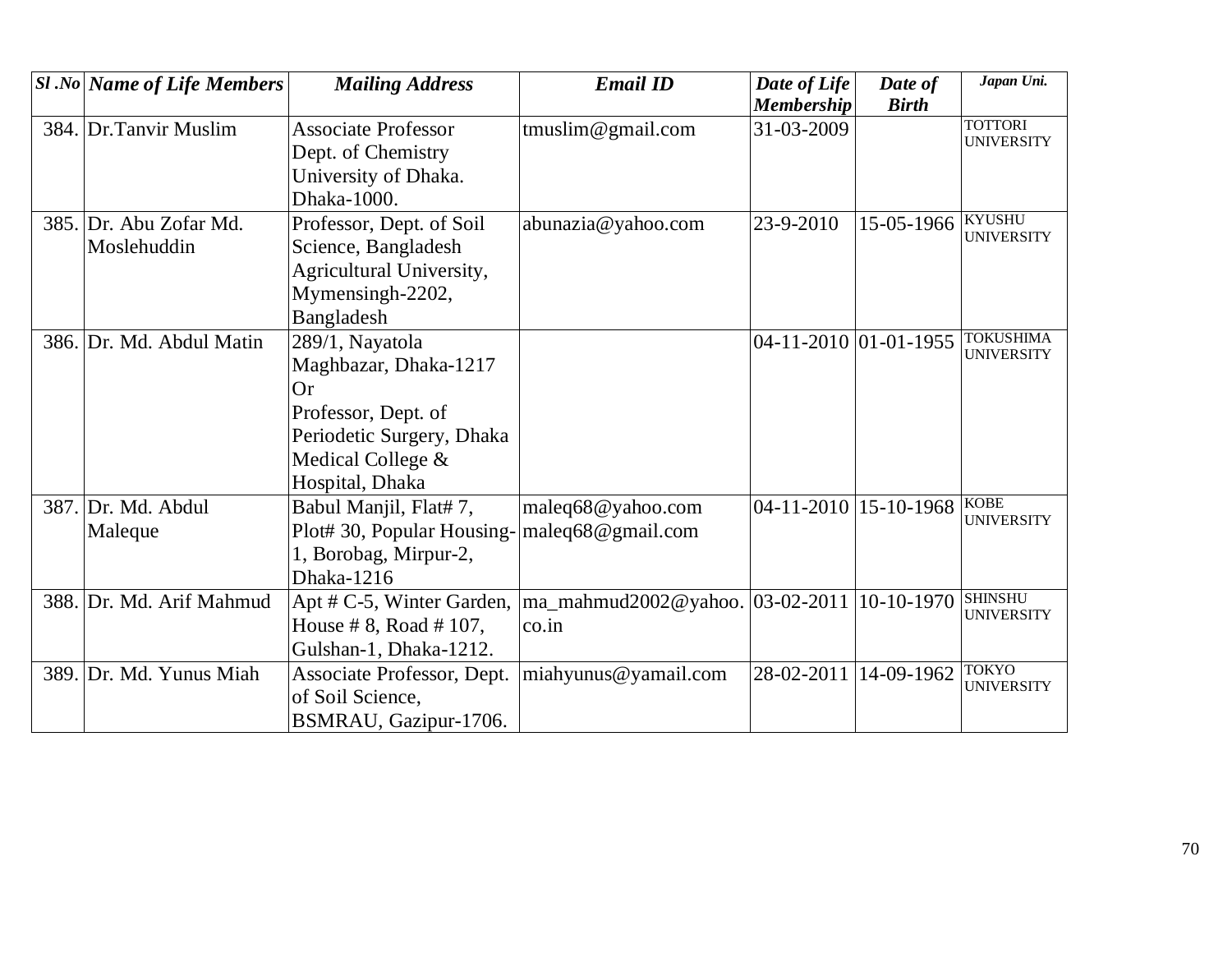| <b>Sl</b> .No Name of Life Members | <b>Mailing Address</b>                       | <b>Email ID</b>                                  | Date of Life          | Date of        | Japan Uni.                            |
|------------------------------------|----------------------------------------------|--------------------------------------------------|-----------------------|----------------|---------------------------------------|
|                                    |                                              |                                                  | <b>Membership</b>     | <b>Birth</b>   |                                       |
| 390. Dr. Shaibur Rahman            | Assistant Professor, Dept.                   | shaibur75@yahoo.com                              | 28-02-2011            | $ 06-08-1975$  | <b>IWATE</b><br><b>UNIVERSITY</b>     |
| Molla                              | of Environment Science                       |                                                  |                       |                |                                       |
|                                    | and Health Management,                       |                                                  |                       |                |                                       |
|                                    | <b>Jessor Science and</b>                    |                                                  |                       |                |                                       |
|                                    | Technology University,                       |                                                  |                       |                |                                       |
|                                    | Jessor-7408                                  |                                                  |                       |                |                                       |
| 391. Dr. Mohammed                  | Professor, Dept. of                          | mehedi33@yahoo.com                               | 28-02-2011            | $30-11-1971$   | <b>GUNMA</b>                          |
| Mehedi Masud                       | Pharmaceutical Chemistry,                    |                                                  |                       |                | <b>UNIVERSITY</b>                     |
|                                    | University of Dhaka                          |                                                  |                       |                |                                       |
| 392. Dr. M. Noor Hossain           | Professor and Dean,                          | drnoorhossain_bina@yaho $ 02-03-2011 09-02-1958$ |                       |                | <b>KOCHI</b><br><b>UNIVERSITY</b>     |
| Miah                               | Faculty of Agriculture,                      | o.com                                            |                       |                |                                       |
|                                    | <b>Sylhet Agricultural</b>                   | noorhossain.bina@gmail.c                         |                       |                |                                       |
|                                    | University, Sylhet-3100.                     | om                                               |                       |                |                                       |
| 393. Md. Anower Hussain            | 9-NA-2, Bornali, Lake City                   | ayonshafi@hotmail.com                            | 12-03-2011            | $ 30-11-1966 $ | <b>TOKYO</b><br><b>MEDICAL</b>        |
| Mian                               | Concord, Khilkhet, Dhaka. anowarh@buhs.ac.bd |                                                  |                       |                | AND DENTAL                            |
|                                    | <b>Or</b>                                    |                                                  |                       |                | <b>UNIVERSITY</b>                     |
|                                    | Faculty of Public Health,                    |                                                  |                       |                |                                       |
|                                    | <b>Bangladesh University of</b>              |                                                  |                       |                |                                       |
|                                    | health Sciences (BUHS),                      |                                                  |                       |                |                                       |
|                                    | 125/1, Darus Salam                           |                                                  |                       |                |                                       |
|                                    | Mirpur-1, Dhaka-1216                         |                                                  |                       |                |                                       |
| 394. Dr. Md. Younus Mia            | Professor, Dept. of                          | oshin1998@yahoo.com                              | 11-08-2012 05-06-1962 |                | <b>RYUKYUS</b>                        |
|                                    | Environmental Science &                      |                                                  |                       |                | <b>AND TOKYO</b><br><b>UNIVERSITY</b> |
|                                    | Resource Management,                         |                                                  |                       |                |                                       |
|                                    | Mowlana Bhasani Science                      |                                                  |                       |                |                                       |
|                                    | & Technology University,                     |                                                  |                       |                |                                       |
|                                    | Santosh, Tangail-1902                        |                                                  |                       |                |                                       |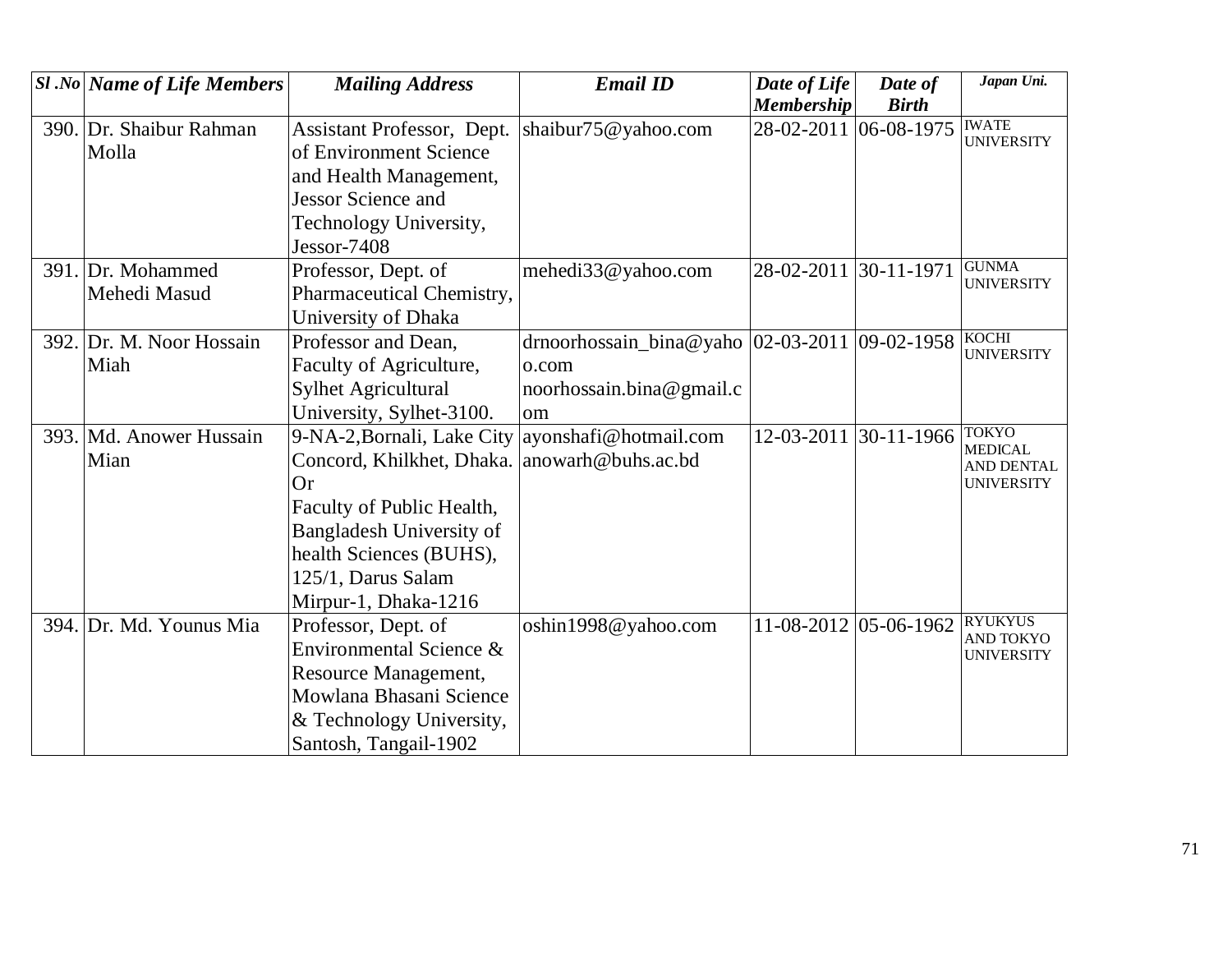| $ S1 $ .No   Name of Life Members                | <b>Mailing Address</b>                      | <b>Email ID</b>                                    | Date of Life            | Date of      | Japan Uni.                          |
|--------------------------------------------------|---------------------------------------------|----------------------------------------------------|-------------------------|--------------|-------------------------------------|
|                                                  |                                             |                                                    | <b>Membership</b>       | <b>Birth</b> |                                     |
| 395. Dr. Md. Abdul Mazid                         | Professor, Dept. of                         | mazid_ma@hotmail.com                               | 13-02-2013 06-04-1973   |              | <b>TOTTORI</b><br><b>UNIVERSITY</b> |
|                                                  | Pharmaceutical Chemistry,                   |                                                    |                         |              |                                     |
|                                                  | Faculty of Pharmacy,                        |                                                    |                         |              |                                     |
|                                                  | University of Dhaka,                        |                                                    |                         |              |                                     |
|                                                  | Dhaka-1000                                  |                                                    |                         |              |                                     |
| 396. Dr. Mir Misbahuddin                         | 500/A, Dhanmondi R/Area   mmisbah@bsmmu.org |                                                    | 19-02-2013 01-11-1955   |              | <b>TOKUSHIMA</b>                    |
|                                                  | Road - 7, Batayan-7,                        |                                                    |                         |              | <b>UNIVERSITY</b>                   |
|                                                  | <b>Dhaka</b>                                |                                                    |                         |              |                                     |
| 397. Dr. Mohammad Al-                            | Associate Professor, Dept.                  | mamunshimu@yahoo.com   16-03-2013   31-10-1974     |                         |              | <b>NAGOYA</b>                       |
| Mamun                                            | of Animal Nutrition,                        |                                                    |                         |              | <b>UNIVERSITY</b>                   |
|                                                  | <b>Bangladesh Agricultural</b>              |                                                    |                         |              |                                     |
|                                                  | University, Mymensingh.-                    |                                                    |                         |              |                                     |
|                                                  | 2202                                        |                                                    |                         |              |                                     |
| 398. Dr. Md. Bazlur                              | Associate Professor, Dept.                  | mbrmollah@gmail.com                                | 04-05-2013 26-12-1977   |              | <b>IWATE</b>                        |
| Rahman Mollah                                    | of Poultry Science,                         |                                                    |                         |              | <b>UNIVERSITY</b>                   |
|                                                  | <b>Bangladesh Agricultural</b>              |                                                    |                         |              |                                     |
|                                                  | University, Mymensingh-                     |                                                    |                         |              |                                     |
|                                                  | 2202.                                       |                                                    |                         |              |                                     |
| 399. Dr. Md. Abdul Mazid                         | House-02, Road-13,                          | mazid.res@gmail.com                                | 05-03-2016 31-12-1952   |              |                                     |
|                                                  | Sector-12, Uttara, Dhaka                    |                                                    |                         |              |                                     |
| 400. Dr. Abul Khayer Mallik Assistant Professor, |                                             | abulkmallik@du.ac.bd                               | $02-07-2017$ 01-01-1978 |              | <b>KUMAMOTO</b>                     |
|                                                  | Dept. of Applied                            |                                                    |                         |              | <b>UNIVERSITY</b>                   |
|                                                  | <b>Chemistry and Chemical</b>               |                                                    |                         |              |                                     |
|                                                  | Engineering, University of                  |                                                    |                         |              |                                     |
|                                                  | Dhaka, Dhaka-1000.                          |                                                    |                         |              |                                     |
| 401. Dr. Mohammad Khasro                         | Professor                                   | khasro.miah@northsouth.e   13-07-2017   28-01-1967 |                         |              | <b>NAGOYA</b>                       |
| Miah                                             | Dept. of Management,                        | du                                                 |                         |              | <b>UNIVERSITY</b>                   |
|                                                  | <b>School of Business and</b>               |                                                    |                         |              |                                     |
|                                                  | <b>Economics, North South</b>               |                                                    |                         |              |                                     |
|                                                  | University, Dhaka-1229                      |                                                    |                         |              |                                     |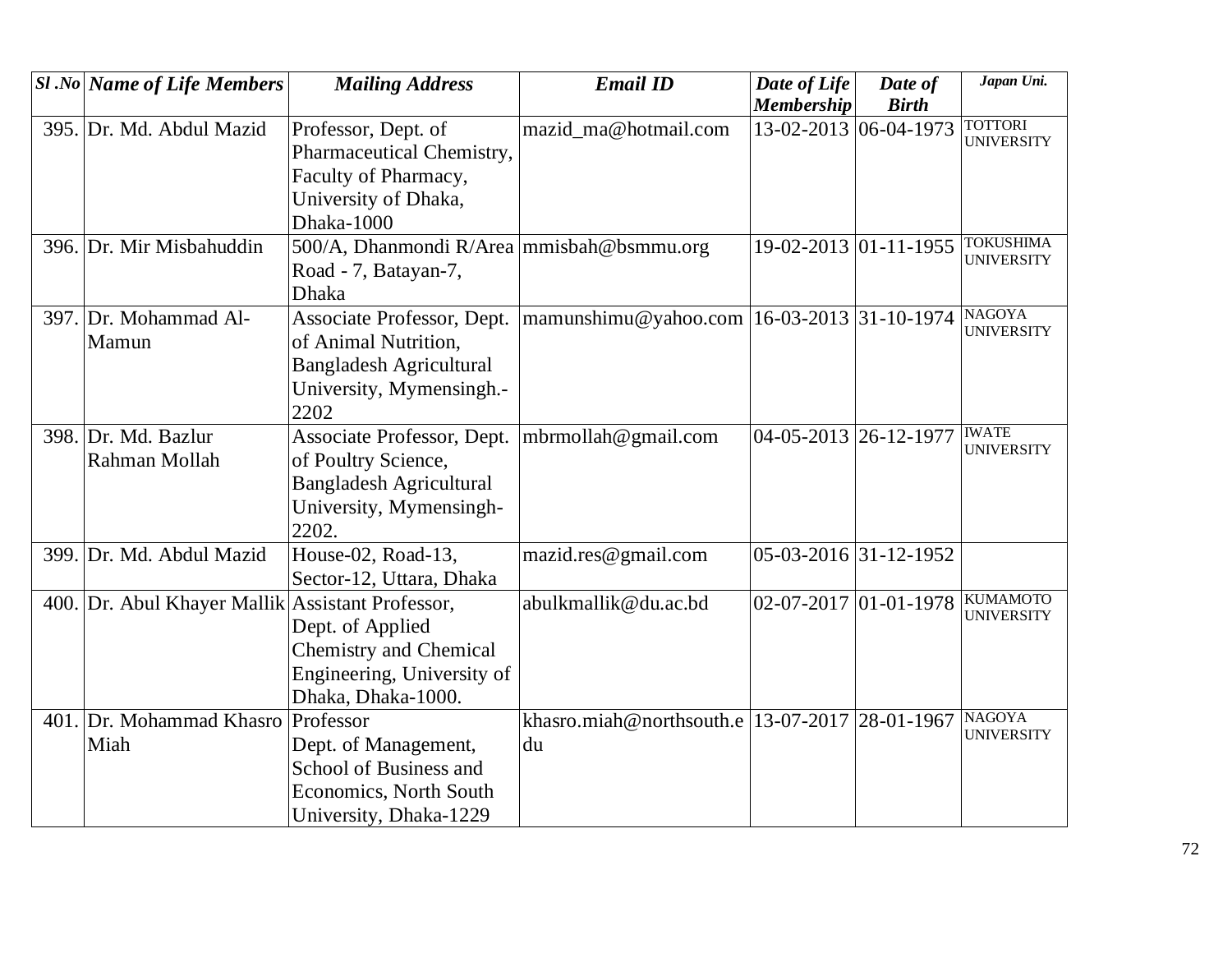| <b>Sl.No Name of Life Members</b> | <b>Mailing Address</b>             | <b>Email ID</b>                             | Date of Life          | Date of                       | Japan Uni.                       |
|-----------------------------------|------------------------------------|---------------------------------------------|-----------------------|-------------------------------|----------------------------------|
|                                   |                                    |                                             | <b>Membership</b>     | <b>Birth</b>                  | YOKOHAMA                         |
| 402. Dr. Muhammed Shah            | Associate professor, Dept.         | shahmiran@du.ac.bd                          | 23-10-2017 05-02-1979 |                               | <b>UNIVERSITY</b>                |
| Miran                             | of Chemistry, University           |                                             |                       |                               |                                  |
|                                   | of Dhaka, Dhaka-1000               |                                             |                       |                               |                                  |
| 403. Dr. Jubayer-Al-              | <b>Assistant Professor, Dept.,</b> | jamahmud_bd@yahoo.co                        |                       | $02-11-2017$ 30-10-1985 EHIME | <b>UNIVERSITY</b>                |
| Mahmud                            | of Agroforestry and                | m                                           |                       |                               |                                  |
|                                   | <b>Environmental Science,</b>      |                                             |                       |                               |                                  |
|                                   | Sher-e-Bangla Agricultural         |                                             |                       |                               |                                  |
|                                   | University, Sher-e-Bangla          |                                             |                       |                               |                                  |
|                                   | Nagar, Dhaka 1207                  |                                             |                       |                               |                                  |
| 404. Dr. Md. Abdul Matin          | Professor                          | matinma2000@yahoo.com 31-05-2018 25-07-1965 |                       |                               | <b>GIFU</b><br><b>UNIVERSITY</b> |
|                                   | Dept. of Dairy                     |                                             |                       |                               |                                  |
|                                   | <b>Faculty of Animal Science</b>   |                                             |                       |                               |                                  |
|                                   | and Veterinary Medicine            |                                             |                       |                               |                                  |
|                                   | Patuakhali Science and             |                                             |                       |                               |                                  |
|                                   | <b>Technology University</b>       |                                             |                       |                               |                                  |
|                                   | Bangladesh                         |                                             |                       |                               |                                  |
| 405. Dr. Mohammad                 | <b>Associate Professor</b>         | monirpstu@gmail.com                         | 31-05-2018 27-12-1978 |                               | <b>SHINSHU</b>                   |
| Moniruzzaman Monir                | Dept. of General Animal            |                                             |                       |                               | <b>UNIVERSITY</b>                |
|                                   | <b>Science and Animal</b>          |                                             |                       |                               |                                  |
|                                   | Nutrition, Faculty of              |                                             |                       |                               |                                  |
|                                   | Animal Science and                 |                                             |                       |                               |                                  |
|                                   | Veterinary Medicine                |                                             |                       |                               |                                  |
|                                   | Patuakhali Science and             |                                             |                       |                               |                                  |
|                                   | <b>Technology University</b>       |                                             |                       |                               |                                  |
|                                   | Bangladesh                         |                                             |                       |                               |                                  |
| 406. Dr. Md. Elias Al-            | Professor                          | elias_0276@yahoo.com                        | 27-06-2018 02-12-1976 |                               | <b>TOHOKU</b>                    |
| Mamun                             | Dept. of Pharmaceutical            |                                             |                       |                               | <b>UNIVERSITY</b>                |
|                                   | Technology, Faculty of             |                                             |                       |                               |                                  |
|                                   | Pharmacy                           |                                             |                       |                               |                                  |
|                                   | University of Dhaka                |                                             |                       |                               |                                  |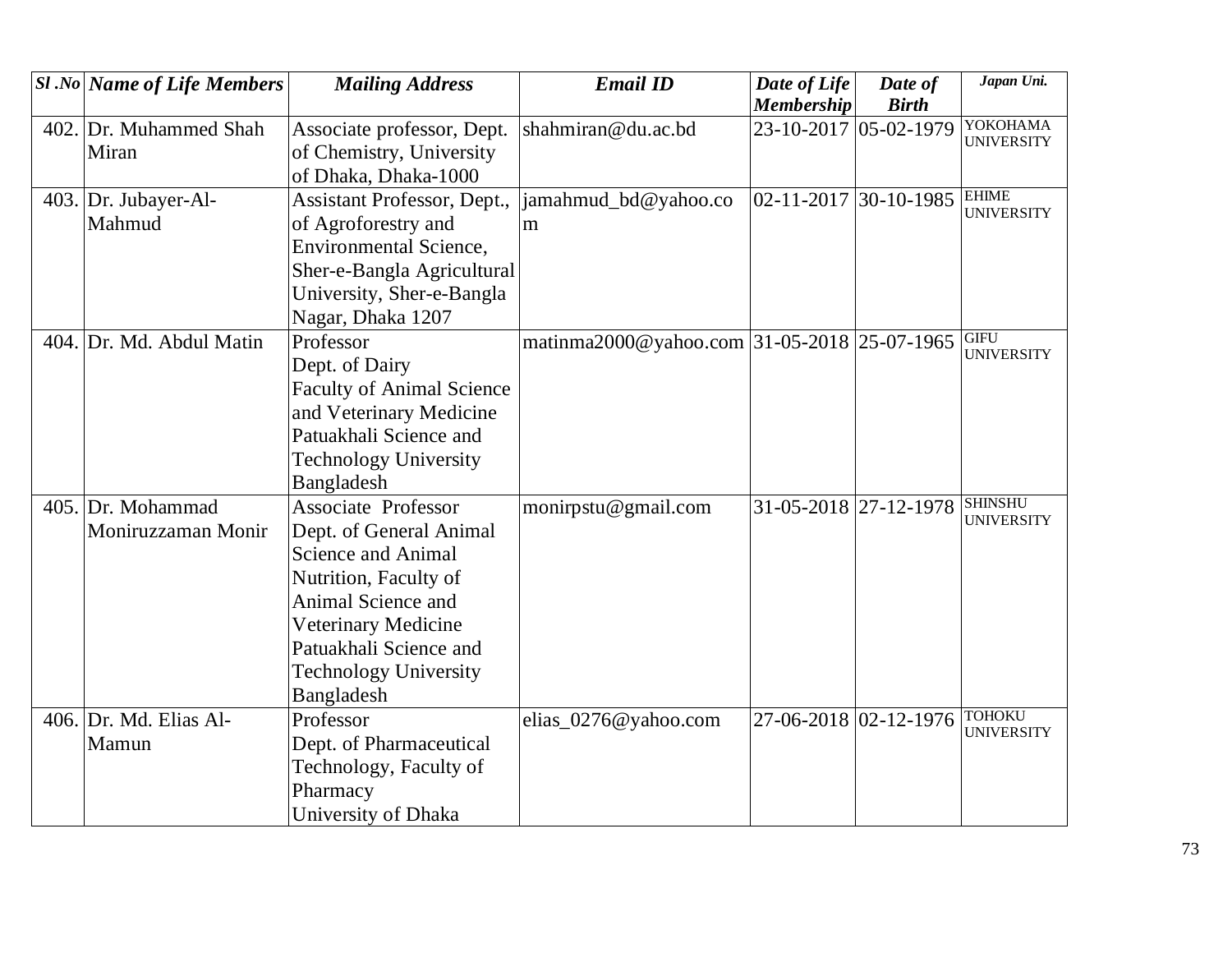| <b>Sl</b> .No Name of Life Members | <b>Mailing Address</b>                              | <b>Email ID</b>                          | Date of Life          | Date of      | Japan Uni.                           |
|------------------------------------|-----------------------------------------------------|------------------------------------------|-----------------------|--------------|--------------------------------------|
|                                    |                                                     |                                          | <b>Membership</b>     | <b>Birth</b> |                                      |
| 407. Dr. Afrina Mustari            | <b>Assistant Professor</b>                          | afrina.mustari@bau.edu.bd $ 12-06-2018 $ |                       | 11-08-1987   | <b>TOKYO</b><br><b>UNIVERSITY</b>    |
|                                    | Department of Physiology,                           |                                          |                       |              |                                      |
|                                    | <b>Bangladesh Agricultural</b>                      |                                          |                       |              |                                      |
|                                    | University, Mymensingh,                             |                                          |                       |              |                                      |
|                                    | Bangladesh                                          |                                          |                       |              |                                      |
| 408. Dr. Mohammad                  | Professor, Dept. of Plant                           | smonjil@yahoo.com                        | 12-06-2018 10-09-1976 |              | <b>NAGOYA</b><br><b>UNIVERSITY</b>   |
| Shahjahan Monjil                   | Pathology, Bangladesh                               |                                          |                       |              |                                      |
|                                    | Agricultural University,                            |                                          |                       |              |                                      |
|                                    | Mymensingh-2202,                                    |                                          |                       |              |                                      |
|                                    | Bangladesh.                                         |                                          |                       |              |                                      |
| 409. Dr. K. M. Mohiuddin           | Professor, Dept. of                                 | mohiagchem@gmail.com                     | 16-07-2018 09-06-1980 |              | <b>KEIO</b><br><b>UNIVERSITY</b>     |
|                                    | <b>Agricultural Chemistry</b>                       |                                          |                       |              |                                      |
|                                    | <b>Bangladesh Agricultural</b>                      |                                          |                       |              |                                      |
|                                    | University, Mymensingh-                             |                                          |                       |              |                                      |
|                                    | 2202, Bangladesh                                    |                                          |                       |              |                                      |
| 410. Dr. Mohammad                  | Professor, Dept. of Animal                          | smonir74@yahoo.com                       | 08-12-2018 15-02-1974 |              | <b>KOBE</b><br><b>UNIVERSITY</b>     |
| Moniruzzaman                       | Science, Bangladesh                                 |                                          |                       |              |                                      |
|                                    | Agricultural University,                            |                                          |                       |              |                                      |
|                                    | Mymensingh-2202                                     |                                          |                       |              |                                      |
|                                    | 411. Dr. Kazi Hanium Maria Associate Prof. Dept. of | kazimaria@du.ac.bd                       | 07-02-2019 21-09-1982 |              | <b>SHIZUOKA</b><br><b>UNIVERSITY</b> |
|                                    | Physics, University of                              |                                          |                       |              |                                      |
|                                    | Dhaka, Dhaka                                        |                                          |                       |              |                                      |
| 412. Dr. Mehedi Masud              | Professor, Dept. of                                 | masudmehadi@du.ac.bd                     | 02-12-2018 31-12-1983 |              | <b>TOHOKU</b><br><b>UNIVERSITY</b>   |
| Muzumder                           | Accounting & Information                            |                                          |                       |              |                                      |
|                                    | System, University of                               |                                          |                       |              |                                      |
|                                    | <b>Dhaka</b>                                        |                                          |                       |              |                                      |
| 413. Dr. Md. Abdul Muhit           | <b>Assistant Professor,</b>                         | muhit@du.ac.bd                           | 02-12-2018 28-11-1982 |              |                                      |
|                                    | Dept. of Clinical Pharmacy                          |                                          |                       |              |                                      |
|                                    | and Pharmacology,                                   |                                          |                       |              |                                      |
|                                    | University of Dhaka                                 |                                          |                       |              |                                      |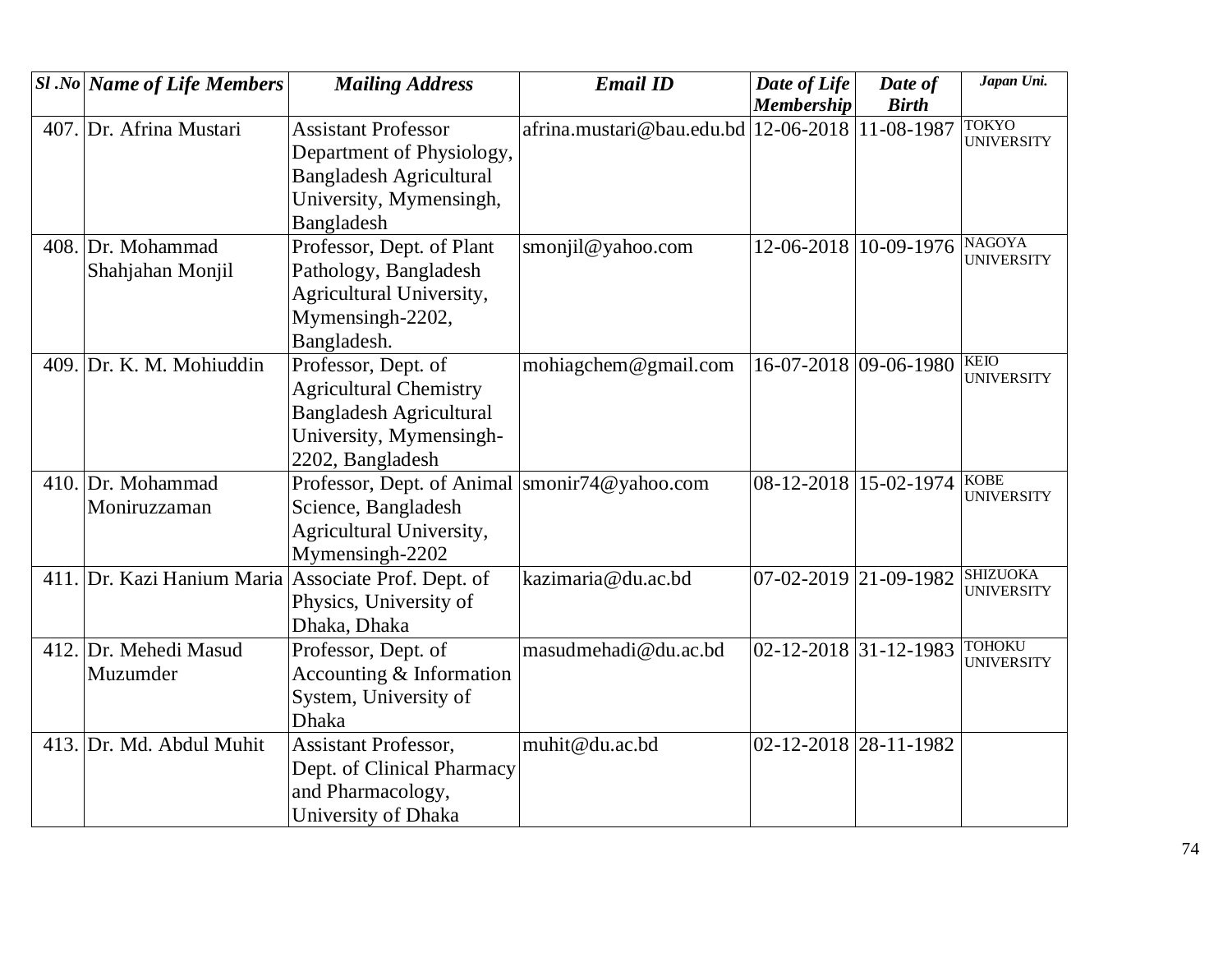| <b>Sl</b> .No Name of Life Members | <b>Mailing Address</b>           | <b>Email ID</b>                                | Date of Life              | Date of                         | Japan Uni.                            |
|------------------------------------|----------------------------------|------------------------------------------------|---------------------------|---------------------------------|---------------------------------------|
|                                    |                                  |                                                | <b>Membership</b>         | <b>Birth</b>                    |                                       |
| 414. Dr. Md. Ashraful Islam        | Associate Professor, Dept.       | ashraful.acce@du.ac.bd                         |                           | $06-03-2019$ 01-12-1979 MIE     | <b>UNIVERSITY</b>                     |
| Molla                              | of Applied Chemistry and         |                                                |                           |                                 |                                       |
|                                    | Chemical Engineering,            |                                                |                           |                                 |                                       |
|                                    | University of Dhaka,             |                                                |                           |                                 |                                       |
|                                    | Dhaka-1000, Bangladesh           |                                                |                           |                                 |                                       |
| 415. Dr. Md. Golam                 | Professor, Dept. of              | bdmostafa@gmail.com                            | 29-03-2019 25-09-1971     |                                 | <b>KUMAMOTO</b>                       |
| Mostafa                            | Zoology, Jahangirnagar           |                                                |                           |                                 | <b>UNIVERSITY</b>                     |
|                                    | University, Savar, Dhaka         |                                                |                           |                                 |                                       |
|                                    | 1342.                            |                                                |                           |                                 |                                       |
| 416. Dr. Runa Masuma               | Associate Professor, Dept.       | masumar2004@yahoo.co                           |                           | 28-03-2019 07-06-1975           | <b>HOKKAIDO</b>                       |
|                                    | of Pharmacy,                     | m                                              |                           |                                 | <b>UNIVERSITY</b>                     |
|                                    | Jahangirnagar University,        |                                                |                           |                                 |                                       |
|                                    | Dhaka-1342                       |                                                |                           |                                 |                                       |
| 417. Dr. Sheikh Muhammad           | <b>Associate Professor</b>       | smmasum607@yahoo.com   03-07-2019   09-10-1980 |                           |                                 | <b>KAGOSHIMA</b>                      |
| Masum                              | Dept. of Agronomy, Sher-         |                                                |                           |                                 | <b>UNIVERSITY</b>                     |
|                                    | e-Bangla Agricultural            | smmasum607@sau.edu.bd                          |                           |                                 |                                       |
|                                    | University, Dhaka-1207           |                                                |                           |                                 |                                       |
| 418. Dr. Md. Abdul Masum           | <b>Assistant Professor</b>       | masum_dvmru@yahoo.co                           | $ 02-10-2019 01-01-1985 $ |                                 | <b>HOKKAIDO</b>                       |
|                                    | Dept. of Anatomy,                | m                                              |                           |                                 | <b>UNIVERSITY</b>                     |
|                                    | Histology and Physiology,        |                                                |                           |                                 |                                       |
|                                    | <b>Faculty of Animal Science</b> |                                                |                           |                                 |                                       |
|                                    | and Veterinary Medicine,         |                                                |                           |                                 |                                       |
|                                    | Sher-e-Bangla Agricultural       |                                                |                           |                                 |                                       |
|                                    | University, Dhaka-1207           |                                                |                           |                                 |                                       |
| 419. Dr. Smriti Sultana            | Manager, Bangladesh              | sultanachowdhury.jp@gm                         |                           | $24$ -09-2020 31-12-1982 KAGAWA |                                       |
| <b>Binte Mustafiz</b>              | <b>Sugar and Food Industries</b> | ail.com                                        |                           |                                 | <b>UNIVERSITY</b><br><b>SCHOOL OF</b> |
|                                    | (BSFIC), 3 Dilkusha C/A,         |                                                |                           |                                 | <b>MEDICINE</b>                       |
|                                    | Motijheel, Dhaka                 |                                                |                           |                                 |                                       |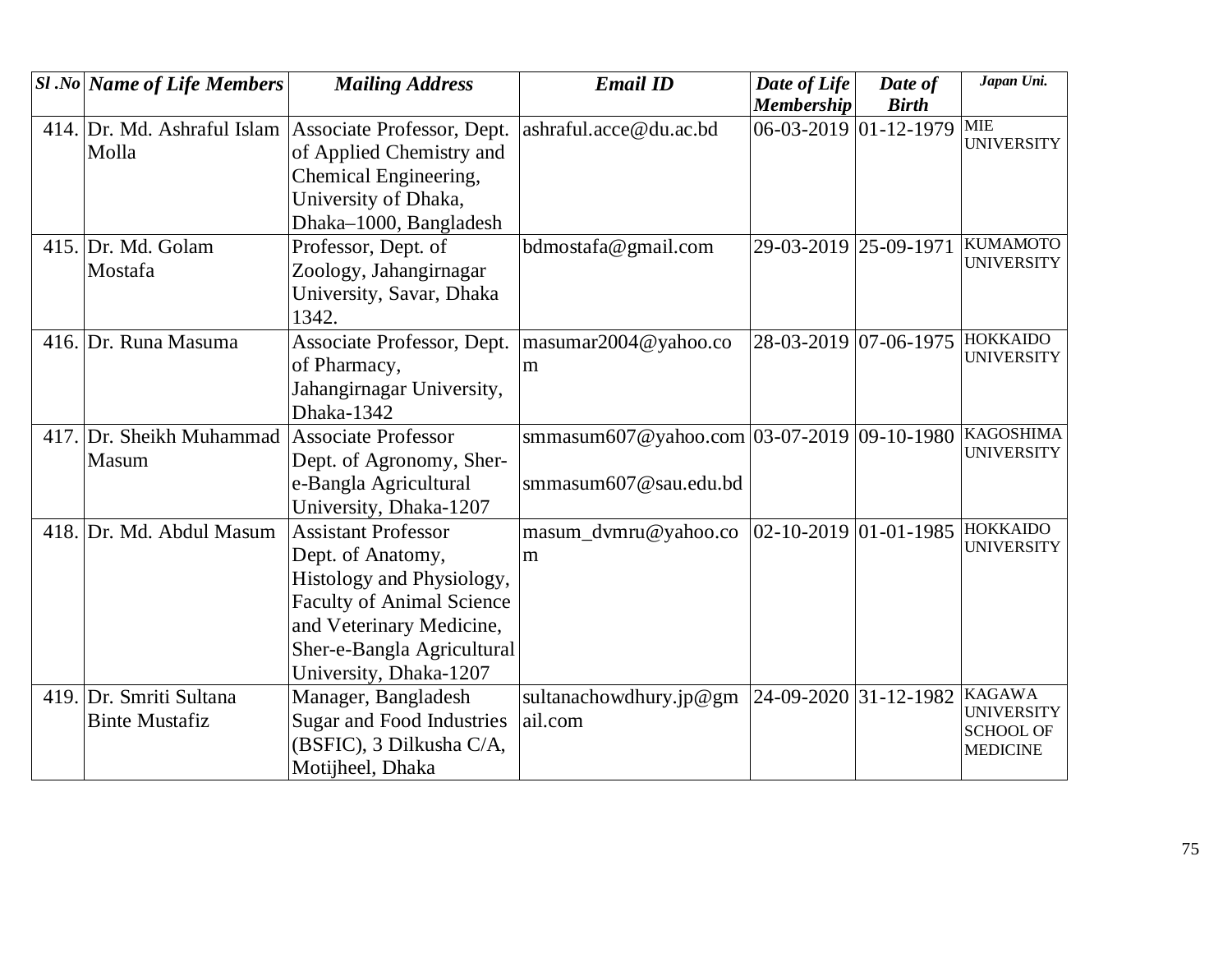|      | <b>Sl</b> .No Name of Life Members | <b>Mailing Address</b>           | <b>Email ID</b>                        | Date of Life                | Date of               | Japan Uni.                        |
|------|------------------------------------|----------------------------------|----------------------------------------|-----------------------------|-----------------------|-----------------------------------|
|      |                                    |                                  |                                        | <b>Membership</b>           | <b>Birth</b>          |                                   |
| 420. | Dr. Mohammad Abdul                 | Professor, American              | mdmannan@aiub.edu                      |                             | 03-03-2020 01-01-1975 | <b>KITAMI</b><br><b>INSTITUTE</b> |
|      | Mannan                             | <b>International University</b>  |                                        |                             |                       | <b>OF</b>                         |
|      |                                    | Bangladesh (AIUB)                |                                        |                             |                       | <b>TECHNOLOGY</b>                 |
|      | 421. Dr. Uday Kumar                | <b>Associate Professor</b>       | uday_vet01@yahoo.com                   | $01 - 07 - 2018$ 26-05-1980 |                       | <b>GIFU</b>                       |
|      | Mohanta                            | <b>Faculty of Animal Science</b> |                                        |                             |                       | <b>UNIVERSITY</b>                 |
|      |                                    | and Veterinary Medicine,         |                                        |                             |                       |                                   |
|      |                                    | Sher-e-Bangla Agricultural       |                                        |                             |                       |                                   |
|      |                                    | University, Dhaka 1207           |                                        |                             |                       |                                   |
|      | 422. Dr. Nazia Muhsin              | Assistant Professor, Dept.       | naziamuhsin2014@google. $ 04-11-2020 $ |                             | 19-12-1986            | <b>UNIVERSITY</b>                 |
|      |                                    | of Engineering, BGMEA            | com                                    |                             |                       | OF                                |
|      |                                    | of Fashion and                   |                                        |                             |                       | <b>TSUKUBA</b>                    |
|      |                                    | Technology (BUFT)                |                                        |                             |                       |                                   |
|      |                                    |                                  |                                        |                             |                       |                                   |
| 423. | Dr. Muhammad                       | Superintending Engineer,         | masood35bd@yahoo.com                   | $ 02 - 11 - 2020 $          | 10-07-1978            | <b>GRIPS</b>                      |
|      | Masood                             | <b>Bangladesh Water</b>          |                                        |                             |                       |                                   |
|      |                                    | Development Board                |                                        |                             |                       |                                   |
|      |                                    | (BWDB), SE Design                |                                        |                             |                       |                                   |
|      |                                    | Circle-9, Pani Bhaban, 72,       |                                        |                             |                       |                                   |
|      |                                    | Green Road, Dhaka-1205           |                                        |                             |                       |                                   |
|      | 424. Dr. Suman Chandra             | <b>Associate Professor and</b>   | smohantabd@just.edu.bd                 | 06-12-2020 31-12-1980       |                       | <b>OSAKA</b>                      |
|      | Mohanta                            | Chairman, Dept. of               |                                        |                             |                       | <b>UNIVERSITY</b>                 |
|      |                                    | Chemistry and Dean,              |                                        |                             |                       |                                   |
|      |                                    | Faculty of Science, Jashore      |                                        |                             |                       |                                   |
|      |                                    | University of Science and        |                                        |                             |                       |                                   |
|      |                                    | Technology, Jashore-7408         |                                        |                             |                       |                                   |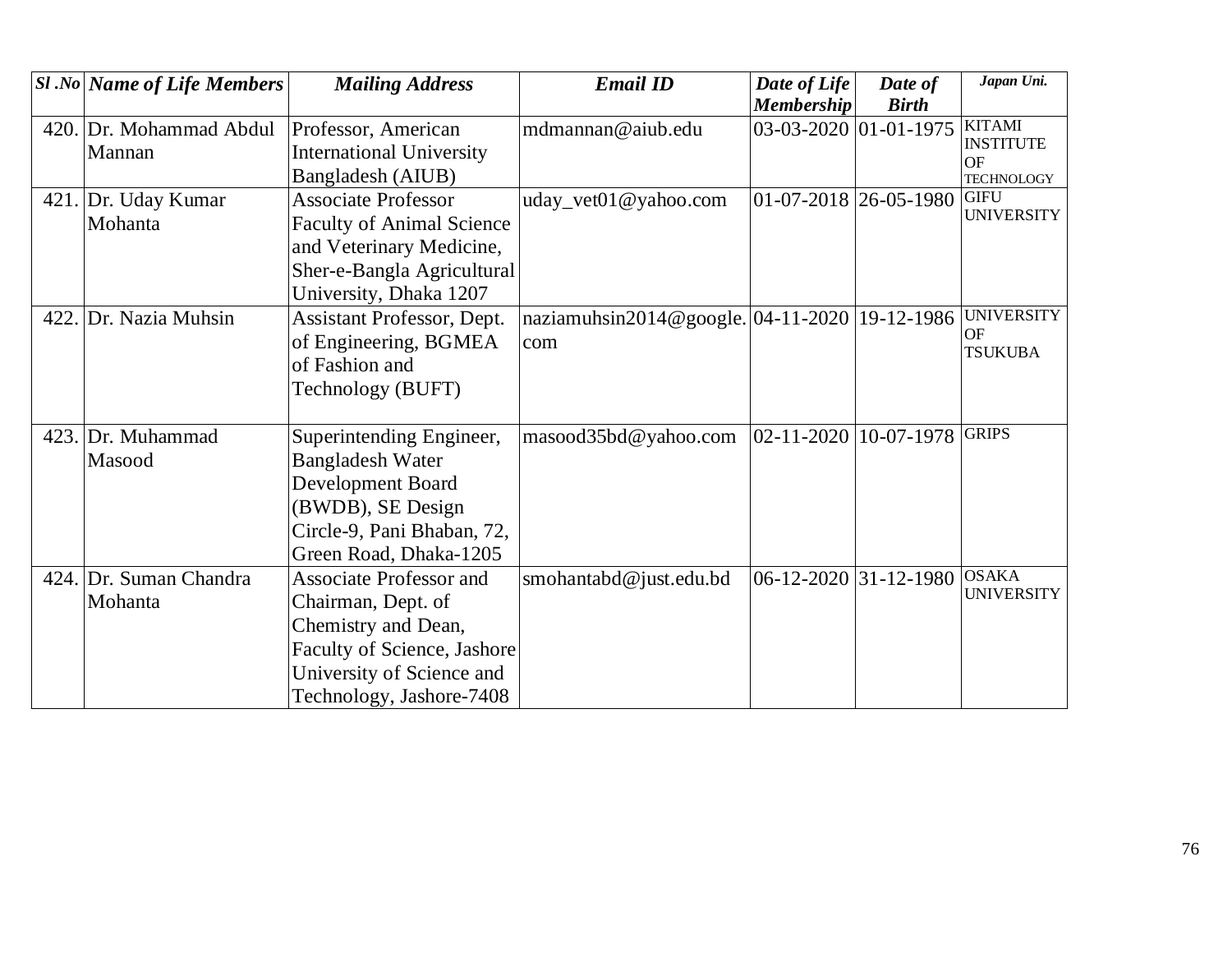|      | $ S1 $ .No Name of Life Members | <b>Mailing Address</b>                          | <b>Email ID</b>        | Date of Life                  | Date of             | Japan Uni.                               |
|------|---------------------------------|-------------------------------------------------|------------------------|-------------------------------|---------------------|------------------------------------------|
|      |                                 |                                                 |                        | <b>Membership</b>             | <b>Birth</b>        |                                          |
|      | 425. Dr. Mariom                 | Associate & Head                                | mariom.bau@gmail.com   | 09-02-2021                    | $ 01 - 01 - 1987$   | <b>UNIVERSITY</b><br>OF TOKYO            |
|      |                                 | Professor                                       |                        |                               |                     |                                          |
|      |                                 | Dept. of Fisheries Biology                      |                        |                               |                     |                                          |
|      |                                 | and Genetics, Bangladesh                        |                        |                               |                     |                                          |
|      |                                 | Agricultural University,                        |                        |                               |                     |                                          |
|      |                                 | Mymensingh-2202                                 |                        |                               |                     |                                          |
|      | 426. Dr. Naila Al Mahmuda       | <b>Associate Professor</b>                      | nlmahmuda@gmail.com    | 17-06-2021                    | 17-12-1975 KANAZAWA |                                          |
|      |                                 | <b>Faculty of Business</b>                      |                        |                               |                     | <b>UNIVERSITY</b>                        |
|      |                                 | Administration, Eastern                         |                        |                               |                     |                                          |
|      |                                 | University, Dhaka                               |                        |                               |                     |                                          |
|      | 427. Dr. Sanaul Haque           | Lecturer                                        | mshaquem@gmail.com     | 13-06-2021                    | $05-07-1983$ TOKYO  |                                          |
|      | Mondal                          | East West University,                           |                        |                               |                     | <b>INSTITUTE OF</b><br><b>TECHNOLOGY</b> |
|      |                                 | <b>Dhaka</b>                                    |                        |                               |                     |                                          |
|      | 428. Dr. Nurun Nahar            | Professor, Dept. of                             | naharn@bangla.net      | $02 - 12 - 2006$   12-03-1963 |                     | <b>SAGA</b><br><b>UNIVERSITY</b>         |
|      |                                 | N Chemistry, Jahangirnagar                      |                        |                               |                     |                                          |
|      |                                 | University, Savar, Dhaka                        |                        |                               |                     |                                          |
|      |                                 | 1342                                            |                        |                               |                     |                                          |
|      | 429. Dr. Salma Nasrin           | Assistant Professor, Dept.                      | nasrin_math@yahoo.com  | 10-03-2007                    | 19-07-1968          | <b>TOKYO</b><br><b>UNIVERSITY</b>        |
|      |                                 | of Mathematics,                                 |                        |                               |                     |                                          |
|      |                                 | University of Dhaka,                            |                        |                               |                     |                                          |
|      |                                 | Dhaka 1000                                      |                        |                               |                     |                                          |
|      | 430. Dr. Sarder A. Nayeem       | House No.21, Road No.6                          | sardernayeem@gmail.com | 12-11-2002 01-01-1962         |                     | <b>TOKYO</b>                             |
|      |                                 | Sector-4, Uttara Model                          |                        |                               |                     | <b>UNIVERSITY</b>                        |
|      |                                 | Town, Dhaka-1230                                |                        |                               |                     |                                          |
| 431. | Mr. Mohammad Nazib              | Associate Professor,                            | ifa@udhaka.net         |                               | 20-06-1955          | <b>TAMA ART</b>                          |
|      |                                 | Dept. Craft Faculty of Fine duregstr@bangla.net |                        |                               |                     | <b>UNIVERSITY</b>                        |
|      |                                 | Arts, University of Dhaka,                      |                        |                               |                     |                                          |
|      |                                 | Dhaka 1000, Bangladesh                          |                        |                               |                     |                                          |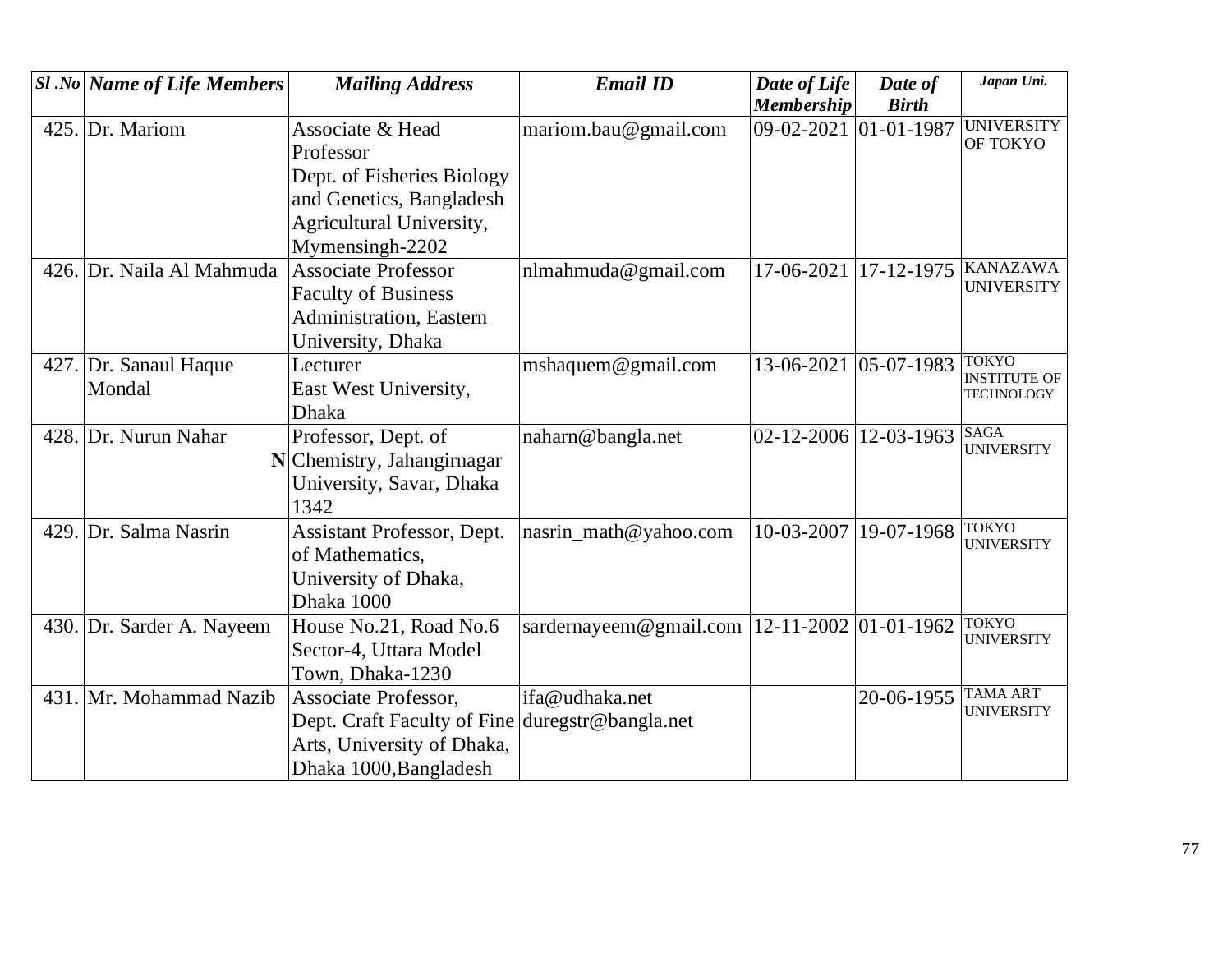| $SI$ .No Name of Life Members | <b>Mailing Address</b>                               | <b>Email ID</b>       | Date of Life          | Date of                      | Japan Uni.                          |
|-------------------------------|------------------------------------------------------|-----------------------|-----------------------|------------------------------|-------------------------------------|
|                               |                                                      |                       | <b>Membership</b>     | <b>Birth</b>                 |                                     |
| 432. Dr. Munaz Ahmed          | Associate Professor, Dept.                           | mnoor@ce.buet.ac.bd   |                       | 11-03-2007 26-10-1970        | <b>TOKYO</b><br><b>UNIVERSITY</b>   |
| Noor                          | of Civil Engineering,                                |                       |                       |                              |                                     |
|                               | BUET, Dhaka 1000                                     |                       |                       |                              |                                     |
| 433. Begum Samsun Nahar       | Senior Scientific officer,                           | bsnahar@yahoo.com     | 28-02-2011 06-10-1963 |                              | <b>NIIGATA</b><br><b>UNIVERSITY</b> |
|                               | <b>Center for Environmental</b>                      |                       |                       |                              |                                     |
|                               | Studies, Bangladesh                                  |                       |                       |                              |                                     |
|                               | Agricultural University,                             |                       |                       |                              |                                     |
|                               | Mymensingh-2202                                      |                       |                       |                              |                                     |
| 434. Dr. Nurun Nahar          | Deputy Secretary,                                    | nurun16@yahoo.com     | 09-03-2015 16-06-1971 |                              | <b>JAPAN</b><br><b>ADVANCED</b>     |
|                               | Ministry of planning,                                |                       |                       |                              | INS. OF                             |
|                               | Agargaon, Dhaka                                      |                       |                       |                              | <b>SCIENCE</b>                      |
| 435. Dr. Kamrun Nahar         | <b>Assistant Professor</b>                           | knahar84@yahoo.com    | 25-11-2016            |                              | <b>EHIME</b>                        |
|                               | Dept. of Agricultural                                |                       |                       |                              | <b>UNIVERSITY</b>                   |
|                               | Botany, SAU                                          |                       |                       |                              |                                     |
|                               |                                                      |                       |                       |                              |                                     |
| 436. Dr. Most, Altaf-Un-      | Senior Scientific Officer,                           | altaf.nahar@yahoo.com | 08-12-2018 29-01-1978 |                              | <b>NAIST, JAPAN</b>                 |
| Nahar                         | <b>BIRTAN, Regional</b>                              |                       |                       |                              |                                     |
|                               | Station, Netrokona                                   |                       |                       |                              |                                     |
| 437. Dr. K H M Nazmul         | Professor, Dept. of                                  | nazir@bau.edu.bd      |                       | 08-07-2019 30-12-1979 KYUSHU |                                     |
| Hussain Nazir                 | Microbiology and                                     |                       |                       |                              | <b>UNIVERSITY</b>                   |
|                               | Hygiene, Faculty of                                  |                       |                       |                              |                                     |
|                               | Veterinary Sciences,                                 |                       |                       |                              |                                     |
|                               | <b>Bangladesh Agricultural</b>                       |                       |                       |                              |                                     |
|                               | University, Mymensingh-                              |                       |                       |                              |                                     |
|                               | 2202                                                 |                       |                       |                              |                                     |
| 438. Dr. Farzana Ashrafi      | Professor, Dept. of Botany, farzananeelabot@ru.ac.bd |                       | 22-12-2020 08-12-1972 |                              | <b>EHIME</b>                        |
| Neela                         | Rajshahi University,                                 |                       |                       |                              | <b>UNIVERSITY</b>                   |
|                               | Rajshahi-6205                                        |                       |                       |                              |                                     |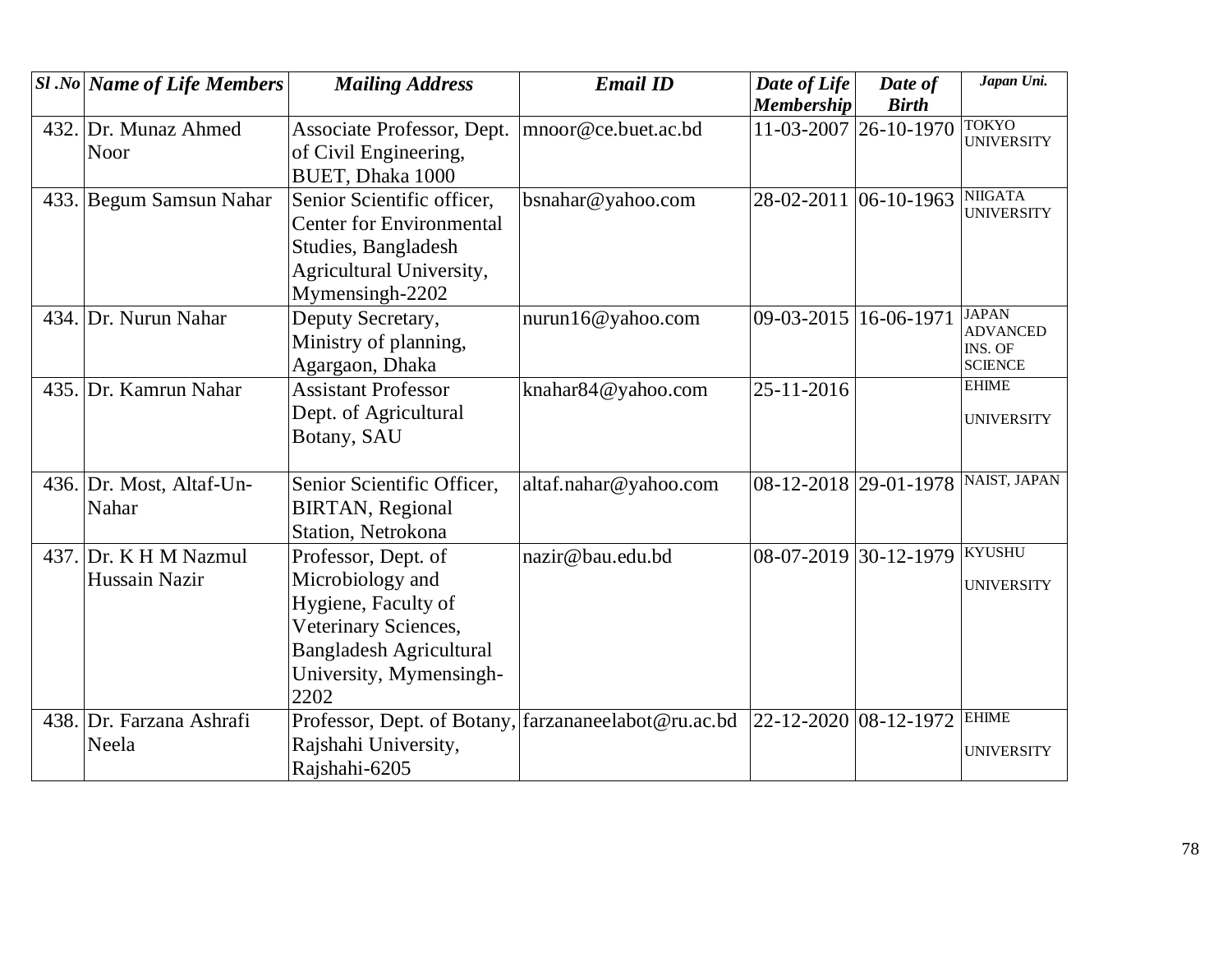| <b>Sl</b> .No Name of Life Members              | <b>Mailing Address</b>       | <b>Email ID</b>                                 | Date of Life          | Date of      | Japan Uni.        |
|-------------------------------------------------|------------------------------|-------------------------------------------------|-----------------------|--------------|-------------------|
|                                                 |                              |                                                 | <b>Membership</b>     | <b>Birth</b> |                   |
| 439. Dr. Gulshan Ara Parvin Assistant Professor |                              |                                                 | 03-04-2006 01-05-1973 |              | <b>TOKYO</b>      |
|                                                 | URP Department, BUET,        | niruurp@yahoo.com                               |                       |              | <b>UNIVERSITY</b> |
|                                                 | $\mathbf{P}$ Dhaka-1000.     |                                                 |                       |              |                   |
| 440. Dr. Md. Anowar                             | <b>Assistant Professor,</b>  | khasru1973@yahoo.com                            | 27-03-2010 28-11-1973 |              | <b>TOKUSHIMA</b>  |
| <b>Khasru Parvez</b>                            | Dept. of Microbiology,       |                                                 |                       |              | <b>UNIVERSITY</b> |
|                                                 | Jahangirnagar University,    |                                                 |                       |              |                   |
|                                                 | Savar, Dhaka-1342.           |                                                 |                       |              |                   |
| 441. Dr. Swapan Kumar                           | Assistant Professor, Dept.   | skpaull@gmail.com                               | 28-02-2011 01-01-1972 |              | <b>SHIMANE</b>    |
| Paul                                            | of Agronomy, BAU,            |                                                 |                       |              | AND TOTTORI       |
|                                                 | Mymensingh-2202.             |                                                 |                       |              |                   |
|                                                 |                              |                                                 |                       |              | <b>UNIVERSITY</b> |
| 442. Dr. A.K.M. Azad-Ud-                        | Professor, Dept. of Crop     | prodhanakma@yahoo.com   28-02-2011   01-05-1960 |                       |              | <b>HOKKAIDO</b>   |
| Doula Prodhan                                   | Botany, Bangladesh           |                                                 |                       |              |                   |
|                                                 | Agricultural University,     |                                                 |                       |              | <b>UNIVERSITY</b> |
|                                                 | Mymensingh-2202              |                                                 |                       |              |                   |
| 443. Dr. Shahnaz Parvin                         | Coordination officer         | shahnazp69@yahoo.com                            | 27-02-2011 01-01-1969 |              | <b>RAKUNO</b>     |
|                                                 | <b>Examination Division,</b> |                                                 |                       |              | <b>GAKUEN</b>     |
|                                                 | Bangladesh open              |                                                 |                       |              |                   |
|                                                 | University Campus,           |                                                 |                       |              | <b>UNIVERSITY</b> |
|                                                 | Gazipur-1705                 |                                                 |                       |              |                   |
| 444. Dr. Mst. Mahmuda                           | <b>Assistant Professor</b>   | mahmudaalam@yahoo.co                            | 29-03-2013 25-03-1980 |              | <b>KUMAMOTO</b>   |
| Parvin                                          | Dept. of Environmental       | m                                               |                       |              | <b>UNIVERSITY</b> |
|                                                 | Science, Stamford            |                                                 |                       |              |                   |
|                                                 | University, Dhaka            |                                                 |                       |              |                   |
| 445. Dr. M. Habibur                             | Professor, Dept. of Crop     | habiburp@yahoo.com                              | 31-03-2017 11-06-1961 |              | <b>SHIMANE</b>    |
| Rahman Pramanik                                 | Botany, BAU,                 |                                                 |                       |              | <b>UNIVERSITY</b> |
|                                                 | Mymensingh                   |                                                 |                       |              |                   |
|                                                 |                              |                                                 |                       |              |                   |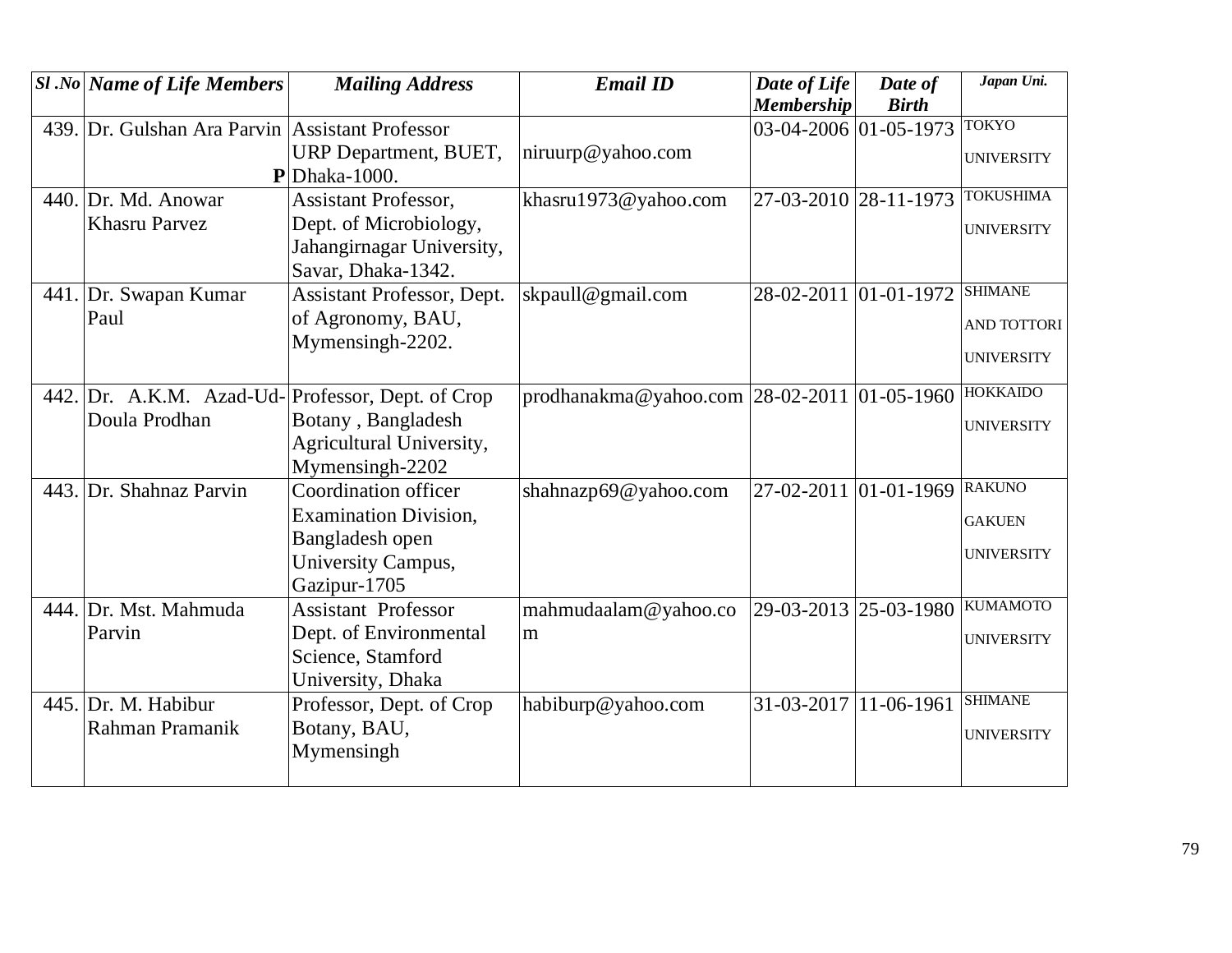| $ S1 $ .No   Name of Life Members | <b>Mailing Address</b>         | <b>Email ID</b>         | Date of Life                    | Date of                       | Japan Uni.        |
|-----------------------------------|--------------------------------|-------------------------|---------------------------------|-------------------------------|-------------------|
|                                   |                                |                         | <b>Membership</b>               | <b>Birth</b>                  |                   |
| 446. Dr. Suraya Parvin            | Senior Scientific officer,     | parvin.su1980@gmail.com |                                 | $16-06-2017$ 01 $-06-1980$    | <b>OKAYAMA</b>    |
|                                   | Technology Transfer and        |                         |                                 |                               | <b>UNIVERSITY</b> |
|                                   | Monitoring Unit (TTMU),        |                         |                                 |                               |                   |
|                                   | <b>Bangladesh Agricultural</b> |                         |                                 |                               |                   |
|                                   | <b>Research Council</b>        |                         |                                 |                               |                   |
|                                   | (BARC), Farmgate, Dhaka        |                         |                                 |                               |                   |
| 447. Dr. Farida Pervin            | <b>Additional Deputy</b>       | perveengis@gmail.com    | 02-07-2017                      |                               | <b>OKAYAMA</b>    |
|                                   | Director, Field Services       |                         |                                 |                               | <b>UNIVERSITY</b> |
|                                   | Wing DAE, Khamarbari,          |                         |                                 |                               |                   |
|                                   | <b>Dhaka</b>                   |                         |                                 |                               |                   |
| 448. Dr. Munmun Parvin            | <b>Associate Professor,</b>    | munmunbau07@gmail.co    | 08-12-2018 17-10-1986 OSAKA     |                               |                   |
|                                   | Dept. of Pathology,            | m                       |                                 |                               | <b>UNIVERSITY</b> |
|                                   | <b>Faculty of Veterinary</b>   |                         |                                 |                               |                   |
|                                   | Science, Bangladesh            |                         |                                 |                               |                   |
|                                   | Agricultural University,       |                         |                                 |                               |                   |
|                                   | Mymensingh-2202                |                         |                                 |                               |                   |
| 449. Dr. Shahanaz Parveen         | <b>Assistant Professor,</b>    | muktasau@gmail.com      | $02 - 10 - 2019$ 31 - 05 - 1981 |                               | <b>KAGOSHIMA</b>  |
|                                   | Dept. of Genetic and Plant     |                         |                                 |                               | <b>UNIVERSITY</b> |
|                                   | Breeding, Sher-e-Bangla        |                         |                                 |                               |                   |
|                                   | Agricultural University,       |                         |                                 |                               |                   |
|                                   | Dhaka-1207                     |                         |                                 |                               |                   |
| 450. Dr. Khursheda Parvin         | Assistant Professor,           | hirasau@gmail.com       |                                 | $06-11-2020$ 23-12-1989 EHIME |                   |
|                                   | Dept. of Horticulture,         |                         |                                 |                               | <b>UNIVERSITY</b> |
|                                   | Faculty of Agriculture,        |                         |                                 |                               |                   |
|                                   | Sher-e-Bangla Agricultural     |                         |                                 |                               |                   |
|                                   | University, Sher-e-Bangla      |                         |                                 |                               |                   |
|                                   | Nagar, Dhaka-1207              |                         |                                 |                               |                   |
| 451. Dr. Miah Md. Abdul           | Professor, Dept. of            | duregstr@bangla.net     |                                 |                               | <b>TOKYO</b>      |
| Quddus                            | Zoology, University of         |                         | 17-12-2004   15-01-1947         |                               | <b>UNIVERSITY</b> |
|                                   | Q Dhaka, Dhaka-1000            |                         |                                 |                               |                   |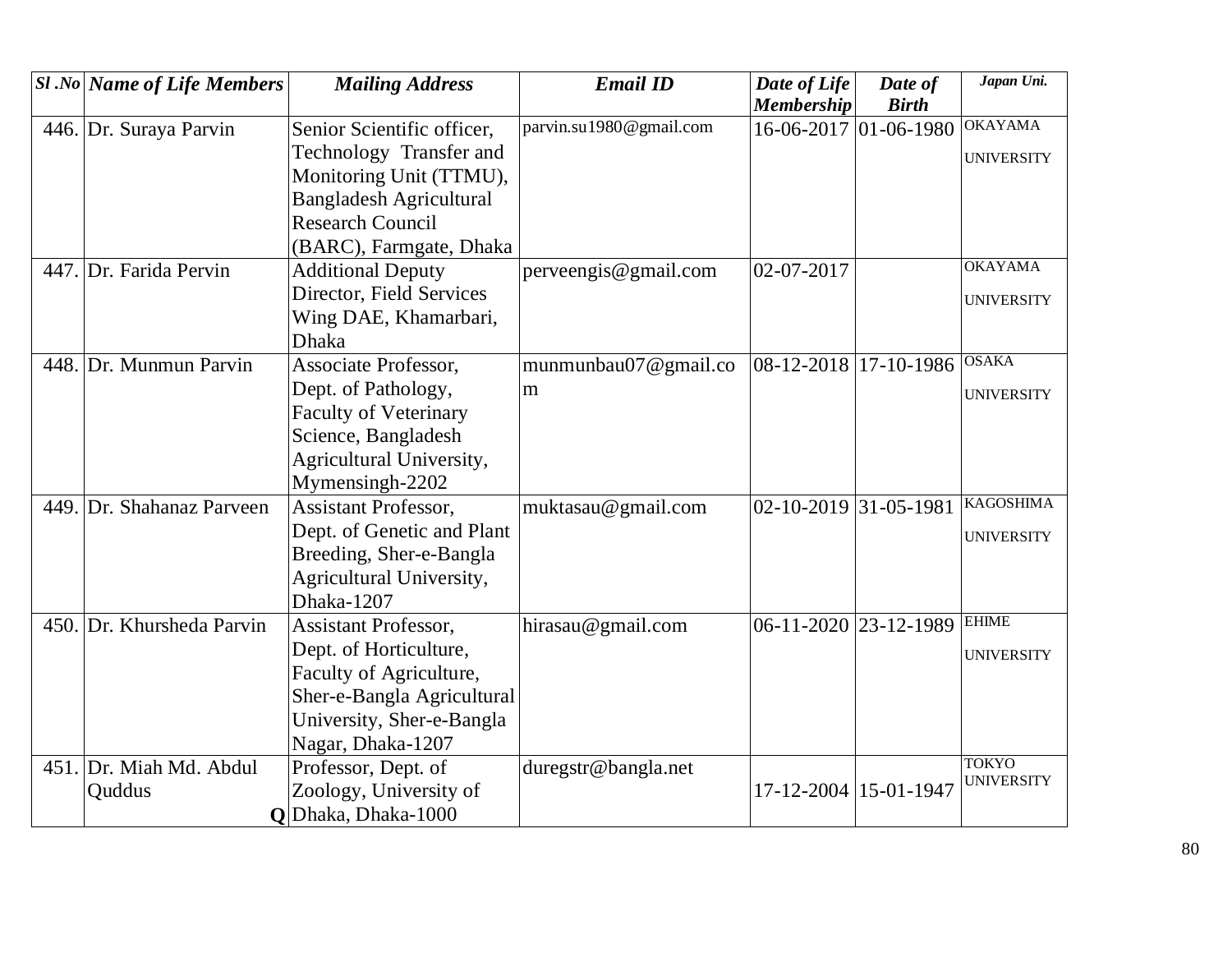|          | <b>Sl</b> .No   Name of Life Members | <b>Mailing Address</b>            | <b>Email ID</b>        | Date of Life          | Date of               | Japan Uni.                            |
|----------|--------------------------------------|-----------------------------------|------------------------|-----------------------|-----------------------|---------------------------------------|
|          |                                      |                                   |                        | <b>Membership</b>     | <b>Birth</b>          | <b>HOKKAIDO</b>                       |
| 452. Dr. | Quazi                                | Forhad Professor, Dept. of        | qfq@bau.edu.bd         | 06-06-2018 27-10-1977 |                       | <b>UNIVERSITY</b>                     |
|          | Quadir                               | <b>Agricultural Chemistry</b>     |                        |                       |                       |                                       |
|          |                                      | <b>Bangladesh Agricultural</b>    |                        |                       |                       |                                       |
|          |                                      | University, Mymensingh-           |                        |                       |                       |                                       |
|          |                                      | 2202, Bangladesh                  |                        |                       |                       |                                       |
|          | 453. Dr. Ekhlasur Rahman             | Yamagata Friendship               |                        |                       |                       | YAMAGATA                              |
|          |                                      | <b>R</b> Hospital $,6/7$ Block-A  | ekhlas@bdmail.net      | 29-09-2000 21-12-1962 |                       | <b>UNIVERSITY</b>                     |
|          |                                      | Lalmatia, Dhaka-1207              |                        |                       |                       |                                       |
|          |                                      | ,Bangladesh.                      |                        |                       |                       |                                       |
|          | 454. Dr. Masood Rahman               | 723 West Nakhalpara (1st.         |                        |                       | 18-07-2006 02-09-1956 | <b>KANAZAWA</b>                       |
|          |                                      | Floor) Tejgaon, Dhaka-            | drmasood1956@hotmail.c |                       |                       | <b>UNIVERSITY</b>                     |
|          |                                      | 1215, Bangladesh                  | om                     |                       |                       |                                       |
|          | 455. Dr. Md. Mizanur                 | <b>Assistant Professor, Dept.</b> |                        |                       |                       | YOKOHAMA                              |
|          | Rahman                               | of Civil Engineering,             | mmr1971@yahoo.com      | 30-11-2004 30-04-1971 |                       | <b>NATIONAL</b><br><b>UNIVERSITY</b>  |
|          |                                      | <b>BUET, Dhaka-1000</b>           |                        |                       |                       |                                       |
|          |                                      | <b>Bangladesh</b>                 |                        |                       |                       |                                       |
|          | 456. Dr. Md. Masudur                 | A-29, Century Estate              |                        | 08.03.2006            | $ 01-10-1955 $        | <b>HIROSHIMA</b><br><b>UNIVERSITY</b> |
|          | Rahman                               | Mogh Bazar, Dhaka-1217            |                        |                       |                       |                                       |
|          | 457. Dr. Mir Ayubur                  | 5/8 Gaznavi Road, Block-          |                        |                       |                       | <b>SHOWA</b>                          |
|          | Rahman                               | B, Mohammadpur,                   |                        | 11-09-2000 01-01-1962 |                       | <b>UNIVERSITY</b>                     |
|          |                                      | Dhaka-1207, Bangladesh            |                        |                       |                       |                                       |
|          | 458. Dr. Mohammad                    | Assistant Professor, Dept.        | mgrahman@ewubd.edu     | 12-03-2007 01-12-1969 |                       | <b>TOKYO</b>                          |
|          | Ghulam Rahman                        | of EEE, East West                 |                        |                       |                       | <b>UNIVERSITY</b>                     |
|          |                                      | University, 43 Mohakhali          |                        |                       |                       |                                       |
|          |                                      | $C/A$ , Dhaka-1202                |                        |                       |                       |                                       |
|          | 459. Dr. Omar Ibna Faizur            | Yamagata Friendship               | ebad65@yahoo.com       |                       |                       | <b>MIYAZAKI</b>                       |
|          | Rahman                               | Hospital, 6/9 Block-F             |                        | 29-09-2000 25-12-1965 |                       | <b>MEDICAL</b><br><b>COLLEGE</b>      |
|          |                                      | Lalmatia, Dhaka-1207              |                        |                       |                       |                                       |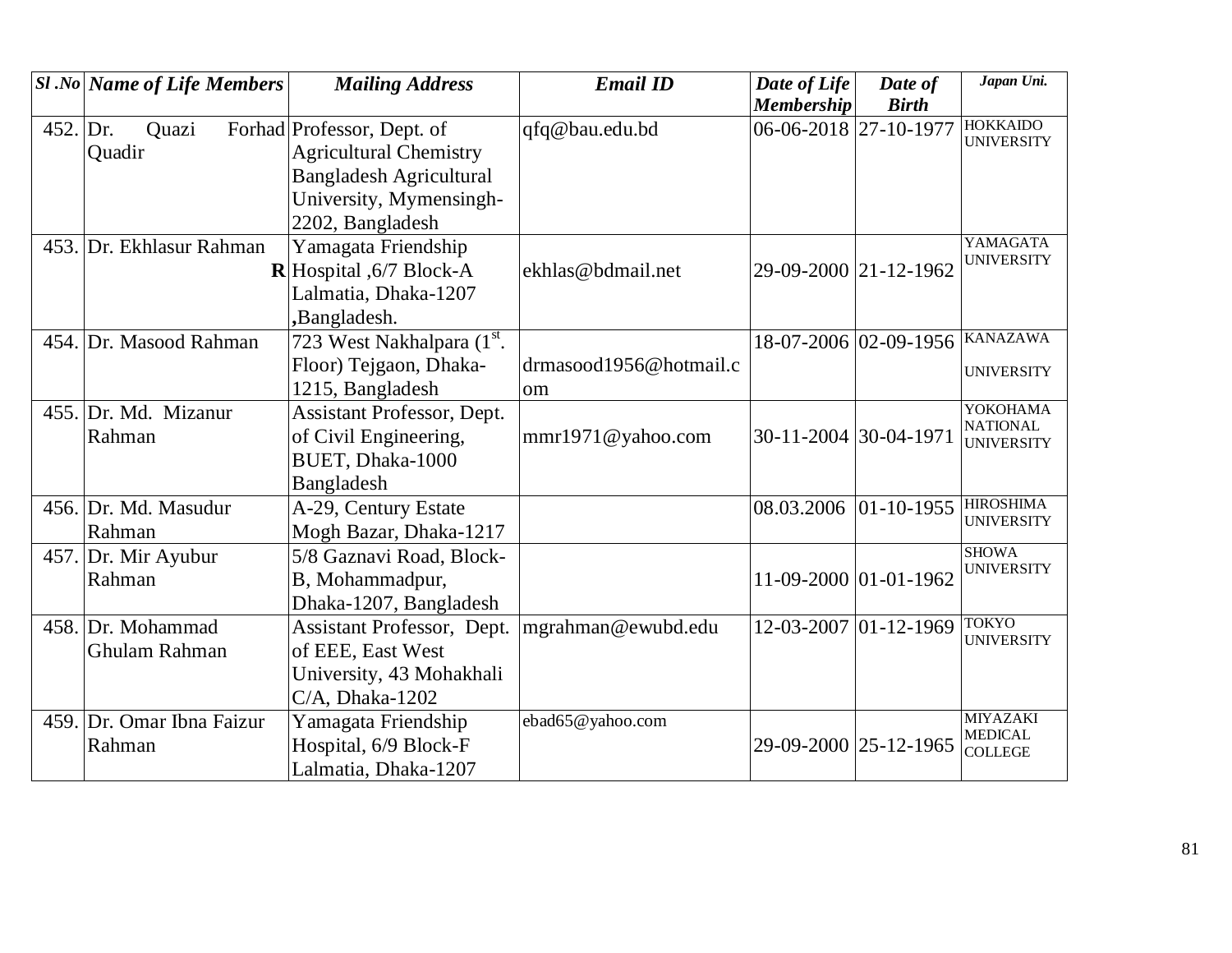| <b>Sl</b> .No Name of Life Members | <b>Mailing Address</b>                                 | <b>Email ID</b>                                   | Date of Life<br><b>Membership</b> | Date of<br><b>Birth</b> | Japan Uni.                            |
|------------------------------------|--------------------------------------------------------|---------------------------------------------------|-----------------------------------|-------------------------|---------------------------------------|
| 460. Prof. Dr. Shakila             |                                                        |                                                   |                                   |                         | <b>HIROSHIMA</b>                      |
| Rahman                             | Professor, Dept. of                                    |                                                   | 07-12-2004 07-09-1962             |                         | <b>UNIVERSITY</b>                     |
|                                    | Chemistry, BUET, Dhaka-  shaki@chem.buet.ac.bd<br>1000 |                                                   |                                   |                         |                                       |
| 461. Dr. Mohammad Abdur            |                                                        |                                                   |                                   |                         | <b>TOKYO</b>                          |
| Rahman                             | Principal Scientific<br>Officer, FMPHT Division,       |                                                   | 13-12-2002 25-09-1962             |                         | <b>UNIVERSITY</b>                     |
|                                    | <b>BRRI, Gazipur</b>                                   | abrahman42@yahoo.com                              |                                   |                         |                                       |
| 462. Md. Shafiqur Rahman           | Manager, Planning                                      | shafiq@itochu.com.bd                              |                                   |                         | <b>TAKUSHOKU</b>                      |
|                                    | Co-Ordination &                                        |                                                   | $01 - 05 - 2002$ 03-07-1965       |                         | <b>UNIVERSITY</b>                     |
|                                    | Development Department,                                | shafiq@itochu.bangla.net                          |                                   |                         |                                       |
|                                    | <b>Itochu Corporation</b>                              |                                                   |                                   |                         |                                       |
|                                    | Jahangir Tower $(2nd)$                                 |                                                   |                                   |                         |                                       |
|                                    | Floor) 10 Kawran Bazar,                                |                                                   |                                   |                         |                                       |
|                                    | Dhaka-1215                                             |                                                   |                                   |                         |                                       |
| 463. Dr. Md. Ehsanur Rabbi         | House# 4, Road# 19, Flat-                              | crabbi1129@gmail.com                              | 12-09-2000 29-11-1957             |                         | <b>NAGASAKI</b>                       |
|                                    | 5B, Sector#7, Uttara                                   |                                                   |                                   |                         | <b>UNIVERSITY</b>                     |
|                                    | Model Town, Dhaka                                      |                                                   |                                   |                         |                                       |
| 464. Dr. AFM Mohibur               | Professor & Head, Dept. of                             |                                                   |                                   |                         | <b>NAGASAKI</b><br><b>UNIVERSITY</b>  |
| Rahman                             | Pharmacology,                                          |                                                   |                                   |                         |                                       |
|                                    | <b>Therapeutics Holy Family</b>                        | afmmohib@yahoo.com                                | 06-12-2004 31-07-1964             |                         |                                       |
|                                    | <b>Red Crescent Medical</b>                            |                                                   |                                   |                         |                                       |
|                                    | College Dhaka.                                         |                                                   |                                   |                         |                                       |
|                                    | <b>Or</b>                                              |                                                   |                                   |                         |                                       |
|                                    | House: 07, Road:06, Block-                             |                                                   |                                   |                         |                                       |
|                                    | A, Bonosree, Rampura,                                  |                                                   |                                   |                         |                                       |
|                                    | Dhaka.                                                 |                                                   |                                   |                         |                                       |
| 465. Dr. M Julfikar Rahman         | Professor, Dept. of Agril.                             | zulfikarbau64@gmail.com   13-01-2007   01-02-1964 |                                   |                         | <b>HIROSHIMA</b><br><b>UNIVERSITY</b> |
|                                    | <b>Extension Education,</b>                            |                                                   |                                   |                         |                                       |
|                                    | <b>Bangladesh Agricultural</b>                         |                                                   |                                   |                         |                                       |
|                                    | University, Mymensingh                                 |                                                   |                                   |                         |                                       |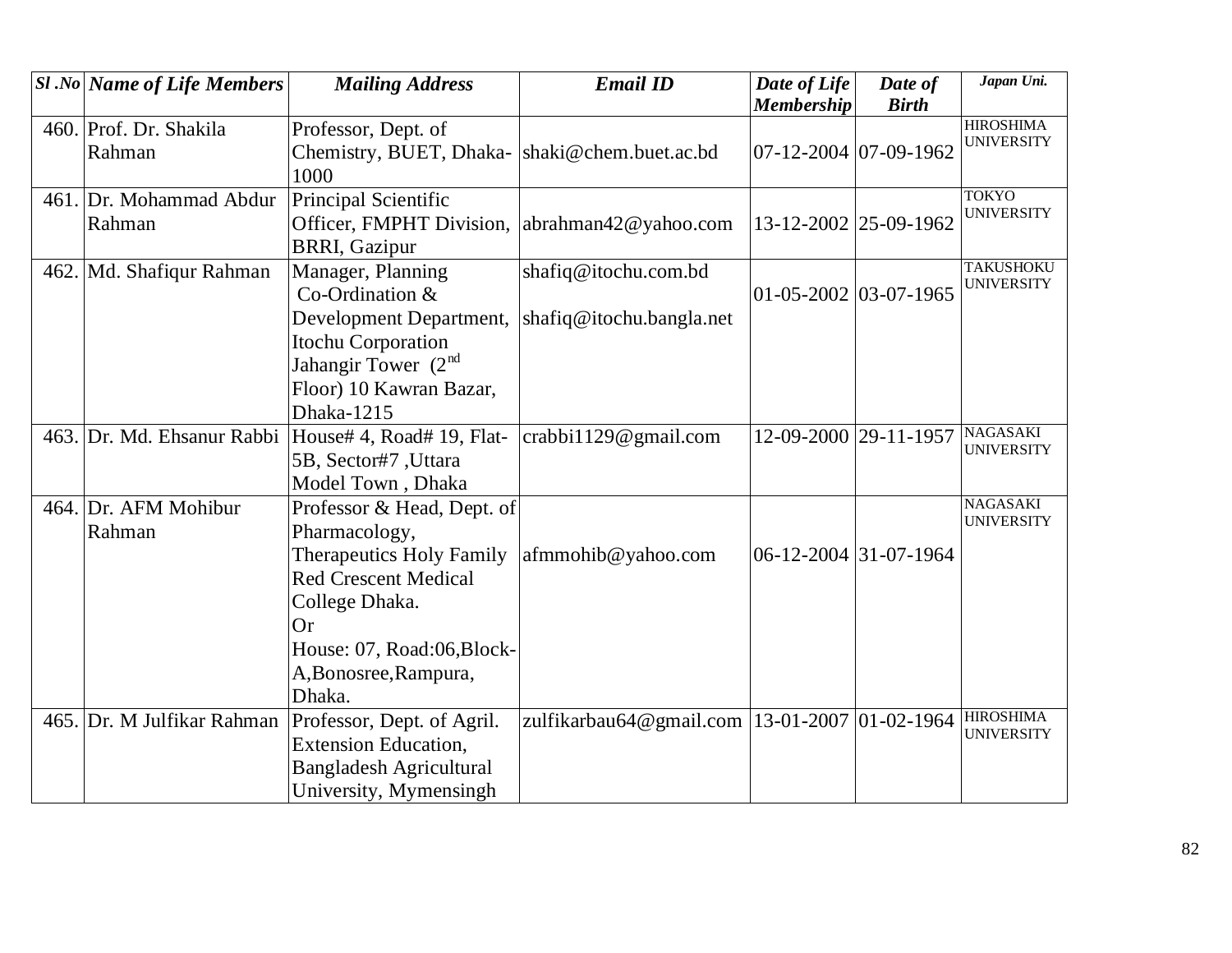| <b>Sl</b> .No Name of Life Members | <b>Mailing Address</b>          | <b>Email ID</b>         | Date of Life          | Date of      | Japan Uni.                          |
|------------------------------------|---------------------------------|-------------------------|-----------------------|--------------|-------------------------------------|
|                                    |                                 |                         | <b>Membership</b>     | <b>Birth</b> |                                     |
| 466. Dr. Khalilur Rahman           | B-19, F-H, Folar Road,          | profkhalilurrahman@yaho | 28-11-2004            | 19-03-1951   | <b>TOKYO INS.</b><br><b>OF</b>      |
|                                    | <b>DU</b> Campus                | o.com                   |                       |              | <b>TECHNOLOGY</b>                   |
|                                    | Or,                             |                         |                       |              |                                     |
|                                    | Professor, Dept. of             |                         |                       |              |                                     |
|                                    | Biochemistry & Molecular        |                         |                       |              |                                     |
|                                    | Biology, University of          |                         |                       |              |                                     |
|                                    | Dhaka, Dhaka-1000.              |                         |                       |              |                                     |
| 467. Noor Md. Rahmatullah          | Professor, Dept. of             | rahmatnm@yahoo.com      | 05-12-2006 31-10-1967 |              | <b>KYOTO</b><br><b>UNIVERSITY</b>   |
|                                    | Statistics, Sher-e-Bangla       |                         |                       |              |                                     |
|                                    | Agricultural University,        |                         |                       |              |                                     |
|                                    | Sher-e-Bangla Nagar             |                         |                       |              |                                     |
|                                    | Dhaka 1207                      |                         |                       |              |                                     |
| 468. Dr. Md. Sohel Rana            | Professor, Dept. of             | shohelrana.ju@gmail.com | 20-12-2006 05-08-1968 |              | <b>OKAYAMA</b><br><b>UNIVERSITY</b> |
|                                    | Pharmacy, Jahangirnagar         |                         |                       |              |                                     |
|                                    | Unviersity, Savar, Dhaka -      |                         |                       |              |                                     |
|                                    | 1342                            |                         |                       |              |                                     |
| 469. Dr. Md. Abdur Rashid          | Professor, Dept. of             | arashid@chem.buet.edu   | 02-04-2002            | 18-11-1957   | <b>OKAYAMA</b><br><b>UNIVERSITY</b> |
|                                    | Chemistry,                      |                         |                       |              |                                     |
|                                    | BUET, Dhaka-1000.               |                         |                       |              |                                     |
| 470. Dr. Md. Anisur                | Professor, Dept. of             | anis_1963@yahoo.com     | 29-10-2007            | 29-07-1963   | <b>KYUSHU</b><br><b>UNIVERSITY</b>  |
| Rahaman                            | <b>Fisheries and Marine Bio</b> |                         |                       |              |                                     |
|                                    | Science, Jessor Science         |                         |                       |              |                                     |
|                                    | and Technology                  |                         |                       |              |                                     |
|                                    | University, Jessor              |                         |                       |              |                                     |
| 471. Dr. Md. Golam Rasul           | Professor, Dept. of             | mdgolam60@yahoo.com     |                       | 25-10-1960   | <b>KYUSHU</b><br><b>UNIVERSITY</b>  |
|                                    | <b>Genetics and Plant</b>       |                         |                       |              |                                     |
|                                    | Breeding, BSMRAU,               |                         |                       |              |                                     |
|                                    | Salna, Gazipur-1706.            |                         |                       |              |                                     |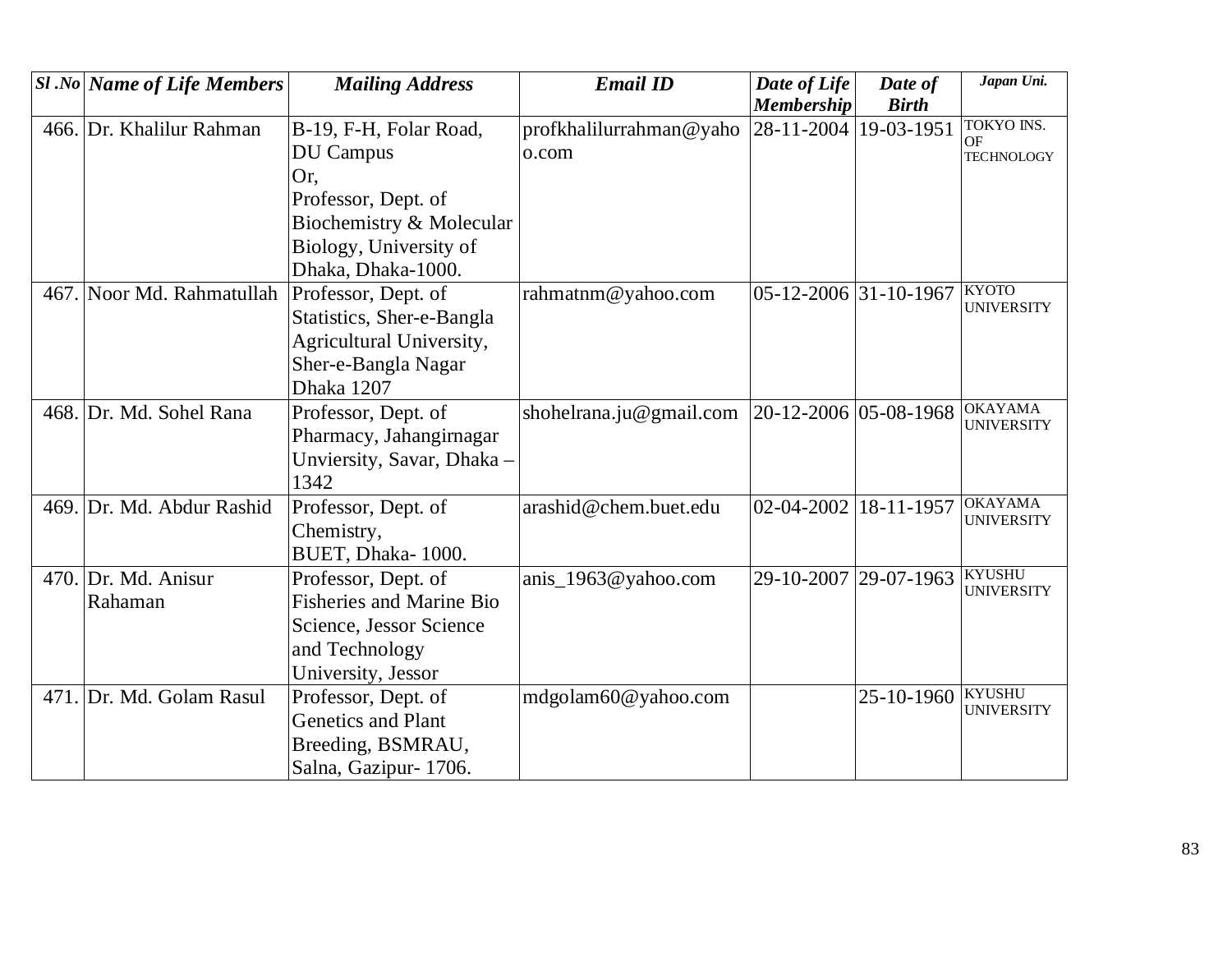|      | <b>Sl</b> .No Name of Life Members             | <b>Mailing Address</b>                                | <b>Email ID</b>                                    | Date of Life            | Date of      | Japan Uni.                             |
|------|------------------------------------------------|-------------------------------------------------------|----------------------------------------------------|-------------------------|--------------|----------------------------------------|
|      |                                                |                                                       |                                                    | <b>Membership</b>       | <b>Birth</b> |                                        |
| 472. | Dr. Dipankar Roy                               | Project Director, MSCW                                | dr.droy69@gmail.com                                | 27-05-2009 08-12-1969   |              | <b>TOKYO INT.</b><br><b>UNIVERSITY</b> |
|      |                                                | Project, Bangladesh                                   |                                                    |                         |              |                                        |
|      |                                                | <b>Bureau Of Statistics (BBS)</b>                     |                                                    |                         |              |                                        |
|      |                                                | Parishankhyan Bhaban,                                 |                                                    |                         |              |                                        |
|      |                                                | E-27/A, Agargaon, Sher-e-                             |                                                    |                         |              |                                        |
|      |                                                | Bangla Nagar, Dhaka-1207                              |                                                    |                         |              |                                        |
|      | 473. Dr. Fahmida Rashid                        | Hiroshima Dental clinic                               | cmoinjan@yahoo.com                                 | 14-03-2010              | $10-11-1967$ | <b>HIROSHIMA</b>                       |
|      |                                                | 42, Lake Circus, Kalabagan                            |                                                    |                         |              | <b>UNIVERSITY</b>                      |
|      |                                                | Dhaka-1205                                            |                                                    |                         |              |                                        |
|      | 474. Dr. Mohammad Baktiar Director & Associate |                                                       | ranabaktiar@yahoo.com                              | 24-03-2010 21-01-1975   |              | YOKOHAMA                               |
|      | Rana                                           | Professor,                                            | ranabaktiar@gmail.com                              |                         |              | <b>NATIONAL</b><br><b>UNIVERSITY</b>   |
|      |                                                | <b>Institute of Business</b>                          |                                                    |                         |              |                                        |
|      |                                                | Administration (IBA-JU)                               |                                                    |                         |              |                                        |
|      |                                                | Jahangirnagar University,                             |                                                    |                         |              |                                        |
|      |                                                | Savar, Dhaka-1342.                                    |                                                    |                         |              |                                        |
|      | 475. Dr. Md. Ataur Rahman                      | Professor,                                            | ataur_ju@yahoo.com                                 | $04-11-2010$ 01-01-1971 |              | <b>SAGA</b><br><b>UNIVERSITY</b>       |
|      |                                                | Dept. of Chemistry                                    |                                                    |                         |              |                                        |
|      |                                                | Jahangirnagar University                              |                                                    |                         |              |                                        |
|      |                                                | Savar, Dhaka                                          |                                                    |                         |              |                                        |
|      |                                                | 476. Dr. A. B. M. Haruru-ur- Professor, Dept. of EEE, | abmhrashid@eee.buet.ac.b   19-02-2011   01-01-1962 |                         |              | <b>TOKYO</b><br><b>UNIVERSITY</b>      |
|      | Rashid                                         | BUET, Dhaka-1000                                      | $\mathbf d$                                        |                         |              |                                        |
| 477. | Dr. Ashequl Alam Rana Professor, Dept. of      |                                                       | rana_3786@yahoo.com                                | 28-02-2011 30-12-1975   |              | <b>KUMAMOTO</b><br><b>UNIVERSITY</b>   |
|      |                                                | Applied Chemistry &                                   | aarana@du.ac.bd                                    |                         |              |                                        |
|      |                                                | <b>Chemical Engineering</b>                           |                                                    |                         |              |                                        |
|      |                                                | University of Dhaka -                                 |                                                    |                         |              |                                        |
|      |                                                | 1000                                                  |                                                    |                         |              |                                        |
|      | 478. Dr. G.K.M. Mustafizur                     | Professor, Dept. of Soil                              | hiyamustafiz@yahoo.com                             | 28-02-2011              | 13-08-1963   | <b>CHIBA</b><br><b>UNIVERSITY</b>      |
|      | Rahman                                         | Science, BSMRAU, Salna,                               |                                                    |                         |              |                                        |
|      |                                                | Gazipur-1706                                          |                                                    |                         |              |                                        |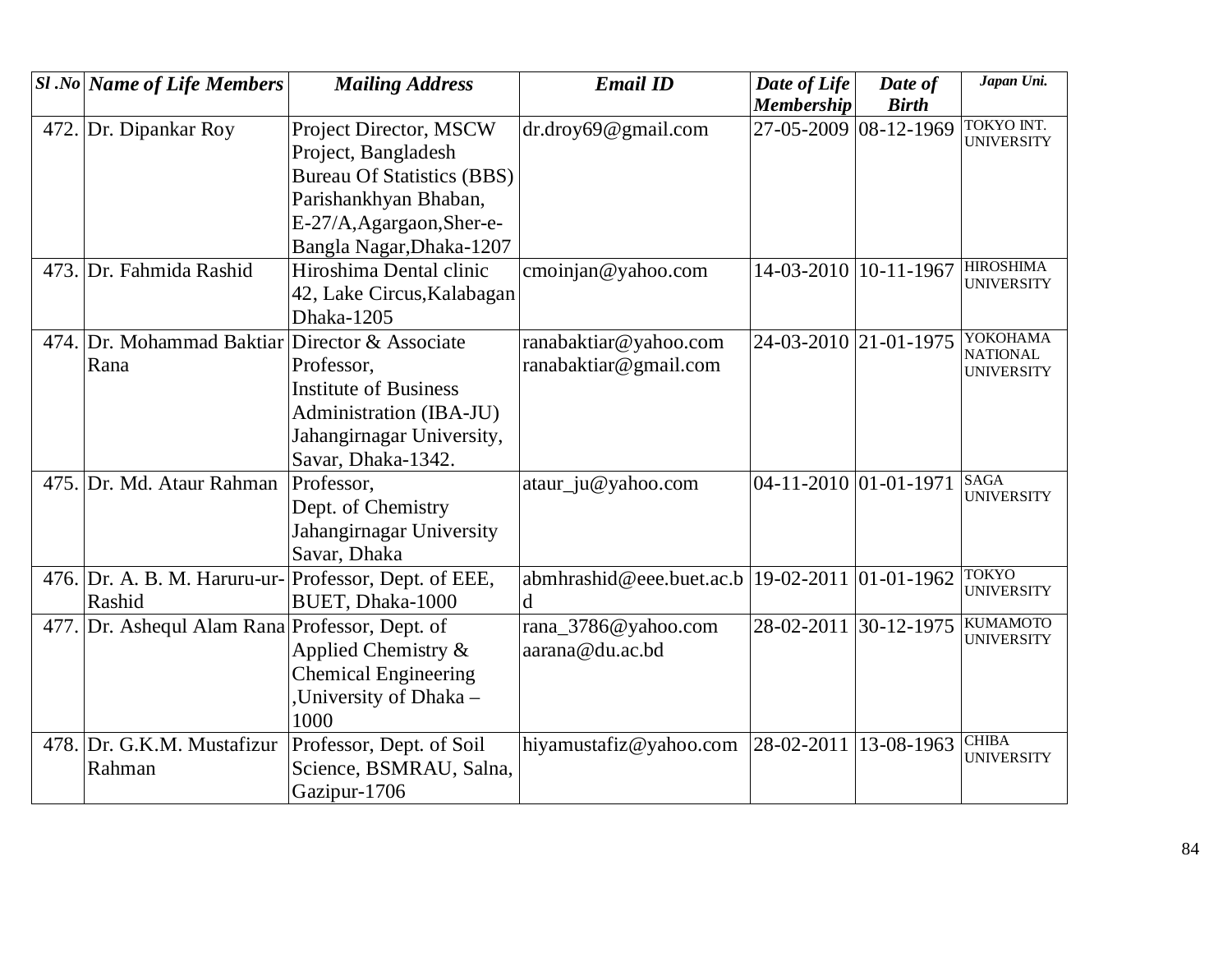| <b>Sl</b> .No Name of Life Members | <b>Mailing Address</b>      | <b>Email ID</b>                                | Date of Life          | Date of               | Japan Uni.                           |
|------------------------------------|-----------------------------|------------------------------------------------|-----------------------|-----------------------|--------------------------------------|
|                                    |                             |                                                | <b>Membership</b>     | <b>Birth</b>          |                                      |
| 479. Md. Morshedur                 | Buil- B1, House- 1A,        | morshedur68@yahoo.com                          | 27-02-2011            | $30-11-1968$          | <b>HOKKAIDO</b><br><b>UNIVERSITY</b> |
| Rahman                             | Bangladesh open             |                                                |                       |                       |                                      |
|                                    | University Campus,          |                                                |                       |                       |                                      |
|                                    | Gazipur-1705                |                                                |                       |                       |                                      |
| 480. Dr. A. F. M.                  | Professor, Dept. of         | banglatapu@yahoo.com                           |                       | 28-02-2011 01-01-1972 | YAMAGUCHI                            |
| Mustafizur Rahman                  | Applied Chemistry &         | mustafizacce@du.ac.bd                          |                       |                       | <b>UNIVERSITY</b>                    |
|                                    | Chemical Technology,        |                                                |                       |                       |                                      |
|                                    | University of Dhaka,        |                                                |                       |                       |                                      |
|                                    | Dhaka-1000                  |                                                |                       |                       |                                      |
| 481. Dr. Md. Taibur                | Scientific Officer, Soil    | mtrahman63@yahoo.com                           | 28-02-2011 01-01-1963 |                       | <b>GIFU</b><br><b>UNIVERSITY</b>     |
| Rahman                             | <b>Resource Development</b> |                                                |                       |                       |                                      |
|                                    | Institute, Krishi Khamar    |                                                |                       |                       |                                      |
|                                    | Sarak, Dhaka 1215           |                                                |                       |                       |                                      |
| 482. Dr. Mohd. Muzibur             | Professor, Dept. of         | muzibur_rahman37@hotm $ 31-03-2009 31-12-1965$ |                       |                       | <b>HIROSHIMA</b>                     |
| Rahman                             | Statistics, Jahangirnagar   | ail.com                                        |                       |                       | <b>UNIVERSITY</b>                    |
|                                    | University, Savar, Dhaka-   |                                                |                       |                       |                                      |
|                                    | 1342                        |                                                |                       |                       |                                      |
| 483. Dr. Tuhin Suvra Roy           | Professor, Dept. of         | tuhinsuvra2002@yahoo.co 30-03-2012 15-07-1968  |                       |                       | <b>IWATE</b><br><b>UNIVERSITY</b>    |
|                                    | Agronomy, Sher-e-Bangla     | m                                              |                       |                       |                                      |
|                                    | Agricultural University,    | tuhinsuvraroy@gmail.com                        |                       |                       |                                      |
|                                    | Sher-e-Bangla Nagar,        |                                                |                       |                       |                                      |
|                                    | Dhaka-1207                  |                                                |                       |                       |                                      |
| 484. Dr. Md. Mafizur               | House - 55, Road - 5        |                                                | 30-03-2012 25-08-1968 |                       | <b>TOKYO</b><br><b>UNIVERSITY</b>    |
| Rahman                             | Dhanmondi Residential       | mafizur@gmail.com                              |                       |                       |                                      |
|                                    | Area, Dhaka-1205            |                                                |                       |                       |                                      |
| 485. Dr. Mahbub Robbani            | Professor, Dept. Of         | pstuniv@yahoo.com                              | 29-03-2012 09-04-1966 |                       | <b>SHINSHU</b><br><b>UNIVERSITY</b>  |
|                                    | Horticulture, Patuakhli     |                                                |                       |                       |                                      |
|                                    | Science and Technology      |                                                |                       |                       |                                      |
|                                    | University, Dunki,          |                                                |                       |                       |                                      |
|                                    | Patuakhali                  |                                                |                       |                       |                                      |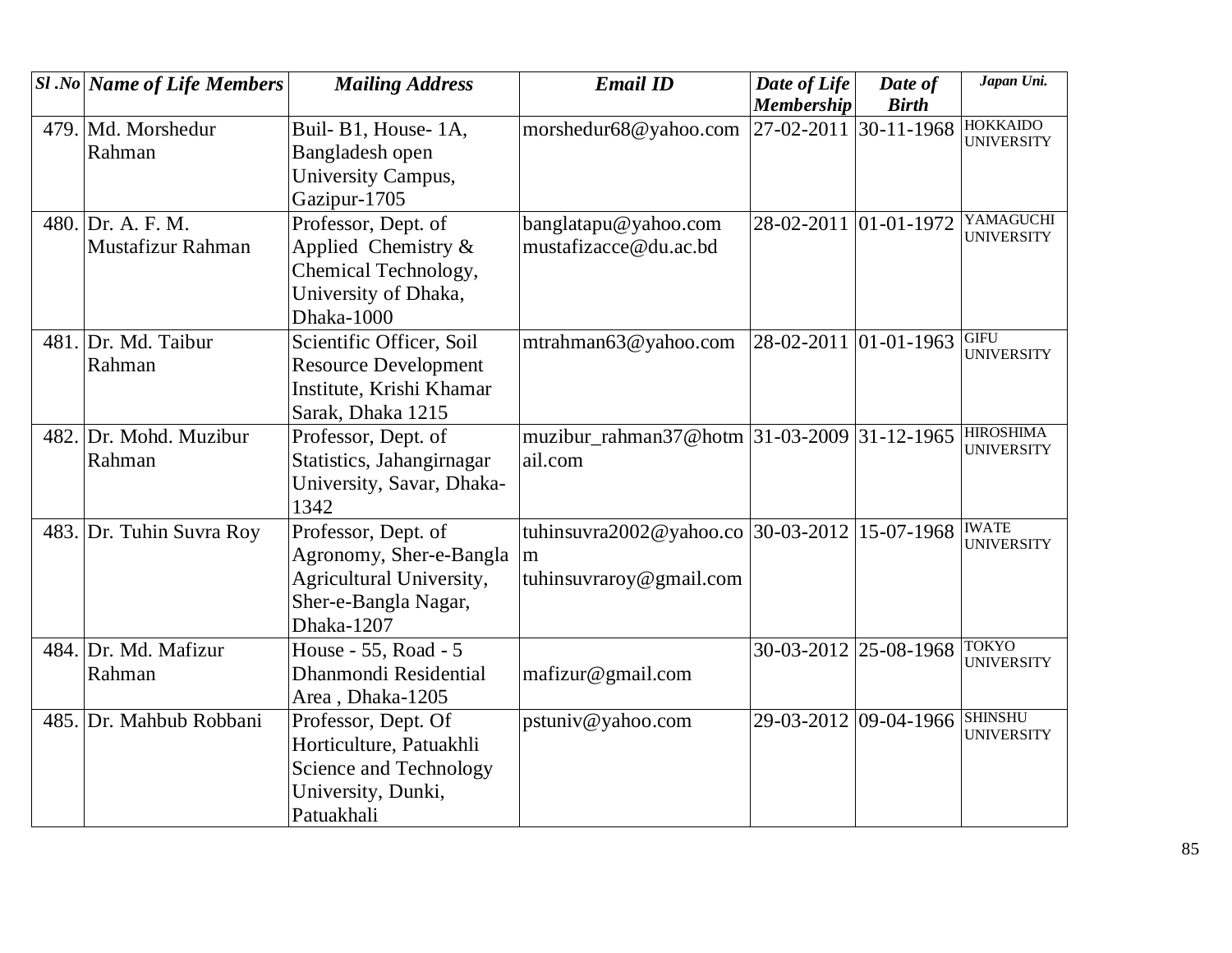|      | $SI$ .No Name of Life Members             | <b>Mailing Address</b>     | <b>Email ID</b>                               | Date of Life<br><b>Membership</b> | Date of<br><b>Birth</b> | Japan Uni.                            |
|------|-------------------------------------------|----------------------------|-----------------------------------------------|-----------------------------------|-------------------------|---------------------------------------|
|      | 486. Dr. Mohammed                         | House No.12/2-GA, Road     | erashid2002@yahoo.com                         | 29-03-2013 27-07-1969             |                         | <b>HIROSHIMA</b>                      |
|      | Enamur Rashid                             | No.2, Shamoli, Dhaka-      |                                               |                                   |                         | <b>UNIVERSITY</b>                     |
|      |                                           | 1207.                      |                                               |                                   |                         |                                       |
|      | 487. Dr. Muhammad Ashik-                  | Professor, Dept. of Farm   | ashiks424@yahoo.com                           | 29-03-2013 21-07-1979             |                         | <b>KYUSHU</b>                         |
|      | E-Rabbani                                 | Power & Machinery,         |                                               |                                   |                         | <b>UNIVERSITY</b>                     |
|      |                                           | BAU, Mymensingh-2202       |                                               |                                   |                         |                                       |
| 488. | Dr. Shah Ataur Rahman Professor, Dept. of |                            | dr.sarahman@hotmail.com                       | 2013                              | 21-01-1959              | <b>KAGOSHIMA</b><br><b>UNIVERSITY</b> |
|      |                                           | Dermatology, Holy          | dr.sarahman@gmail.com                         |                                   |                         |                                       |
|      |                                           | <b>Family Red Crescent</b> |                                               |                                   |                         |                                       |
|      | Died on 05-12-2021                        | <b>Medical College and</b> |                                               |                                   |                         |                                       |
|      |                                           | hospital, 1 New Eskaton    |                                               |                                   |                         |                                       |
|      |                                           | <b>Garden Road, Dhaka-</b> |                                               |                                   |                         |                                       |
|      |                                           | 1000.                      |                                               |                                   |                         |                                       |
|      |                                           | Or $,2$ -E, Avenue $1/1$   |                                               |                                   |                         |                                       |
|      |                                           | Mirpur, Dhaka-1216         |                                               |                                   |                         |                                       |
| 489. | Dr. A.F.M. Mizanur                        | Senior Scientific Officer, | afm_mizanur_rahman@ya  06-11-2013  26-03-1975 |                                   |                         | <b>TOKYO</b><br><b>UNIVERSITY</b>     |
|      | Rahman                                    | <b>Bangladesh Atomic</b>   | hoo.com                                       |                                   |                         |                                       |
|      |                                           | <b>Energy Commission,</b>  |                                               |                                   |                         |                                       |
|      |                                           | Paromanu Bhaban, E-        |                                               |                                   |                         |                                       |
|      |                                           | 12/A, NPED, Agargaon,      |                                               |                                   |                         |                                       |
|      |                                           | Shere-Bangla Nagar,        |                                               |                                   |                         |                                       |
|      |                                           | Dhaka-1207                 |                                               |                                   |                         |                                       |
|      |                                           | <b>Or</b>                  |                                               |                                   |                         |                                       |
|      |                                           | C-5, BAEC Housing,         |                                               |                                   |                         |                                       |
|      |                                           | Amtoli, Mohakhali,         |                                               |                                   |                         |                                       |
|      |                                           | Dhaka-1212.                |                                               |                                   |                         |                                       |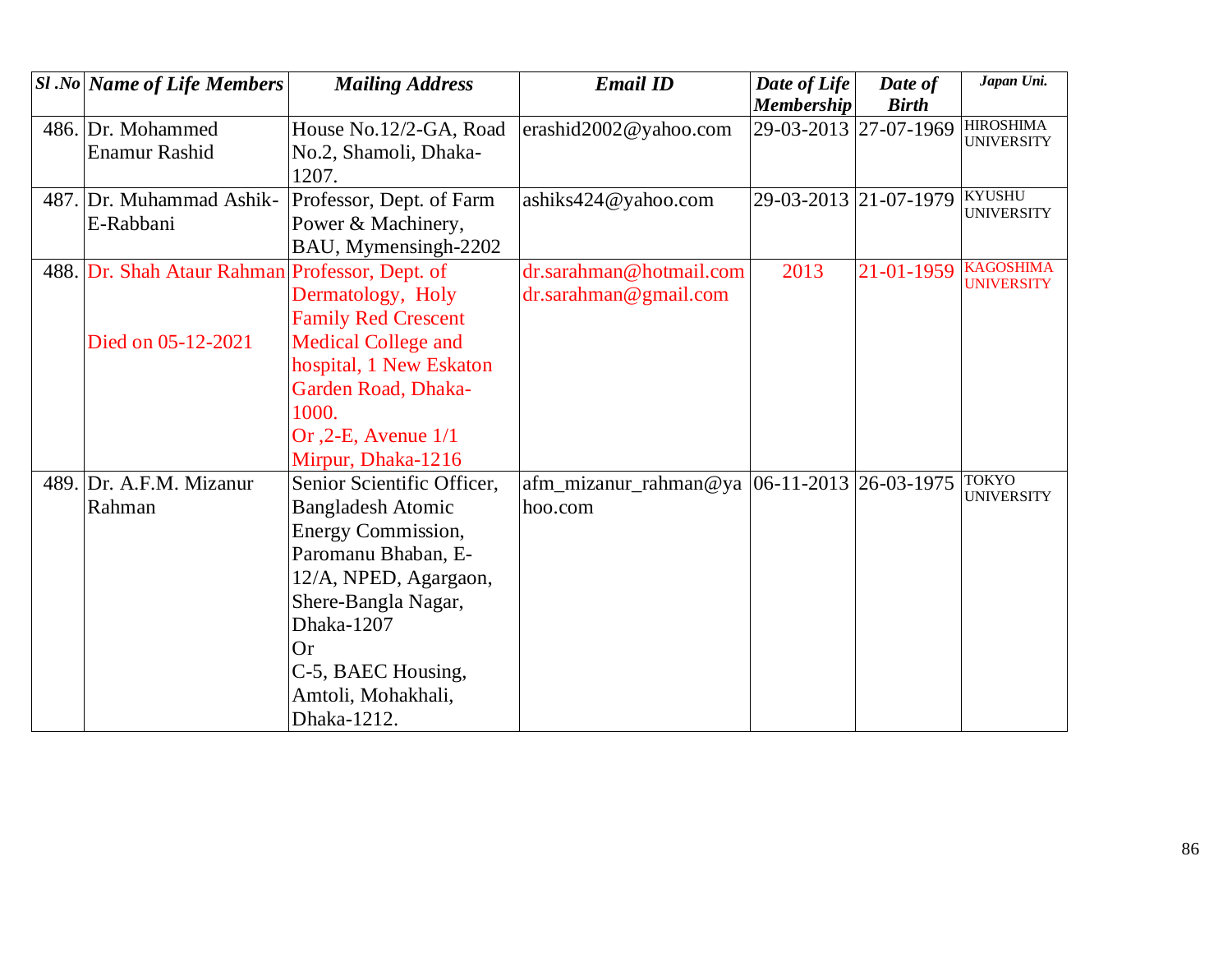|      | <b>Sl</b> .No Name of Life Members | <b>Mailing Address</b>                        | <b>Email ID</b>                               | Date of Life                    | Date of               | Japan Uni.                        |
|------|------------------------------------|-----------------------------------------------|-----------------------------------------------|---------------------------------|-----------------------|-----------------------------------|
|      |                                    |                                               |                                               | <b>Membership</b>               | <b>Birth</b>          |                                   |
|      | 490. Dr. S.M. Abdur                | Professor, Dept. of                           | smarahman@du.ac.bd                            | 22-03-2014 01-08-1970           |                       | <b>OSAKA</b><br><b>UNIVERSITY</b> |
|      | Rahman                             | Clinical Pharmacy and                         | rahman_du@yahoo.com                           |                                 |                       |                                   |
|      |                                    | Pharmacology, Faculty of                      |                                               |                                 |                       |                                   |
|      |                                    | Pharmacy, University of                       |                                               |                                 |                       |                                   |
|      |                                    | Dhaka, Dhaka-1000                             |                                               |                                 |                       |                                   |
|      | 491. Dr. Mohammed                  | Professor, Dept. of                           | mizanur.rahman@du.ac.bd 22-03-2014 23-02-1974 |                                 |                       | <b>KUMAMOTO</b>                   |
|      | Mizanur Rahman                     | Applied Chemistry and                         | mizan $607@$ gmail.com                        |                                 |                       | <b>UNIVERSITY</b>                 |
|      |                                    | Chemical Engineering,                         |                                               |                                 |                       |                                   |
|      |                                    | University of Dhaka,                          |                                               |                                 |                       |                                   |
|      |                                    | Dhaka-1000                                    |                                               |                                 |                       |                                   |
| 492. | Dr. Mohammad                       | Professor, Dept. of Physics   mmizan@du.ac.bd |                                               | $07 - 03 - 2015$ 01 - 01 - 1970 |                       | <b>TOYAMA</b>                     |
|      | Mizanur Rahman                     | University of Dhaka,                          |                                               |                                 |                       | <b>UNIVERSITY</b>                 |
|      |                                    | Dhaka-1000                                    |                                               |                                 |                       |                                   |
| 493. | Dr. Md. Abdur Rahim                | Professor                                     | arashid@chem.buet.edu                         | 07-03-2015                      | 14-12-1939            | <b>OSAKA</b>                      |
|      |                                    | Dept. of Chemistry, BUET                      |                                               |                                 |                       | <b>UNIVERSITY</b>                 |
|      |                                    | Dhaka-1000                                    |                                               |                                 |                       |                                   |
|      |                                    | Or                                            |                                               |                                 |                       |                                   |
|      |                                    | Suiya Manzil                                  |                                               |                                 |                       |                                   |
|      |                                    | 830/A Khilgaon, Dhaka-                        |                                               |                                 |                       |                                   |
|      |                                    | 1219                                          |                                               |                                 |                       |                                   |
|      | 494. Dr. Mohammad Matiur           | Professor, Dept. of                           | rahman.matiur@bau.edu.b                       | $20 - 2 - 2006$                 | 01-07-1997            | <b>HOKKAIDO</b>                   |
|      | Rahman                             | <b>Fisheries Biology and</b>                  | d                                             |                                 |                       | <b>UNIVERSITY</b>                 |
|      |                                    | Genetics, Bangladesh                          |                                               |                                 |                       |                                   |
|      |                                    | Agricultural University,                      |                                               |                                 |                       |                                   |
|      |                                    | Mymensingh-2202                               |                                               |                                 |                       |                                   |
|      | 495. Dr. Anisur Rahman             | Assistant Professor, Dept.                    | anisur68@yahoo.com                            |                                 | 15-03-2017 15-06-1985 | <b>EHIME</b><br><b>UNIVERSITY</b> |
|      |                                    | of Agronomy, Faculty of                       |                                               |                                 |                       |                                   |
|      |                                    | Agriculture, Sher-e-Bangla                    |                                               |                                 |                       |                                   |
|      |                                    | Agricultural University,                      |                                               |                                 |                       |                                   |
|      |                                    | Dhaka-1207                                    |                                               |                                 |                       |                                   |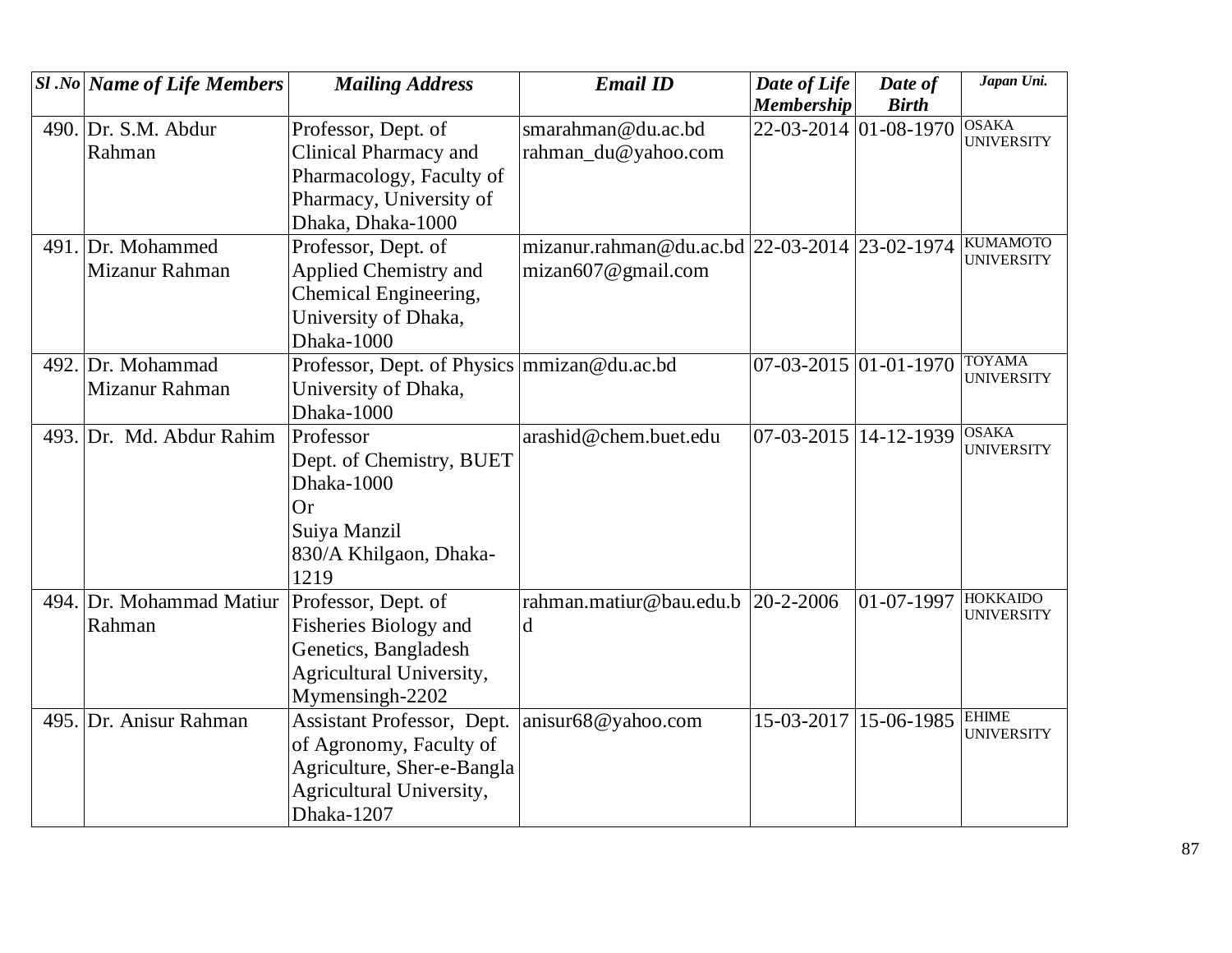|      | <b>Sl.No Name of Life Members</b> | <b>Mailing Address</b>                                                                                                                      | <b>Email ID</b>                                  | Date of Life<br><b>Membership</b> | Date of<br><b>Birth</b> | Japan Uni.                                                   |
|------|-----------------------------------|---------------------------------------------------------------------------------------------------------------------------------------------|--------------------------------------------------|-----------------------------------|-------------------------|--------------------------------------------------------------|
|      | 496. Dr. Md. Shahidur<br>Rahman   | Professor, Dept. of Poultry<br>Science, BAU,<br>Mymensingh-2202                                                                             | msrahman.poultry@bau.ed 31-03-2017<br>u.bd       |                                   | 10-02-1978              | <b>GIFU</b><br><b>UNIVERSITY</b>                             |
|      | 497. Dr. Md Shaheed Reza          | Professor, Dept. of<br>Fisheries Technology,<br>Faculty of Fisheries,<br><b>Bangladesh Agricultural</b><br>University, Mymensingh-<br>2202. | rezams@gmail.com                                 | 18-10-2017 19-09-1977             |                         | <b>TOKYO</b><br><b>UNIVERSITY</b>                            |
|      | 498. Dr. Md Harun Or<br>Rashid    | Professor, Dept. of<br>Agronomy, Bangladesh<br>Agricultural University,<br>Mymensingh-2202.                                                 | mhrashid@bau.edu.bd                              | 18-10-2017 30-05-1978             |                         | <b>SAITAMA</b><br><b>UNIVERSITY</b>                          |
|      | 499. Dr. Md. Abu Rashed           | Lecture Dept. of<br>Chemistry, Mawlana<br><b>Bhashani Science and</b><br>Technology University,<br>Tangail-1902                             | rashedlizon@gmail.com,<br>abu.rashed@mbstu.ac.bd |                                   | $16-10-2017$ 21-05-1985 | <b>JAPAN</b><br><b>ADVANCED</b><br>INS. OF<br><b>SCIENCE</b> |
|      | 500. Dr. Md. Rashedur<br>Rahman   | Professor, Dept. of<br>Agronomy, Bangladesh<br>Agricultural University,<br>Mymensingh-2202.                                                 | rashedagron@bau.edu.bd                           | 25-10-2017 01-01-1980             |                         | <b>KYOTO</b><br><b>UNIVERSITY</b>                            |
|      | 501. Dr. Rumana Rashid            | Senior Lecturer, Primesia<br>University, 12 Kamal<br>Ataturk Road, Banani,<br><b>Dhaka</b>                                                  | ru.bahadur06@gmail.com                           | $ 03-12-2017 26-10-1976 $         |                         | <b>UTSUNOMIYA</b><br><b>UNIVERSITY</b>                       |
| 502. | Dr. Md Abiar Rahman               | Professor, Dept. of<br>Agroforestry and<br>Environment, BSMRAU,<br>Gazipur                                                                  | abiar@bsmrau.edu.bd                              | 07-12-2017 15-08-1972             |                         | <b>KYUSHU</b><br><b>UNIVERSITY</b>                           |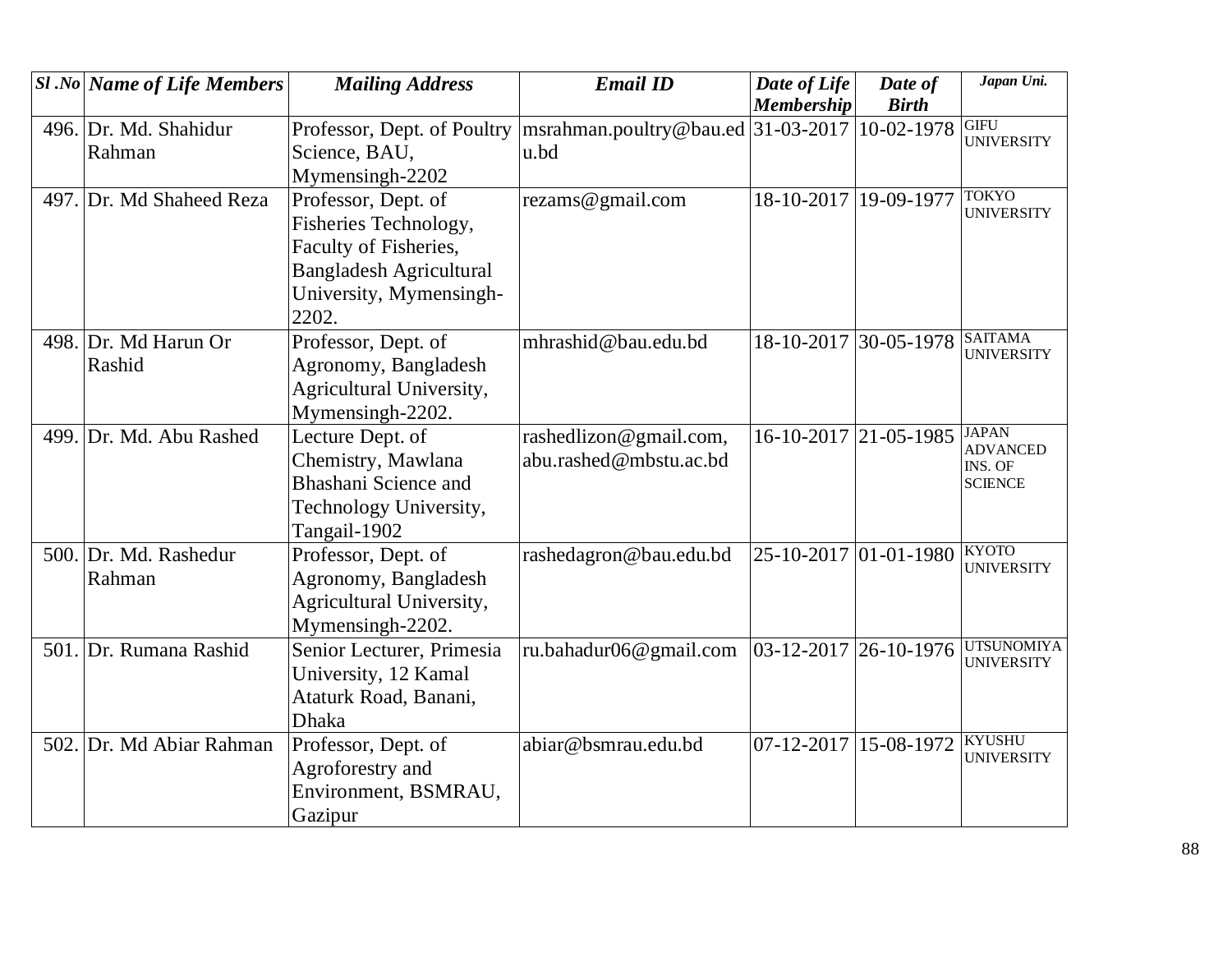| <b>Sl</b> .No   Name of Life Members | <b>Mailing Address</b>            | <b>Email ID</b>                               | Date of Life             | Date of      | Japan Uni.                          |
|--------------------------------------|-----------------------------------|-----------------------------------------------|--------------------------|--------------|-------------------------------------|
|                                      |                                   |                                               | <b>Membership</b>        | <b>Birth</b> |                                     |
| 503. Dr. Mohammad                    | Associate Professor, Dept.        | sharifww@yahoo.com                            | 16-01-2018 21-12-1979    |              | <b>TOTTORI</b><br><b>UNIVERSITY</b> |
| <b>Sharifur Rahman</b>               | of Pharmaceutical                 | msr@du.ac.bd                                  |                          |              |                                     |
|                                      | Chemistry, Faculty of             |                                               |                          |              |                                     |
|                                      | Pharmacy, University of           |                                               |                          |              |                                     |
|                                      | Dhaka, Dhaka                      |                                               |                          |              |                                     |
| 504. Dr. Chanchal Kumar              | Assistant Professor, Dept.        | chanchalchedu@gmail.co                        | 11-03-2018 01-10-1985    |              | <b>HOKKAIDO</b>                     |
| Roy                                  | of Chemistry, BUET,               | m                                             |                          |              | <b>UNIVERSITY</b>                   |
|                                      | <b>Dhaka</b>                      |                                               |                          |              |                                     |
| 505. Mohammad Jellur                 | Dept. of Physics, BUET,           | mjrahman@phy.buet.ac.bd 25-06-2018 01-01-1979 |                          |              | <b>SHIZUOKA</b>                     |
| Rahman                               | Dhaka-1000.                       | jewelphy01@yahoo.com                          |                          |              | <b>UNIVERSITY</b>                   |
| 506. Dr. Hasan Mahmud                | Professor & Chairman,             | rezami1071@hotmail.com                        | 15-05-2018 31-10-1970    |              | <b>NARA INS. OF</b>                 |
| Reza                                 | Dept. of Pharmaceutical           |                                               |                          |              | <b>SCIENCE</b>                      |
|                                      | Sciences, North South             |                                               |                          |              |                                     |
|                                      | University, Dhaka                 |                                               |                          |              |                                     |
|                                      | <b>Or</b>                         |                                               |                          |              |                                     |
|                                      | Block-A, Road-2, Plot-            |                                               |                          |              |                                     |
|                                      | 113, 5A, Boshundhara              |                                               |                          |              |                                     |
|                                      | R/A, Dhaka                        |                                               |                          |              |                                     |
| 507. Dr. Md. Ashrafur                | <b>Assistant Professor, Dept.</b> | ashrafurrahman82@gmail.                       | $ 01-07-2018 13-10-1982$ |              | <b>TOYAMA</b><br><b>UNIVERSITY</b>  |
| Rahman                               | of Pharmaceutical                 | com                                           |                          |              |                                     |
|                                      | Sciences, North South             |                                               |                          |              |                                     |
|                                      | University, Dhaka                 |                                               |                          |              |                                     |
| 508. Dr. Md. Harun-Ur-               | Professor Dept. of Dairy          |                                               | 12-06-2018 31-01-1969    |              | <b>OKAYAMA</b><br><b>UNIVERSITY</b> |
| Rashid                               | Science, Bangladesh               | mrashid_69@yahoo.com                          |                          |              |                                     |
|                                      | Agricultural University,          |                                               |                          |              |                                     |
|                                      | Mymensingh.-2202                  |                                               |                          |              |                                     |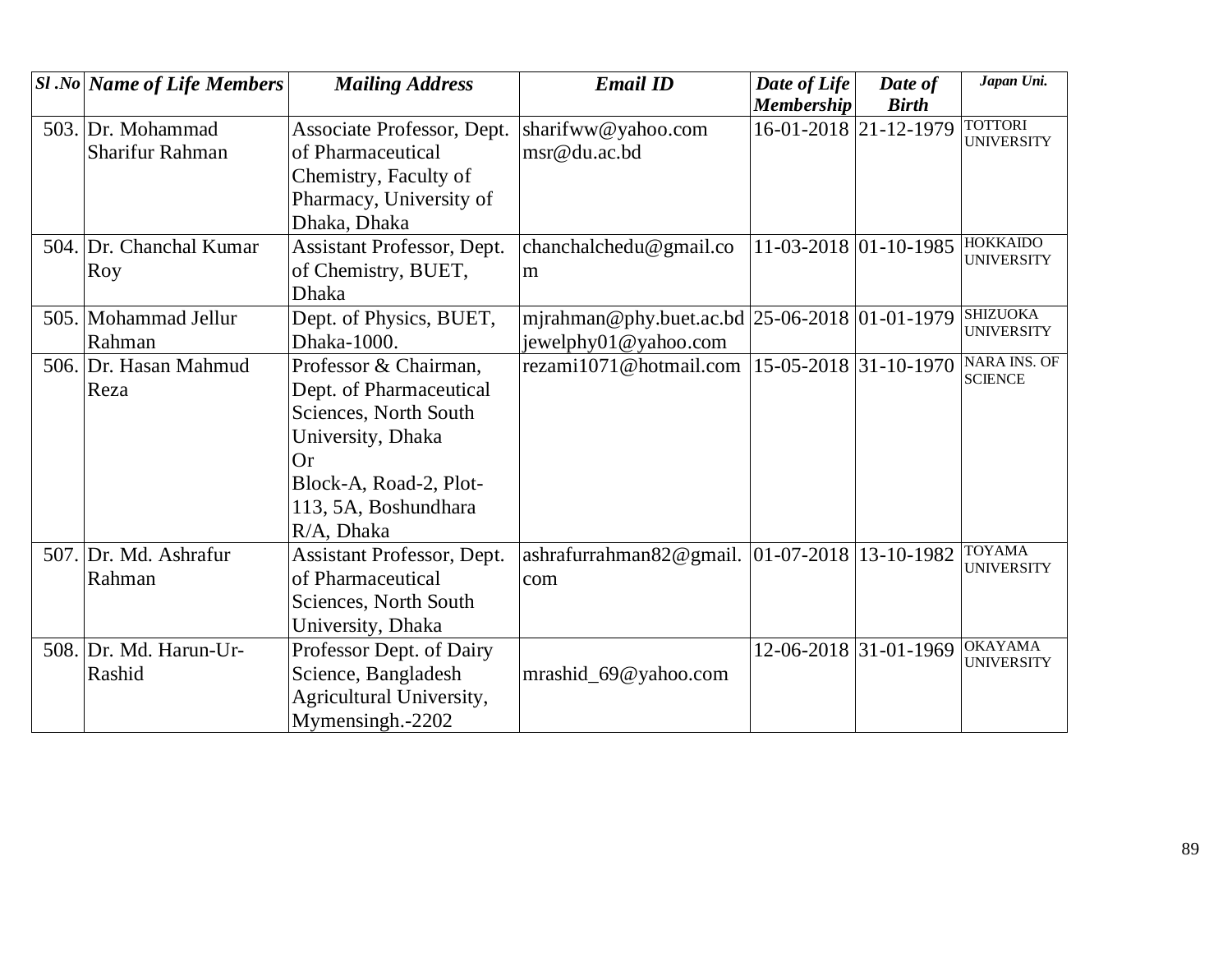| <b>Sl</b> .No Name of Life Members | <b>Mailing Address</b>         | <b>Email ID</b>         | Date of Life          | Date of               | Japan Uni.                          |
|------------------------------------|--------------------------------|-------------------------|-----------------------|-----------------------|-------------------------------------|
|                                    |                                |                         | <b>Membership</b>     | <b>Birth</b>          |                                     |
| 509. Dr. Md. Habibur               | Professor, Dept. of            | mhrahmand3@yahoo.com    | 16-07-2018 04-06-1968 |                       | MIE<br><b>UNIVERSITY</b>            |
| Rahman                             | Horticulture, Bangladesh       |                         |                       |                       |                                     |
|                                    | Agricultural University,       |                         |                       |                       |                                     |
|                                    | Mymensingh-2202,               |                         |                       |                       |                                     |
|                                    | Bangladesh                     |                         |                       |                       |                                     |
| 510. Dr. Tanvir Rahman             | Dept. of Aquaculture           | tanvir.fish@gmail.com   |                       | 16-07-2018 08-02-1984 | <b>NAGASAKI</b>                     |
|                                    | <b>Bangladesh Agricultural</b> |                         |                       |                       | <b>UNIVERSITY</b>                   |
|                                    | University, Mymensingh-        |                         |                       |                       |                                     |
|                                    | 2202, Bangladesh.              |                         |                       |                       |                                     |
| 511. Dr. Md. Mostafizar            | <b>Associate Professor</b>     | mostafiz@bau.edu.bd     | 16-07-2018 15-11-1984 |                       | <b>IWATE</b>                        |
| Rahman                             | Dept. of Animal Nutrition,     |                         |                       |                       | <b>UNIVERSITY</b>                   |
|                                    | <b>Bangladesh Agricultural</b> |                         |                       |                       |                                     |
|                                    | University, Mymensingh-        |                         |                       |                       |                                     |
|                                    | 2202, Bangladesh               |                         |                       |                       |                                     |
| 512. Dr. Md. Mustafizur            | Professor,                     | dipti0103@yahoo.com     | 24-07-2018 01-01-1970 |                       | <b>TOKUSHIMA</b>                    |
| Rahman                             | Pharmacy Discipline, Life      |                         |                       |                       | <b>UNIVERSITY</b>                   |
|                                    | Science School                 |                         |                       |                       |                                     |
|                                    | Khulna University,             |                         |                       |                       |                                     |
|                                    | Khulna-9208                    |                         |                       |                       |                                     |
| 513. Dr. Harunur Rashid            | Professor, Dept. of            | harunur7rashid@gmail.co | 08-12-2018            | 16-12-1974            | <b>KYUSHU</b>                       |
|                                    | <b>Fisheries Management,</b>   | m                       |                       |                       | <b>UNIVERSITY</b>                   |
|                                    | BAU, Mymensingh.               |                         |                       |                       |                                     |
| 514. Dr. Md. Matlubur              | Flat-A3, House-05, Road-       | matlubr@yahoo.com       | 08-12-2018 11-04-1962 |                       | <b>KAGAWA</b>                       |
| Rahman                             | 03, Sector-03, Uttara,         |                         |                       |                       | <b>MEDICAL</b><br><b>UNIVERSITY</b> |
|                                    | Dhaka-1230                     |                         |                       |                       |                                     |
|                                    | Or                             |                         |                       |                       |                                     |
|                                    | C/O. Prof. Dr. Shahanara       |                         |                       |                       |                                     |
|                                    | Ahmed Dept. of                 |                         |                       |                       |                                     |
|                                    | Entomology, BAU.               |                         |                       |                       |                                     |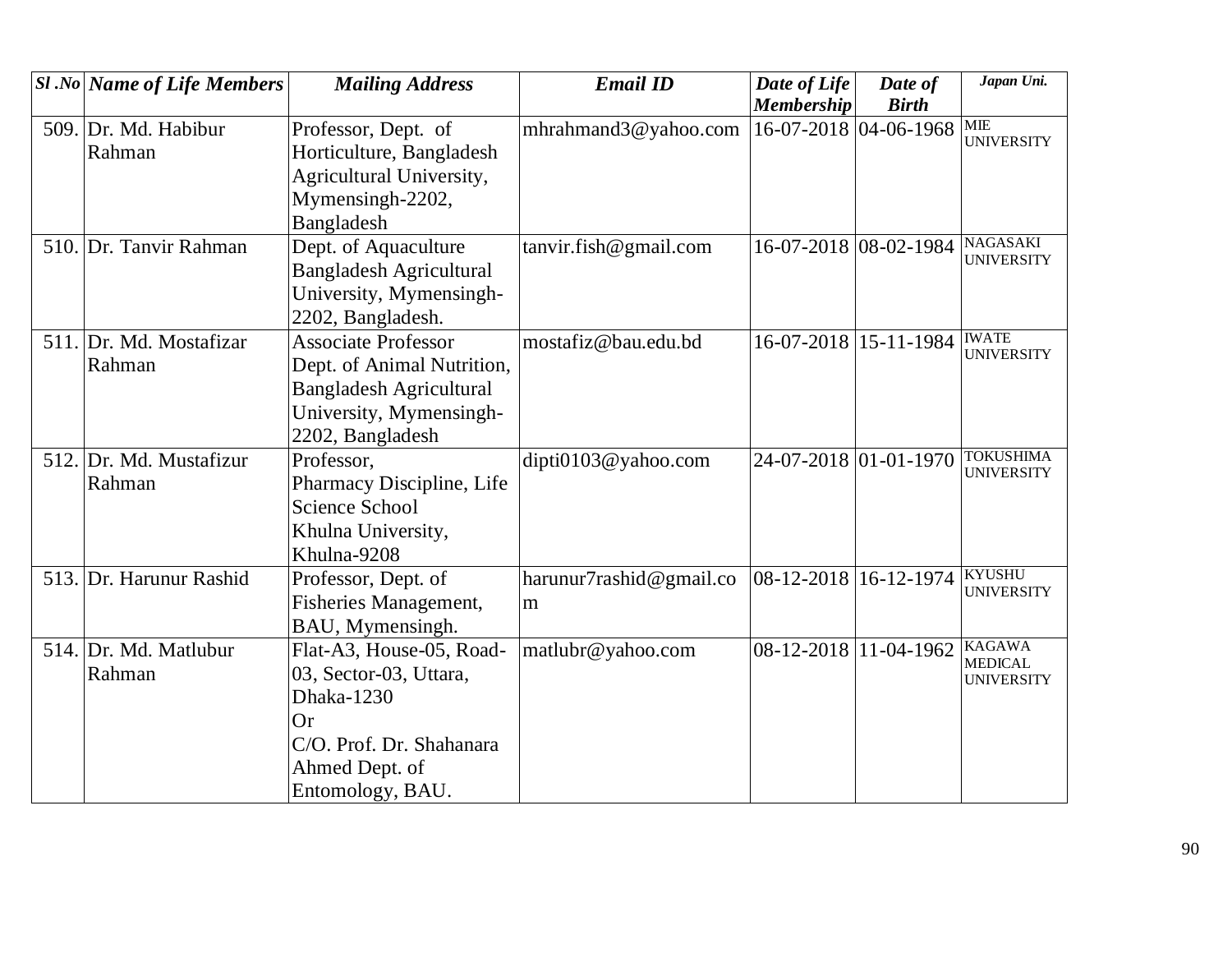| <b>Sl</b> .No Name of Life Members | <b>Mailing Address</b>                       | <b>Email ID</b>                                   | Date of Life              | Date of               | Japan Uni.                           |
|------------------------------------|----------------------------------------------|---------------------------------------------------|---------------------------|-----------------------|--------------------------------------|
|                                    |                                              |                                                   | <b>Membership</b>         | <b>Birth</b>          |                                      |
| 515. Dr. Md Shahidur               | Professor, Dept. of Crop                     | mshahidur2002@yahoo.co 08-12-2018 31-12-1969      |                           |                       | <b>NAGOYA</b><br><b>UNIVERSITY</b>   |
| Rahman                             | Botany, Bangladesh                           | m                                                 |                           |                       |                                      |
|                                    | Agricultural University,                     |                                                   |                           |                       |                                      |
|                                    | Mymensingh-2202                              |                                                   |                           |                       |                                      |
| 516. Dr. Md. Jahedur               | Professor, Dept. of                          | jrahman04@yahoo.com                               |                           | 24-11-1974            | <b>UNIVERSITY</b><br>OF MIYAZAKI     |
| Rahman                             | Horticulture, Sher-e-                        |                                                   |                           |                       |                                      |
|                                    | <b>Bangla Agricultural</b>                   |                                                   |                           |                       |                                      |
|                                    | University, Dhaka                            |                                                   |                           |                       |                                      |
| 517. Dr. Mohammed                  | <b>Associate Professor,</b>                  | shafikur.pharmacy@diu.ed $ 02-12-2018 17-02-1975$ |                           |                       |                                      |
| Shafikur Rahman                    | Dept. of Pharmacy                            | u.bd                                              |                           |                       |                                      |
|                                    | Daffodil International                       | shafikur.ph@diu.edu.bd                            |                           |                       |                                      |
|                                    | University, Dhaka                            |                                                   |                           |                       |                                      |
|                                    | Or                                           |                                                   |                           |                       |                                      |
|                                    | 4/2, Block-C, Lalmatia                       |                                                   |                           |                       |                                      |
|                                    | Shaptak Godhuli, Flat D-3,                   |                                                   |                           |                       |                                      |
|                                    | <b>Dhaka</b>                                 |                                                   |                           |                       |                                      |
| 518. Dr. Md. Mostafizar            | Dept. of Agricultural                        | mostafizar-                                       | 29-03-2019 03-01-1983     |                       | <b>HOKKAIDO</b><br><b>UNIVERSITY</b> |
| Rahman                             | Engineering, BSMRAU,                         | age@bsmrau.edu.bd                                 |                           |                       |                                      |
|                                    | Gazipur.                                     |                                                   |                           |                       |                                      |
| 519. Dr. Mohammad                  | Professor, Dept. of                          | rahmanms@juniv.edu                                |                           | 29-03-2019 06-10-1975 | <b>TOKYO</b><br><b>INSTITUTE OF</b>  |
| Shahedur Rahman                    | Biotechnology and Genetic rahmanms@gmail.com |                                                   |                           |                       | <b>TECHNOLOG</b>                     |
|                                    | Engineering,                                 |                                                   |                           |                       | Y                                    |
|                                    | Jahangirnagar University,                    |                                                   |                           |                       |                                      |
|                                    | Savar, Dhaka-1342                            |                                                   |                           |                       |                                      |
| 520. Dr. Md. Mamunur               | Associate Professor, Dept.                   | mannu <sub>111</sub> @g <sub>1</sub>              | $ 02-04-2019 01-12-1983 $ |                       | <b>KYUSHU</b>                        |
| Rahman                             | of Entomology,                               |                                                   |                           |                       | <b>UNIVERSITY</b>                    |
|                                    | BSMRAU, Salna, Gazipur                       |                                                   |                           |                       |                                      |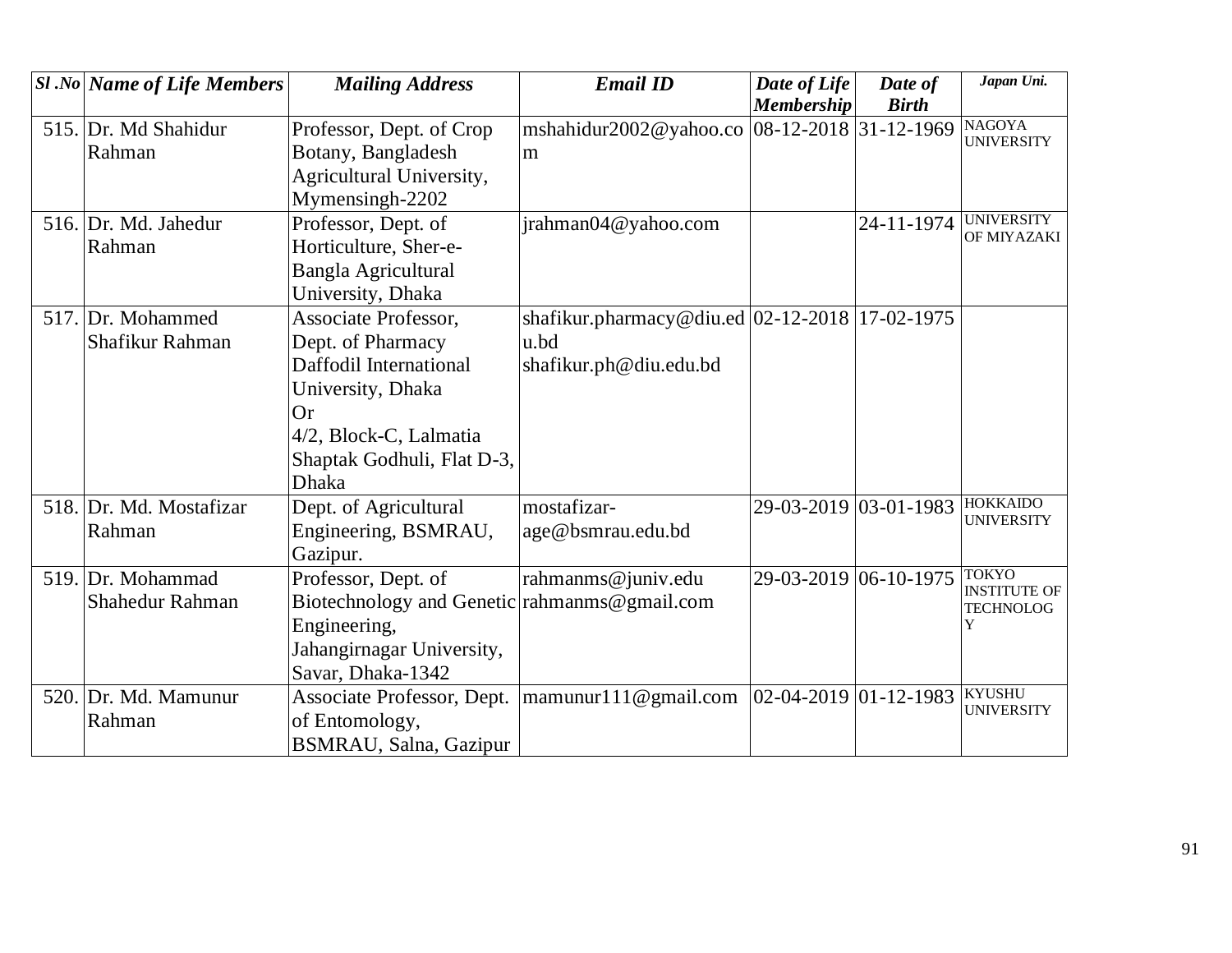| <b>Sl</b> .No Name of Life Members   | <b>Mailing Address</b>                                                                                                                 | <b>Email ID</b>      | Date of Life<br><b>Membership</b> | Date of<br><b>Birth</b> | Japan Uni.                            |
|--------------------------------------|----------------------------------------------------------------------------------------------------------------------------------------|----------------------|-----------------------------------|-------------------------|---------------------------------------|
| 521. Dr. Mohammad<br>Maksudur Rahman | Lecturer, Dept. of Physics,<br>Jahangirnagar University,<br>Savar, Dhaka-1342                                                          | likhon_phy@yahoo.com | 12-06-2019 25-07-1983             |                         | <b>TOHOKU</b><br><b>UNIVERSITY</b>    |
| 522. Dr. Md Rafiquzzaman             | 3/A/19-Salimullah Road<br>(GF), Mohammadpur,<br>Dhaka-1207                                                                             | zrafiq18@juniv.edu   | 22-07-2019                        | 18-02-1962              | <b>OKAYAMA</b><br><b>UNIVERSITY</b>   |
| 523. Dr. Shahed Rana                 | Associate Professor, Dept.<br>of Chemistry,<br>Jahangirnagar University,<br>Savar, Dhaka-1342                                          | srana_ju@yahoo.com   | 27-08-2019 01-02-1982             |                         | <b>TOKYO</b><br><b>UNIVERSITY</b>     |
| 524. Dr. Md. Harun-Ur-<br>Rashid     | Associate Professor, Dept.<br>of Genetic and Plant<br>Breeding, Sher-e-Bangla<br>Agricultural University,<br>Dhaka-1207                | sumonsau@gmail.com   | 21-06-2011                        | 10-09-1980              | <b>KAGOSHIMA</b><br><b>UNIVERSITY</b> |
| 525. Kazi Farhana Rahim              | Building#20, Flat#903,<br>Japan Garden City,<br>Tajmahal Road, Dhaka                                                                   | fsumi74@gmail.com    | 20-11-2019                        |                         | <b>MIE</b><br><b>UNIVERSITY</b>       |
| 526. Dr. G M Mujibar<br>Rahman       | Professor, Dept. of<br>Agroforestry, Faculty of<br>Agriculture, Bangladesh<br><b>Agricultural University</b><br>(BAU), Mymensingh-2202 | gmmrbau@yahoo.com    | 02-12-2019 31-10-1961             |                         | <b>TOKYO</b><br><b>UNIVERSITY</b>     |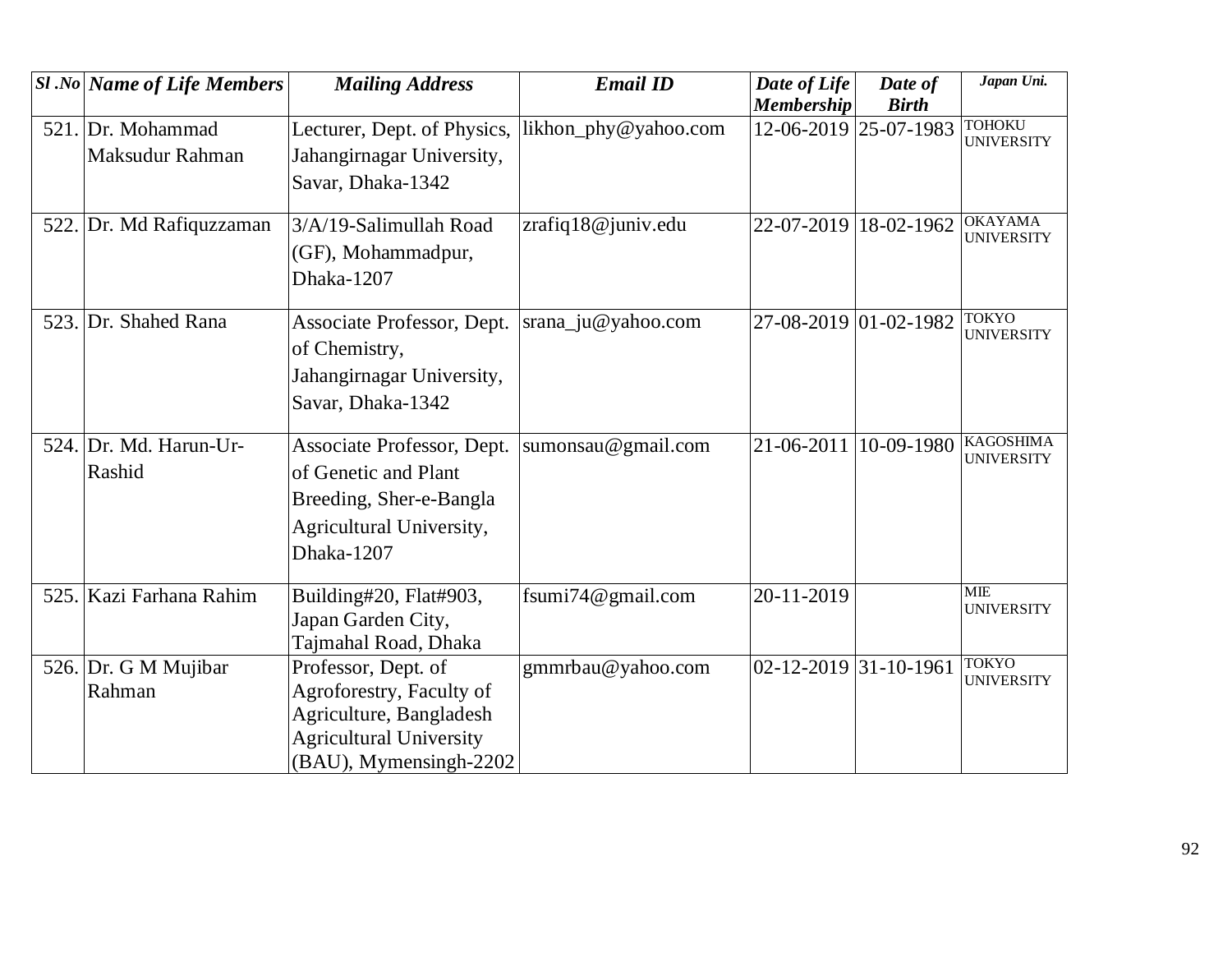|      | <b>Sl</b> .No Name of Life Members            | <b>Mailing Address</b>                                                                                                                  | <b>Email ID</b>                            | Date of Life            | Date of      | Japan Uni.                                                   |
|------|-----------------------------------------------|-----------------------------------------------------------------------------------------------------------------------------------------|--------------------------------------------|-------------------------|--------------|--------------------------------------------------------------|
|      |                                               |                                                                                                                                         |                                            | <b>Membership</b>       | <b>Birth</b> |                                                              |
| 527. | Dr. ABM Mustanur<br>Rahman                    | Deputy Project Director,<br>Livestock and Dairy<br>Development Project (LDDP),<br>Dept. of Livestock Services                           | mustanur2010@gmail.com                     | $03-11-2019$ 19-10-1975 |              | <b>SHINSHU</b><br><b>UNIVERSITY</b>                          |
|      |                                               | (DLS), Krishikhamar Sarak,<br>Farmgate, Dhaka-1215                                                                                      |                                            |                         |              |                                                              |
|      | 528. Dr. Subas Rajbangshi                     | Associate Professor, Dept.<br>of Chemistry,<br>Jahangirnagar University,<br>Savar, Dhaka-1342                                           | subas_652 $@$ yahoo.com<br>subas@juniv.edu | 11-01-2020 03-06-1985   |              | <b>TOKYO</b><br><b>METROPOLITA</b><br>N UNIVERSITY           |
|      | 529. Dr. Md Abdur Rahman                      | Professor and Associate<br>Dean, Dept. of EEE,<br>American International<br>University Bangladesh<br>(AIUB)                             | arahman@aiub.edu                           | 03-03-2020 01-06-1978   |              | <b>TOKYO</b><br><b>INSTITUTE OF</b><br><b>TECHNOLOGY</b>     |
|      | 530. Dr. Mohammad Saidur<br>Rhaman            | Assistant Professor, Dept.<br>of Seed Science and<br>Technology, Bangladesh<br><b>Agricultural University</b><br>(BAU), Mymensingh-2202 | saidur69bau@gmail.com                      | 29-10-2020              | 07-01-1992   | <b>OKAYAMA</b><br><b>UNIVERSITY</b>                          |
|      | 531. Dr. Md. Hassanur<br>Rahamn               | Associate Professor, Dept.<br>of Horticulture, Hajee<br>Mohammad Danesh<br>Science and Technology<br>University, Dinajpur-5200          | hassan@hstu.ac.bd                          | 02-11-2020 01-01-1988   |              | <b>TOKYO</b><br><b>METROPOLIT</b><br>AN<br><b>UNIVERSITY</b> |
|      | 532. Dr. Al-Nur Md.<br><b>Iftekhar Rahman</b> | <b>Assistant Professor</b><br>Dept. of Nutrition, Genetics<br>and Breeding, Sher-e-Bangla<br>Agricultural University,<br>Dhaka-1207     | iftekharsau@gmail.com                      | 04-01-2021              | 18-12-1987   | <b>KYUSHU</b><br><b>UNIVERSITY</b>                           |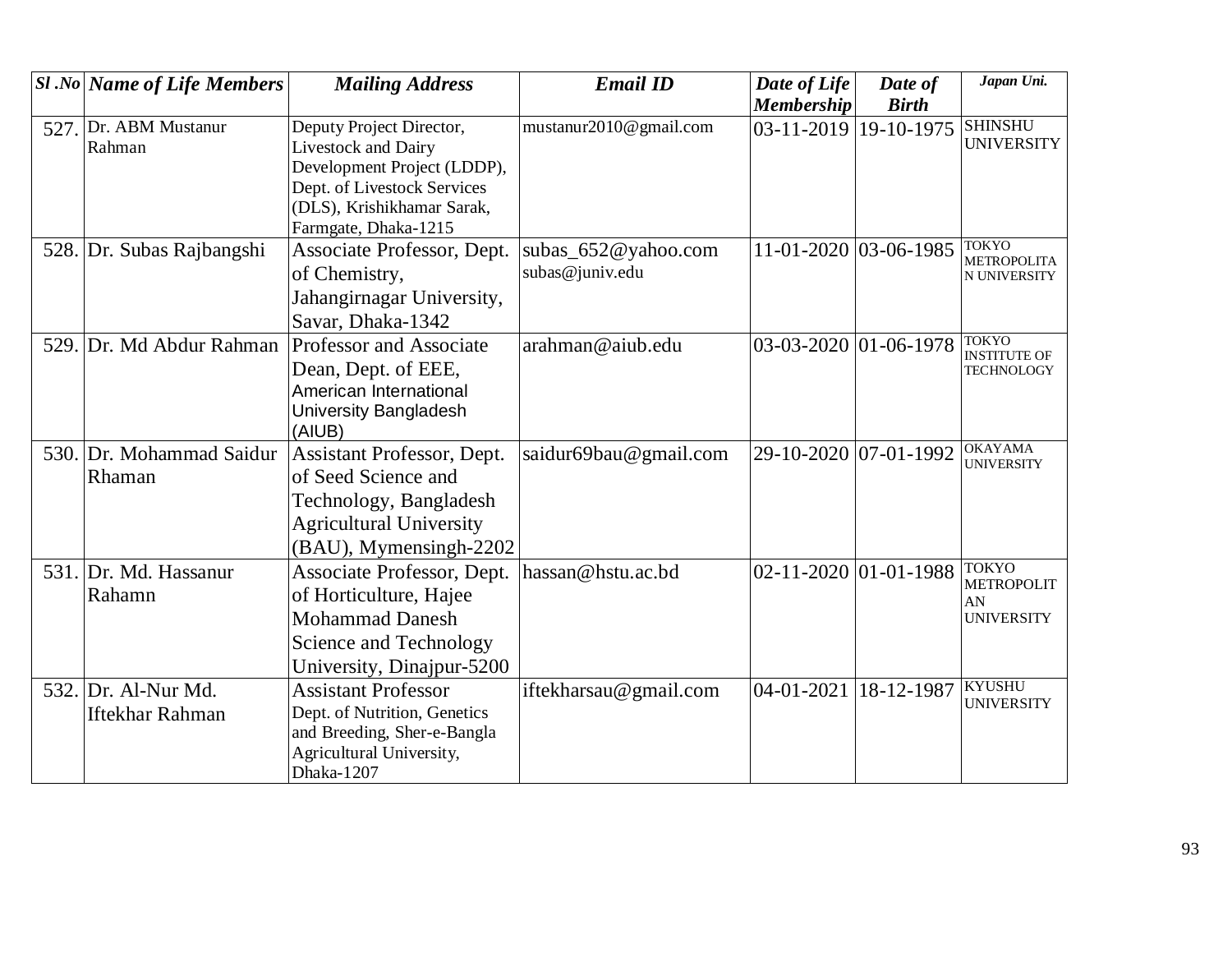| $ S1.No $ Name of Life Members                            | <b>Mailing Address</b>                                                                                            | <b>Email ID</b>                                       | Date of Life<br><b>Membership</b> | Date of<br><b>Birth</b> | Japan Uni.                                       |
|-----------------------------------------------------------|-------------------------------------------------------------------------------------------------------------------|-------------------------------------------------------|-----------------------------------|-------------------------|--------------------------------------------------|
| 533. Dr. Md Mahfuzur Rob                                  | Assistant Professor, Dept.<br>of Horticulture, Sylhet<br>Agricultural University,<br>Sylhet                       | mahfuzrob@gmail.com                                   |                                   | 18-11-2020 31-08-1988   | <b>EHIME</b><br><b>UNIVERSITY</b>                |
| 534. Dr. Abu Shara Shamsur Professor, Ex officio,<br>Rouf | Dept. of Pharmaceutical<br>Technology, University of<br>Dhaka, Dhaka-1000                                         | rouf321@yahoo.com                                     | 14-03-2021 01-01-1963             |                         | <b>OKAYAMA</b><br><b>UNIVERSITY</b>              |
| 535. Dr. Md. Mizanur<br>Rahman                            | <b>Associate Professor</b><br>Dept. of Fisheries and<br>Technology, PSTU, Patuakhali                              | mizan.fst@pstu.ac.bd                                  | 10-03-2021                        | 10-01-1987              | <b>TOKYO</b><br><b>UNIVERSITY</b>                |
| 536. Dr. Md. Hafizur<br>Rahman                            | Professor and Controller of hafizpcmd@yahoo.com<br><b>Examinations</b> , Primeasia<br>University, Dhaka           |                                                       | 25-05-2021 02-01-1974             |                         | <b>KUMAMOTO</b><br><b>UNIVERSITY</b>             |
| 537. Dr. Afzal Rahman                                     | <b>Associate Professor</b><br>Dept. of Food<br><b>Technology and Rural</b><br>Industries, BAU,<br>Mymensingh-2202 | muhammad@bau.edu.bd                                   | 17-06-2021                        | $26-11-1989$ KYOTO      | <b>UNIVERSITY</b>                                |
| 538. Dr. Bidyut Baran Saha<br>S                           | Kasuga-jutaku 5-31,<br>yamato - machi 1-4-2<br>kasuga-shi, Fukuoka<br>816-0874, Japan                             | bidyutb@cm-kyushu-<br>uac.jp                          | 14-09-06                          | $01 - 01 - 1966$ TOKYO  | <b>UNIVERSITY</b>                                |
| 539. Dr. Goutam Kumar<br>Saha                             | Dept. of Naval<br><b>Architecture and Marine</b><br>Engineering, BUET.<br>Dhaka-1000.                             | goutamkumar@name.buet. 20-12-2005 01-02-1971<br>ac.bd |                                   |                         | YOKOHAMA<br><b>NATIONAL</b><br><b>UNIVERSITY</b> |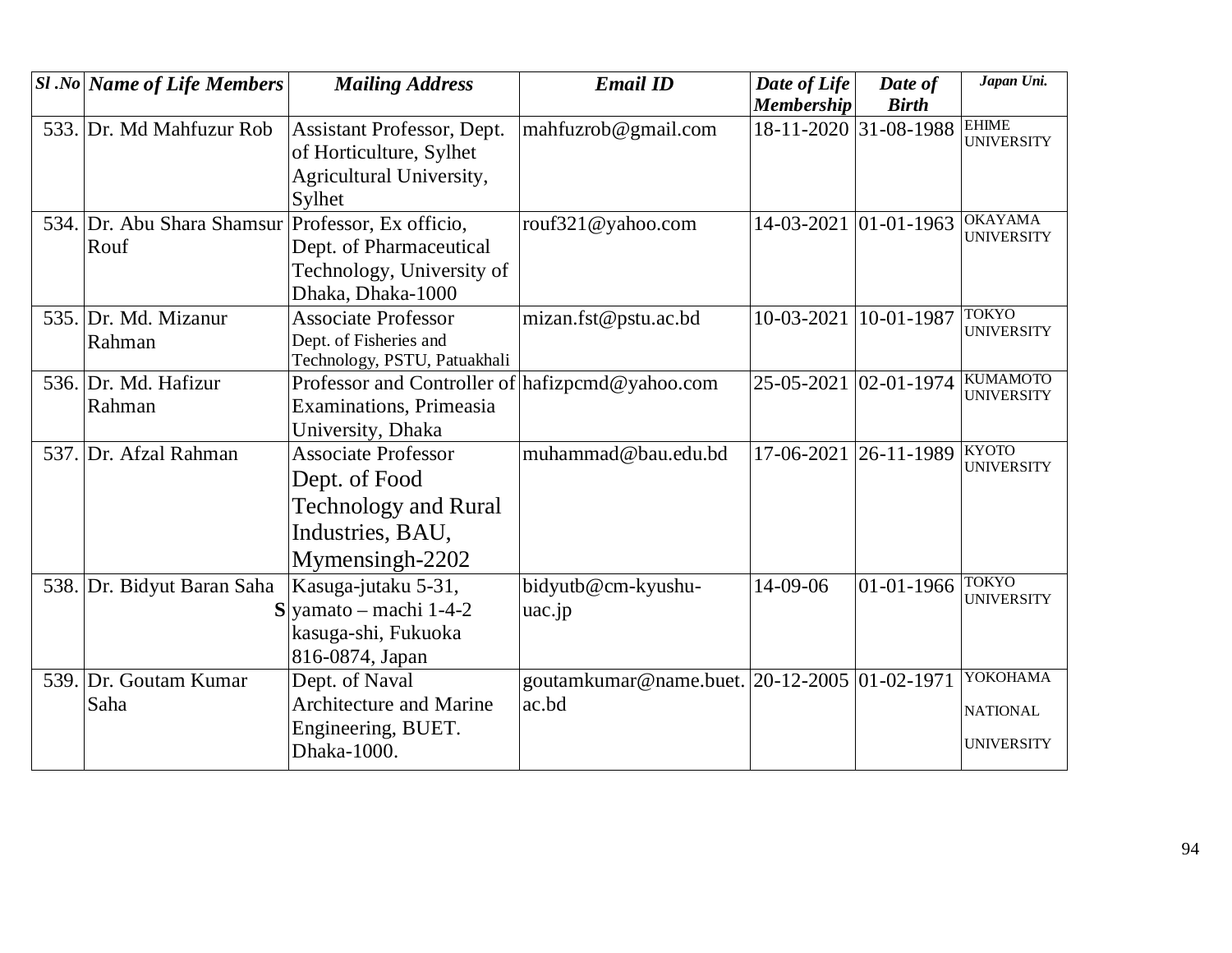| $ S1.No $ Name of Life Members | <b>Mailing Address</b>     | <b>Email ID</b>         | Date of Life            | Date of          | Japan Uni.                             |
|--------------------------------|----------------------------|-------------------------|-------------------------|------------------|----------------------------------------|
|                                |                            |                         | Membership              | <b>Birth</b>     |                                        |
| 540. Dr. Mihir Lal Saha        | Professor,                 |                         |                         | $05 - 12 - 1960$ | <b>UTSUNOMIYA</b><br><b>UNIVERSITY</b> |
|                                | Dept. of Botany,           | sahaml@yahoo.com        |                         |                  |                                        |
|                                | University of Dhaka,       |                         |                         |                  |                                        |
|                                | Dhaka-1000                 |                         |                         |                  |                                        |
|                                | Bangladesh                 |                         |                         |                  |                                        |
| 541. Dr. Kazi Saifuddin        | House # $1/5$ , Road # 19, | kazisaifuddin@ymail.com | 13-08-2005              | 15-09-1964       | <b>KOBE AND</b><br><b>TOKUSHIMA</b>    |
|                                | Block $# B$ , Mirpur-10,   |                         |                         |                  | <b>UNIVERSITY</b>                      |
|                                | Dhaka-1216                 |                         |                         |                  |                                        |
|                                | Or                         |                         |                         |                  |                                        |
|                                | Professor, Dept., of       |                         |                         |                  |                                        |
|                                | Psychology, Jagannath      |                         |                         |                  |                                        |
|                                | University, Dhaka-1100     |                         |                         |                  |                                        |
| 542. Dr. Muhammad Salim        | Professor, Dept. of        |                         |                         |                  | <b>KYOTO</b>                           |
|                                | Agronomy, BAU,             | baufsess@citechco.net   | 14-09-2000 07-12-1955   |                  | <b>UNIVERSITY</b>                      |
|                                | Mymensingh-2202            |                         |                         |                  |                                        |
| 543. Dr. Md. Shah Alam         | Professor (Fisheries),     | sarkeralam@yahoo.com    | $04-10-2006$ 15-06-1968 |                  | <b>TOKYO</b>                           |
| Sarker                         | School of Agriculture $\&$ |                         |                         |                  | <b>UNIVERSITY</b>                      |
|                                | <b>Rural Development</b>   |                         |                         |                  |                                        |
|                                | <b>Bangladesh Open</b>     |                         |                         |                  |                                        |
|                                | University, Gazipur-1705   |                         |                         |                  |                                        |
| 544. Dr. Jonaid Shafiq         | Chairman, JBFH, House      | jonaid@dhaka.net        | 26-10-2002              | $13 - 12 - 1960$ | <b>KYUSHU</b>                          |
|                                | No.55, Road No.3/A,        |                         |                         |                  | <b>UNIVERSITY</b>                      |
|                                | Satmasjid Road             |                         |                         |                  |                                        |
|                                | Dhanmondi, Dhaka-1209,     |                         |                         |                  |                                        |
|                                | Bangladesh.                |                         |                         |                  |                                        |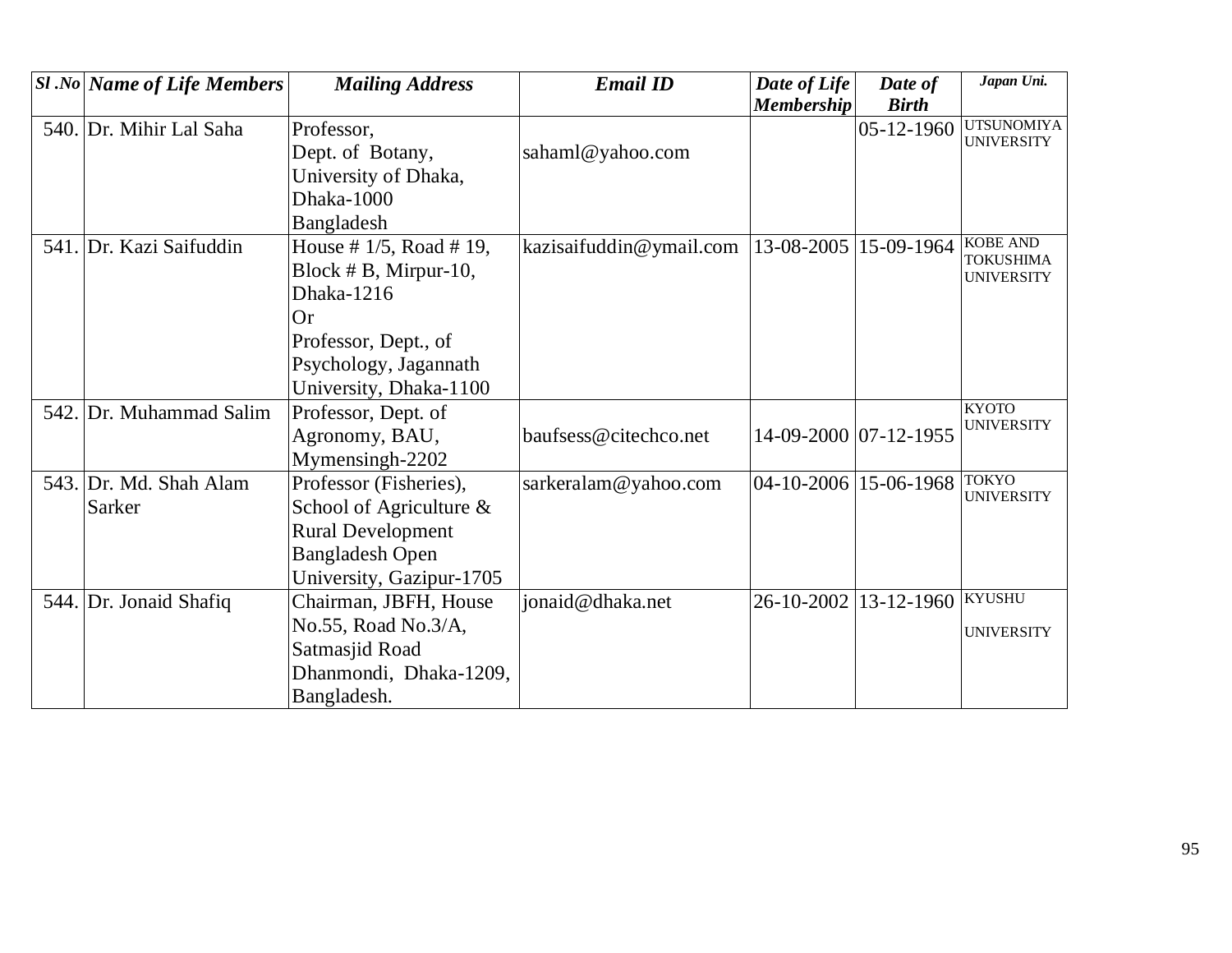| <b>Sl</b> .No Name of Life Members | <b>Mailing Address</b>                                                      | <b>Email ID</b>           | Date of Life            | Date of               | Japan Uni.                           |
|------------------------------------|-----------------------------------------------------------------------------|---------------------------|-------------------------|-----------------------|--------------------------------------|
|                                    |                                                                             |                           | <b>Membership</b>       | <b>Birth</b>          |                                      |
| 545. Dr. Shaista Shaheen           | House No. 38, Road No.<br>4/A, Flat No. 1C, Urban<br>Nagar Dhanmondi, Dhaka | shaista $2210@$ gmail.com | 10-03-2007 22-10-1969   |                       | <b>NIIGATA</b><br><b>UNIVERSITY</b>  |
|                                    | 1205.                                                                       |                           |                         |                       |                                      |
|                                    | <b>or</b>                                                                   |                           |                         |                       |                                      |
|                                    | <b>Associate Professor</b>                                                  |                           |                         |                       |                                      |
|                                    | <b>Institute of Business</b>                                                |                           |                         |                       |                                      |
|                                    | <b>Studies, Darul Ihsan</b>                                                 |                           |                         |                       |                                      |
|                                    | University,                                                                 |                           |                         |                       |                                      |
|                                    | Dhanmondi, Dhaka1205                                                        |                           |                         |                       |                                      |
| 546. Dr. Sayed M.                  | Professor, Dept. of                                                         | sdin@univdhaka.edu        | 07-03-2007              | $ 31-05-1965 $        | <b>HOKKAIDO</b><br><b>UNIVERSITY</b> |
| Shamsuddin                         | Applied Chemistry $\&$                                                      |                           |                         |                       |                                      |
|                                    | Chemical Technology,                                                        |                           |                         |                       |                                      |
|                                    | Curzon Hall Campus,                                                         |                           |                         |                       |                                      |
|                                    | University of Dhaka -                                                       |                           |                         |                       |                                      |
|                                    | 1000                                                                        |                           |                         |                       |                                      |
| 547. Dr. Md. Abu Naim              | Professor,                                                                  |                           |                         |                       | <b>KYOTO</b>                         |
| Sheikh                             | Dept. of Mathematics,                                                       | mansheikh@yahoo.com       | 29-09-2000 19-07-1963   |                       | <b>UNIVERSITY</b>                    |
|                                    | Dhaka University of                                                         |                           |                         |                       |                                      |
|                                    | Engineering & Technology                                                    |                           |                         |                       |                                      |
|                                    | (DUET), Gazipur                                                             |                           |                         |                       |                                      |
| 548. Dr. Hossain Uddin             | Professor,                                                                  | shekhardu@hotmail.com     |                         | 11-03-2007 08-12-1966 | <b>TOKYO</b>                         |
| Shekhar                            | Dept. of Biochemistry and                                                   |                           |                         |                       | METRO.<br><b>UNIVERSITY</b>          |
|                                    | Mol. Biology, Curzon                                                        |                           |                         |                       |                                      |
|                                    | Hall, University of Dhaka,                                                  |                           |                         |                       |                                      |
|                                    | Dhaka-1000, Bangladesh.                                                     |                           |                         |                       |                                      |
| 549. Dr. Fatema Hoque              | Professor, Dept. of                                                         | shikhafh@yahoo.co.in      | $02-09-2006$ 31-12-1970 |                       | KOCHI                                |
| Shikha                             | <b>Fisheries Technology</b>                                                 |                           |                         |                       | <b>UNIVERSITY</b>                    |
|                                    | BAU, Mymensingh-2202                                                        |                           |                         |                       |                                      |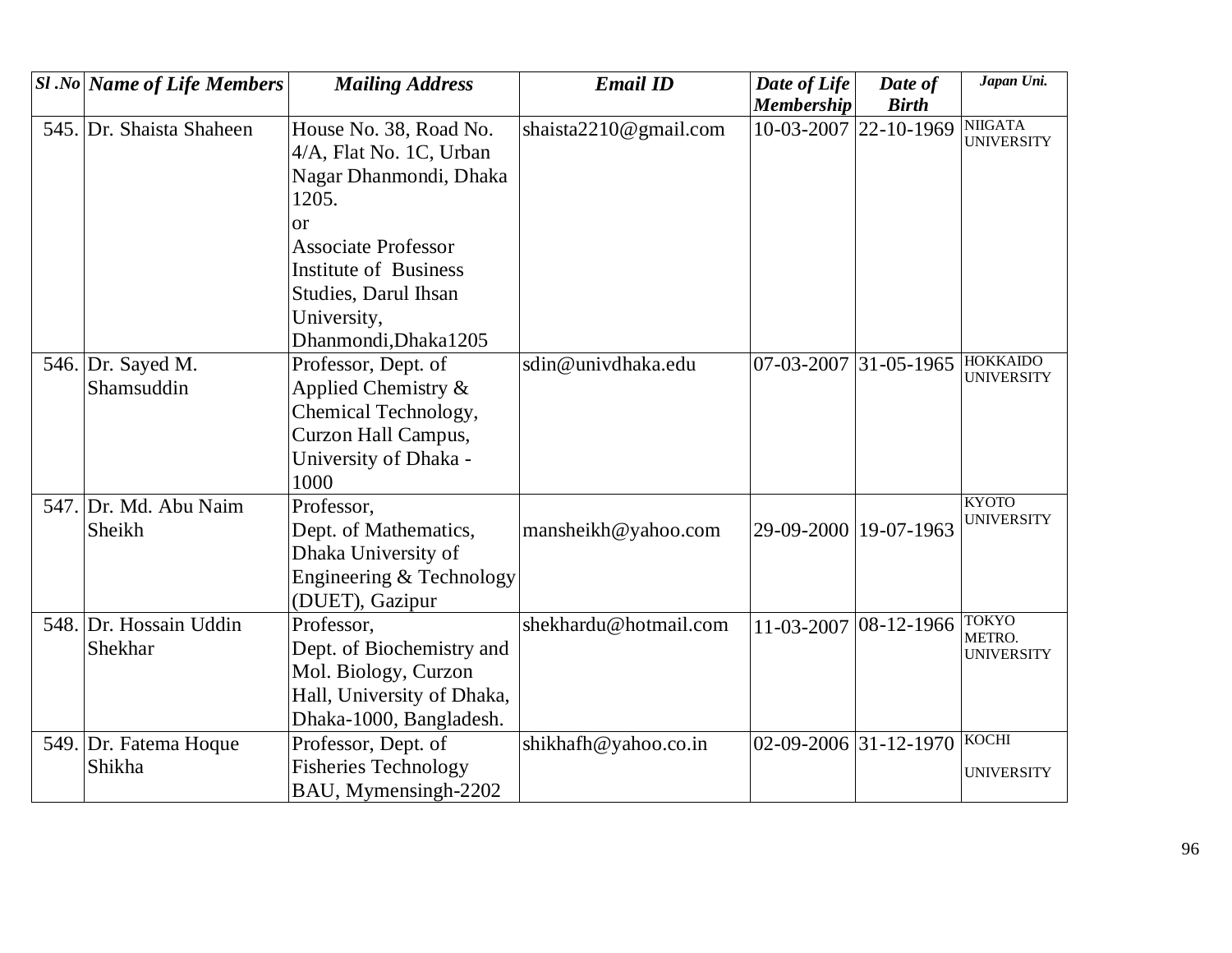|      | <b>Sl</b> .No Name of Life Members | <b>Mailing Address</b>                                | <b>Email ID</b>       | Date of Life            | Date of          | Japan Uni.                          |
|------|------------------------------------|-------------------------------------------------------|-----------------------|-------------------------|------------------|-------------------------------------|
|      |                                    |                                                       |                       | <b>Membership</b>       | <b>Birth</b>     |                                     |
|      | 550. Dr. Mst. Habiba               | <b>Assistant Professor,</b>                           | drgazishamim@yahoo.co | $10-03-2007$ 03-07-1970 |                  | <b>NIIGATA</b><br><b>UNIVERSITY</b> |
|      | Sultana                            | Dept. of Orthodontics                                 | m                     |                         |                  |                                     |
|      |                                    | <b>Bangladesh Dental College</b>                      |                       |                         |                  |                                     |
|      |                                    | Dhaka, 2/1 Monipuripara,                              |                       |                         |                  |                                     |
|      |                                    | Tejgaon, Dhaka -1215                                  |                       |                         |                  |                                     |
|      | 551. Dr. Rakiba Sultana            | Hanada Orthodontic &                                  |                       |                         |                  | <b>NIIGATA</b>                      |
|      |                                    | Dental Clinic, 2/1.                                   | drgazishamin@yahoo.co | 10-08-2000   11-11-1965 |                  | <b>UNIVERSITY</b>                   |
|      |                                    | Monipuri Para, Tejgaon,                               | m                     |                         |                  |                                     |
|      |                                    | Dhaka-1215                                            |                       |                         |                  |                                     |
|      | 552. Mrs. Selina Sultana           | E 24/4 Staff Quarter,                                 |                       |                         |                  | <b>KAGOSHIMA</b>                    |
|      |                                    | <b>Bangladesh Agricultural</b>                        | lh@royallen.net       | 23-12-2003 08-01-1963   |                  | <b>UNIVERSITY</b>                   |
|      |                                    | University (BAU)                                      |                       |                         |                  |                                     |
|      |                                    | Mymensingh-2202.                                      |                       |                         |                  |                                     |
|      |                                    | 553. Dr. Md. Abu Bin Hasan Associate Professor, Dept. | abhsusan@yahoo.com    | 07-03-2007 03-03-1971   |                  | YOKOHAMA                            |
|      | Susan                              | of Chemistry, University                              | susan@univdhaka.edu   |                         |                  | <b>UNIVERSITY</b>                   |
|      |                                    | of Dhaka, Dhaka-1000.                                 |                       |                         |                  |                                     |
|      | 554. Dr. A.B.M. Morshed            | $10/D/2/1$ Building No. 13,                           | drma_s@yahoo.com      | 21-09-2000 05-01-1954   |                  | <b>KYUSHU AND</b><br><b>NIHON</b>   |
|      | Alam Siddiqui                      | <b>Block F, Madrasha Road</b>                         |                       |                         |                  | <b>UNIVERSITY</b>                   |
|      |                                    | by Lane 1, Aziz Mohollah,                             |                       |                         |                  |                                     |
|      |                                    | Mohammadpur, Dhaka-                                   |                       |                         |                  |                                     |
|      |                                    | 1207                                                  |                       |                         |                  |                                     |
|      | 555. Dr. Tapan Kumar Saha          | Professor, Dept. of                                   | tksaha_ju@yahoo.com   | 07-03-2009              | $31 - 12 - 1966$ | <b>OKAYAMA</b>                      |
|      |                                    | Chemistry Jahangirnagar                               |                       |                         |                  | <b>UNIVERSITY</b>                   |
|      |                                    | University, Savar, Dhaka.                             |                       |                         |                  |                                     |
| 556. | Dr. Md. Abdus Salam                | Professor, Dept. of                                   | abdussalam69@yahoo.co | 04-11-2010              | 16-09-1969       | <b>TOYOHASHI</b>                    |
|      |                                    | Chemistry, University of                              | m                     |                         |                  | <b>UNIVERSITY</b>                   |
|      |                                    | Dhaka, Dhaka-1000                                     | masalam@du.ac.bd      |                         |                  |                                     |
|      |                                    | Bangladesh                                            |                       |                         |                  |                                     |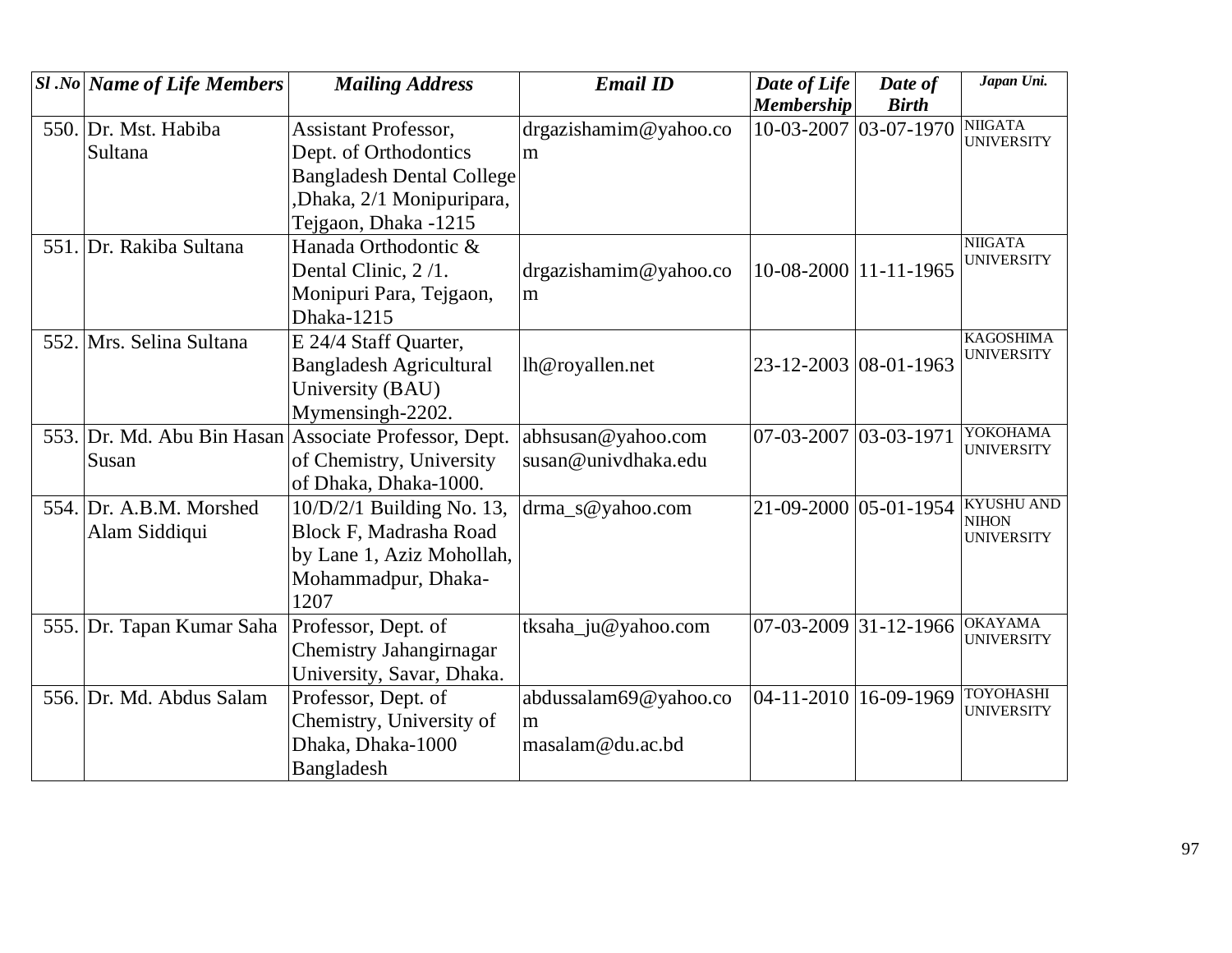|      | <b>Sl</b> .No Name of Life Members    | <b>Mailing Address</b>                                                                                                                                                                                                                            | <b>Email ID</b>                            | Date of Life<br><b>Membership</b> | Date of<br><b>Birth</b> | Japan Uni.                           |
|------|---------------------------------------|---------------------------------------------------------------------------------------------------------------------------------------------------------------------------------------------------------------------------------------------------|--------------------------------------------|-----------------------------------|-------------------------|--------------------------------------|
|      | 557. Dr. Md. Laskar<br>Shawkatuzzaman | 12 Gopibagh, $2nd$ . Lane<br>3 <sup>rd</sup> . Floor (East Flat),<br>Dhaka-1203                                                                                                                                                                   | laskarms@gmail.com                         | 04-11-2010 01-06-1967             |                         | YAMAGUCHI<br><b>UNIVERSITY</b>       |
|      | 558. Dr. Abu Shadat<br>Muhammad Sayem | Lecturer, Dept. of<br>Mechanical Engineering,<br>CUET, Chittagong-4349                                                                                                                                                                            | yessayem@yahoo.com                         | 21-11-2010 26-10-1980             |                         | <b>HOKKAIDO</b><br><b>UNIVERSITY</b> |
|      | 559. Dr. A.K.M. Golam<br>Sarwar       | Professor,<br>Laboratory of Plant<br>Systematics<br>Department of Crop<br>Botany &<br><b>Associate Director</b><br><b>Professor Muhammed</b><br>Hussain Central<br>Laboratory<br><b>Bangladesh Agricultural</b><br>University,<br>Mymensingh-2202 | gsshameem@gmail.com<br>drsarwar@bau.edu.bd | 28-02-2011 22-07-1969             |                         | <b>HOKKAIDO</b><br><b>UNIVERSITY</b> |
|      | 560. Dr. A.K.M. Azad Shah             | Professor & Head, Dept. of<br>Fisheries Technology,<br><b>BSMRAU</b>                                                                                                                                                                              | azad@bsmrau.edu.bd                         | 27-02-2010 29-10-1970             |                         | <b>HOKKAIDO</b><br><b>UNIVERSITY</b> |
|      | 561. Dr. Abu Sadeque Md.<br>Selim     | Professor, Dept. of Animal anima_12002@yahoo.com<br>Science & Nutrition,<br>BSMRAU, Gazipur-1706.                                                                                                                                                 |                                            | 06-03-2011 02-11-1968             |                         | <b>HOKKAIDO</b><br><b>UNIVERSITY</b> |
| 562. | Mst. Saifa Sadekeen                   | Sayed Ahmed College,<br>Sukhan Pukur, Gabtoli,<br>Bogra.                                                                                                                                                                                          | selimkh@yahoo.com                          | 16-07-2011 01-12-1970             |                         | <b>SHISHU</b><br><b>UNIVERSITY</b>   |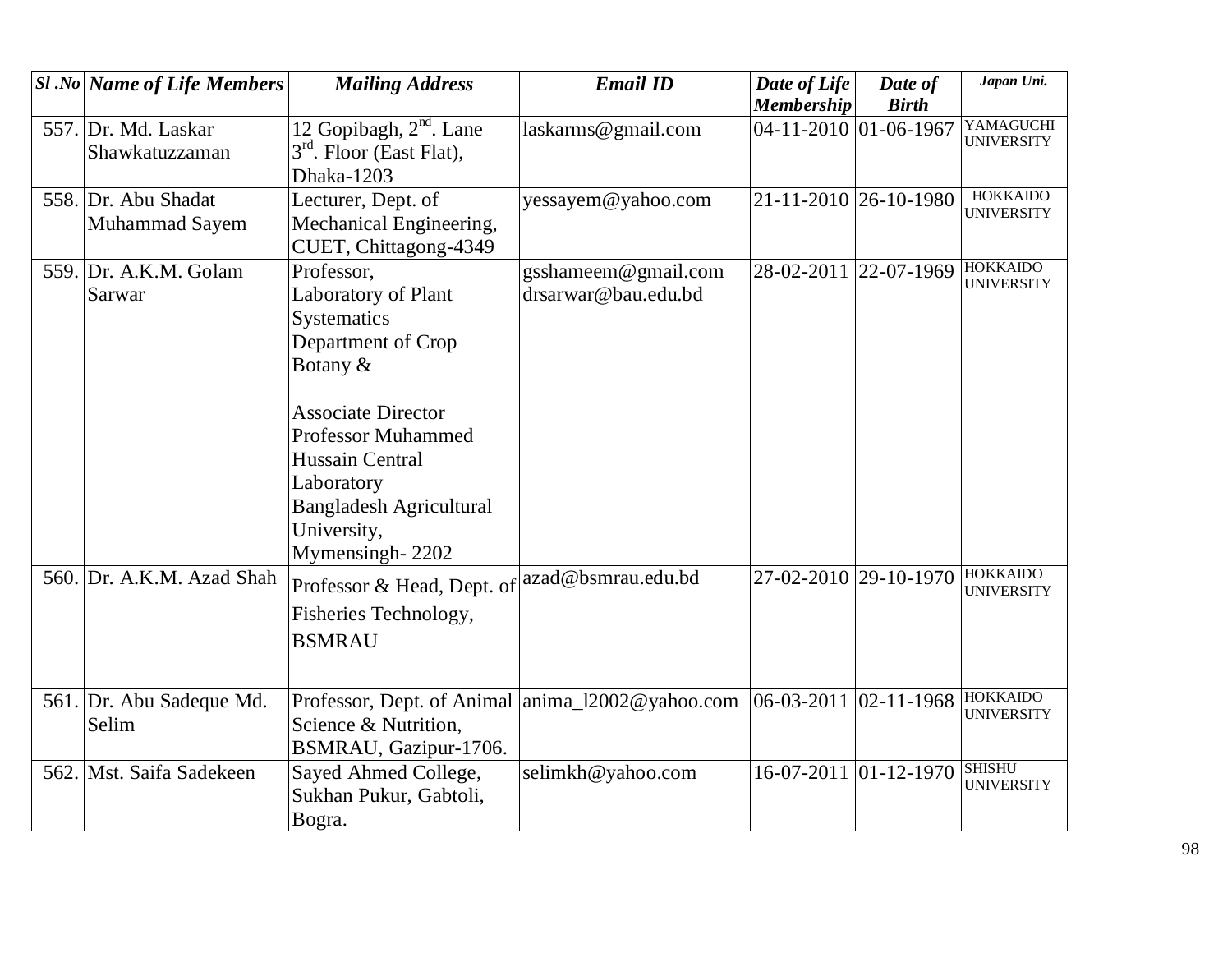|      | <b>Sl</b> .No Name of Life Members | <b>Mailing Address</b>          | <b>Email ID</b>         | Date of Life          | Date of               | Japan Uni.                            |
|------|------------------------------------|---------------------------------|-------------------------|-----------------------|-----------------------|---------------------------------------|
|      |                                    |                                 |                         | <b>Membership</b>     | <b>Birth</b>          |                                       |
|      | 563. Dr. Nazma Shaheen             | Professor, Institution of       | nzmshaheen@yahoo.com    | 30-03-2012 28-12-1958 |                       | <b>KAGOSHIMA</b><br><b>UNIVERSITY</b> |
|      |                                    | Nutrition & Food Science,       | nzmshaheen58@gmail.co   |                       |                       |                                       |
|      |                                    | University of Dhaka             | m                       |                       |                       |                                       |
|      |                                    | Dhaka-1000                      |                         |                       |                       |                                       |
| 564. | Dr. Md. Abdus Salam                | Professor, Dept. of             | salamju123@yahoo.com    | 30-03-2012 30-04-1961 |                       | <b>SHINSHU</b>                        |
|      |                                    | Statistics, Jahangirnagar       |                         |                       |                       | <b>UNIVERSITY</b>                     |
|      |                                    | University, Savar, Dhaka-       |                         |                       |                       |                                       |
|      |                                    | 1342                            |                         |                       |                       |                                       |
|      | 565. Dr. Md. Abdus Salam           | Professor, Dept. of             | salamma71@yahoo.com     | 21-07-2012 06-05-1971 |                       | <b>KAGAWA</b>                         |
|      |                                    | Agronomy, Bangladesh            |                         |                       |                       | <b>UNIVERSITY</b>                     |
|      |                                    | <b>Agricultural University</b>  |                         |                       |                       |                                       |
|      |                                    | Mymensingh-2202                 |                         |                       |                       |                                       |
|      | 566. Dr. Mahfuza Sharifa           | Professor, Dept. of             | mahfuzasharifa@yahoo.co | $ 30-03-2012 $        |                       |                                       |
|      | Sultana                            | <b>Environmental Sciences,</b>  | m                       |                       |                       |                                       |
|      |                                    | Jahangirnagar University,       |                         |                       |                       |                                       |
|      |                                    | Savar, Dhaka-1342               |                         |                       |                       |                                       |
|      | 567. Dr. Md. Mizanur               | Chairman and Associate          | mrs_bd@yahoo.com        | 30-03-2013 25-12-1973 |                       | <b>HITOTSUBAS</b>                     |
|      | Rahman Sarker                      | Professor, Dept. of             |                         |                       |                       | H <sub>I</sub><br><b>UNIVERSITY</b>   |
|      |                                    | <b>Agricultural Statistics,</b> |                         |                       |                       |                                       |
|      |                                    | Sher-e-Bangla Agricultural      |                         |                       |                       |                                       |
|      |                                    | University, Sher-e-Bangla       |                         |                       |                       |                                       |
|      |                                    | Nagar, Dhaka-1207               |                         |                       |                       |                                       |
|      | 568. Dr. Bikash Chandra            | Professor,                      | bikashsarker@hotmail.co |                       | 30-03-2013 01-11-1968 | <b>IWATE</b><br><b>UNIVERSITY</b>     |
|      | Sarker                             | Dept. of Agricultural           | m                       |                       |                       |                                       |
|      |                                    | chemistry, Haji Danes           |                         |                       |                       |                                       |
|      |                                    | Science and Technology          |                         |                       |                       |                                       |
|      |                                    | University, Dinajpur            |                         |                       |                       |                                       |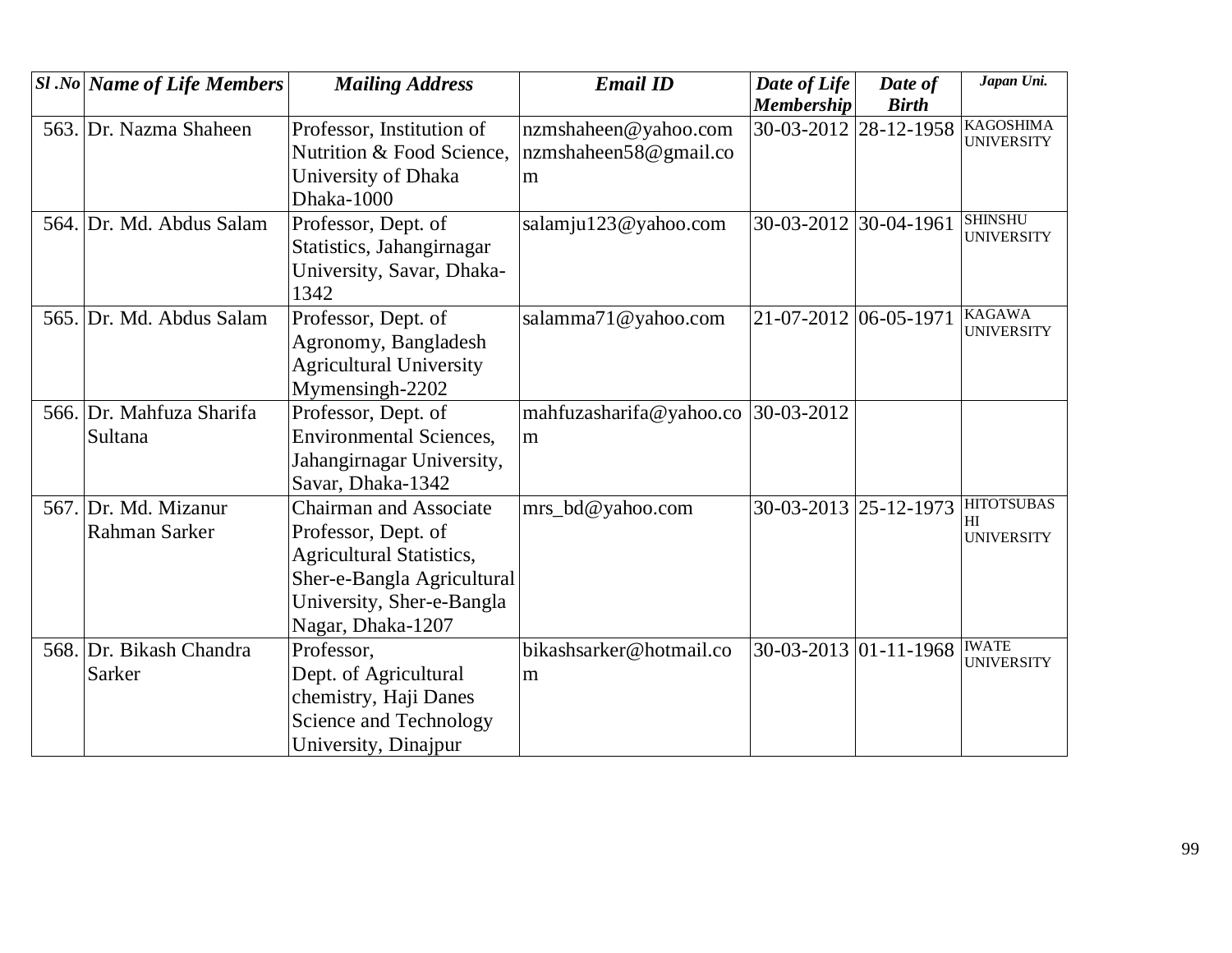| $ S1 $ .No Name of Life Members                  | <b>Mailing Address</b>           | <b>Email ID</b>         | Date of Life          | Date of      | Japan Uni.                           |
|--------------------------------------------------|----------------------------------|-------------------------|-----------------------|--------------|--------------------------------------|
|                                                  |                                  |                         | <b>Membership</b>     | <b>Birth</b> |                                      |
| 569. Dr. Md. Kaosar Niaz                         | <b>Assistant Professor &amp;</b> | niaz34@yahoo.com        | 16-03-2013 01-01-1971 |              | <b>HOKKAIDO</b><br><b>UNIVERSITY</b> |
| <b>Bin Sufian</b>                                | Chairman,                        |                         |                       |              |                                      |
|                                                  | Dept. of Animal Breeding         |                         |                       |              |                                      |
|                                                  | and Genetics, Faculty of         |                         |                       |              |                                      |
|                                                  | Animal Science and               |                         |                       |              |                                      |
|                                                  | Veterinary Medicine,             |                         |                       |              |                                      |
|                                                  | Patuakhali Science and           |                         |                       |              |                                      |
|                                                  | Technology University,           |                         |                       |              |                                      |
|                                                  | Babugonj, Barisal-8210,          |                         |                       |              |                                      |
| 570. Dr. Ibrahim Md. Saiyed Project Coordinator, |                                  | saiyed.ibrahim@gmail.co | 16-03-2013 21-10-1962 |              | YAMAGUCHI<br><b>UNIVERSITY</b>       |
|                                                  | <b>SAARC</b> Australia project,  | m                       |                       |              |                                      |
|                                                  | <b>SAARC</b> Agriculture         |                         |                       |              |                                      |
|                                                  | Centre BARC Complex,             |                         |                       |              |                                      |
|                                                  | New Airport Road,                |                         |                       |              |                                      |
|                                                  | Farmgate, Dhaka-1215.            |                         |                       |              |                                      |
| 571. Dr. A.K.M. Saifuddin                        | Sub-Divisional Engineer          | akms_saif@yahoo.com     | 01-10-2013 31-12-1980 |              | <b>NGIPS</b>                         |
|                                                  | (Civil), Bangladesh Water        | saif2005bwdb@gmail.com  |                       |              |                                      |
|                                                  | Development Board                |                         |                       |              |                                      |
|                                                  | Flat-1/B, 44, Central Road,      |                         |                       |              |                                      |
|                                                  | New Market, Dhaka                |                         |                       |              |                                      |
| 572. Dr. Islam Md. Shafiqul                      | House-14 (GF), Road-09,          | shafiqulim1@gmail.com   | $02 - 02 - 2015$      | 10-01-1969   | <b>AICHI</b><br><b>UNIVERSITY</b>    |
|                                                  | Block-G, Banani, Dhaka-          |                         |                       |              |                                      |
|                                                  | 1213.                            |                         |                       |              |                                      |
| 573. Dr. Animesh Sarkar                          | Dept. of Food Engineering        | animeshsarkarbau@gmail. | 18-12-2016 02-02-1983 |              | <b>SAITAMA</b><br><b>UNIVERSITY</b>  |
|                                                  | and Tea Technology,              | com                     |                       |              |                                      |
|                                                  | Shahjalal University Of          |                         |                       |              |                                      |
|                                                  | Science And Technology,          | animesh-fet@sust.edu    |                       |              |                                      |
|                                                  | Sylhet -3114, Bangladesh         |                         |                       |              |                                      |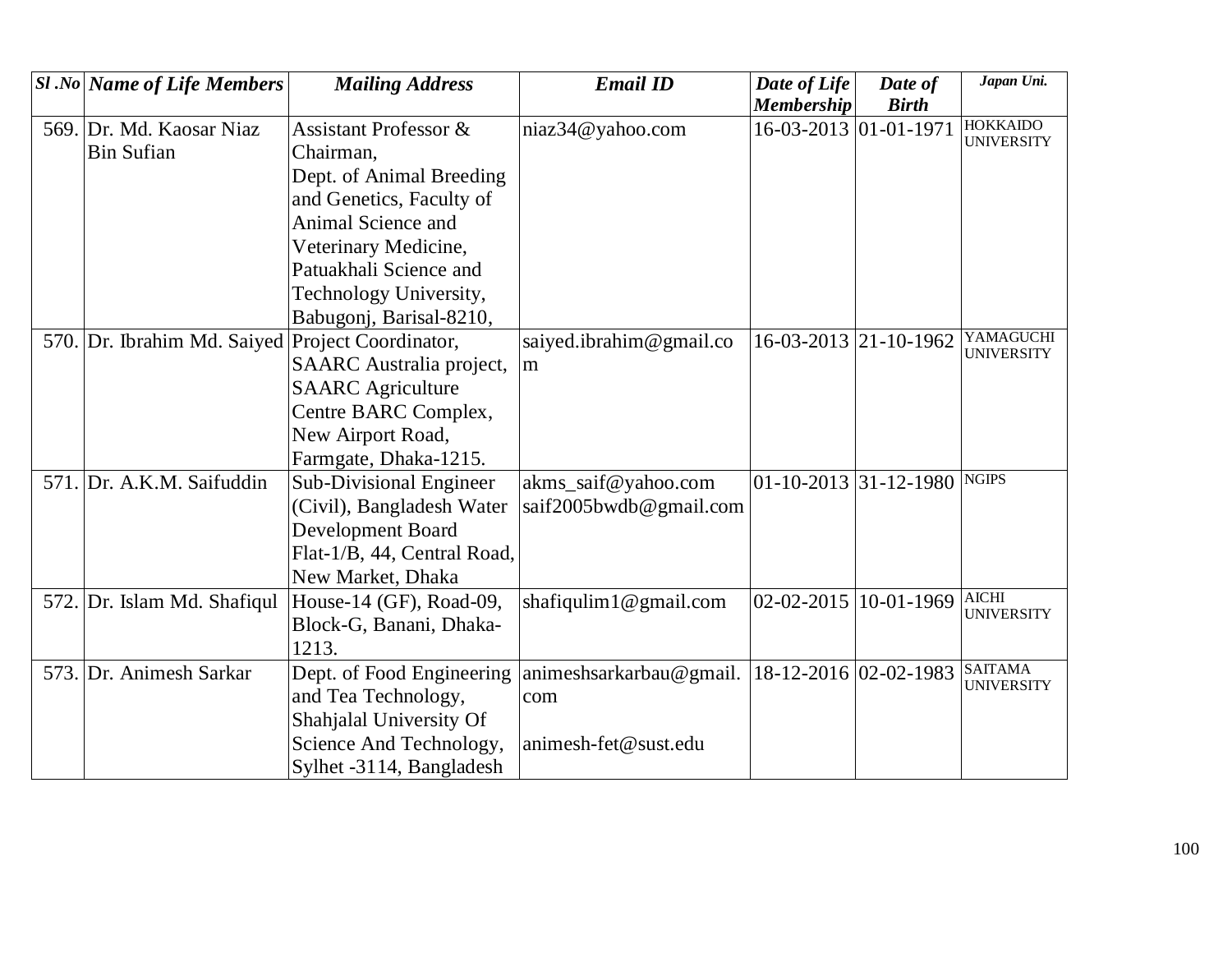| <b>Sl</b> .No Name of Life Members        | <b>Mailing Address</b>                                                                                                       | <b>Email ID</b>                              | Date of Life<br><b>Membership</b> | Date of<br><b>Birth</b> | Japan Uni.                          |
|-------------------------------------------|------------------------------------------------------------------------------------------------------------------------------|----------------------------------------------|-----------------------------------|-------------------------|-------------------------------------|
| 574. Dr. Abul Hasnat<br>Muhammad Solaiman | Associate Professor, Dept.<br>of Horticulture, Sher-e<br>Bangla Agricultural<br>University, Dhaka                            | solaimansau@gmail.com                        |                                   | 15-03-2017 01-01-1976   | <b>IWATE</b>                        |
| 575. Dr. Deeder Sultana                   | Senior Scientific officer,<br>Planninng and Evaluation<br>Division, BARI, Gazipur,<br>Joydevpur                              | deeder2001@gmail.com                         | 24-03-2017 21-01-1971             |                         | <b>KAGAYA</b><br><b>UNIVERSITY</b>  |
| 576. Dr. Amena Sultana                    | Senior Scientific officer<br>(SSO), Division of<br>Agronomy, Bangladesh<br><b>Rice Research Institute</b><br>(BRRI)          | amenasau@yahoo.com                           | 09-07-2017                        | 30-12-1981              | <b>OKAYAMA</b><br><b>UNIVERSITY</b> |
| 577. Dr. A.M. Shahabuddin                 | <b>Associate Professor</b><br>Sher-e-Bangla Agricultural<br>University, Dhaka-1207                                           | amsuddin@yahoo.com                           | 02-07-2017                        | 30-12-1978              | <b>MIE</b><br><b>UNIVERSITY</b>     |
| 578. Dr. G.H.M. Sagor                     | Professor,<br>Dept. of Genetics and<br>Plant Breeding,<br><b>Bangladesh Agricultural</b><br>University, Mymensingh-<br>2202. | sagorgpb@gmail.com                           | 20-10-2017 15-10-1980             |                         | <b>TOHOKU</b><br><b>UNIVERSITY</b>  |
| 579. Dr. Md Jamil Sharif                  | Assistant Professor, Dept.<br>of Accounting and<br>Information Systems,<br>University of Dhaka,<br>Dhaka-1000.               | jamil9003@gmail.com<br>jamilais9003@du.ac.bd | 01-04-2018 26-11-1985             |                         | <b>TOHOKU</b><br><b>UNIVERSITY</b>  |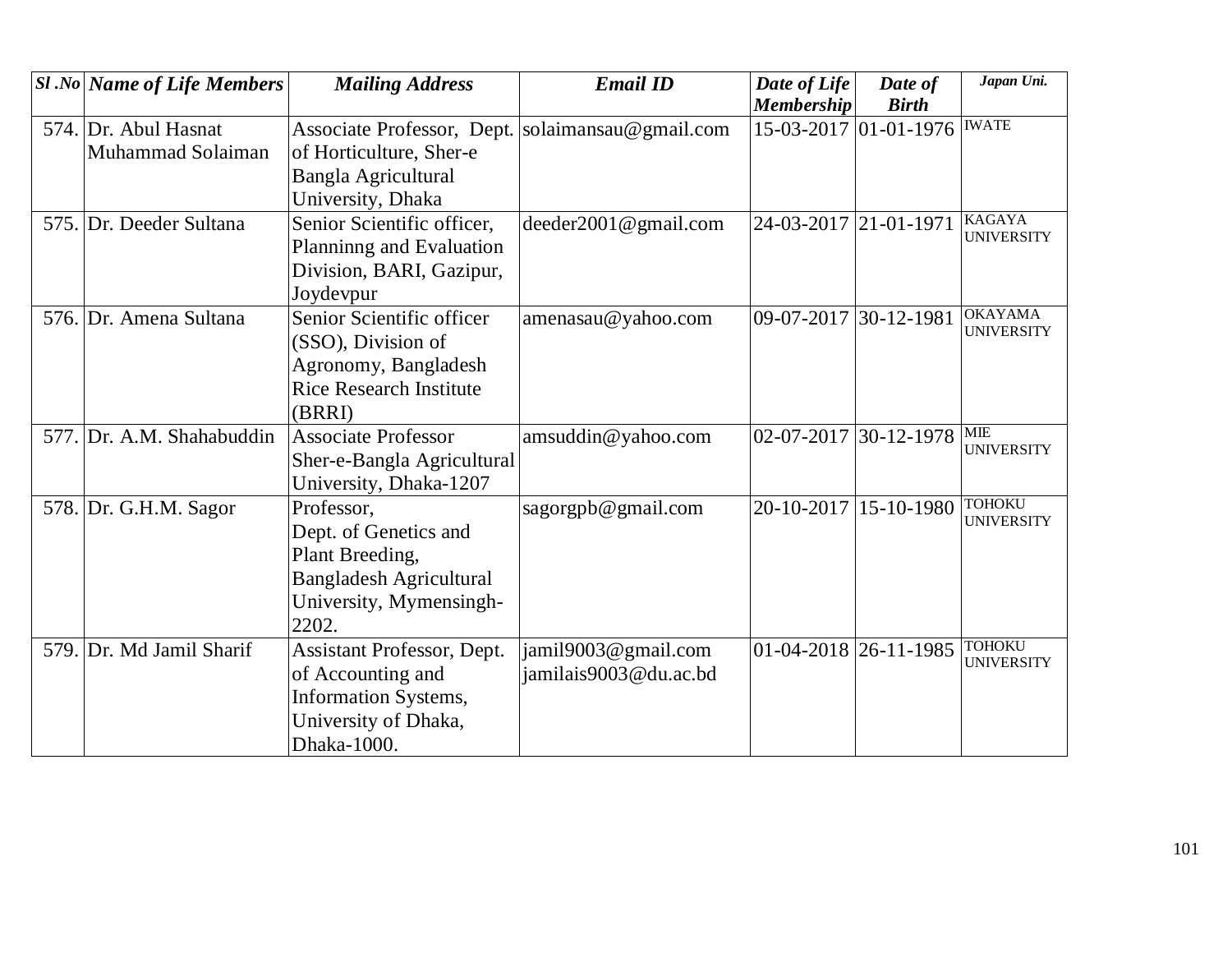| <b>Sl</b> .No Name of Life Members | <b>Mailing Address</b>                               | <b>Email ID</b>                                    | Date of Life          | Date of               | Japan Uni.                           |
|------------------------------------|------------------------------------------------------|----------------------------------------------------|-----------------------|-----------------------|--------------------------------------|
|                                    |                                                      |                                                    | <b>Membership</b>     | <b>Birth</b>          |                                      |
| 580. Dr. Mohammad Ali              | 1/19, Metropolitan                                   | msikder2@gmail.com                                 |                       | 16-05-2018 05-05-1956 | <b>HOKKAIDO</b><br><b>UNIVERSITY</b> |
| Sikder                             | Housing Society, Babor                               |                                                    |                       |                       |                                      |
|                                    | Road, Mohammadpur,                                   |                                                    |                       |                       |                                      |
|                                    | Dhaka 1207                                           |                                                    |                       |                       |                                      |
| 581. Dr. Razia Sultana             | Doctor                                               | raziarahman78@yahoo.co                             | 24-07-2018 01-20-1980 |                       | <b>TOKUSHIMA</b>                     |
|                                    | Dental Surgeon, Descent                              | m                                                  |                       |                       | <b>UNIVERSITY</b>                    |
|                                    | Dental Clinic, Khulna                                |                                                    |                       |                       |                                      |
| 582. Mrs. Farhana Sultana          | Lecturer, North South                                | farhana.sultana@northsout $ 01-07-2018 12-06-1978$ |                       |                       | <b>NARA</b>                          |
|                                    | University, Dhaka                                    | h.edu                                              |                       |                       | <b>WOMENS</b>                        |
|                                    |                                                      |                                                    |                       |                       |                                      |
| 583. Dr. Manik Chandra             | Assistant Professor, Dept.                           | manik.shill@northsouth.ed   $15-05-2018$           |                       | 10-01-1979            | <b>TOKUSHIMA</b>                     |
| Shill                              | of Pharmaceutical                                    | u                                                  |                       |                       | <b>UNIVERSITY</b>                    |
|                                    | Sciences, North South                                |                                                    |                       |                       |                                      |
|                                    | University, Dhaka                                    |                                                    |                       |                       |                                      |
|                                    | 584. Dr. Md. Hasanuzzaman Assistant Professor, Dept. | hasanuzzaman.shohag@no                             | 14-05-2018 02-01-1986 |                       | <b>NAGOYA</b>                        |
| Shohag                             | of Pharmaceutical                                    | rthsouth.edu                                       |                       |                       | <b>UNIVERSITY</b>                    |
|                                    | Sciences, North South                                |                                                    |                       |                       |                                      |
|                                    | University, Dhaka                                    |                                                    |                       |                       |                                      |
|                                    |                                                      |                                                    |                       |                       |                                      |
| 585. Dr. Sukumar Saha              | Professor, Dept. of                                  | sukumar94@yahoo.com                                | 02-06-2018 06-08-1968 |                       | YOKOHAMA                             |
|                                    | Microbiology and                                     | sukumar.saha@bau.edu.bd                            |                       |                       | <b>UNIVERSITY</b>                    |
|                                    | Hygiene, Bangladesh                                  |                                                    |                       |                       |                                      |
|                                    | Agricultural University,                             |                                                    |                       |                       |                                      |
|                                    | Mymensingh.-2202                                     |                                                    |                       |                       |                                      |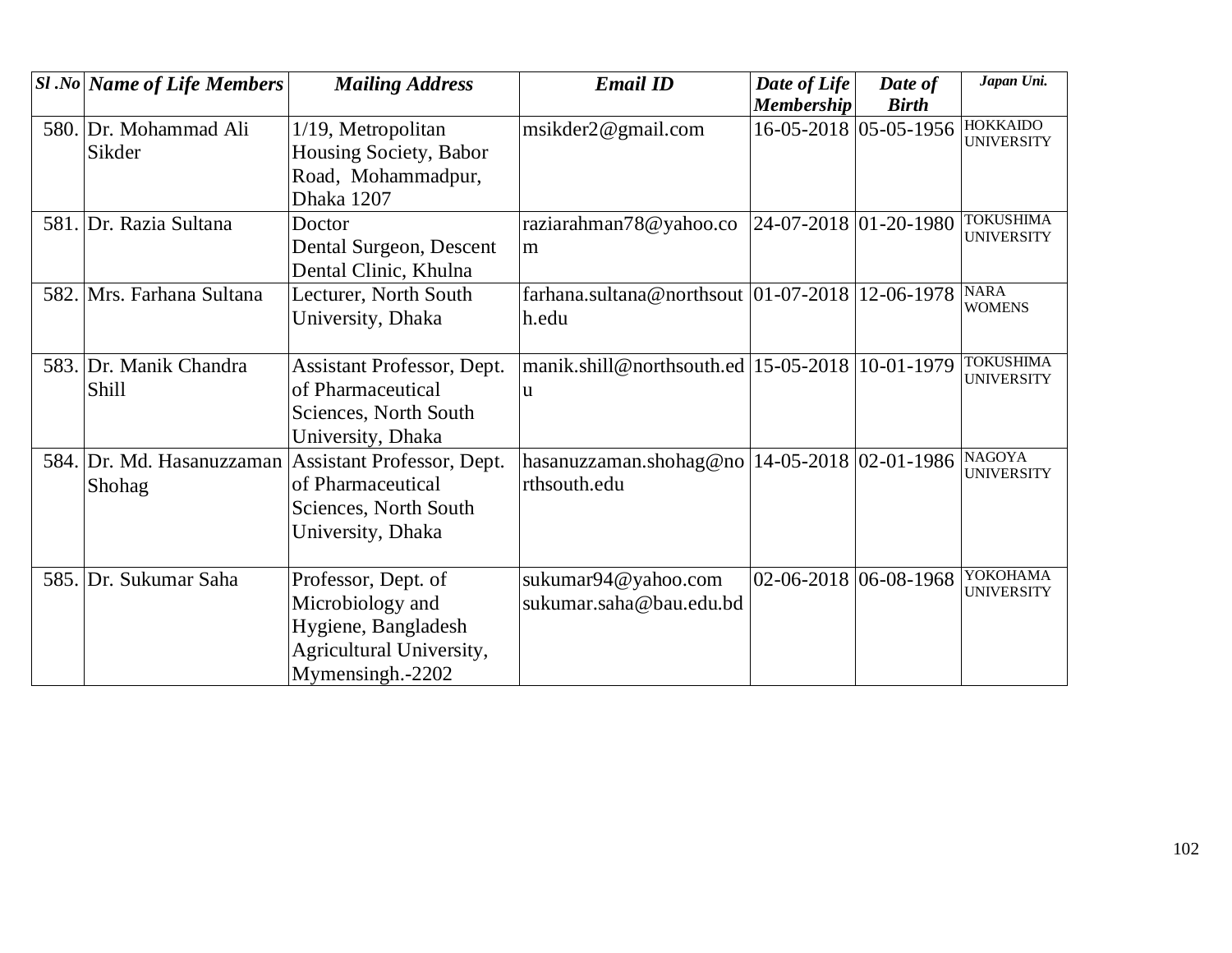| $ S1 $ .No Name of Life Members | <b>Mailing Address</b>        | <b>Email ID</b>        | Date of Life          | Date of                       | Japan Uni.                     |
|---------------------------------|-------------------------------|------------------------|-----------------------|-------------------------------|--------------------------------|
|                                 |                               |                        | <b>Membership</b>     | <b>Birth</b>                  |                                |
| 586. Dr. Asma Sultana           | Teacher, Adjunct Faculty,     | asma.krishy@gmail.com  |                       | 08-12-2018 06-11-1978 KYUSHU  |                                |
|                                 | Dept. of Animal               |                        |                       |                               | <b>UNIVERSI</b>                |
|                                 | Production &                  |                        |                       |                               | <b>TY</b>                      |
|                                 | Management, SAU, Dhaka        |                        |                       |                               |                                |
|                                 | <b>Or</b>                     |                        |                       |                               |                                |
|                                 | F 1/6, R/A, Bangladesh        |                        |                       |                               |                                |
|                                 | Agricultural University,      |                        |                       |                               |                                |
|                                 | Mymensingh.-2202              |                        |                       |                               |                                |
| 587. Dr. Dilruba Sharmin        | Post-Doctoral Researcher,     | sharmin.bau@gmail.com  | 08-12-2018 12-10-1984 |                               | <b>OSAKA</b>                   |
|                                 | Lab of Applied                |                        |                       |                               | <b>UNIVERSITY</b>              |
|                                 | Entomology and                |                        |                       |                               |                                |
|                                 | Acarology, Bangladesh         |                        |                       |                               |                                |
|                                 | Agricultural University,      |                        |                       |                               |                                |
|                                 | Mymensingh-2202               |                        |                       |                               |                                |
| 588. Dr. Md. Moklesur           | Professor, Dept. of           | moklesur2002@yahoo.com | 06-12-2018 15-11-1973 |                               | <b>OKAYAMA</b>                 |
| Rahman Sarker                   | Pharmacy, State               |                        |                       |                               | <b>UNIVERSITY</b>              |
|                                 | University of Bangladesh      |                        |                       |                               |                                |
| 589. Dr. Mohammed               | Professor, Dept. of           | masarker@bau.edu.bd    |                       | 30-04-2019 01-01-1975 TOTTORI |                                |
| Asaduzzaman Sarker              | <b>Agricultural Extension</b> |                        |                       |                               | <b>UNIVERSI</b>                |
|                                 | <b>Education</b> , Bangladesh |                        |                       |                               | <b>TY</b>                      |
|                                 | Agricultural University,      |                        |                       |                               |                                |
|                                 | Mymensingh-2202               |                        |                       |                               |                                |
| 590. Dr. Dilruba Sharmin        | Assistant Professor, Dept.    | dsharmin.jsc@du.ac.bd  | 26-05-2019 02-02-1973 |                               | <b>KYOTO</b>                   |
|                                 | of Japanese Studies,          |                        |                       |                               | <b>UNIVERSI</b>                |
|                                 | University of Dhaka           |                        |                       |                               | <b>TY</b>                      |
| 591. Dr. Shib Shankar Saha      | Associate Professor, Dept.    | shib.vet@gmail.com     | 24-07-2019 23-02-1981 |                               | YAMAGUCHI<br><b>UNIVERSITY</b> |
|                                 | of Pathology and              |                        |                       |                               |                                |
|                                 | Parasitology. FANSVM,         |                        |                       |                               |                                |
|                                 | PSTU, khanpura,               |                        |                       |                               |                                |
|                                 | Babugonj, Barishal-8210       |                        |                       |                               |                                |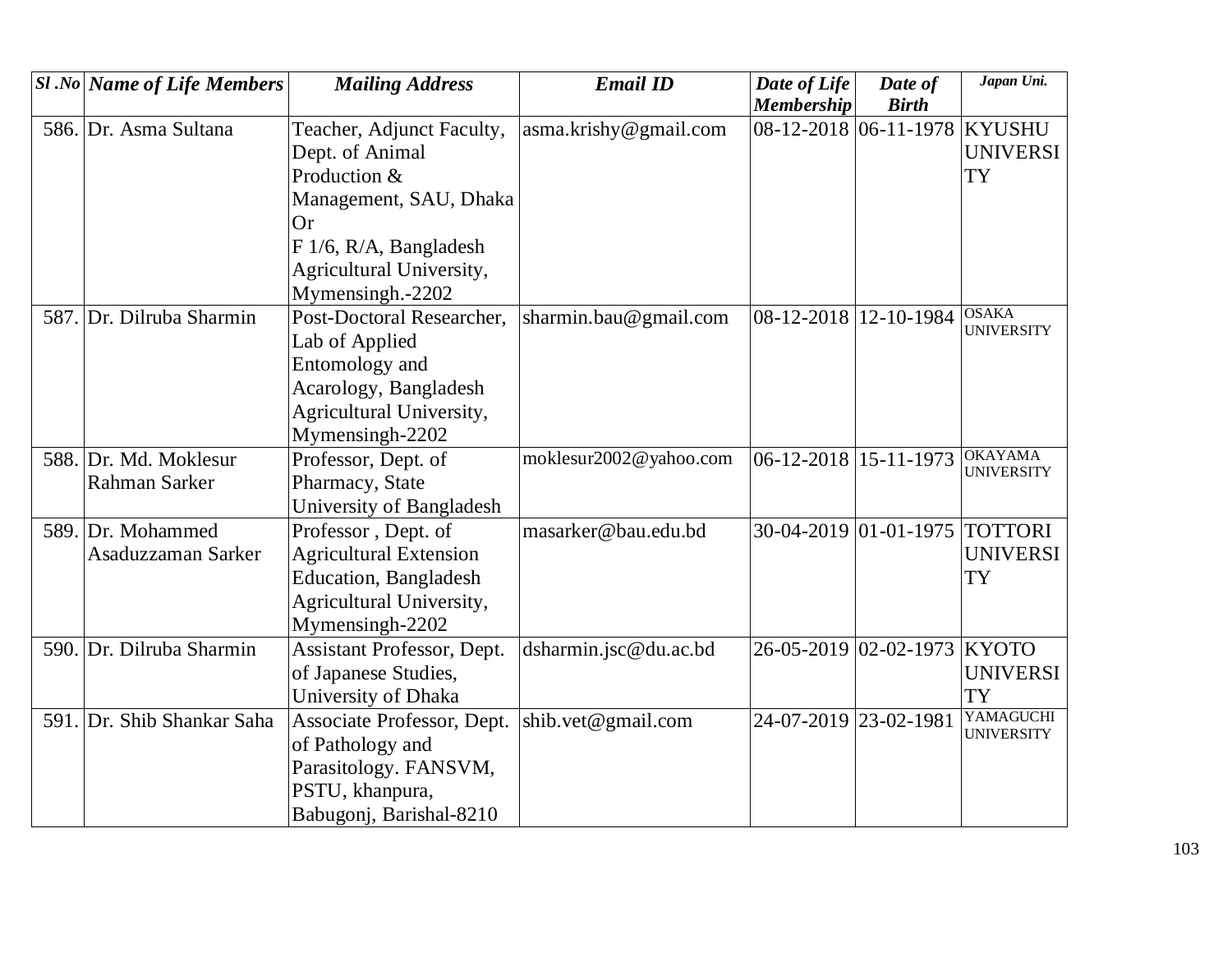|      | <b>Sl</b> .No Name of Life Members | <b>Mailing Address</b>                                                     | <b>Email ID</b>          | Date of Life                               | Date of                       | Japan Uni.                         |
|------|------------------------------------|----------------------------------------------------------------------------|--------------------------|--------------------------------------------|-------------------------------|------------------------------------|
|      |                                    |                                                                            |                          | <b>Membership</b><br>02-12-2019 31-12-1979 | <b>Birth</b>                  | <b>UNIVERSIT</b>                   |
| 592. | Dr. Razia Sultana                  | Professor, Dept. of                                                        | razs@bau.edu.bd          |                                            |                               | Y OF                               |
|      |                                    | Agricultural Chemistry,                                                    |                          |                                            |                               | <b>TSUKUBA</b>                     |
|      |                                    | <b>Bangladesh Agricultural</b>                                             |                          |                                            |                               |                                    |
|      |                                    | University (BAU),                                                          |                          |                                            |                               |                                    |
|      |                                    | Mymensingh-2202                                                            |                          |                                            |                               |                                    |
|      | 593. Dr. Hussain Md.               | Professor, Dept. of                                                        | shahjalal-bmb@juniv.edu  | 21-11-2019 06-09-1976 KUMAMOT              |                               | O                                  |
|      | Shahjalal                          | Biochemistry & Molecular                                                   |                          |                                            |                               | <b>UNIVERSIT</b>                   |
|      |                                    | Biology, Jahangirnagar                                                     |                          |                                            |                               | Y                                  |
|      |                                    | University, Savar, Dhaka -                                                 |                          |                                            |                               |                                    |
|      |                                    | 1342                                                                       |                          |                                            |                               |                                    |
|      | 594. Dr. Md Abdus Salam            | Senior Scientific Officer,                                                 | asalam_36@yahoo.com      | $02 - 11 - 2020$ 21 - 03 - 1983            |                               | <b>UNIVERSIT</b><br>Y OF           |
|      |                                    | <b>Agricultural Economics</b>                                              |                          |                                            |                               | <b>TSUKUBA</b>                     |
|      |                                    | Division, Bangladesh Rice                                                  |                          |                                            |                               |                                    |
|      |                                    | Research Institute (BRRI),                                                 |                          |                                            |                               |                                    |
|      |                                    | Gazipur-1702                                                               |                          |                                            |                               |                                    |
|      | 595. Dr. Afroza Sultana            | Associate Professor, Dept.                                                 | bethi_fe@yahoo.com       | 07-02-2021                                 | 20-12-1990 EHIME              | <b>UNIVERSITY</b>                  |
|      |                                    | of Food Processing and                                                     |                          |                                            |                               |                                    |
|      |                                    | Engineering, Faculty of                                                    |                          |                                            |                               |                                    |
|      |                                    | Food Science and                                                           |                          |                                            |                               |                                    |
|      |                                    | Technology, (CVASU),                                                       |                          |                                            |                               |                                    |
|      |                                    | Khulshi, Chattogram-4225                                                   |                          |                                            |                               |                                    |
|      | 596. Dr. Nasrin Sultana            | <b>Associate Professor</b>                                                 | nasrinsultana@hstu.ac.bd |                                            | 17-01-2022 24-09-1988 SAITAMA | <b>UNIVERSITY</b>                  |
|      |                                    | Hajee Mohammad Danesh                                                      | nsultana.tee@hstu.ac.bd  |                                            |                               |                                    |
|      |                                    | Science and Technology                                                     |                          |                                            |                               |                                    |
|      |                                    | University (HDSTU),                                                        |                          |                                            |                               |                                    |
|      |                                    | Dinajpur                                                                   |                          |                                            |                               |                                    |
| 597. | Dr. Mostofa A. H.                  | House No. 33, Road No. 2, talukdermona@gmail.com   07-03-2007   02-01-1941 |                          |                                            |                               | TOKYO INS. OF<br><b>TECHNOLOGY</b> |
|      | Talukder                           | Sector 7 Uttara, Model                                                     |                          |                                            |                               |                                    |
|      |                                    | $T$ Town, Dhaka-1230.                                                      |                          |                                            |                               |                                    |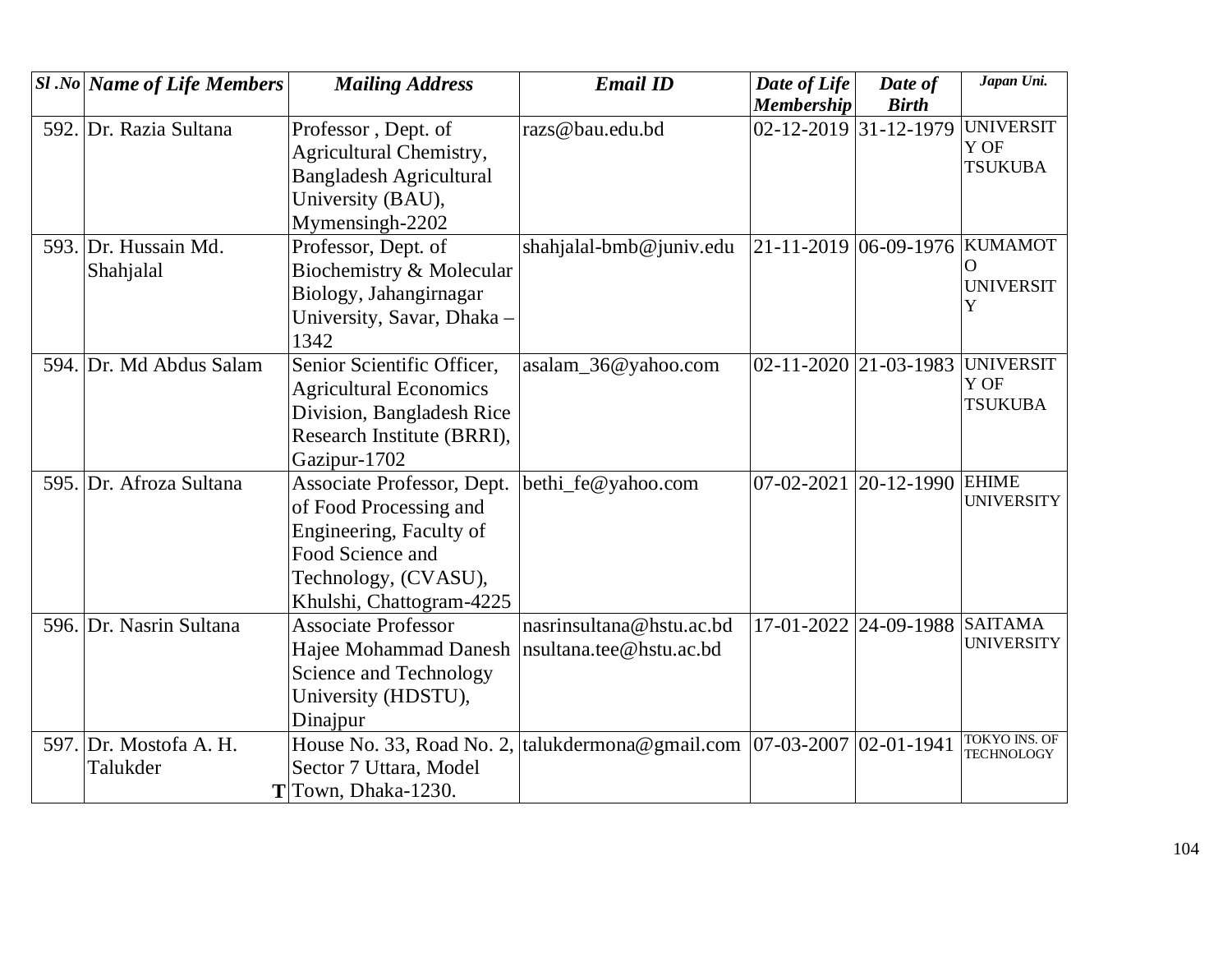| <b>Sl</b> .No Name of Life Members | <b>Mailing Address</b>                           | <b>Email ID</b>                                  | Date of Life              | Date of      | Japan Uni.        |
|------------------------------------|--------------------------------------------------|--------------------------------------------------|---------------------------|--------------|-------------------|
|                                    |                                                  |                                                  | <b>Membership</b>         | <b>Birth</b> |                   |
| 598. Dr. Md. Shahjada              | Associate Professor, Dept.                       | mst40@hotmail.com                                | 19-11-2006                | 14-09-1968   | YOKOHAMA          |
| Tarafder                           | of NAME, BUET, Dhaka-                            |                                                  |                           |              | <b>UNIVERSITY</b> |
|                                    | 1000                                             |                                                  |                           |              |                   |
| 599. Dr. Shafi Mohammad            | Professor, Dept. of                              | smtareq@yahoo.com                                | 20-12-2006 31-12-1974     |              | <b>NAGOYA</b>     |
| Tareq                              | <b>Environmental Sciences,</b>                   |                                                  |                           |              | <b>UNIVERSITY</b> |
|                                    | Jahangirnagar University,                        |                                                  |                           |              |                   |
|                                    | Savar, Dhaka - 1342                              |                                                  |                           |              |                   |
| 600. Dr. Ashraf Hossain            | Lecturer, Biotechnology                          | ashraf82_bmb@yahoo.co                            | $05-11-2014$   15-11-1982 |              | <b>TOHOKU</b>     |
| Talukder                           | and Genetic Engineering                          | m                                                |                           |              | <b>UNIVERSITY</b> |
|                                    | Dept., Mawlana Bhashani                          |                                                  |                           |              |                   |
|                                    | Science and Technology                           |                                                  |                           |              |                   |
|                                    | University, Santosh                              |                                                  |                           |              |                   |
|                                    | Tangail-1902                                     |                                                  |                           |              | <b>SHINSHU</b>    |
| 601. Dr. K.M. A. Tareq             | Deputy Controller of<br>Examinations, Faculty of | matareqkh@pstu.ac.bd                             | 14-03-2018 01-12-1976     |              | <b>UNIVERSITY</b> |
|                                    | Animal Science and                               |                                                  |                           |              |                   |
|                                    | Veterinary Medicine,                             |                                                  |                           |              |                   |
|                                    | Patuakhali Science and                           |                                                  |                           |              |                   |
|                                    | Technology University,                           |                                                  |                           |              |                   |
|                                    | Babugonj, Barisal-8210,                          |                                                  |                           |              |                   |
|                                    | Patuakhali.                                      |                                                  |                           |              |                   |
| 602. Dr. Md Hasanuzzaman           | Professor, Dept. of                              | talukdermhasan@bau.edu. $ 08-12-2018 31-12-1973$ |                           |              | YAMAGUCHI         |
| Talukder                           | Parasitology, Bangladesh                         | bd                                               |                           |              | <b>UNIVERSITY</b> |
|                                    | Agricultural University,                         | taluk der 05 @ gmail.com                         |                           |              |                   |
|                                    | Mymensingh-2202,                                 |                                                  |                           |              |                   |
|                                    | Bangladesh                                       |                                                  |                           |              |                   |
| 603. Dr. Md. Abdus Shabur          | C/O: Dr. Shirin Sultana                          | shabur_2012@yahoo.com                            | $ 08-12-2018 01-01-1979$  |              | <b>HOKKAIDO</b>   |
| Talukder                           | Dept. of Parasitology                            |                                                  |                           |              | <b>UNIVERSITY</b> |
|                                    | BAU, Mymensingh-2202                             |                                                  |                           |              |                   |
|                                    |                                                  |                                                  |                           |              |                   |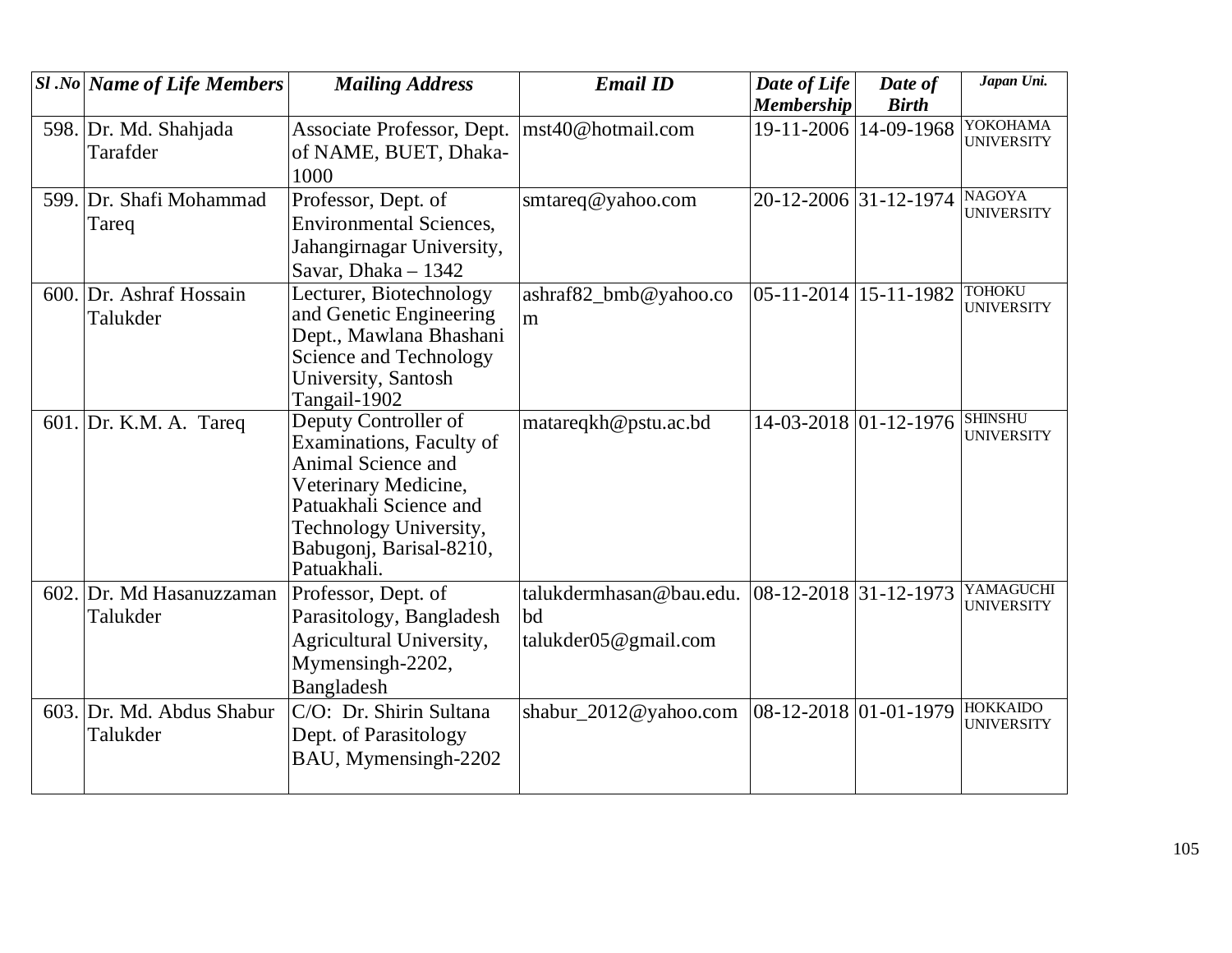| <b>Sl</b> .No Name of Life Members | <b>Mailing Address</b>            | <b>Email ID</b>                               | Date of Life              | Date of      | Japan Uni.                          |
|------------------------------------|-----------------------------------|-----------------------------------------------|---------------------------|--------------|-------------------------------------|
|                                    |                                   |                                               | <b>Membership</b>         | <b>Birth</b> |                                     |
| 604. Dr. Md. Raihan                | Associate Professor, Dept.        | raihan_soilsci@yahoo.com   11-03-2020         |                           | 18-03-2020   | <b>SHIMANE</b><br><b>UNIVERSITY</b> |
| Talukder                           | of Environmental Science,         |                                               |                           |              |                                     |
|                                    | <b>BSMRAU, Gazipur</b>            |                                               |                           |              |                                     |
| 605. Dr. Mahjabin Taskin           | <b>Assistant Professor, Dept.</b> | mahjabin_1207@yahoo.com 26-11-2020 03-04-1983 |                           |              | <b>KYUSHU</b>                       |
|                                    | of Engineering, AIUB,             | mtaskin@aiub.edu                              |                           |              | <b>UNIVERSITY</b>                   |
|                                    | <b>Dhaka</b>                      |                                               |                           |              |                                     |
| 606. Dr.Md. Khabir Uddin           | Professor                         | khabir88@yahoo.com                            | 05-10-2005 15-09-1964     |              | <b>HOKKAIDO</b>                     |
|                                    | Dept. Environmental               |                                               |                           |              | <b>UNIVERSITY</b>                   |
| $\mathbf U$                        | science, Jahangirnagar            |                                               |                           |              |                                     |
|                                    | University, Dhaka-1342            |                                               |                           |              |                                     |
| 607. Dr. Md. Kamal Uddin           | Professor, Dept. of               | kamaluddin67@hotmail.co 07-03-2007            |                           | 11-03-1968   | <b>KYUSHU</b>                       |
|                                    | Psychology, University of         | m                                             |                           |              | <b>UNIVERSITY</b>                   |
|                                    | Dhaka, Dhaka                      |                                               |                           |              |                                     |
| 608. Dr. Saeed Mahmud              | 3, Chayanir Housing,              | ullahsm@yahoo.com                             | 15-04-2009                | 22-08-1977   | <b>TOKYO INS.</b>                   |
| Ullah                              | Pallabi, Extension, Mirpur,       |                                               |                           |              | OF<br><b>TECHNOLOG</b>              |
|                                    | Dhaka-1216                        |                                               |                           |              | Y                                   |
| 609. Dr. Md.Sharif Uddin           | Professor,                        | msharifju@yahoo.com                           | 27-03-2010 24-10-1971     |              | <b>TOKUSHIMA</b>                    |
|                                    | Dept. of Mathematics,             |                                               |                           |              | <b>UNIVERSITY</b>                   |
|                                    | Jahangirnagar University,         |                                               |                           |              |                                     |
|                                    | Savar, Dhaka-1342                 |                                               |                           |              |                                     |
| 610. Dr. Md. Ashraf Uddin          | Dept. of Mathematics,             | auddin-mat@sust.edu                           | 10-03-2007                | 30-6-1969    | <b>TOKYO INS.</b>                   |
|                                    | Shahjalaj University of           |                                               |                           |              | OF<br><b>TECHNOLOG</b>              |
|                                    | Science & Technology,             |                                               |                           |              | Y                                   |
|                                    | Sylhet                            |                                               |                           |              |                                     |
| 611. Dr. Nasir Uddin               | $Vill + P.O: Kanchan$             | ngfu2007@yahoo.com                            | $02-07-2011$ $01-11-1974$ |              | INT.                                |
|                                    | Nagar, Chandanish,                | nuddinbd@hotmail.com                          |                           |              | <b>UNIVERSITY</b><br>OF JAPAN       |
|                                    | Chittagong.                       |                                               |                           |              |                                     |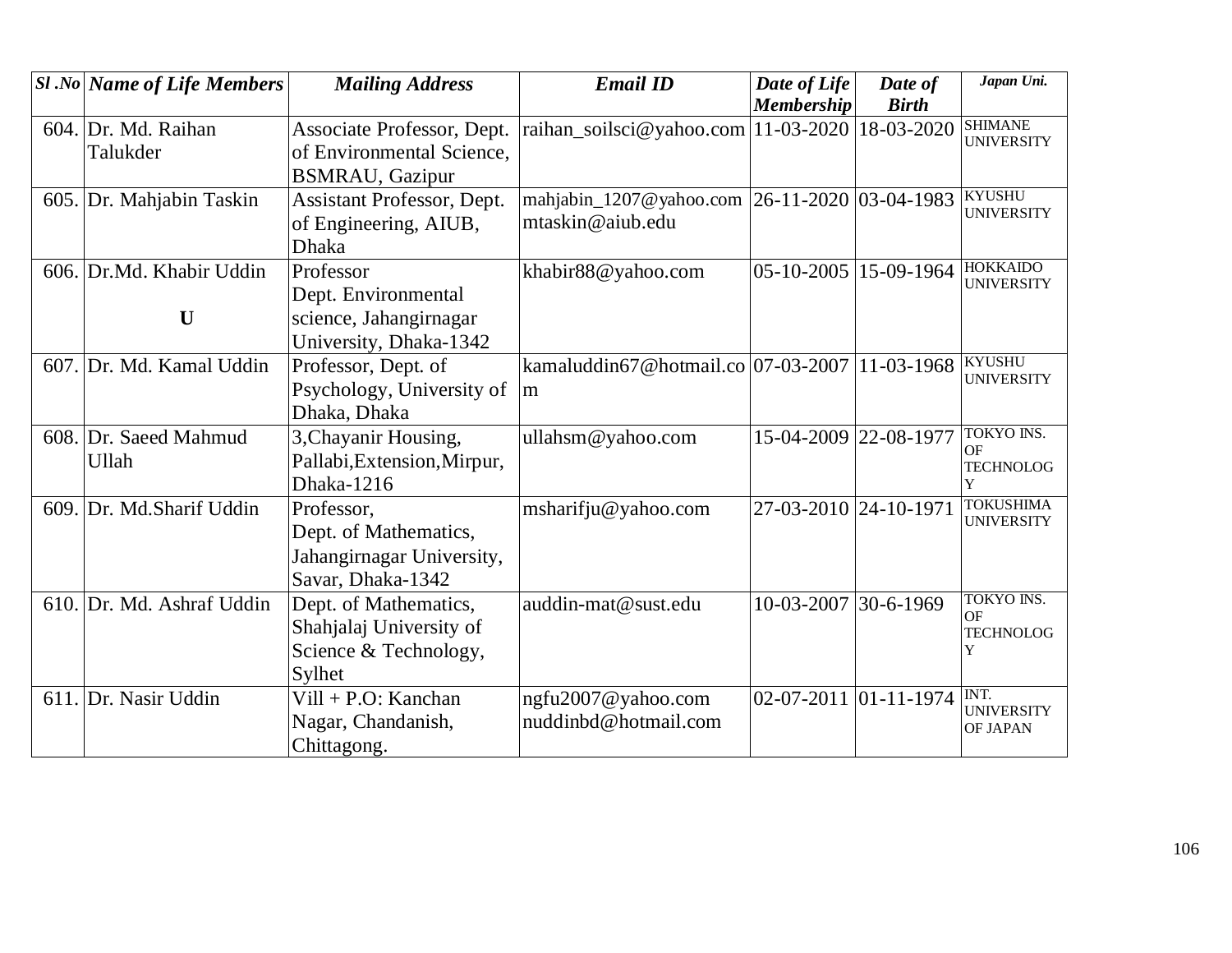| $ S1 $ .No Name of Life Members | <b>Mailing Address</b>         | <b>Email ID</b>                             | Date of Life            | Date of      | Japan Uni.                          |
|---------------------------------|--------------------------------|---------------------------------------------|-------------------------|--------------|-------------------------------------|
|                                 |                                |                                             | <b>Membership</b>       | <b>Birth</b> |                                     |
| 612. Dr. Md. Monir Uddin        | <b>Assistant Professor</b>     | mrimmoyee2001@yahoo.c 21-06-2012 21-01-1975 |                         |              | <b>OSAKA</b><br><b>UNIVERSITY</b>   |
|                                 | <b>Institute of Modern</b>     | om                                          |                         |              |                                     |
|                                 | Languages, University of       |                                             |                         |              |                                     |
|                                 | Dhaka, Dhaka-1000.             |                                             |                         |              |                                     |
| 613. Dr. Md. Nashir Uddin       | 1064/1, East-Shewrapara,       | mnashir2007@yahoo.com                       | $27-10-2016$ 15-03-1986 |              | <b>TSUKUBA</b><br><b>UNIVERSITY</b> |
|                                 | Mirpur, Dhaka-1216             |                                             |                         |              |                                     |
|                                 | <b>Or</b>                      |                                             |                         |              |                                     |
|                                 | North South University         |                                             |                         |              |                                     |
| 614. Dr. F. M. Jamil Uddin      | Assistant Professor, Dept.     | drjamil@bau.edu.bd                          | 18-10-2017              | 15-06-1985   | <b>SAITAMA</b><br><b>UNIVERSITY</b> |
|                                 | of Agronomy, Bangladesh        |                                             |                         |              |                                     |
|                                 | Agricultural University,       |                                             |                         |              |                                     |
|                                 | Mymensingh-2202.               |                                             |                         |              |                                     |
| 615. Dr. Muhammad Samir         | Dept. of Physics, BUET,        | msamirphy@gmail.com                         | 07-08-2018 10-07-1978   |              | <b>JAPAN</b><br><b>ADVANCED</b>     |
| Ullah                           | Dhaka-1000                     | samirullah@phy.buet.ac.b                    |                         |              | INS. OF                             |
|                                 |                                | d                                           |                         |              | <b>SCIENCE</b>                      |
| 616. Dr. Md. Rafi Uddin         | Dept. of Physics, BUET,        | rafiuddin@phy.buet.ac.bd                    | 06-08-2018 14-08-1974   |              | <b>NAGOYO</b><br><b>UNIVERSITY</b>  |
|                                 | Dhaka-1000                     |                                             |                         |              |                                     |
| 617. Dr. Mohammad Shaef         | Professor,                     |                                             | 16-07-2018 22-02-1978   |              | <b>TOKYO</b><br><b>UNIVERSITY</b>   |
| Ullah                           | Dept. of Entomology,           | ullahipm@gmail.com                          |                         |              |                                     |
|                                 | <b>Bangladesh Agricultural</b> |                                             |                         |              |                                     |
|                                 | University, Mymensingh.-       |                                             |                         |              |                                     |
|                                 | 2202                           |                                             |                         |              |                                     |
| 618. Dr. Mohammed Nasir         | Professor, Dept. of            | nasirbau@gmail.com                          | 16-07-2018 15-10-1977   |              | <b>KYOTO</b><br><b>UNIVERSITY</b>   |
| Uddin                           | <b>Agricultural Extension</b>  |                                             |                         |              |                                     |
|                                 | <b>Education</b> , Bangladesh  |                                             |                         |              |                                     |
|                                 | Agricultural University,       |                                             |                         |              |                                     |
|                                 | Mymensingh.-2202               |                                             |                         |              |                                     |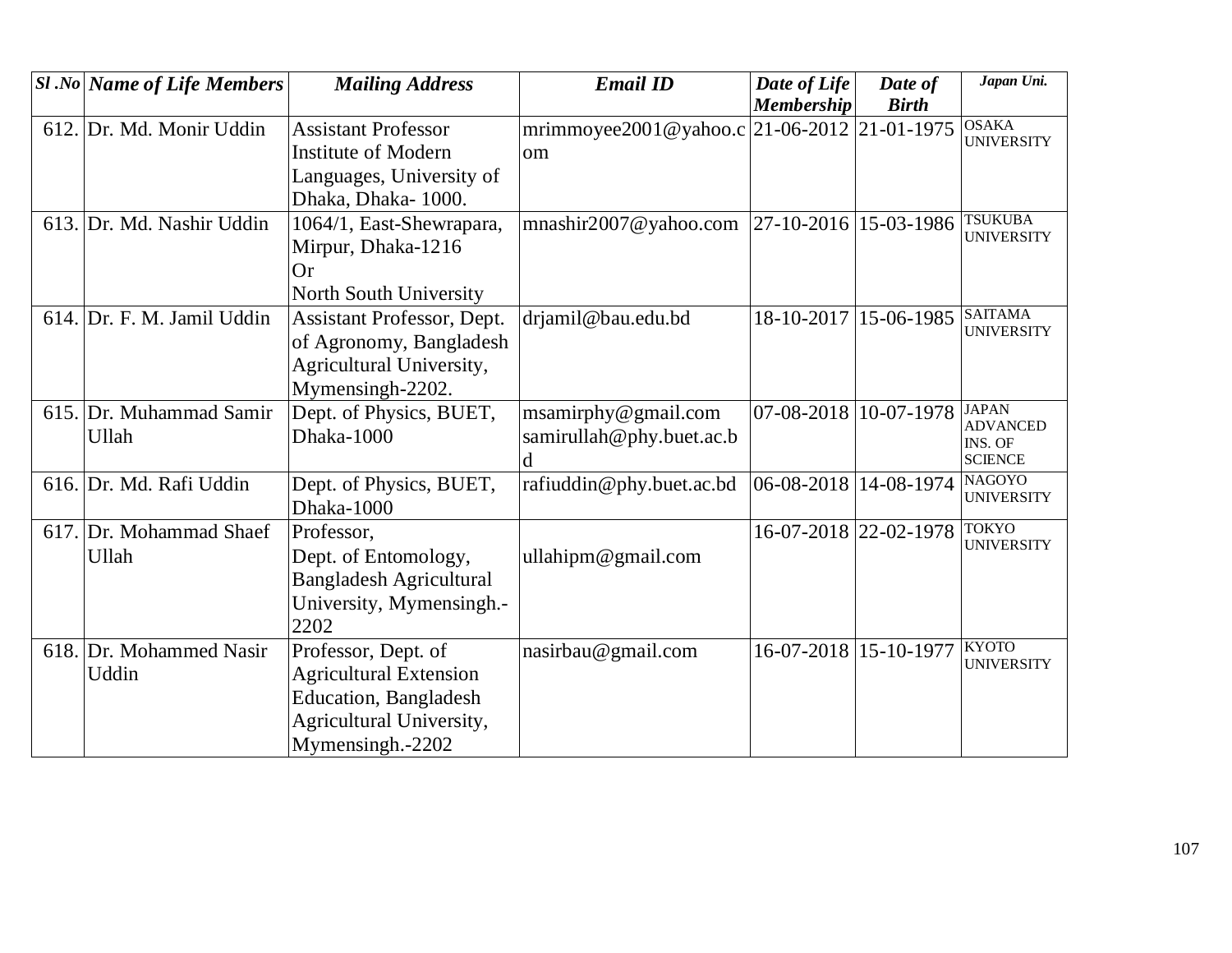|      | <b>Sl</b> .No Name of Life Members       | <b>Mailing Address</b>                         | <b>Email ID</b>                                    | Date of Life                    | Date of      | Japan Uni.                         |
|------|------------------------------------------|------------------------------------------------|----------------------------------------------------|---------------------------------|--------------|------------------------------------|
|      |                                          |                                                |                                                    | <b>Membership</b>               | <b>Birth</b> |                                    |
|      | 619. Dr. Md. Taj Uddin                   | Professor, Dept. of                            | tajbau@yahoo.com                                   | 08-12-2018 05-04-1969           |              | <b>NAGOYA</b><br><b>UNIVERSITY</b> |
|      |                                          | <b>Agricultural Economics,</b>                 |                                                    |                                 |              |                                    |
|      |                                          | <b>Bangladesh Agricultural</b>                 |                                                    |                                 |              |                                    |
|      |                                          | University (BAU),                              |                                                    |                                 |              |                                    |
|      |                                          | Mymensingh-2202                                |                                                    |                                 |              |                                    |
|      | 620. Dr. Md Abdul Wadud                  | Professor, Dept. of                            | awadudaf@yahoo.com                                 | $02 - 12 - 2019$ 31 - 12 - 1970 |              | <b>TOKYO</b><br><b>UNIVERSITY</b>  |
|      |                                          | W Agroforestry, Bangladesh                     |                                                    |                                 |              |                                    |
|      |                                          | <b>Agricultural University</b>                 |                                                    |                                 |              |                                    |
|      |                                          | (BAU), Mymensingh-2202                         |                                                    |                                 |              |                                    |
|      | 621. Dr. Sawar Jahan Md.                 | Professor, Dept. of Civil                      | yasinsarwar@yahoo.com                              |                                 | 25-12-1963   | <b>TOKYO</b>                       |
|      | Yasin                                    | Engineering, BUET,                             | yasin@ce.buet.ac.bd                                |                                 |              | <b>UNIVERSITY</b>                  |
|      |                                          | Dhaka-1000                                     |                                                    |                                 |              |                                    |
|      |                                          |                                                |                                                    |                                 |              |                                    |
|      | Y                                        |                                                |                                                    |                                 |              |                                    |
| 622. | Dr. Muhammad Yousuf 95-105 Room Ghata by |                                                | mdyousuf@abnetbd.com                               |                                 | 30-11-1957   | <b>SHINSHU</b>                     |
|      |                                          | Lane, Dewan Bzar,                              |                                                    |                                 |              | <b>UNIVERSITY</b>                  |
|      |                                          | Chittagong                                     |                                                    |                                 |              |                                    |
|      | 623. Dr. Sabina Yeasmin                  | Professor, Dept. of Genetic   ysabina@du.ac.bd |                                                    | $01-12-2018$ 01-10-1968 OSAKA   |              |                                    |
|      |                                          | Engineering &                                  |                                                    |                                 |              | <b>UNIVERSITY</b>                  |
|      |                                          | Biotechnology, University                      |                                                    |                                 |              |                                    |
|      |                                          | of Dhaka                                       |                                                    |                                 |              |                                    |
| 624. | Dr. Hasina Yasmin                        | Professor                                      | hasina.yasmin@bracu.ac.b   02-12-2018   25-07-1977 |                                 |              |                                    |
|      |                                          | Dept. of Pharmacy, Brac                        | d                                                  |                                 |              |                                    |
|      |                                          | University, Mohakhali,                         | dipa@yahoo.com                                     |                                 |              |                                    |
|      |                                          | <b>Dhaka</b>                                   |                                                    |                                 |              |                                    |
|      |                                          | Or                                             |                                                    |                                 |              |                                    |
|      |                                          | 4/2, Shaptak Godhuli,                          |                                                    |                                 |              |                                    |
|      |                                          | Block-C, Lalmatia, Dhaka-                      |                                                    |                                 |              |                                    |
|      |                                          | 1207.                                          |                                                    |                                 |              |                                    |